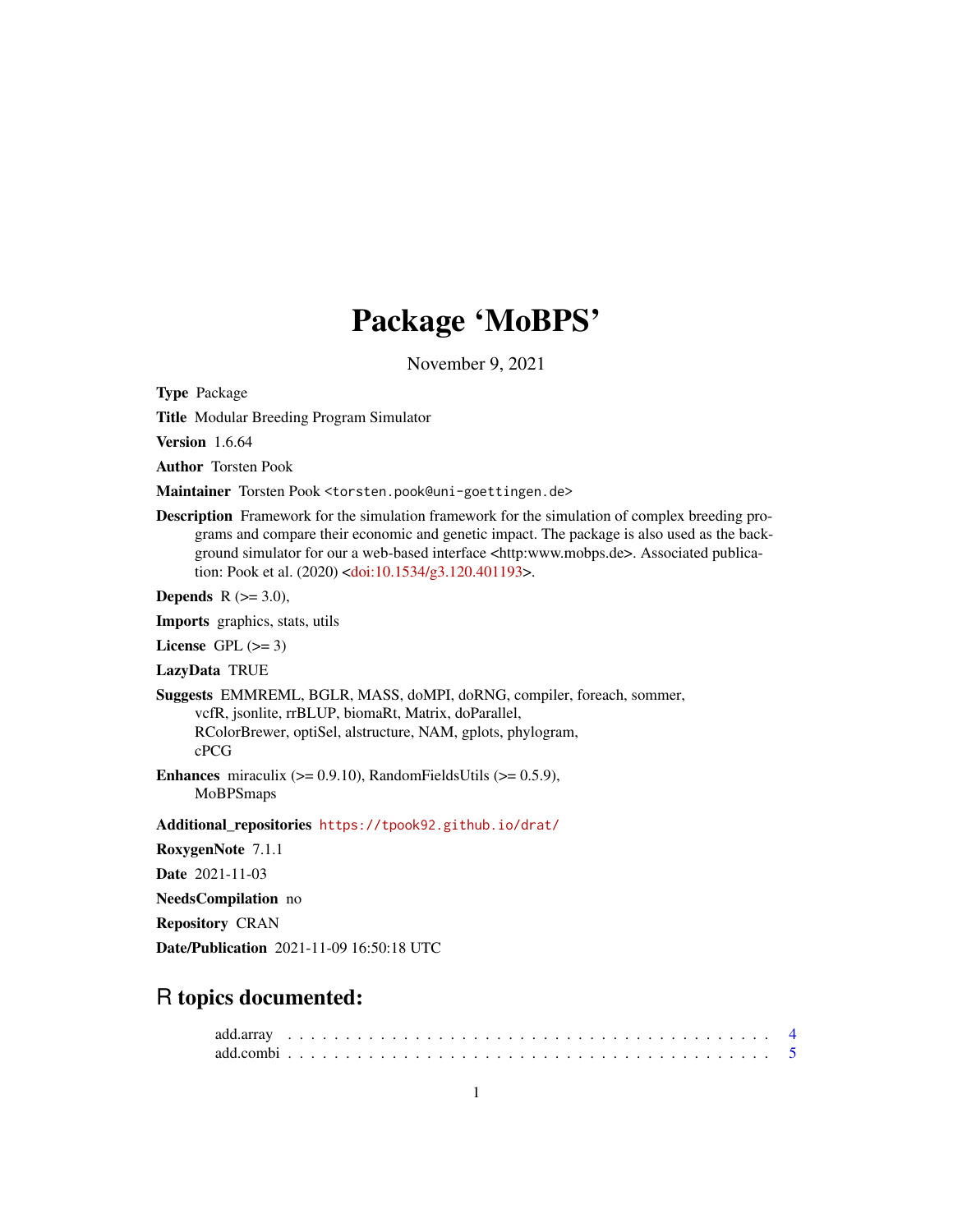|                    | 5              |
|--------------------|----------------|
|                    | 6              |
|                    | $\overline{7}$ |
|                    | $\overline{7}$ |
|                    | 8              |
|                    | 9              |
|                    | 9              |
|                    | 10             |
|                    | 27             |
|                    | 28             |
|                    | 30             |
|                    | 31             |
|                    | 32             |
|                    | 33             |
|                    | 33             |
|                    | 34             |
|                    | 34             |
|                    | 35             |
|                    |                |
|                    |                |
|                    |                |
|                    |                |
|                    |                |
|                    |                |
|                    |                |
|                    | 46             |
|                    | 49             |
|                    | 49             |
|                    | 50             |
|                    | 51             |
|                    | 51             |
|                    | 52             |
|                    | 53             |
|                    |                |
|                    |                |
|                    |                |
| $ex\_pop$          | 55             |
|                    | 55             |
|                    | 56             |
| founder.simulation | 56             |
|                    | 59             |
|                    | 61             |
|                    | 62             |
|                    | 63             |
|                    | 63             |
|                    | 64             |
|                    | 65             |
|                    | 65             |
|                    |                |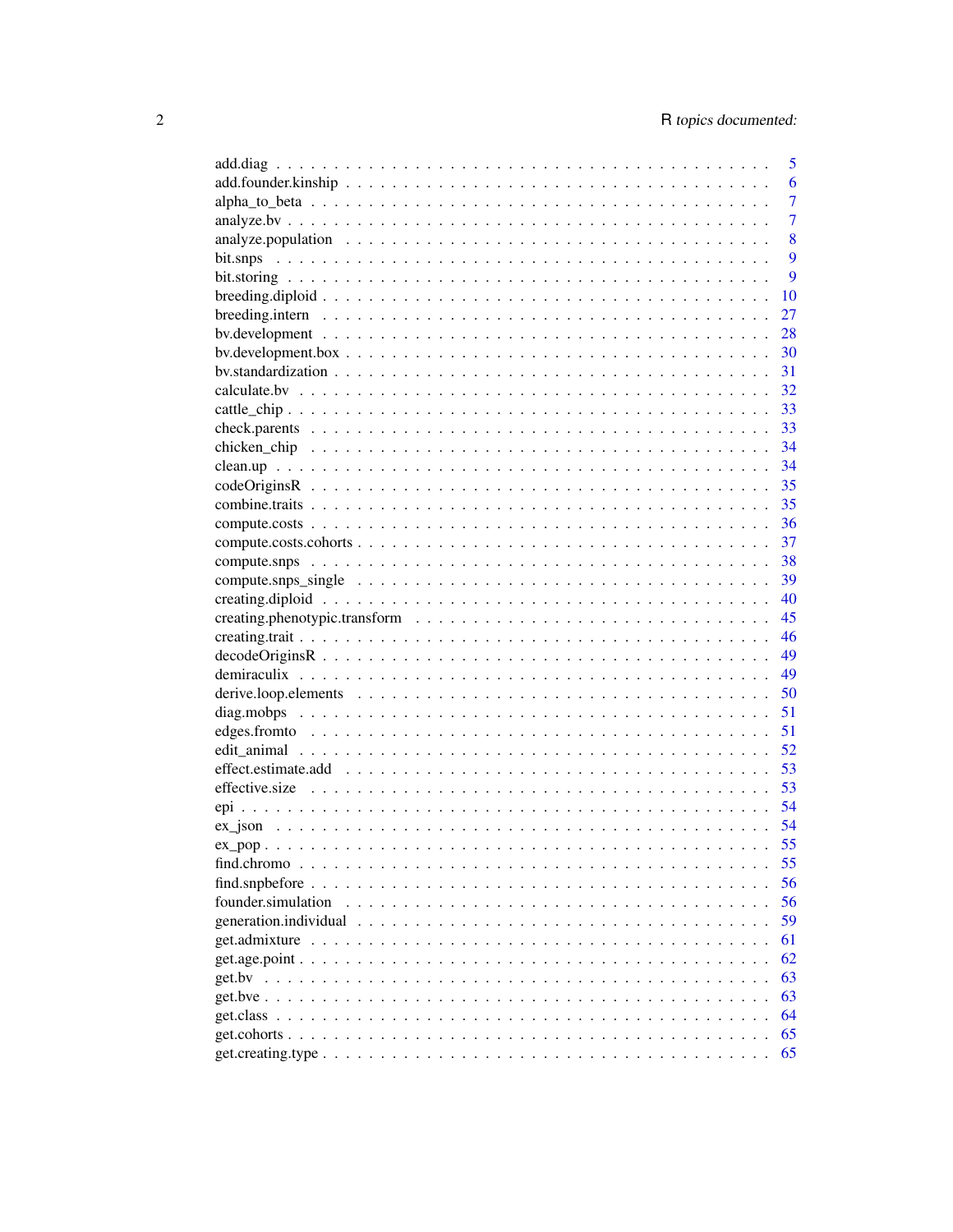|            | 66  |
|------------|-----|
|            | 67  |
|            | 68  |
|            | 68  |
|            | 69  |
|            | 71  |
|            | 72  |
|            | 73  |
|            | 74  |
|            | 74  |
|            | 75  |
|            | 76  |
|            | -77 |
|            | 78  |
|            | 78  |
|            | 79  |
|            | 80  |
|            | 80  |
|            | 81  |
|            | 82  |
|            | 83  |
|            | 84  |
|            | 85  |
|            | 86  |
|            | 87  |
|            | 87  |
|            | 88  |
|            | 89  |
|            | 90  |
|            | 90  |
|            | 91  |
|            | 92  |
|            | 92  |
|            | 93  |
|            | 94  |
|            | 95  |
|            | 96  |
| insert.bve | 97  |
|            | 98  |
|            | 99  |
|            |     |
|            |     |
|            |     |
|            |     |
| maize_chip |     |
|            |     |
| miraculix  |     |
|            |     |
|            |     |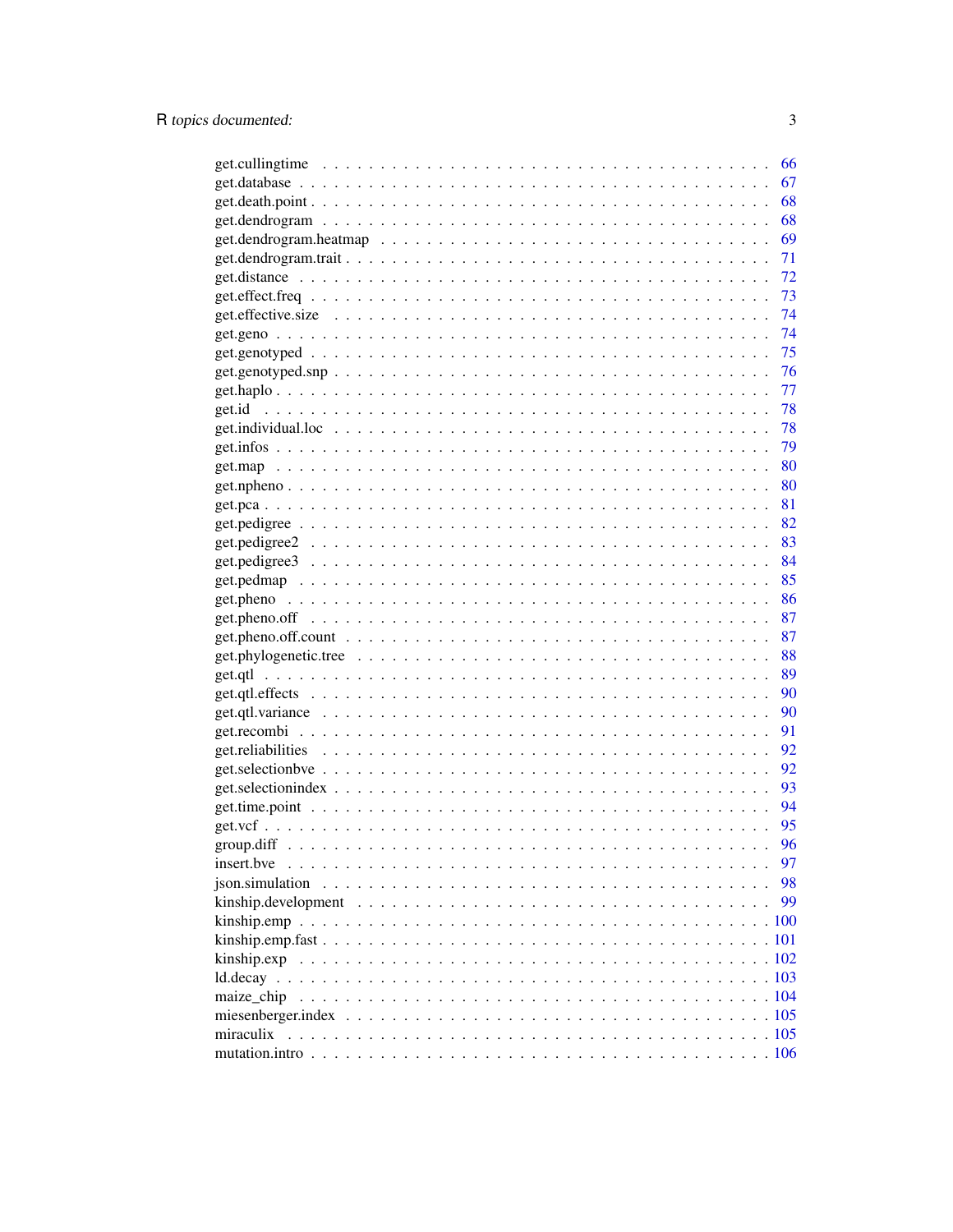#### <span id="page-3-0"></span>4 add.array

| $pedmap.to.phased beaglevcf \ldots \ldots \ldots \ldots \ldots \ldots \ldots \ldots \ldots \ldots \ldots 113$ |  |
|---------------------------------------------------------------------------------------------------------------|--|
|                                                                                                               |  |
|                                                                                                               |  |
|                                                                                                               |  |
|                                                                                                               |  |
|                                                                                                               |  |
|                                                                                                               |  |
|                                                                                                               |  |
|                                                                                                               |  |
|                                                                                                               |  |
|                                                                                                               |  |

#### **Index** the contract of the contract of the contract of the contract of the contract of the contract of the contract of the contract of the contract of the contract of the contract of the contract of the contract of the co

add.array *Add a genotyping array*

# Description

Function to add a genotyping array for the population

# Usage

```
add.array(population, marker.included = TRUE, array.name = NULL)
```
# Arguments

| population      | population list                                                                      |
|-----------------|--------------------------------------------------------------------------------------|
| marker.included |                                                                                      |
|                 | Vector with number of SNP entries coding if each marker is on the array (TRUE/FALSE) |
| array.name      | Name of the added array                                                              |

# Value

Population list

```
data(ex_pop)
population <- add.array(ex_pop, marker.included = c(TRUE, FALSE), array.name="Half-density")
```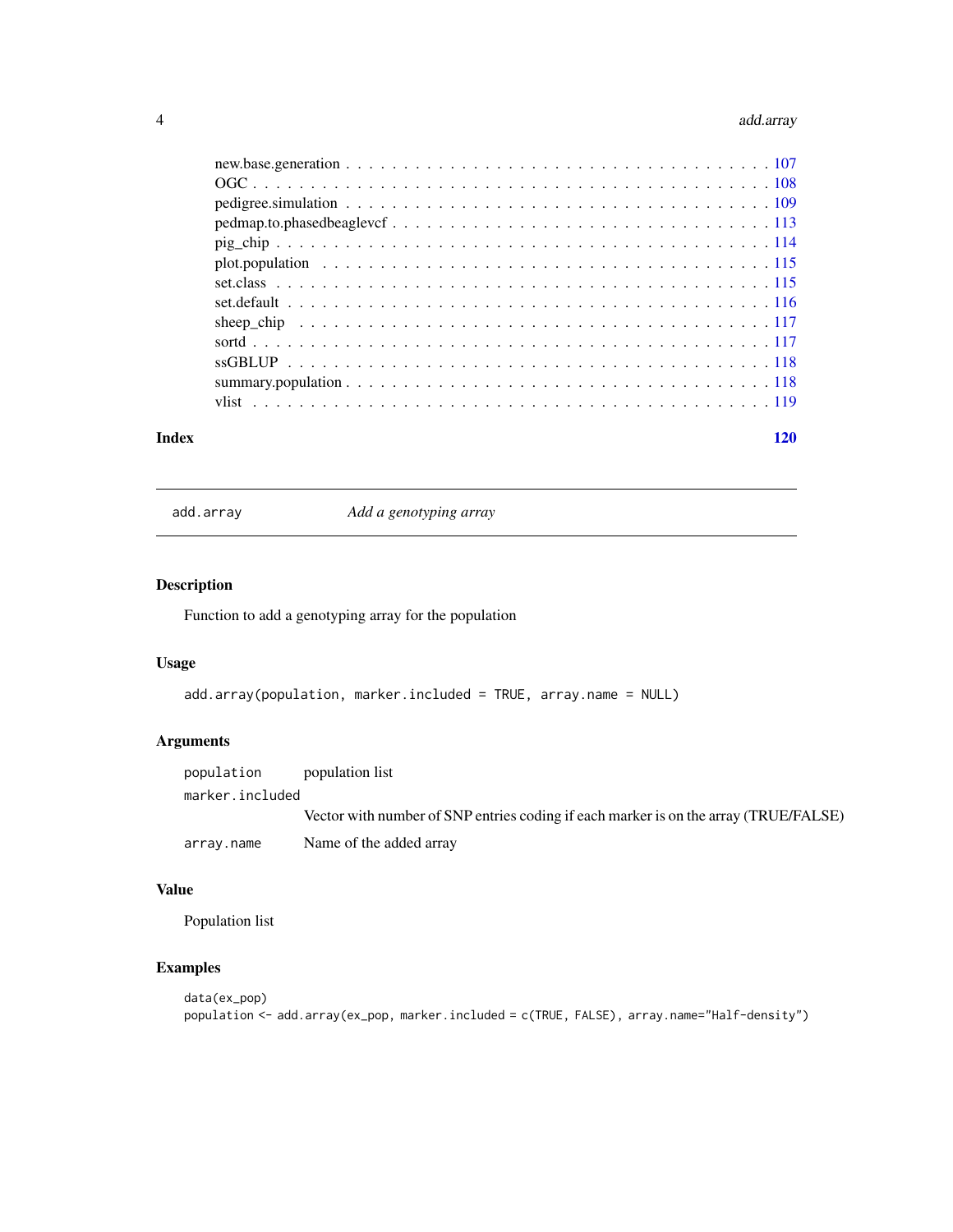<span id="page-4-0"></span>

# Description

Function to create an additional trait that is the results of a linear combination of the other traits

# Usage

```
add.combi(population, trait, combi.weights, trait.name = NULL)
```
# Arguments

| population    | population list                                                 |
|---------------|-----------------------------------------------------------------|
| trait         | trait nr. for which to implement a combination of other traits  |
| combi.weights | Weights (only linear combinations of other traits are allowed!) |
| trait.name    | Name of the trait generated                                     |

# Value

Population list Population list

# Examples

```
data(ex_pop)
population <- creating.trait(ex_pop, n.additive = 100)
population \leq add.combi(population, trait = 3, combi.weights = c(1,5))
```
add.diag *Add something to the diagonal*

# Description

Function to add numeric to the diagonal of a matrix

#### Usage

add.diag(M, d)

| M | Matrix                                      |
|---|---------------------------------------------|
| d | Vector to add to the diagonal of the matrix |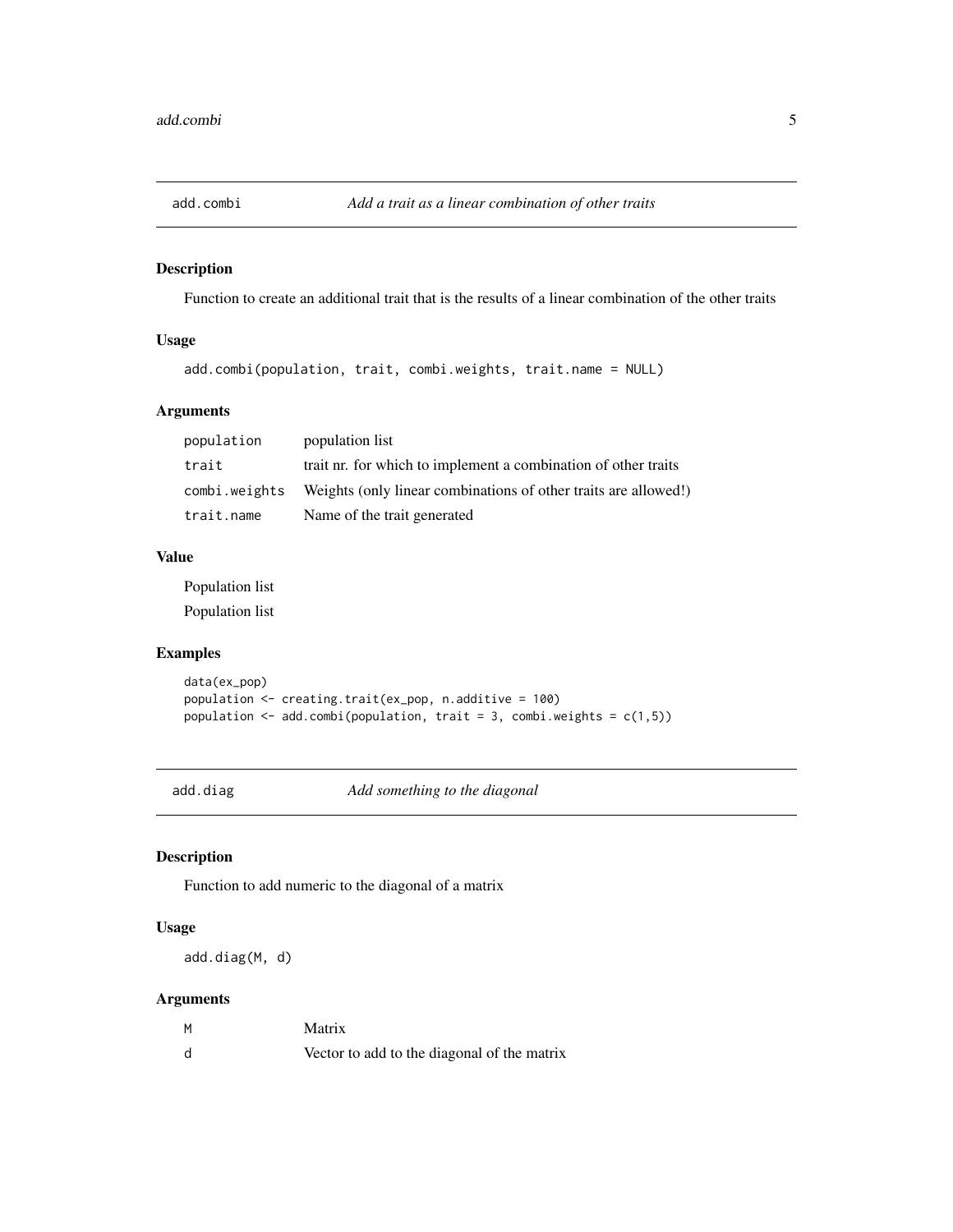<span id="page-5-0"></span>Matrix with increased diagonal elements

Matrix with modified diagonal entries

#### Examples

```
A \leftarrow matrix(c(1,2,3,4), ncol=2)
B \leftarrow add.diag(A, 5)
```
add.founder.kinship *Add a relationship matrix for founder individuals*

# Description

Function to relationship matrix for founder individuals that is used for any calculation of the pedigree

#### Usage

```
add.founder.kinship(population, founder.kinship = "vanRaden", gen = 1)
```
#### Arguments

| population      | population list                                                                                                                         |
|-----------------|-----------------------------------------------------------------------------------------------------------------------------------------|
| founder.kinship |                                                                                                                                         |
|                 | Default is to use van Raden relationship. Alternative is to enter a pedigree-matrix<br>(order of individuals is first male then female) |
| gen             | Generation for which to enter the pedigree-matrix                                                                                       |

# Value

Population list

```
data(ex_pop)
population <- add.founder.kinship(ex_pop)
```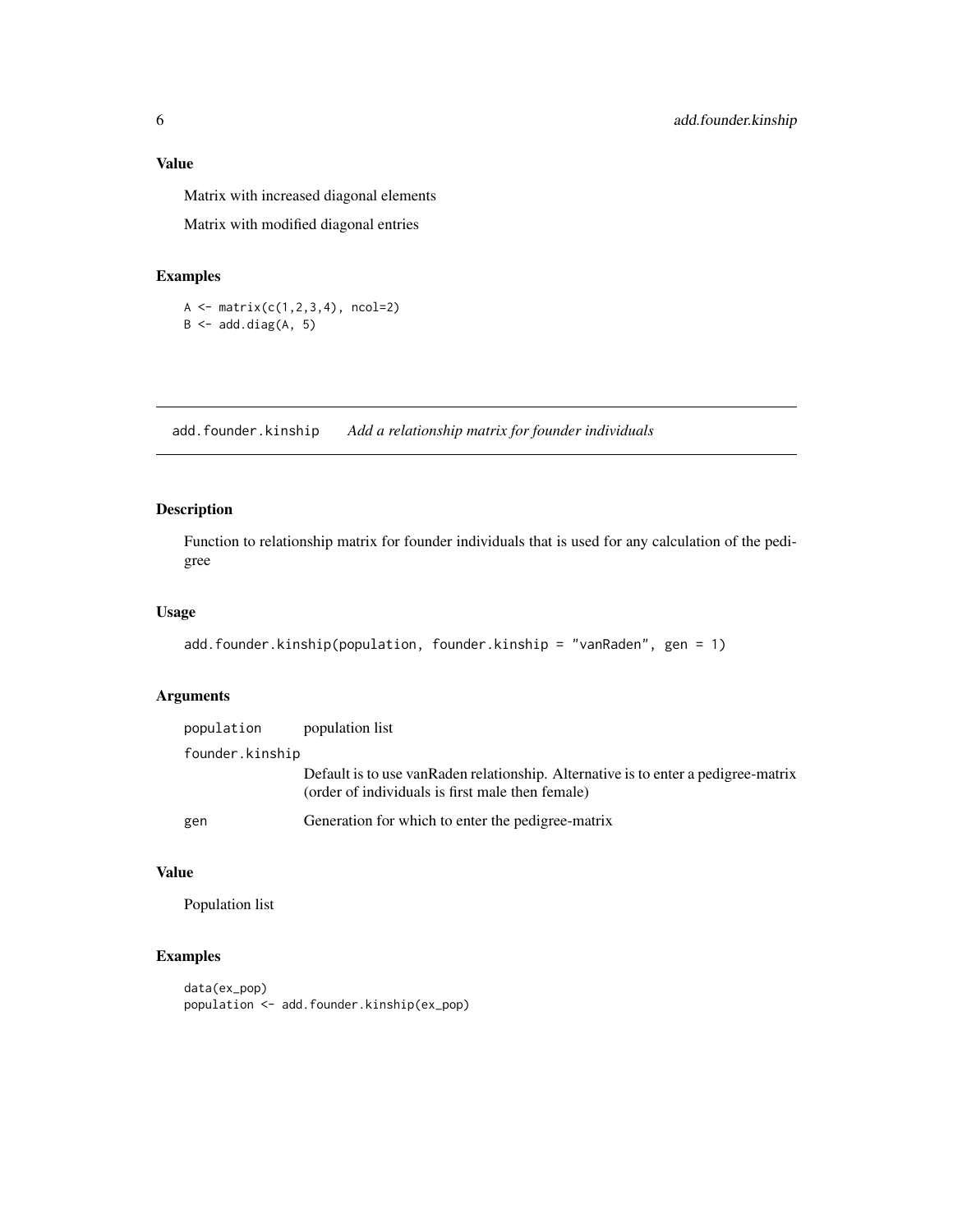<span id="page-6-0"></span>

# Description

Internal transformation using Moore-Penrose

# Usage

alpha\_to\_beta(alpha, G, Z)

# Arguments

| alpha | alpha                      |
|-------|----------------------------|
| G     | kinship-matrix             |
| -7    | genomic information matrix |

# Value

Vector with single marker effects

analyze.bv *Analyze genomic values*

# Description

Function to analyze correlation between bv/bve/pheno

# Usage

```
analyze.bv(
  population,
  gen = NULL,
  database = NULL,
  cohorts = NULL,
  bvrow = "all",advanced = FALSE
\mathcal{E}
```

| population | Population list                                                  |
|------------|------------------------------------------------------------------|
| gen        | Quick-insert for database (vector of all generations to export)  |
| database   | Groups of individuals to consider for the export                 |
| cohorts    | Quick-insert for database (vector of names of cohorts to export) |
| byrow      | Which traits to display                                          |
| advanced   | Set to TRUE to also look at offspring pheno                      |
|            |                                                                  |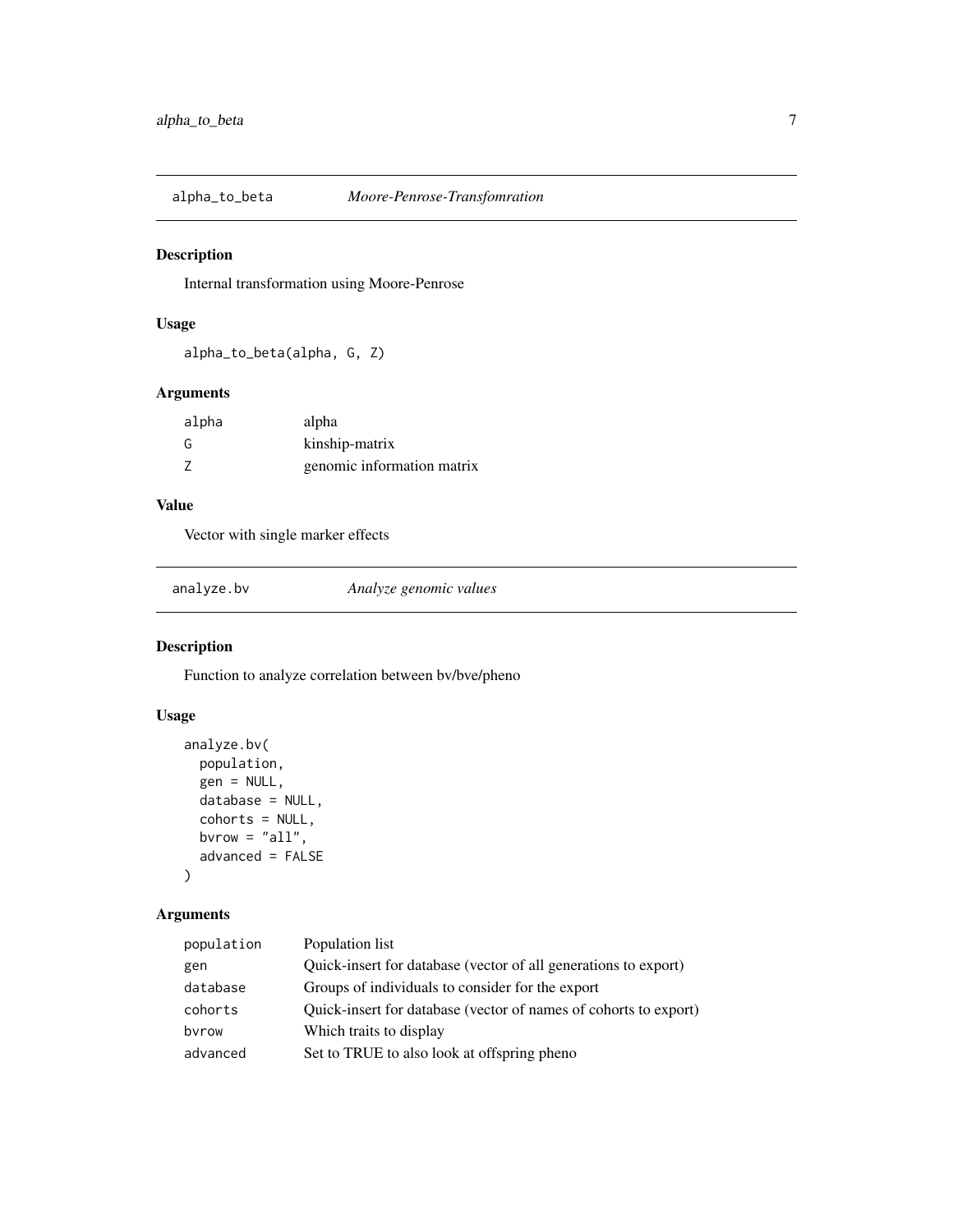# <span id="page-7-0"></span>Value

[1 ] Correlation between BV/BVE/Phenotypes [[2]] Genetic variance of the traits

# Examples

```
data(ex_pop)
analyze.bv(ex_pop,gen=1)
```
analyze.population *Analyze allele frequency of a single marker*

# Description

Analyze allele frequency of a single marker

# Usage

```
analyze.population(
 population,
  chromosome = NULL,
  snp = NULL,snp.name = NULL,
  database = NULL,
  gen = NULL,
  cohorts = NULL
)
```
# Arguments

| population | Population list                                                  |
|------------|------------------------------------------------------------------|
| chromosome | Number of the chromosome of the relevant SNP                     |
| snp        | Number of the relevant SNP                                       |
| snp.name   | Name of the SNP to analyze                                       |
| database   | Groups of individuals to consider for the export                 |
| gen        | Quick-insert for database (vector of all generations to export)  |
| cohorts    | Quick-insert for database (vector of names of cohorts to export) |

# Value

Frequency of AA/AB/BB in selected gen/database/cohorts

```
data(ex_pop)
analyze.population(ex_pop, snp=1, chromosome=1, gen=1:5)
```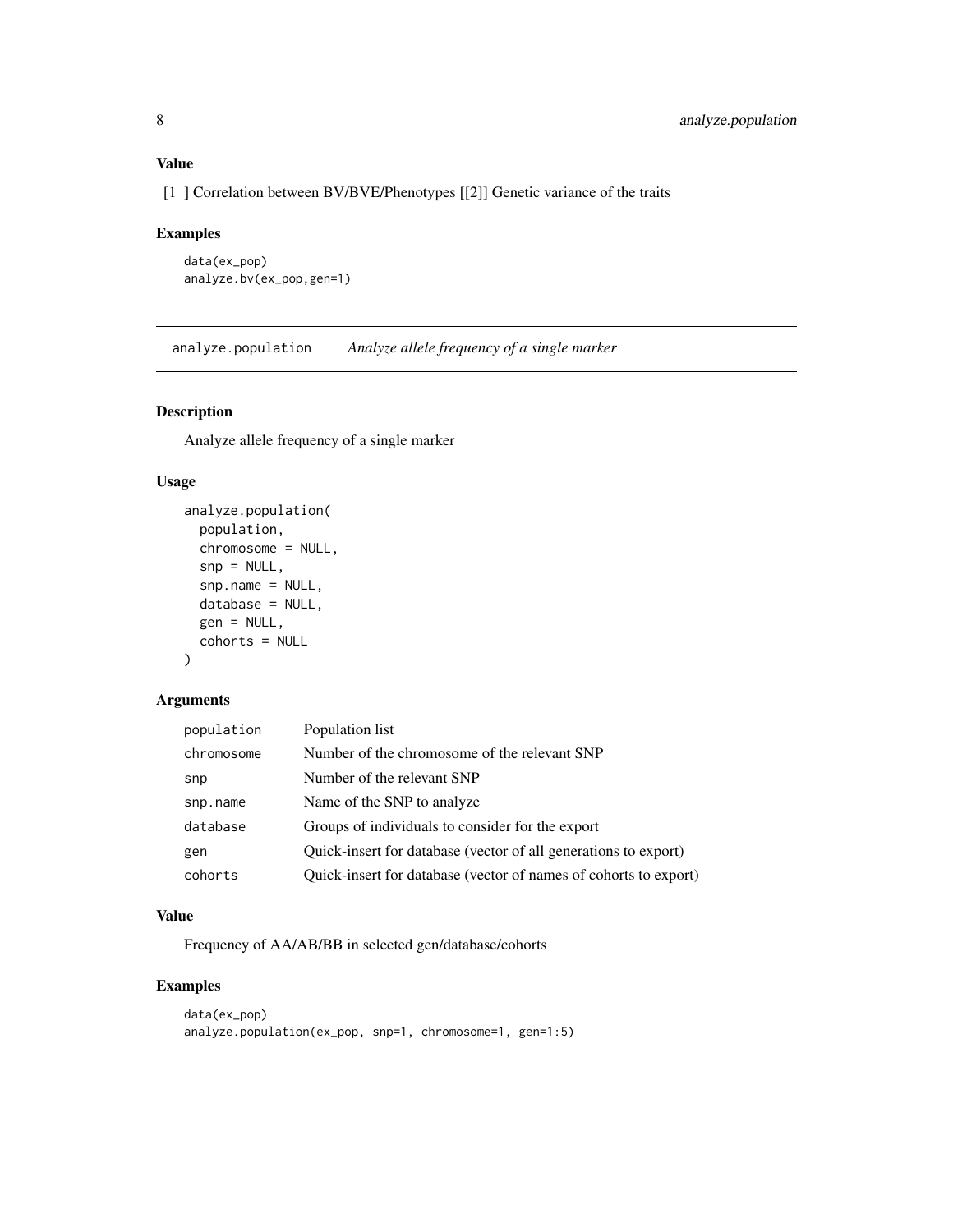<span id="page-8-0"></span>

# Description

Function for decoding in bitwise-storing in R (only 30 of 32 bits are used!)

# Usage

```
bit.snps(bit.seq, nbits, population = NULL, from.p.bit = 1)
```
# Arguments

| bit.seg    | bitweise gespeicherte SNP-Sequenz   |
|------------|-------------------------------------|
| nbits      | Number of usable bits (default: 30) |
| population | Population list                     |
| from.p.bit | Bit to start on                     |

# Value

De-coded marker sequence

# Description

Function for bitwise-storing in R (only 30 of 32 bits are used!)

# Usage

```
bit.storing(snpseq, nbits)
```
# Arguments

| snpseq | SNP sequence                        |  |
|--------|-------------------------------------|--|
| nbits  | Number of usable bits (default: 30) |  |

# Value

Bit-wise coded marker sequence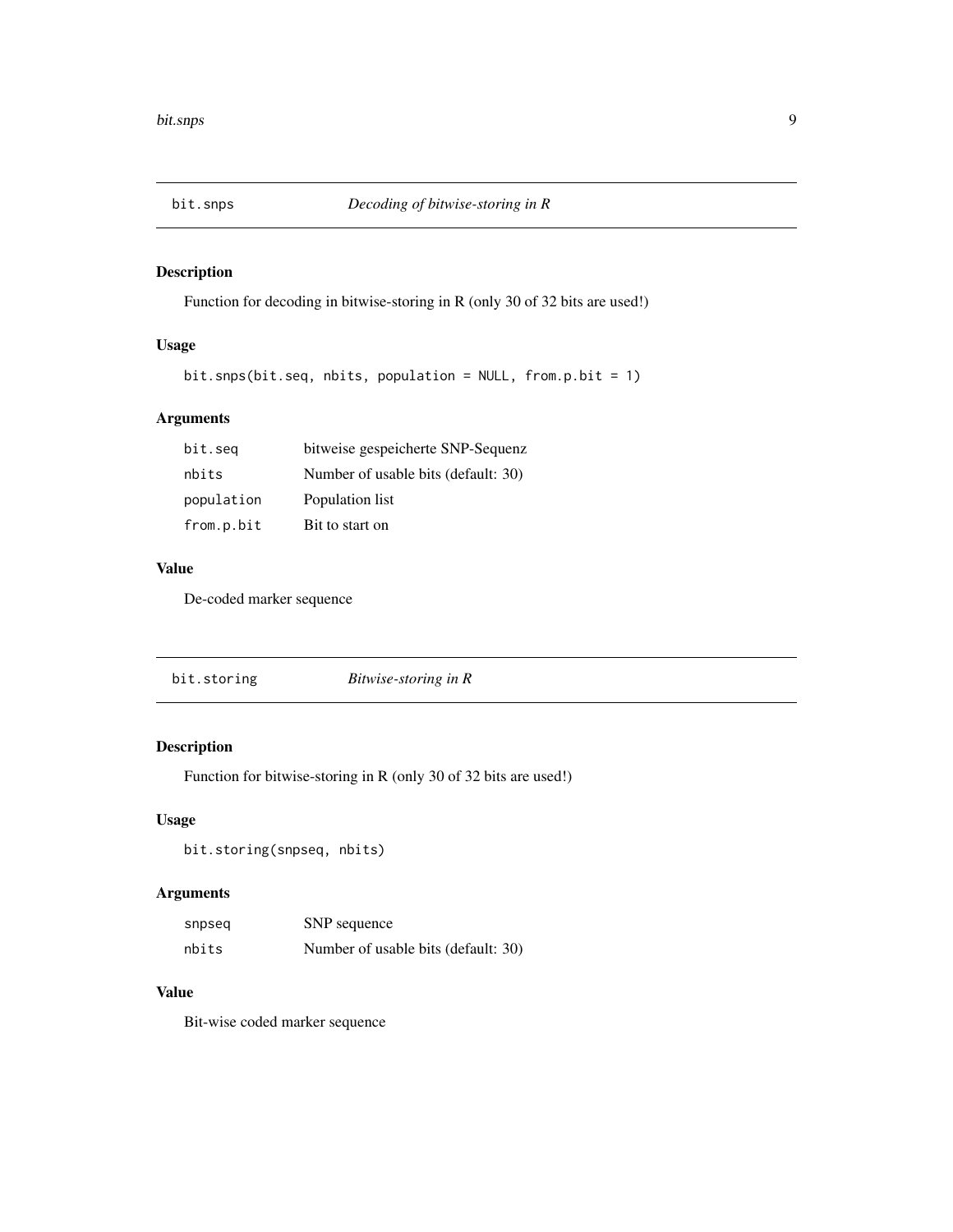<span id="page-9-0"></span>breeding.diploid *Breeding function*

#### Description

Function to simulate a step in a breeding scheme

#### Usage

```
breeding.diploid(
  population,
 mutation.rate = 10^{\circ}-8,
  remutation.rate = 10^{\circ}-8,
  recombination.rate = 1,
  selection.m = NULL,
  selection.f = NULL,
  new.selection.calculation = TRUE,
  selection.function.matrix = NULL,
  selection.size = 0,
  ignore.best = 0,
  breeding.size = 0,
  breeding.sex = NULL,
  breeding.sex.random = FALSE,
  relative.selection = FALSE,
  class.m = 0.
  class.f = 0,
  add.gen = 0.
  recom.f.indicator = NULL,
  duplication.rate = 0,
  duplication.length = 0.01,
  duplication.recombination = 1,
  new.class = 0L,bve = FALSE,signa.e = NULL,sigma.g = 100,
  new.bv.child = NULL,
  phenotyping.child = NULL,
  relationship.matrix = "vanRaden",
  relationship.matrix.ogc = "kinship",
  computation.A = NULL,
  computation.A.ogc = NULL,
  delete.haplotypes = NULL,
  delete.individuals = NULL,
  fixed. breeding = NULL,
  fixed.breeding.best = NULL,
  max.offspring = Inf,
 max.litter = Inf,
```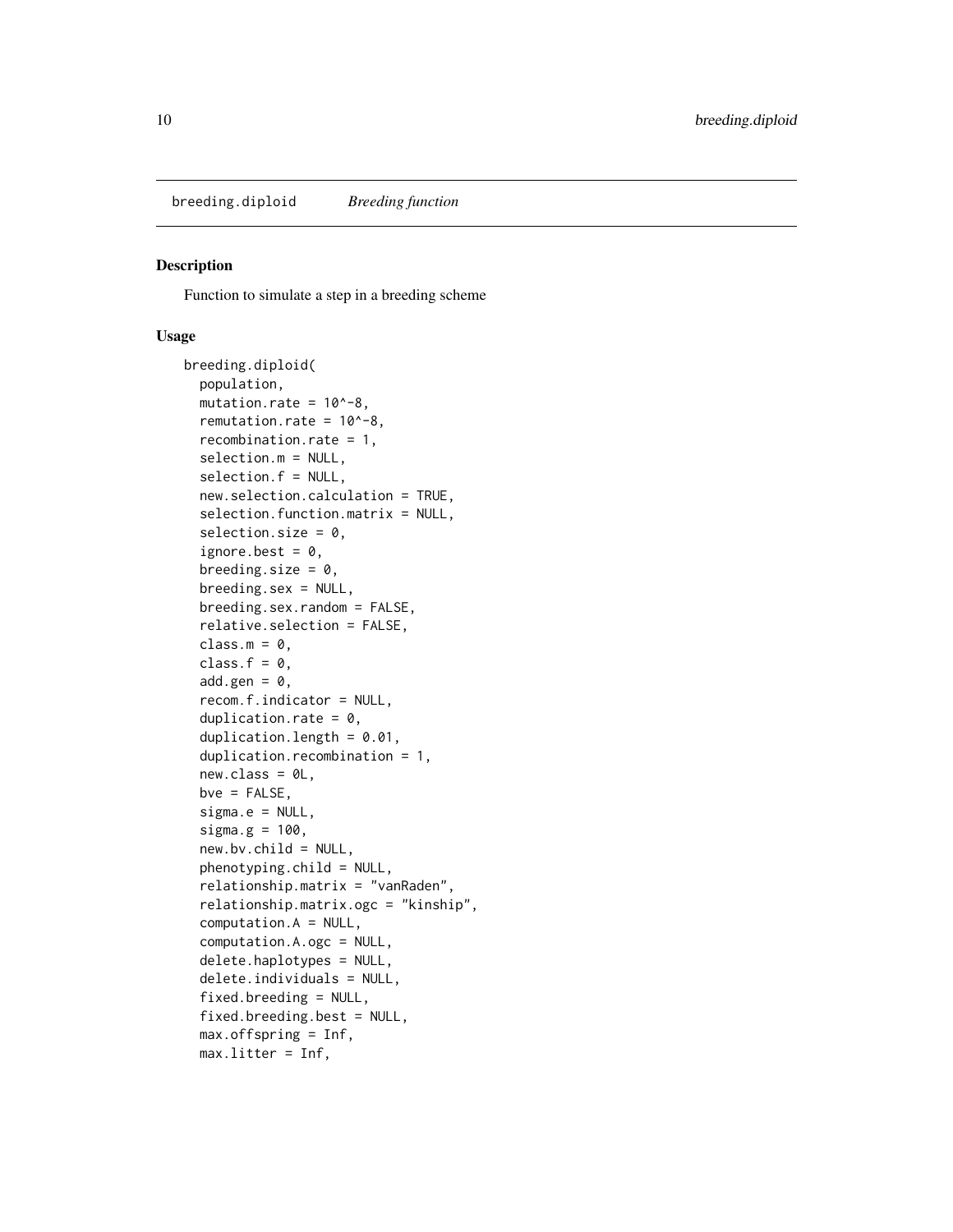```
store.breeding.totals = FALSE,
forceast.\sigmaigma.g = TRUE,multiple.bve = "add",
store.bve.data = FALSE,
fixed.assignment = FALSE,
reduce.group = NULL,
reduce.group.selection = "random",
selection.highest = c(TRUE, TRUE),
selection.criteria = NULL,
same.sex.activ = FALSE,
same.sex.sex = 0.5,
same.sex.selfing = FALSE,
selfing.mating = FALSE,
selfing.set = 0.5,
praeimplantation = NULL,
heritability = NULL,
repeatability = NULL,
save.recombination.history = FALSE,
martini.selection = FALSE,
BGLR.bve = FALSE,
BGLR.model = "RKHS",
BGLR.burnin = 500,
BGLR.iteration = 5000,
BGLR.print = FALSE,
copy.individual = FALSE,
copy.individual.m = FALSE,
copy.individual.f = FALSE,dh.mating = FALSE,
dh.sex = 0.5,
n.observation = NULL,
bve.0isNA = FALSE,phenotype.bv = FALSE,
delete.same.origin = FALSE,
remove.effect.position = FALSE,
estimate.u = FALSE,
new.phenotype.correlation = NULL,
new.residual.correlation = NULL,
new.breeding.correlation = NULL,
estimate.add.gen.var = FALSE,
estimate.pheno.var = FALSE,
best1.from.group = NULL,
best2.from.group = NULL,
best1.from.cohort = NULL,
best2.from.cohort = NULL,
add.class.cohorts = TRUE,
store.comp.times = TRUE,
store.comp.times.bve = TRUE,
store.comp.times.generation = TRUE,
```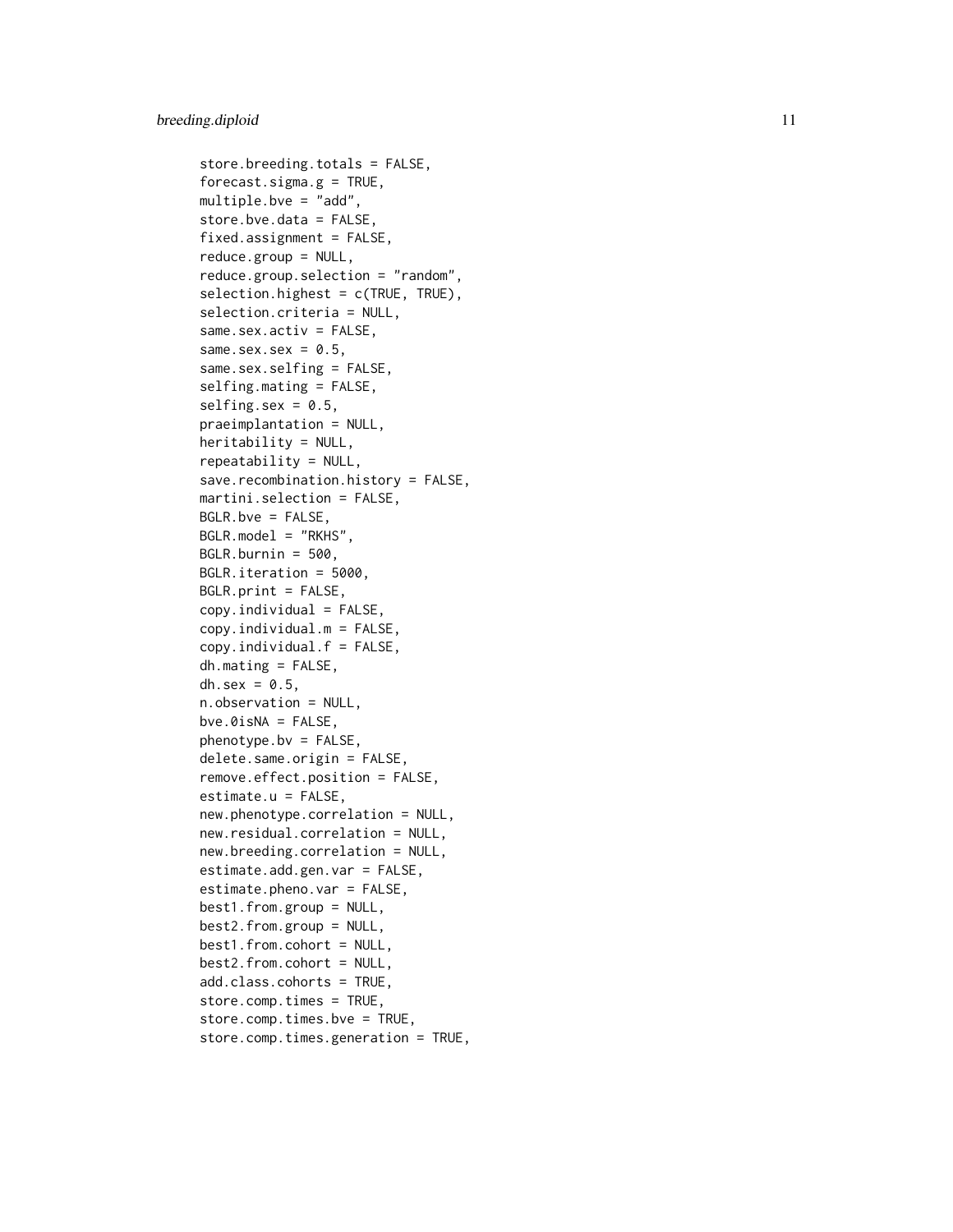```
import.position.calculation = NULL,
BGLR.save = "RKHS",
BGLR.save.random = FALSE,
ogc = FALSE,ogc.target = "min.sKin",
ogc.uniform = NULL,
ogc.ub = NULL,ogc.1b = NULL,ogc.ub.sKin = NULL,
ogc.1b.BV = NULL,ogc.ub.BV = NULL,ogc.eq.BV = NULL,ogc.ub.sKin.increase = NULL,
ogc.lb.BV.increase = NULL,
emmreml.bve = FALSE,
rrblup.bve = FALSE,
sommer.bve = FALSE,
sommer.multi.bve = FALSE,
nr.edits = 0,
gene.editing.offspring = FALSE,
gene.editing.best = FALSE,
gene.editing.offspring.sex = c(TRUE, TRUE),
gene.editing.best.sex = c(TRUE, TRUE),
gwas.u = FALSE,approx.residuals = TRUE,
sequenceZ = FALSE,
maxZ = 5000,maxZtotal = 0,
delete.setx = 1:2,gwas.group.standard = FALSE,
y.gwas.used = "pheno",
gen.architecture.m = 0,
gen.architecture.f = NULL,
add.architecture = NULL,
ncore = 1,
ncore.generation = 1,
Z.integer = FALSE,
store.effect.freq = FALSE,
backend = "doParallel",
randomSeed = NULL,
randomSeed.generation = NULL,
Rprof = FALSE,miraculix = NULL,miraculix.cores = 1,
miraculix.mult = NULL,
miraculix.chol = TRUE,
best.selection.ratio.m = 1,
best.selection.ratio.f = NULL,
```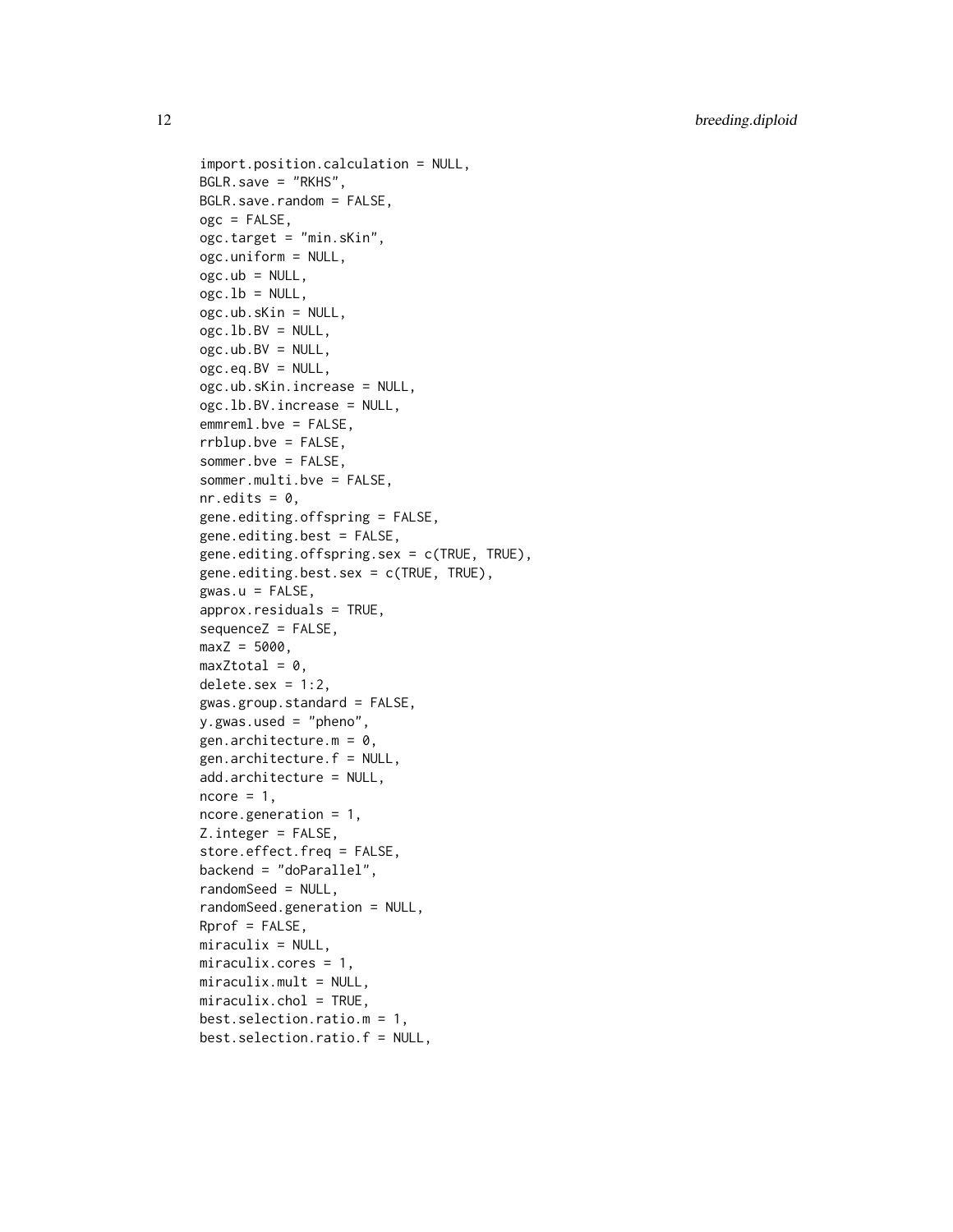```
best.selection.criteria.m = "bv",
best.selection.criteria.f = NULL,
best.selection.manual.ratio.m = NULL,
best.selection.manual.ratio.f = NULL,
best.selection.manual.reorder = TRUE,
bve.class = NULL,
parallel.generation = FALSE,
name.cohort = NULL,
display.progress = TRUE,
combine = FALSE,
repeat.mating = NULL,
repeat.mating.copy = NULL,
repeat.mating.fixed = NULL,
repeat.mating.overwrite = TRUE,
time.point = 0,
creating.type = 0,
multiple.observation = FALSE,
new.bv.observation = NULL,
new.bv.observation.gen = NULL,
new.bv.observation.cohorts = NULL,
new.bv.observation.database = NULL,
phenotyping = NULL,
phenotyping.gen = NULL,
phenotyping.cohorts = NULL,
phenotyping.database = NULL,
bve.gen = NULL,
bve.cohorts = NULL,
bve.database = NULL,
sigma.e.gen = NULL,
sigma.e.cohorts = NULL,
sigma.e.database = NULL,
sigma.g.gen = NULL,
sigma.g.cohorts = NULL,
sigma.g.database = NULL,
gwas.getn = NULL,gwas.cohorts = NULL,
gwas.database = NULL,
bve.insert.gen = NULL,
bve.insert.cohorts = NULL,
bve.insert.database = NULL,
reduced.selection.panel.m = NULL,
reduced.selection.panel.f = NULL,
breeding.all.combination = FALSE,
depth.pedigree = 7,
depth.pedigree.ogc = 7,
copy.individual.keep.bve = TRUE,
copy.individual.keep.pheno = TRUE,
bve.avoid.duplicates = TRUE,
```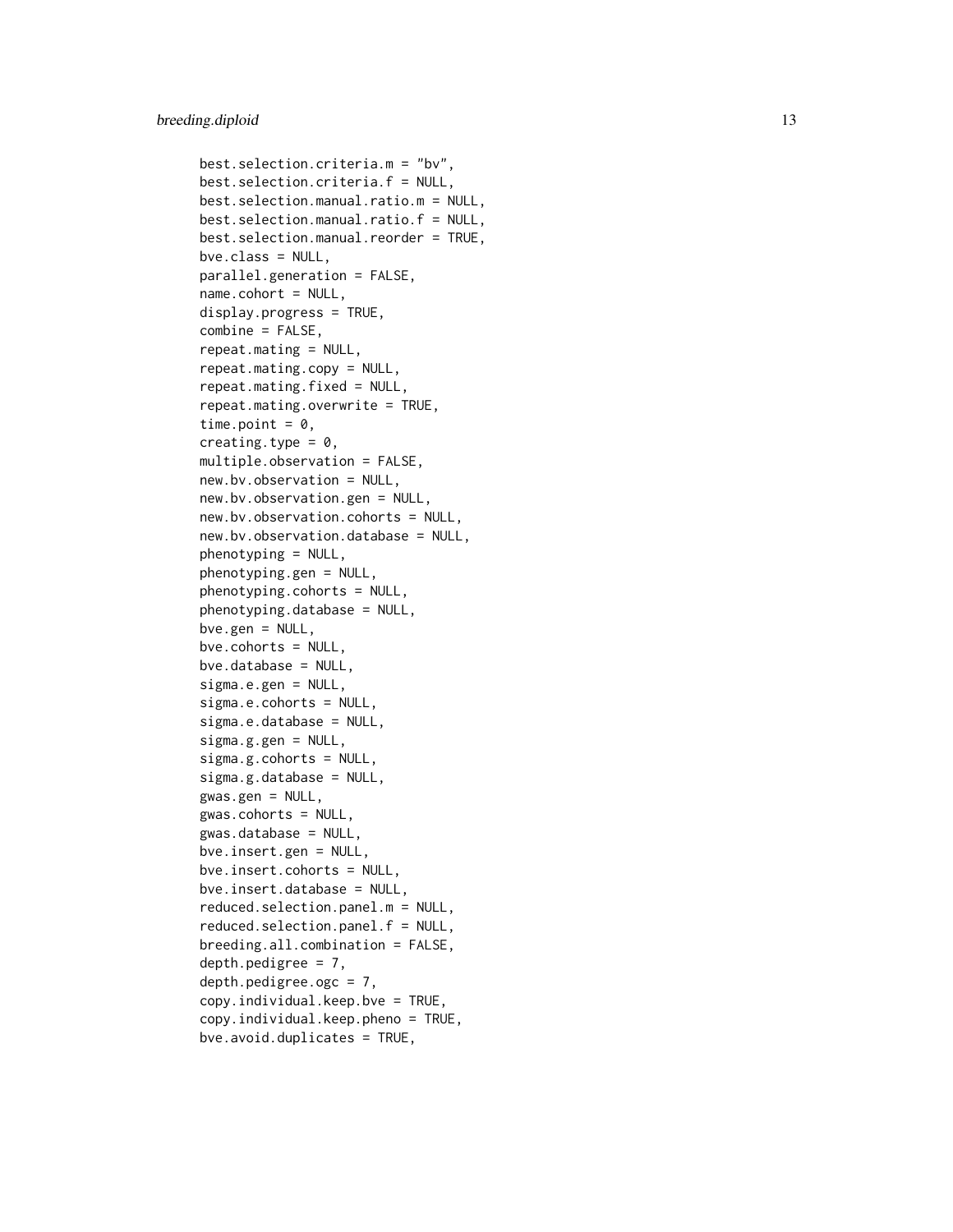```
report.accuracy = TRUE,
share.genotyped = 1,
singlestep.active = FALSE,
remove.non.genotyped = TRUE,
added.genotyped = 0,
fast.uhat = TRUE,
offspring.bve.parents.gen = NULL,
offspring.bve.parents.database = NULL,
offspring.bve.parents.cohorts = NULL,
offspring.bve.offspring.gen = NULL,
offspring.bve.offspring.database = NULL,
offspring.bve.offspring.cohorts = NULL,
culling.gen = NULL,
culling.database = NULL,
culling.cohort = NULL,
culling.time = Inf,
culling.name = "Not_named",
culling.bv1 = 0,
culling.share1 = 0,
culling.bv2 = NULL,
culling.share2 = NULL,
culling.index = 0,
culling.single = TRUE,
culling.all.copy = TRUE,
calculate.reliability = FALSE,
selection.m.gen = NULL,
selection.f.gen = NULL,
selection.m.database = NULL,
selection.f.database = NULL,
selection.m.cohorts = NULL,
selection.f.cohorts = NULL,
selection.m.miesenberger = FALSE,
selection.f.miesenberger = NULL,
selection.miesenberger.reliability.est = "estimated",
miesenberger.trafo = 0,
multiple.bve.weights.m = 1,
multiple.bve.weights.f = NULL,
multiple.bve.scale.m = "bv_sd",
multiple.bve.scale.f = NULL,
verbose = TRUE,
bve.parent.mean = FALSE,
bve.grandparent.mean = FALSE,
bve.mean.between = "bvepheno",
bve.direct.est = TRUE,
bve.pseudo = FALSE,
bve.pseudo.accuracy = 1,
miraculix.destroyA = TRUE,
mas.bve = FALSE,
```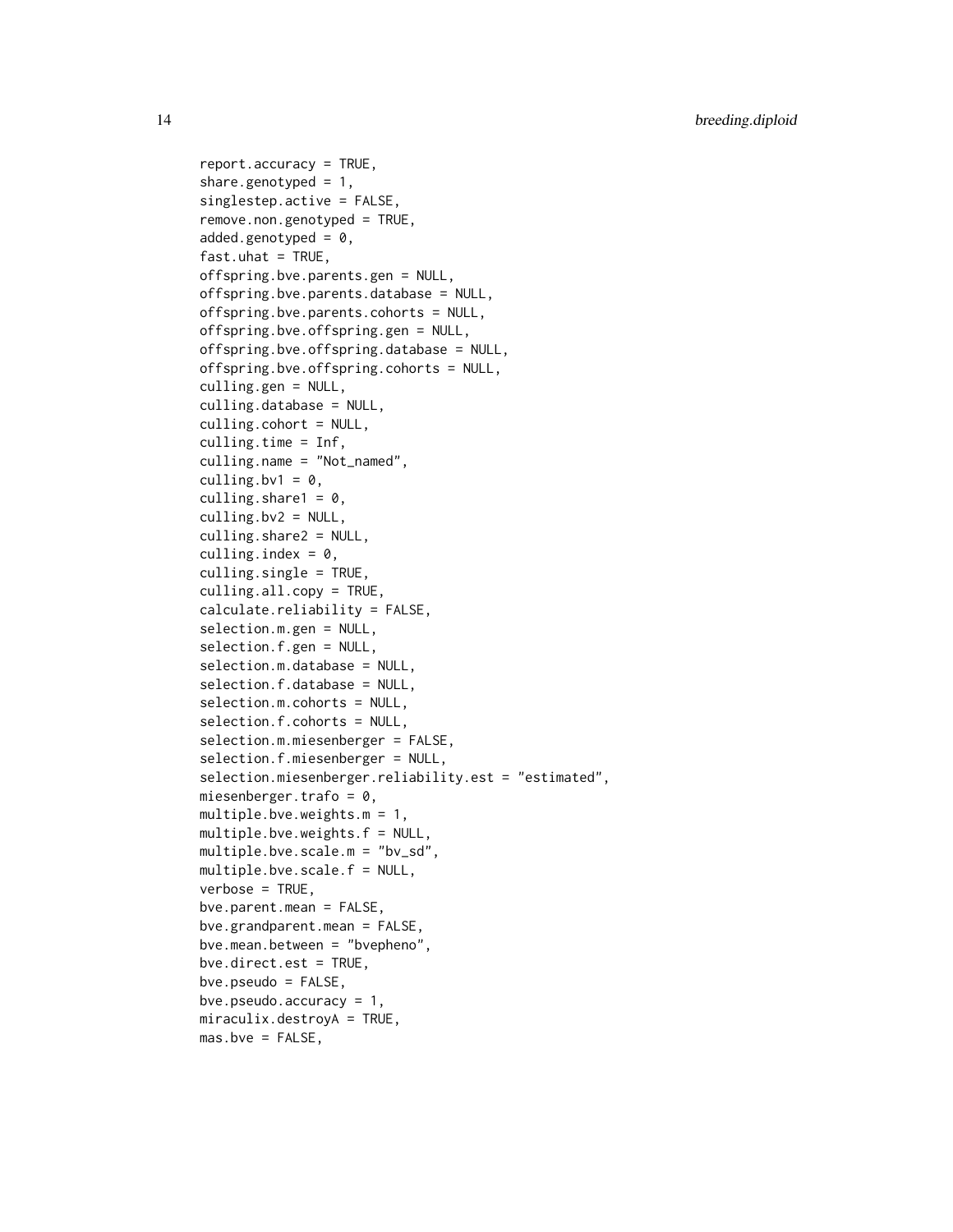# breeding.diploid 15

```
mas.markers = NULL,
mas.number = 5,
mas.effects = NULL,
threshold.selection = NULL,
threshold.sign = ">",
input.phenotype = "own",
bve.ignore.traits = NULL,
bv.ignore.traits = NULL,
genotyped.database = NULL,
genotyped.gen = NULL,
genotyped.cohorts = NULL,
genotyped.share = 1,
genotyped.array = 1,
sex.s = NULL,bve.imputation = TRUE,
bve.imputation.errorrate = 0,
share.phenotyped = 1,
avoid.mating.fullsib = FALSE,
avoid.mating.halfsib = FALSE,
max.mating.pair = Inf,
bve.per.sample.sigma.e = TRUE,
bve.solve = "exact"
```
# Arguments

 $\mathcal{E}$ 

| population                | Population list                                                                                                                                                                                                |  |
|---------------------------|----------------------------------------------------------------------------------------------------------------------------------------------------------------------------------------------------------------|--|
| mutation.rate             | Mutation rate in each marker (default: 10^-8)                                                                                                                                                                  |  |
| remutation.rate           |                                                                                                                                                                                                                |  |
|                           | Remutation rate in each marker (default: 10^-8)                                                                                                                                                                |  |
| recombination.rate        |                                                                                                                                                                                                                |  |
|                           | Average number of recombination per 1 length unit (default: 1M)                                                                                                                                                |  |
| selection.m               | Selection criteria for male individuals (Set to "random" to randomly select indi-<br>viduals - this happens automatically when no the input in selection.criteria has<br>no input ((usually breeding values))) |  |
| selection.f               | Selection criteria for female individuals (default: selection.m, alt: "random",<br>function")                                                                                                                  |  |
| new.selection.calculation |                                                                                                                                                                                                                |  |
|                           | If TRUE recalculate breeding values obtained by selection.function.matrix                                                                                                                                      |  |
| selection.function.matrix |                                                                                                                                                                                                                |  |
|                           | Manuel generation of a temporary selection function (Use BVs instead!)                                                                                                                                         |  |
|                           | selection. size Number of selected individuals for breeding (default: $c(0,0)$ - alt: positive num-<br>bers)                                                                                                   |  |
| ignore.best               | Not consider the top individuals of the selected individuals (e.g. to use 2-10 best<br>individuals)                                                                                                            |  |
| breeding.size             | Number of individuals to generate                                                                                                                                                                              |  |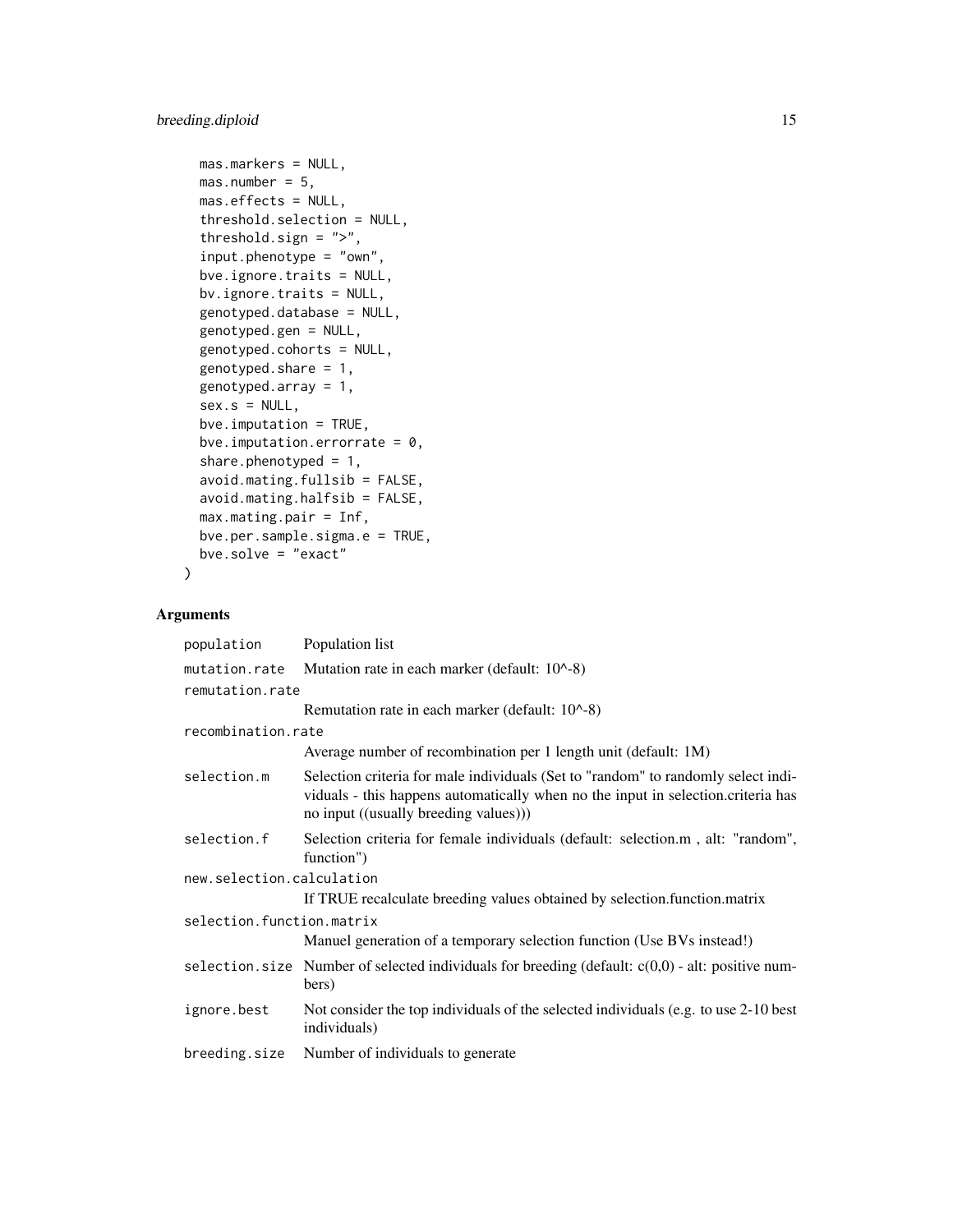| breeding.sex              | Share of female animals (if single value is used for breeding size; default: 0.5)                                                                                                      |
|---------------------------|----------------------------------------------------------------------------------------------------------------------------------------------------------------------------------------|
| breeding.sex.random       |                                                                                                                                                                                        |
|                           | If TRUE randomly chose sex of new individuals (default: FALSE - use expected<br>values)                                                                                                |
| relative.selection        |                                                                                                                                                                                        |
|                           | Use best.selection.ratio instead!                                                                                                                                                      |
| class.m                   | Migrationlevels of male individuals to consider for mating process (default: 0)                                                                                                        |
| class.f                   | Migrationlevels of female individuals to consider for mating process (default:<br>$\left( 0\right)$                                                                                    |
| add.gen                   | Generation you want to add the new individuals to (default: New generation)                                                                                                            |
| recom.f.indicator         |                                                                                                                                                                                        |
|                           | Use step function for recombination map (transform snp.positions if possible<br>instead)                                                                                               |
| duplication.rate          |                                                                                                                                                                                        |
|                           | Share of recombination points with a duplication (default: 0 - DEACTIVATED)                                                                                                            |
| duplication.length        |                                                                                                                                                                                        |
| duplication.recombination | Average length of a duplication (Exponentially distributed)                                                                                                                            |
|                           | Average number of recombinations per 1 length uit of duplication (default: 1)                                                                                                          |
| new.class                 | Migration level of newly generated individuals (default: 0)                                                                                                                            |
|                           |                                                                                                                                                                                        |
| bve                       | If TRUE perform a breeding value estimation (default: FALSE)                                                                                                                           |
| sigma.e                   | Enviromental variance (default: 100)                                                                                                                                                   |
| sigma.g                   | Genetic variance (default: 100 - only used if not computed via estimate.sigma.g^2<br>in der Zuchtwertschaetzung (Default: 100)                                                         |
| new.bv.child              | (OLD! - use phenotyping.child) Starting phenotypes of newly generated indi-<br>viduals (default: "mean" of both parents, "obs" - regular observation, "zero" -<br>$\left( 0\right)$    |
| phenotyping.child         |                                                                                                                                                                                        |
|                           | Starting phenotypes of newly generated individuals (default: "mean" of both<br>parents, "obs" - regular observation, "zero" - 0)                                                       |
| relationship.matrix       |                                                                                                                                                                                        |
|                           | Method to calculate relationship matrix for the breeding value estimation (De-<br>fault: "vanRaden", alt: "kinship", "CE", "non_stand", "CE2", "CM")                                   |
| relationship.matrix.ogc   |                                                                                                                                                                                        |
|                           | Method to calculate relationship matrix for OGC (Default: "kinship", alt: "van-<br>Raden", "CE", "non_stand", "CE2", "CM")                                                             |
| computation.A             | (OLD! - use relationship.matrix) Method to calculate relationship matrix for the<br>breeding value estimation (Default: "vanRaden", alt: "kinship", "CE", "non_stand",<br>"CE2", "CM") |
| computation.A.ogc         |                                                                                                                                                                                        |
|                           | (OLD! use relationship.matrix.ogc) Method to calculate pedigree matrix in OGC<br>(Default: "kinship", alt: "vanRaden", "CE", "non_stand", "CE2", "CM")                                 |
| delete.haplotypes         |                                                                                                                                                                                        |
|                           | Generations for with haplotypes of founders can be deleted (only use if storage<br>problem!)                                                                                           |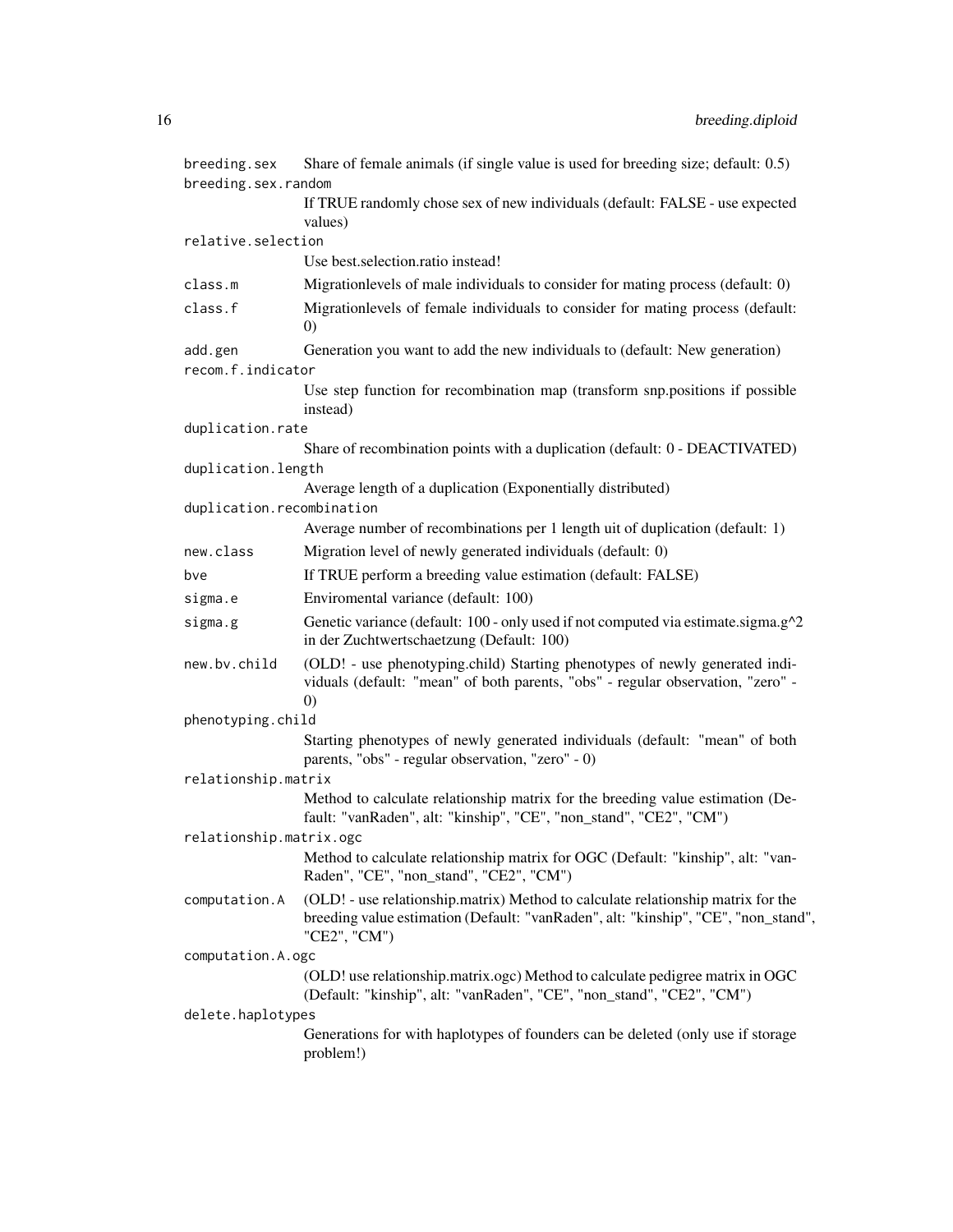| delete.individuals                  |                                                                                                                                  |
|-------------------------------------|----------------------------------------------------------------------------------------------------------------------------------|
|                                     | Generations for with individuals are completley deleted (only use if storage<br>problem!)                                        |
|                                     | fixed.breeding Set of targeted matings to perform                                                                                |
| fixed.breeding.best                 |                                                                                                                                  |
|                                     | Perform targeted matings in the group of selected individuals                                                                    |
| max.offspring                       | Maximum number of offspring per individual (default: $c(Inf, Inf) - (m, w)$ )                                                    |
| max.litter<br>store.breeding.totals | Maximum number of offspring per individual (default: $c(Inf, Inf) - (m, w)$ )                                                    |
|                                     | If TRUE store information on selected animals in \$info\$breeding.totals                                                         |
| forecast.sigma.g                    |                                                                                                                                  |
|                                     | Set FALSE to not estimate sigma.g (Default: TRUE)                                                                                |
| multiple.bve                        | Way to handle multiple traits in bv/selection (default: "add", alt: "ranking")                                                   |
|                                     | store.bve.data If TRUE store information of bve in \$info\$bve.data                                                              |
| fixed.assignment                    | Set TRUE for targeted mating of best-best individual till worst-worst (of se-                                                    |
|                                     | lected). set to "bestworst" for best-worst mating                                                                                |
| reduce.group                        | (OLD! - use culling modules) Groups of animals for reduce to a new size (by<br>changing class to -1)                             |
| reduce.group.selection              |                                                                                                                                  |
|                                     | (OLD! - use culling modules) Selection criteria for reduction of groups (cf. se-<br>lection.m / selection.f - default: "random") |
| selection.highest                   |                                                                                                                                  |
|                                     | If 0 individuals with lowest bve are selected as best individuals (default $c(1,1)$ -<br>(m,w))                                  |
| selection.criteria                  |                                                                                                                                  |
|                                     | What to use in the selection proces (default: "bve", alt: "bv", "pheno")                                                         |
|                                     | same.sex.activ If TRUE allow matings of individuals of same sex                                                                  |
| same.sex.sex                        | Probability to use female individuals as parents (default: 0.5)                                                                  |
| same.sex.selfing                    |                                                                                                                                  |
|                                     | Set to TRUE to allow for selfing when using same.sex matings                                                                     |
| selfing.mating                      | If TRUE generate new individuals via selfing                                                                                     |
| selfing.sex<br>praeimplantation     | Share of female individuals used for selfing (default: 0.5)                                                                      |
|                                     | Only use matings the lead to a specific genotype in a specific marker                                                            |
| heritability                        | Use sigma.e to obtain a certain heritability (default: NULL)                                                                     |
| repeatability                       | Set this to control the share of the residual variance (sigma.e) that is permanent<br>(there for each observation)               |
| save.recombination.history          |                                                                                                                                  |
|                                     | If TRUE store the time point of each recombination event                                                                         |
| martini.selection                   | If TRUE use the group of non-selected individuals as second parent                                                               |
| BGLR.bve                            | If TRUE use BGLR to perform breeding value estimation                                                                            |
|                                     |                                                                                                                                  |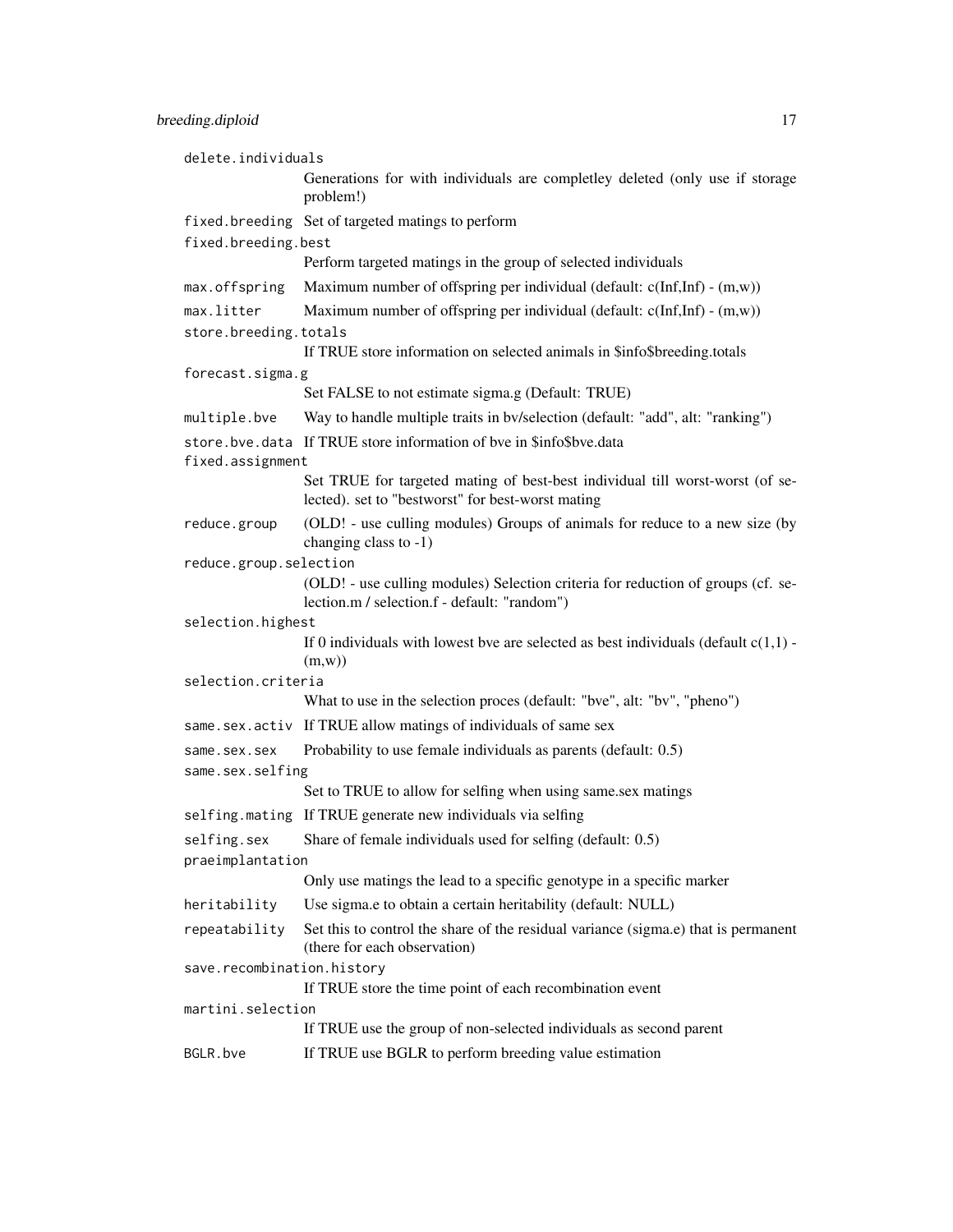| BGLR.model                              | Select which BGLR model to use (default: "RKHS", alt: "BRR", "BL", "BayesA",<br>"BayesB", "BayesC")                                     |
|-----------------------------------------|-----------------------------------------------------------------------------------------------------------------------------------------|
| BGLR.burnin                             | Number of burn-in steps in BGLR (default: 1000)                                                                                         |
|                                         | BGLR. iteration Number of iterations in BGLR (default: 5000)                                                                            |
| BGLR.print                              | If TRUE set verbose to TRUE in BGLR                                                                                                     |
| copy.individual                         |                                                                                                                                         |
|                                         | If TRUE copy the selected father for a mating                                                                                           |
| copy.individual.m                       |                                                                                                                                         |
|                                         | If TRUE generate exactly one copy of all selected male in a new cohort (or more<br>by setting breeding.size)                            |
| copy.individual.f                       |                                                                                                                                         |
|                                         | If TRUE generate exactly one copy of all selected female in a new cohort (or<br>more by setting breeding.size)                          |
| dh.mating                               | If TRUE generate a DH-line in mating process                                                                                            |
| dh.sex                                  | Share of DH-lines generated from selected female individuals                                                                            |
| n.observation                           | Number of phenotypes generated per individuals (influences enviromental vari-<br>ance)                                                  |
| bve.0isNA                               | Individuals with phenotype 0 are used as NA in breeding value estimation                                                                |
| phenotype.bv                            | If TRUE use phenotype as estimated breeding value                                                                                       |
| delete.same.origin                      |                                                                                                                                         |
|                                         | If TRUE delete recombination points when genetic origin of adjacent segments                                                            |
|                                         | is the same                                                                                                                             |
| remove.effect.position                  | If TRUE remove real QTLs in breeding value estimation                                                                                   |
|                                         |                                                                                                                                         |
| estimate.u<br>new.phenotype.correlation | If TRUE estimate u in breeding value estimation $(Y = Xb + Zu + e)$                                                                     |
|                                         | (OLD! - use new.residual.correlation!) Correlation of the simulated enviromen-                                                          |
|                                         | tal variance                                                                                                                            |
| new.residual.correlation                |                                                                                                                                         |
|                                         | Correlation of the simulated enviromental variance                                                                                      |
| new.breeding.correlation                |                                                                                                                                         |
|                                         | Correlation of the simulated genetic variance (child share! heritage is not influ-<br>enced!)                                           |
| estimate.add.gen.var                    |                                                                                                                                         |
|                                         | If TRUE estimate additive genetic variance and heritability based on parent                                                             |
|                                         | model                                                                                                                                   |
| estimate.pheno.var                      |                                                                                                                                         |
|                                         | If TRUE estimate total variance in breeding value estimation                                                                            |
| best1.from.group                        |                                                                                                                                         |
|                                         | (OLD!- use selection.m.database) Groups of individuals to consider as First Par-<br>ent / Father (also female individuals are possible) |
| best2.from.group                        |                                                                                                                                         |
|                                         | (OLD!- use selection.f.database) Groups of individuals to consider as Second<br>Parent / Mother (also male individuals are possible)    |
|                                         |                                                                                                                                         |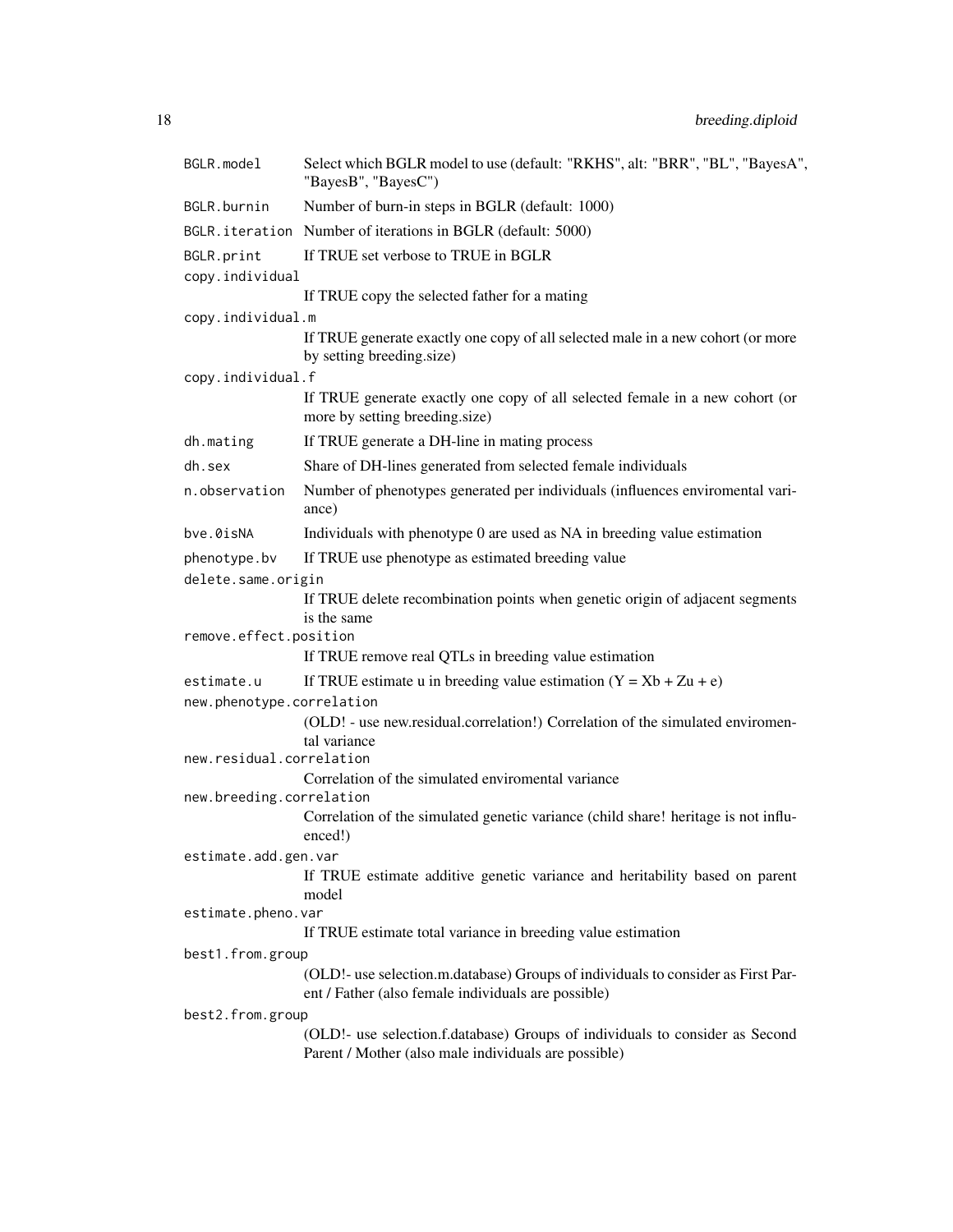| best1.from.cohort    |                                                                                                                                                      |
|----------------------|------------------------------------------------------------------------------------------------------------------------------------------------------|
|                      | (OLD!- use selection.m.cohorts) Groups of individuals to consider as First Par-<br>ent / Father (also female individuals are possible)               |
| best2.from.cohort    |                                                                                                                                                      |
|                      | (OLD! - use selection.f.cohorts) Groups of individuals to consider as Second<br>Parent / Mother (also male individuals are possible)                 |
| add.class.cohorts    |                                                                                                                                                      |
|                      | Migration levels of all cohorts selected for reproduction are automatically added<br>to class.m/class.f (default: TRUE)                              |
| store.comp.times     |                                                                                                                                                      |
|                      | If TRUE store computation times in \$info\$comp.times (default: TRUE)                                                                                |
| store.comp.times.bve |                                                                                                                                                      |
|                      | If TRUE store computation times of breeding value estimation in \$info\$comp.times.bve<br>(default: TRUE)                                            |
|                      | store.comp.times.generation                                                                                                                          |
|                      | If TRUE store computation times of mating simulations in \$info\$comp.times.generation<br>(default: TRUE)                                            |
|                      | import.position.calculation                                                                                                                          |
|                      | Function to calculate recombination point into adjacent/following SNP                                                                                |
| BGLR.save            | Method to use in BGLR (default: "RKHS" - alt: NON currently)                                                                                         |
| BGLR.save.random     |                                                                                                                                                      |
|                      | Add random number to store location of internal BGLR computations (only<br>needed when simulating a lot in parallel!)                                |
| ogc                  | If TRUE use optimal genetic contribution theory to perform selection (This<br>requires the use of the R-package optiSel)                             |
| ogc.target           | Target of OGC (default: "min.sKin" - minimize inbreeding; alt: "max.BV" /<br>"min.BV" - maximize genetic gain; both under constrains selected below) |
| ogc.uniform          | This corresponds to the uniform constrain in optiSel                                                                                                 |
| ogc.ub               | This corresponds to the ub constrain in optiSel                                                                                                      |
| ogc.lb               | This corresponds to the lb constrain in optiSel                                                                                                      |
| ogc.ub.sKin          | This corresponds to the ub.sKin constrain in optiSel                                                                                                 |
| ogc.lb.BV            | This corresponds to the lb.BV constrain in optiSel                                                                                                   |
| ogc.ub.BV            | This corresponds to the ub.BV constrain in optiSel                                                                                                   |
| ogc.eq.BV            | This corresponds to the eq.BV constrain in optiSel                                                                                                   |
| ogc.ub.sKin.increase |                                                                                                                                                      |
|                      | This corresponds to the upper bound (current $s$ Kin + ogc.ub. $s$ Kin.increase) as<br>ub.sKin in optiSel                                            |
| ogc.lb.BV.increase   |                                                                                                                                                      |
|                      | This corresponds to the lower bound (current $BV + ogc$ .lb.BV.increase) as $lb.BV$<br>in optiSel                                                    |
| emmreml.bve          | If TRUE use REML estimator from R-package EMMREML in breeding value<br>estimation                                                                    |
| rrblup.bve           | If TRUE use REML estimator from R-package rrBLUP in breeding value esti-<br>mation                                                                   |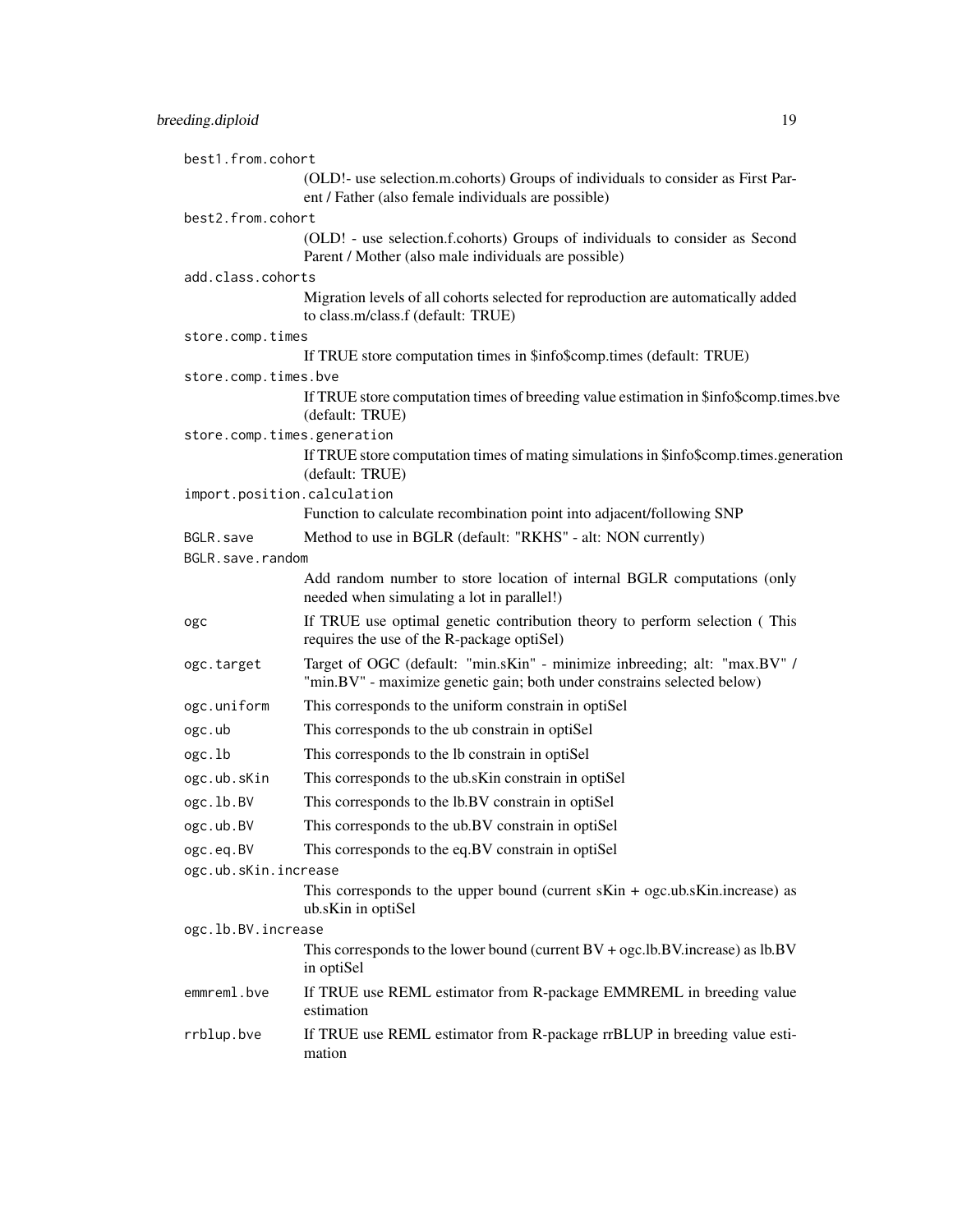| sommer.bve                 | If TRUE use REML estimator from R-package sommer in breeding value esti-<br>mation                                                 |
|----------------------------|------------------------------------------------------------------------------------------------------------------------------------|
| sommer.multi.bve           |                                                                                                                                    |
|                            | Set TRUE to use a mulit-trait model in the R-package sommer for BVE                                                                |
| nr.edits                   | Number of edits to perform per individual                                                                                          |
| gene.editing.offspring     | If TRUE perform gene editing on newly generated individuals                                                                        |
| gene.editing.best          |                                                                                                                                    |
|                            | If TRUE perform gene editing on selected individuals                                                                               |
| gene.editing.offspring.sex | Which sex to perform editing on (Default c(TRUE, TRUE), mw)                                                                        |
| gene.editing.best.sex      |                                                                                                                                    |
|                            | Which sex to perform editing on (Default c(TRUE, TRUE), mw)                                                                        |
| gwas.u                     | If TRUE estimate u via GWAS (relevant for gene editing)                                                                            |
| approx.residuals           |                                                                                                                                    |
|                            | If FALSE calculate the variance for each marker separatly instead of using a set<br>variance (doesnt change order - only p-values) |
| sequenceZ                  | Split genomic matric into parts (relevent if high memory usage)                                                                    |
| maxZ                       | Number of SNPs to consider in each part of sequenceZ                                                                               |
| maxZtotal                  | Number of matrix entries to consider jointly (maxZ = maxZtotal/number of an-<br>imals)                                             |
| delete.sex                 | Remove all individuals from these sex from generation delete.individuals (de-<br>fault: 1:2; note:delete individuals=NULL)         |
| gwas.group.standard        |                                                                                                                                    |
|                            | If TRUE standardize phenotypes by group mean                                                                                       |
| y.gwas.used                | What y value to use in GWAS study (Default: "pheno", alt: "bv", "bve")                                                             |
| gen.architecture.m         |                                                                                                                                    |
|                            | Genetic architecture for male animal (default: 0 - no transformation)                                                              |
| gen.architecture.f         |                                                                                                                                    |
|                            | Genetic architecture for female animal (default: gen.architecture.m - no trans-<br>formation)                                      |
| add.architecture           |                                                                                                                                    |
|                            | List with two vectors containing (A: length of chromosomes, B: position in cM<br>of SNPs)                                          |
| ncore                      | Cores used for parallel computing in compute.snps                                                                                  |
| ncore.generation           |                                                                                                                                    |
|                            | Number of cores to use in parallel generation                                                                                      |
| Z.integer                  | If TRUE save Z as a integer in parallel computing                                                                                  |
| store.effect.freq          |                                                                                                                                    |
|                            | If TRUE store the allele frequency of effect markers per generation                                                                |
| backend                    | Chose the used backend (default: "doParallel", alt: "doMPI")                                                                       |
| randomSeed                 | Set random seed of the process                                                                                                     |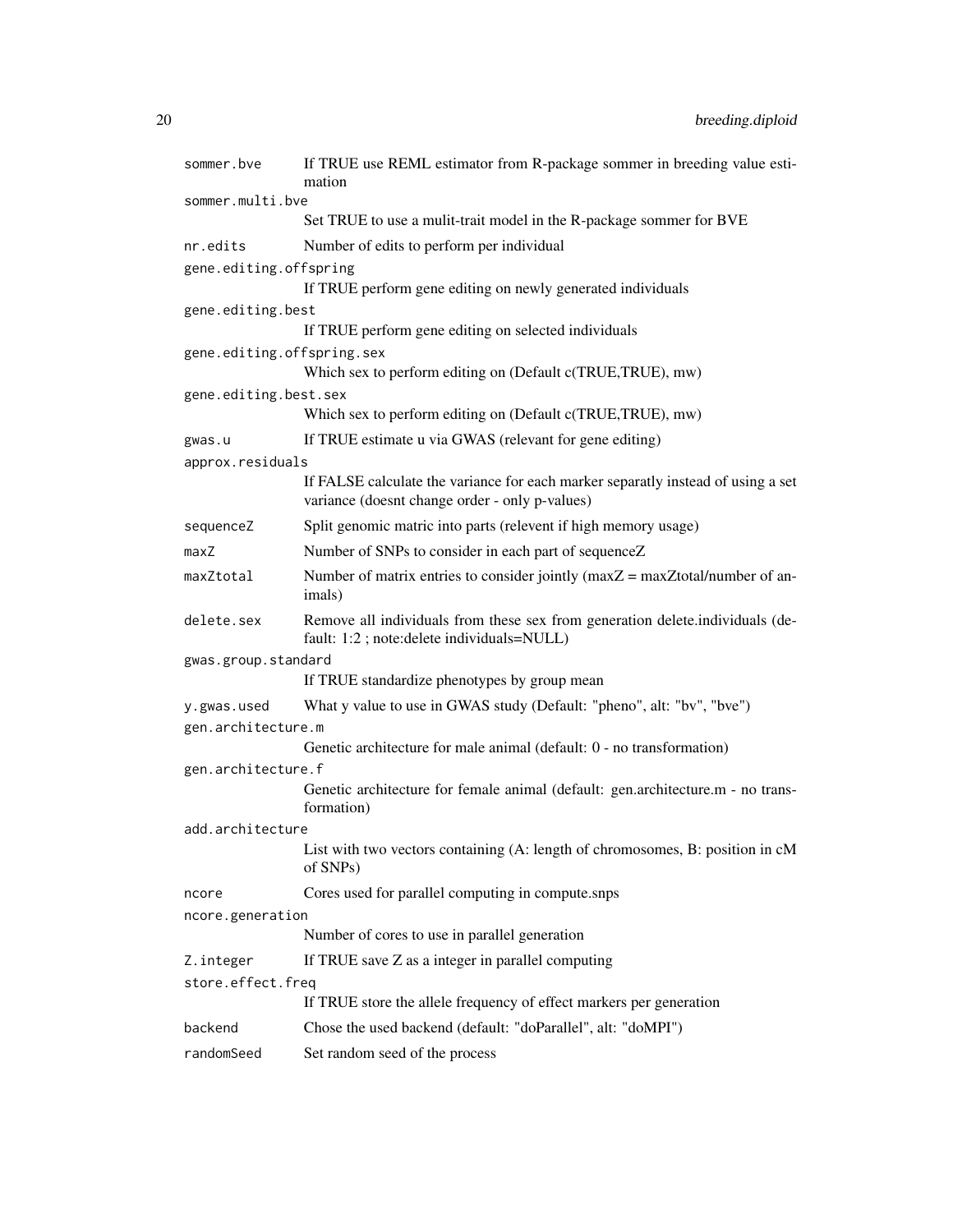| randomSeed.generation         |                                                                                                                                                                              |
|-------------------------------|------------------------------------------------------------------------------------------------------------------------------------------------------------------------------|
|                               | Set random seed for parallel generation process                                                                                                                              |
| Rprof                         | Store computation times of each function                                                                                                                                     |
| miraculix                     | If TRUE use miraculix to perform computations (ideally already generate popu-<br>lation in creating diploid with this; default: automatic detection from population<br>list) |
| miraculix.cores               |                                                                                                                                                                              |
|                               | Number of cores used in miraculix applications (default: 1)                                                                                                                  |
|                               | miraculix.mult If TRUE use miraculix for matrix multiplications even if miraculix is not used<br>for storage                                                                 |
|                               | miraculix.chol Set to FALSE to deactive miraculix based Cholesky-decomposition (default:<br>TRUE)                                                                            |
| best.selection.ratio.m        |                                                                                                                                                                              |
|                               | Ratio of the frequency of the selection of the best best animal and the worst best<br>animal (default=1)                                                                     |
| best.selection.ratio.f        |                                                                                                                                                                              |
|                               | Ratio of the frequency of the selection of the best best animal and the worst best<br>animal (default=1)                                                                     |
| best.selection.criteria.m     |                                                                                                                                                                              |
|                               | Criteria to calculate this ratio (default: "bv", alt: "bve", "pheno")                                                                                                        |
| best.selection.criteria.f     |                                                                                                                                                                              |
|                               | Criteria to calculate this ratio (default: "bv", alt: "bve", "pheno")                                                                                                        |
| best.selection.manual.ratio.m | vector containing probability to draw from for every individual (e.g. $c(0.1, 0.2, 0.7)$ )                                                                                   |
| best.selection.manual.ratio.f | vector containing probability to draw from for every individual (e.g. $c(0.1, 0.2, 0.7)$ )                                                                                   |
| best.selection.manual.reorder |                                                                                                                                                                              |
|                               | Set to FALSE to not use the order from best to worst selected individual but<br>plain order based on database-order                                                          |
| bve.class                     | Consider only animals of those class classes in breeding value estimation (de-<br>fault: NULL - use all)                                                                     |
| parallel.generation           |                                                                                                                                                                              |
|                               | Set TRUE to active parallel computing in animal generation                                                                                                                   |
| name.cohort                   | Name of the newly added cohort                                                                                                                                               |
| display.progress              |                                                                                                                                                                              |
|                               | Set FALSE to not display progress bars. Setting verbose to FALSE will auto-<br>matically deactive progress bars                                                              |
| combine                       | Copy existing individuals (e.g. to merge individuals from different groups in a<br>joined cohort). Individuals to use are used as the first parent                           |
| repeat.mating                 | Generate multiple mating from the same dam/sire combination (first column:<br>number of offspring; second column: probability)                                               |
| repeat.mating.copy            |                                                                                                                                                                              |
|                               | Generate multiple copies from a copy action (combine / copy.individuals.m/f)<br>(first column: number of offspring; second column: probability)                              |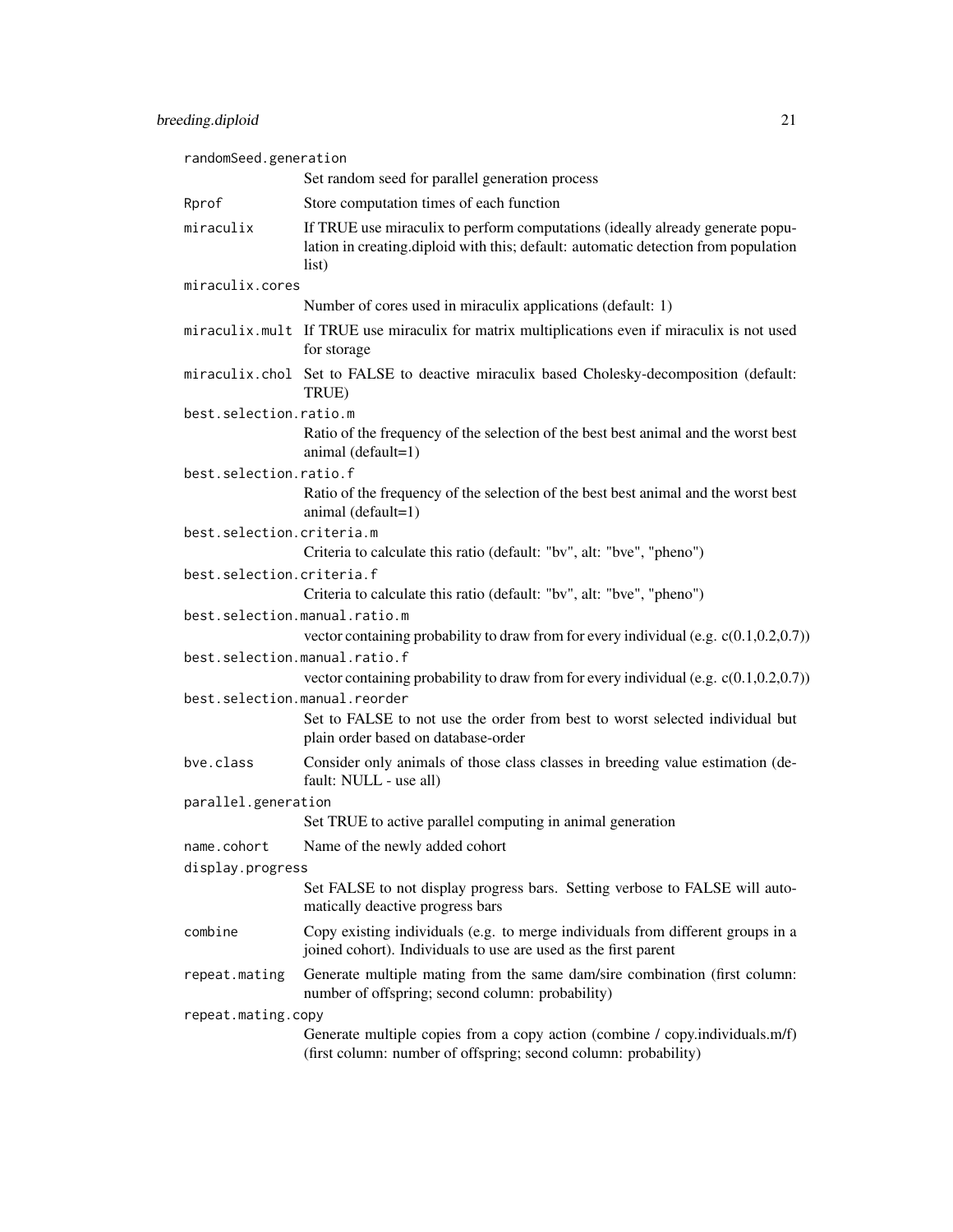| repeat.mating.fixed            |                                                                                                                                                                              |  |
|--------------------------------|------------------------------------------------------------------------------------------------------------------------------------------------------------------------------|--|
|                                | Vector containing number of times each mating is repeated. This will overwrite<br>sampling from repeat.mating / repeat.mating.copy (default: NULL)                           |  |
| repeat.mating.overwrite        |                                                                                                                                                                              |  |
|                                | Set to FALSE to not use the current repeat.mating / repeat.mating.copy input as<br>the new standard values (default: TRUE)                                                   |  |
| time.point                     | Time point at which the new individuals are generated                                                                                                                        |  |
| creating.type                  | Technique to generate new individuals (usage in web-based application)                                                                                                       |  |
| multiple.observation           |                                                                                                                                                                              |  |
|                                | Set TRUE to allow for more than one phenotype observation per individual (this<br>will decrease enviromental variance!)                                                      |  |
| new.by.observation             |                                                                                                                                                                              |  |
|                                | (OLD! - use phenotyping) Quick acces to phenotyping for (all: "all", non-<br>phenotyped: "non_obs", non-phenotyped male: "non_obs_m", non-phenotyped<br>female: "non_obs_f") |  |
| new.bv.observation.gen         |                                                                                                                                                                              |  |
|                                | (OLD! use phenotyping.gen) Vector of generation from which to generate addi-<br>tional phenotypes                                                                            |  |
| new.bv.observation.cohorts     |                                                                                                                                                                              |  |
|                                | (OLD! use phenotyping.cohorts)Vector of cohorts from which to generate addi-<br>tional phenotype                                                                             |  |
| new.bv.observation.database    |                                                                                                                                                                              |  |
|                                | (OLD! use phenotyping.database) Matrix of groups from which to generate ad-<br>ditional phenotypes                                                                           |  |
| phenotyping                    | Quick acces to phenotyping for (all: "all", non-phenotyped: "non_obs", non-<br>phenotyped male: "non_obs_m", non-phenotyped female: "non_obs_f")                             |  |
| phenotyping.gen                |                                                                                                                                                                              |  |
|                                | Vector of generation from which to generate additional phenotypes                                                                                                            |  |
| phenotyping.cohorts            |                                                                                                                                                                              |  |
|                                | Vector of cohorts from which to generate additional phenotype                                                                                                                |  |
| phenotyping.database           |                                                                                                                                                                              |  |
|                                | Matrix of groups from which to generate additional phenotypes                                                                                                                |  |
| bve.gen                        | Generations of individuals to consider in breeding value estimation (default:<br>NULL)                                                                                       |  |
| bve.cohorts                    | Cohorts of individuals to consider in breeding value estimation (default: NULL)                                                                                              |  |
| bve.database                   | Groups of individuals to consider in breeding value estimation (default: NULL)                                                                                               |  |
| sigma.e.gen                    | Generations to consider when estimating sigma.e when using hertability                                                                                                       |  |
| sigma.e.cohorts                |                                                                                                                                                                              |  |
|                                | Cohorts to consider when estimating sigma.e when using hertability                                                                                                           |  |
| sigma.e.database               |                                                                                                                                                                              |  |
|                                | Groups to consider when estimating sigma.e when using hertability                                                                                                            |  |
| sigma.g.gen<br>sigma.g.cohorts | Generations to consider when estimating sigma.g                                                                                                                              |  |

Cohorts to consider when estimating sigma.g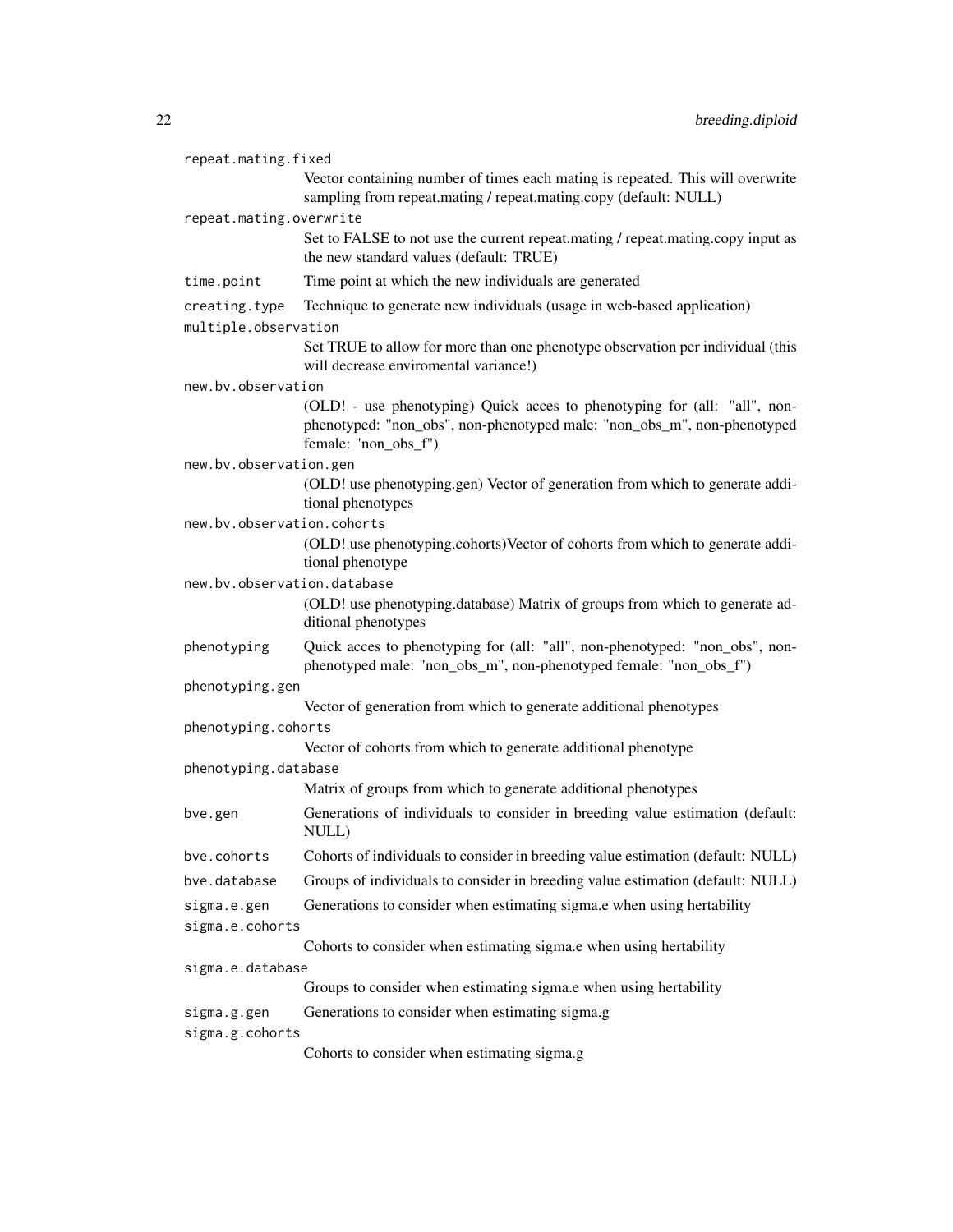sigma.g.database Groups to consider when estimating sigma.g gwas.gen Generations to consider in GWAS analysis gwas.cohorts Cohorts to consider in GWAS analysis gwas.database Groups to consider in GWAS analysis bve.insert.gen Generations of individuals to compute breeding values for (default: all groups in bve.database) bve.insert.cohorts Cohorts of individuals to compute breeding values for (default: all groups in bve.database) bve.insert.database Groups of individuals to compute breeding values for (default: all groups in bve.database) reduced.selection.panel.m Use only a subset of individuals of the potential selected ones ("Split in userinterface") reduced.selection.panel.f Use only a subset of individuals of the potential selected ones ("Split in userinterface") breeding.all.combination Set to TRUE to automatically perform each mating combination possible exactly ones. depth.pedigree Depth of the pedigree in generations (default: 7) depth.pedigree.ogc Depth of the pedigree in generations (default: 7) copy.individual.keep.bve Set to FALSE to not keep estimated breeding value in case of use of copy.individuals copy.individual.keep.pheno Set to FALSE to not keep estimated breeding values in case of use of copy.individuals bve.avoid.duplicates If set to FALSE multiple generatations of the same individual can be used in the bve (only possible by using copy.individual to generate individuals) report.accuracy Report the accuracy of the breeding value estimation share.genotyped Share of individuals newly generated individuals that are genotyped singlestep.active Set TRUE to use single step in breeding value estimation (only implemented for vanRaden- G matrix and without use sequenceZ) (Legarra 2014) remove.non.genotyped Set to FALSE to manually include non-genotyped individuals in genetic BVE, single-step will deactive this as well added.genotyped Share of individuals that is additionally genotyped (only for copy.individuals)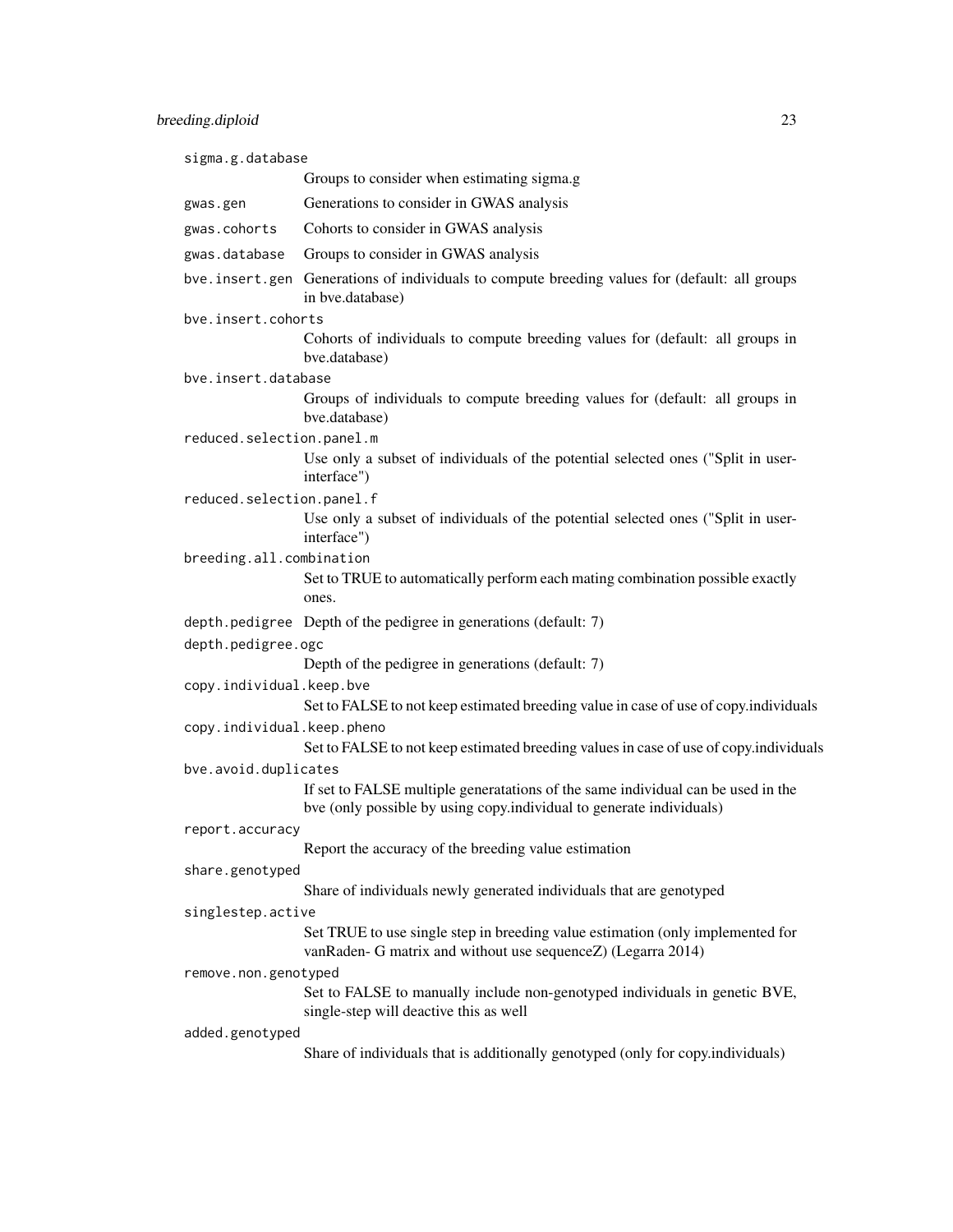| fast.uhat<br>offspring.bve.parents.gen | Set to FALSE to derive inverse of A in rrBLUP                                                                           |
|----------------------------------------|-------------------------------------------------------------------------------------------------------------------------|
|                                        | Generations to consider to derive phenotype from offspring phenotypes                                                   |
|                                        | offspring.bve.parents.database                                                                                          |
|                                        | Groups to consider to derive phenotype from offspring phenotypes                                                        |
| offspring.bve.parents.cohorts          |                                                                                                                         |
|                                        | Cohorts to consider to derive phenotype from offspring phenotypes                                                       |
| offspring.bve.offspring.gen            | Active generations for import of offspring phenotypes                                                                   |
|                                        | offspring.bve.offspring.database                                                                                        |
|                                        | Active groups for import of offspring phenotypes                                                                        |
|                                        | offspring.bve.offspring.cohorts                                                                                         |
|                                        | Active cohorts for import of offspring phenotypes                                                                       |
| culling.gen                            | Generations to consider to culling                                                                                      |
| culling.database                       |                                                                                                                         |
|                                        | Groups to consider to culling                                                                                           |
|                                        | culling.cohort Cohort to consider to culling                                                                            |
| culling.time                           | Age of the individuals at culling                                                                                       |
| culling.name                           | Name of the culling action (user-interface stuff)                                                                       |
| culling.bv1                            | Reference Breeding value                                                                                                |
| culling.share1                         | Probability of death for individuals with by1                                                                           |
| culling.bv2                            | Alternative breeding value (linear extended for other bvs)                                                              |
|                                        | culling. share2 Probability of death for individuals with bv2                                                           |
| culling.index                          | Genomic index (default:0 - no genomic impact, use: "lastindex" to use the last<br>selection index applied in selection) |
|                                        | culling. single Set to FALSE to not apply the culling module on all individuals of the cohort                           |
| culling.all.copy                       |                                                                                                                         |
|                                        | Set to FALSE to not kill copies of the same individual in the culling module                                            |
| calculate.reliability                  |                                                                                                                         |
|                                        | Set TRUE to calculate a reliability when performing Direct-Mixed-Model BVE                                              |
| selection.m.gen                        | Generations available for selection of paternal parent                                                                  |
| selection.f.gen                        |                                                                                                                         |
|                                        | Generations available for selection of maternal parent                                                                  |
| selection.m.database                   |                                                                                                                         |
|                                        | Groups available for selection of paternal parent                                                                       |
| selection.f.database                   |                                                                                                                         |
|                                        | Groups available for selection of maternal parent                                                                       |
| selection.m.cohorts                    | Cohorts available for selection of paternal parent                                                                      |
| selection.f.cohorts                    |                                                                                                                         |
|                                        | Cohorts available for selection of maternal parent                                                                      |
|                                        |                                                                                                                         |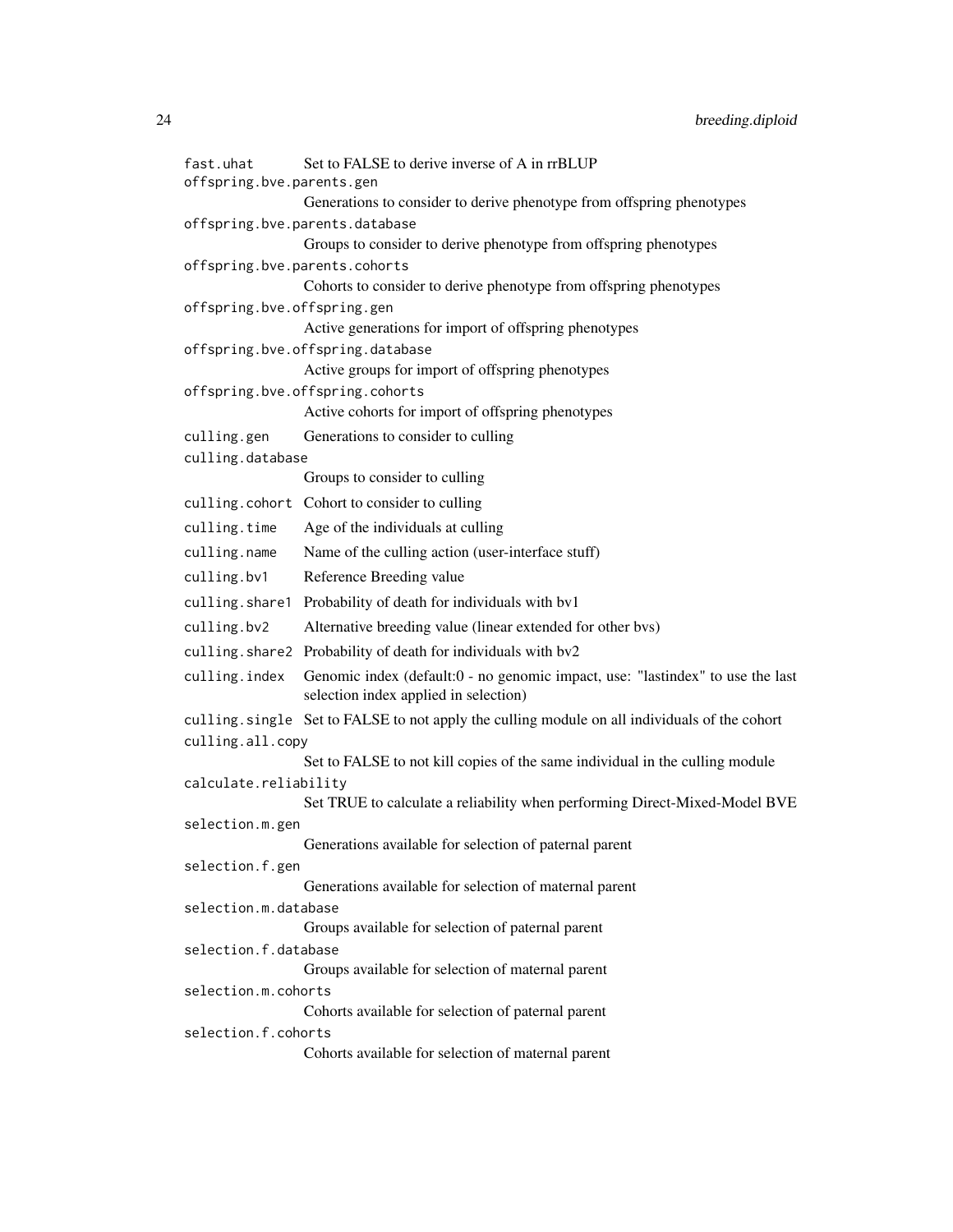selection.m.miesenberger

Use Weighted selection index according to Miesenberger 1997 for paternal selection

selection.f.miesenberger

Use Weighted selection index according to Miesenberger 1997 for maternal selection

#### selection.miesenberger.reliability.est

If available reliability estimated are used. If not use default:"estimated" (SD BVE / SD Pheno), alt: "heritability", "derived" (cor(BVE,BV)^2) as replacement

miesenberger.trafo

Ignore all eigenvalues below this threshold and apply dimension reduction (default: 0 - use all)

multiple.bve.weights.m

Weighting between traits when using "add" (default: 1)

#### multiple.bve.weights.f

Weighting between traits when using "add" (default: same as multiple.bve.weights.m) multiple.bve.scale.m

> Default: "bv\_sd"; Set to "pheno\_sd" when using gains per phenotypic SD, "unit" when using gains per unit, "bve" when using estimated breeding values

#### multiple.bve.scale.f

Default: "bv\_sd"; Set to "pheno\_sd" when using gains per phenotypic SD, "unit" when using gains per unit, "bve" when using estimated breeding values

verbose Set to FALSE to not display any prints

bve.parent.mean

Set to TRUE to use the average parental performance as the breeding value estimate

bve.grandparent.mean

Set to TRUE to use the average grandparental performance as the breeding value estimate

bve.mean.between

Select if you want to use the "bve", "bv", "pheno" or "bvepheno" to form the mean (default: "bvepheno" - if available bve, else pheno)

- bve.direct.est If TRUE predict BVEs in direct estimation according to vanRaden 2008 method 2 (default: TRUE)
- bve. pseudo If set to TRUE the breeding value estimation will be simulated with resulting accuracy bve.pseudo.accuracy (default: 1)

## bve.pseudo.accuracy

The accuracy to be obtained in the "pseudo" - breeding value estimation

#### miraculix.destroyA

If FALSE A will not be destroyed in the process of inversion (less computing / more memory)

- mas.bve If TRUE use marker assisted selection in the breeding value estimation
- mas.markers Vector containing markers to be used in marker assisted selection

# mas.number If no markers are provided this nr of markers is selected (if single marker QTL are present highest effect markers are prioritized)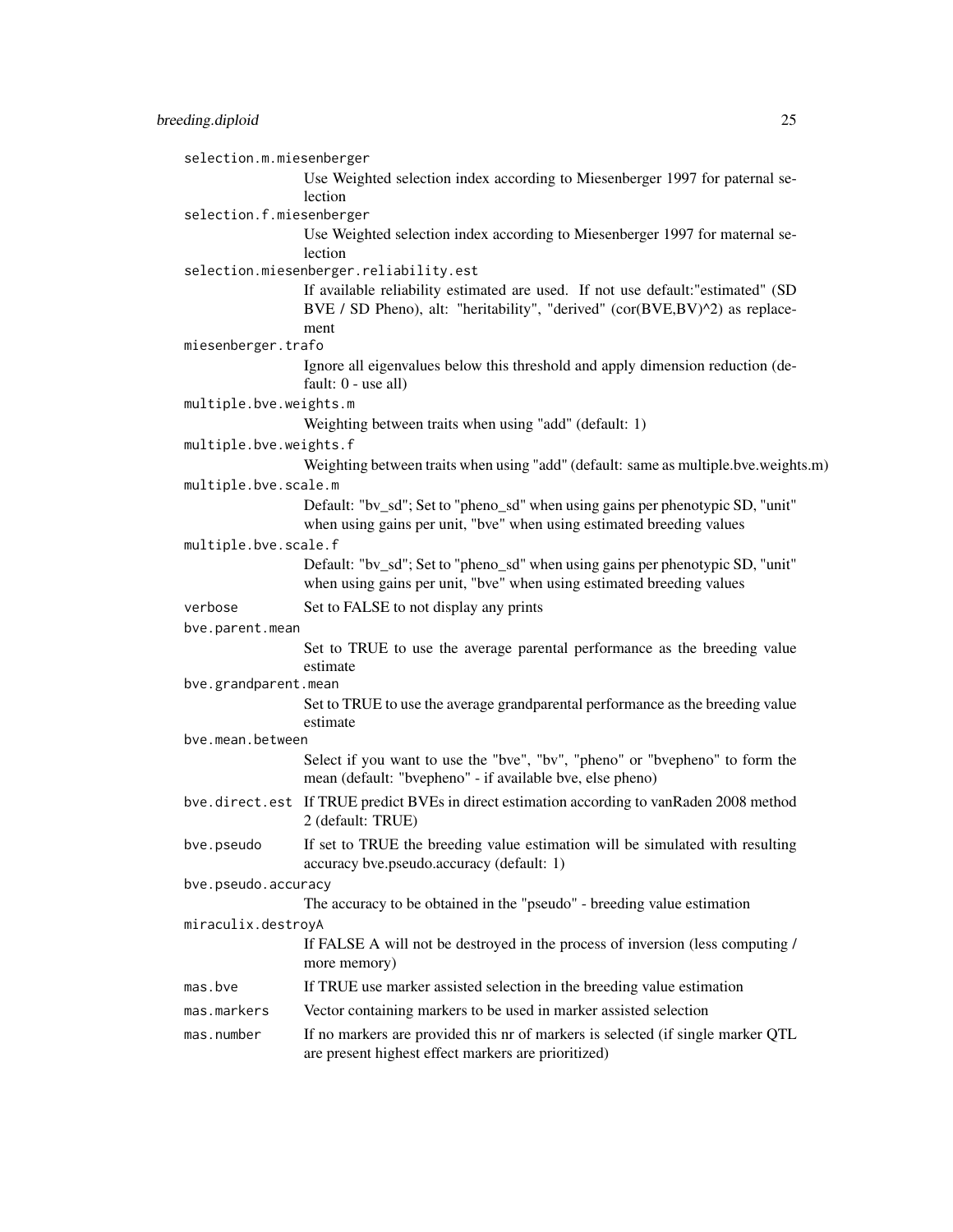| mas.effects                        | Effects assigned to the MAS markers (Default: estimated via lm())                                                                                                   |  |
|------------------------------------|---------------------------------------------------------------------------------------------------------------------------------------------------------------------|--|
| threshold.selection                |                                                                                                                                                                     |  |
|                                    | Minimum value in the selection index selected individuals have to have                                                                                              |  |
| input.phenotype                    | threshold. sign Pick all individuals above $('>')$ the threshold. Alt: $('<', '='', '<=')$                                                                          |  |
|                                    | Select what to use in BVE (default: own phenotype ("own"), offspring pheno-<br>type ("off"), their average ("mean") or a weighted average ("weighted"))             |  |
| bve.ignore.traits                  |                                                                                                                                                                     |  |
|                                    | Vector of traits to ignore in the breeding value estimation (default: NULL, use:<br>"zero" to not consider traits with 0 index weight in multiple.bve.weights.m/.w) |  |
| bv.ignore.traits                   |                                                                                                                                                                     |  |
|                                    | Vector of traits to ignore in the calculation of the genomic value (default: NULL;<br>Only recommended for high number of traits and experienced users!)            |  |
| genotyped.database                 |                                                                                                                                                                     |  |
|                                    | Groups to generate genotype data (that can be used in a BVE)                                                                                                        |  |
| genotyped.gen<br>genotyped.cohorts | Generations to generate genotype data (that can be used in a BVE)                                                                                                   |  |
|                                    | Cohorts to generate genotype data (that can be used in a BVE)                                                                                                       |  |
| genotyped.share                    |                                                                                                                                                                     |  |
|                                    | Share of individuals in genotyped.gen/database/cohort to generate genotype data<br>from (default: 1)                                                                |  |
| genotyped.array                    |                                                                                                                                                                     |  |
|                                    | Genotyping array used                                                                                                                                               |  |
| sex.s                              | Specify which newly added individuals are male $(1)$ or female $(2)$                                                                                                |  |
|                                    | bve. imputation Set to FALSE to not perform imputation up to the highest marker density of<br>genotyping data that is available                                     |  |
| bve.imputation.errorrate           |                                                                                                                                                                     |  |
|                                    | Share of errors in the imputation procedure (default: 0)                                                                                                            |  |
| share.phenotyped                   |                                                                                                                                                                     |  |
|                                    | Share of the individuals to phenotype                                                                                                                               |  |
| avoid.mating.fullsib               |                                                                                                                                                                     |  |
|                                    | Set to TRUE to not generate offspring of full siblings                                                                                                              |  |
| avoid.mating.halfsib               |                                                                                                                                                                     |  |
|                                    | Set to TRUE to not generate offspring from half or full siblings                                                                                                    |  |
| max.mating.pair                    | Set to the maximum number of matings between two individuals (default: Inf)                                                                                         |  |
| bve.per.sample.sigma.e             |                                                                                                                                                                     |  |
|                                    | Set to FALSE to deactivate the use of a heritablity based on the number of ob-<br>servations generated per sample                                                   |  |
| bve.solve                          | Provide solver to be used in BVE (default: "exact" solution via inversion, alt:<br>"pcg", function with inputs A, b and output y_hat)                               |  |

# Value

Population-list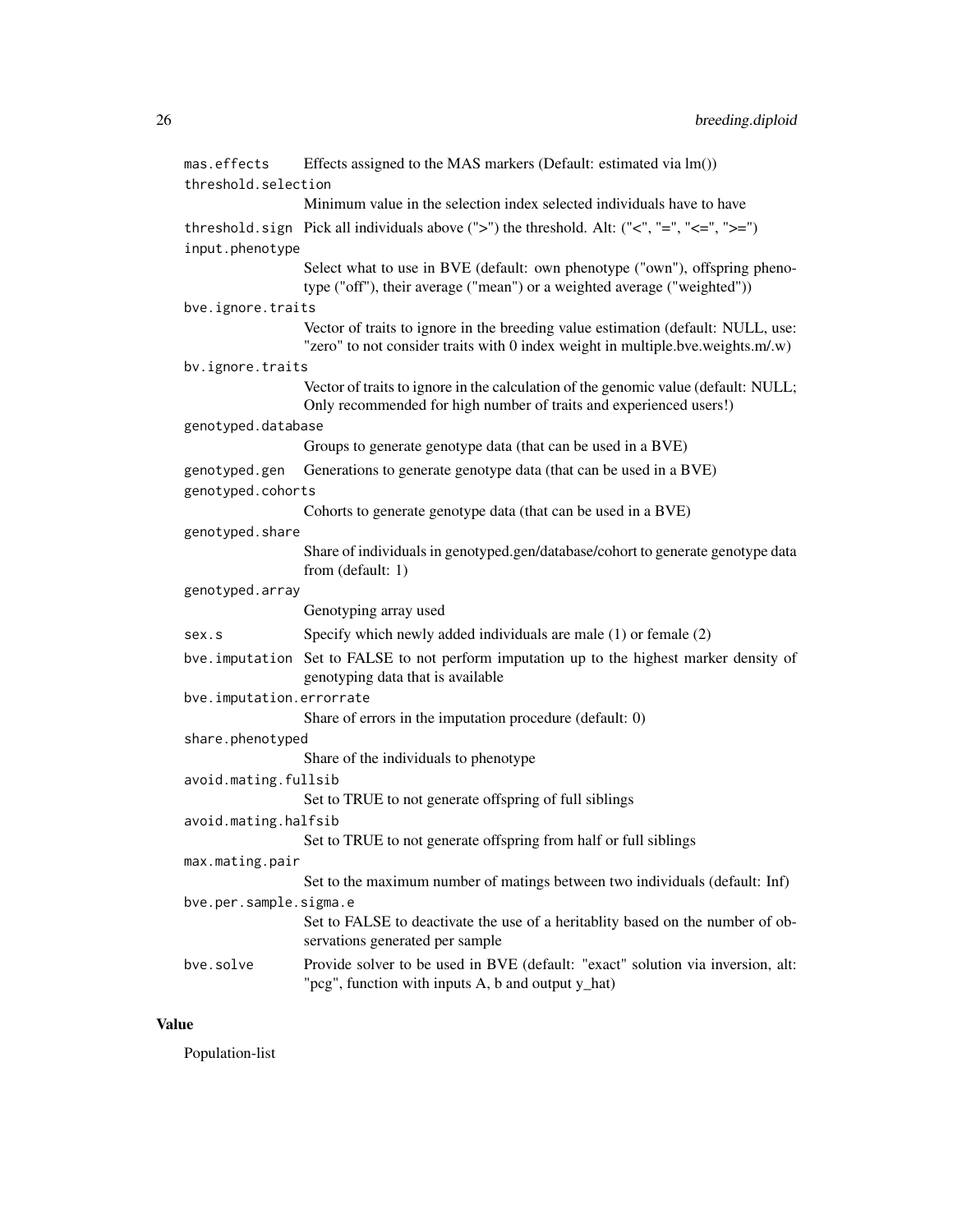# <span id="page-26-0"></span>breeding.intern 27

## Examples

```
population <- creating.diploid(nsnp=1000, nindi=100)
population <- breeding.diploid(population, breeding.size=100, selection.size=c(25,25))
```
breeding.intern *Internal function to simulate one meiosis*

# Description

Internal function to simulate one meiosis

#### Usage

```
breeding.intern(
  info.parent,
 parent,
 population,
 mutation.rate = 10^{\circ}-5,
  remutation.rate = 10^{\circ}-5,
  recombination.rate = 1,
  recom.f.indicator = NULL,
  duplication.rate = 0,
  duplication.length = 0.01,
  duplication.recombination = 1,
  delete.same.origin = FALSE,
  gene.editing = FALSE,
  nr.edits = 0,
  gen.architecture = 0,
  decodeOriginsU = MoBPS::decodeOriginsR
)
```

| info.parent        | position of the parent in the dataset                                                    |
|--------------------|------------------------------------------------------------------------------------------|
| parent             | list of information regarding the parent                                                 |
| population         | Population list                                                                          |
| mutation.rate      | Mutation rate in each marker (default: 10^-5)                                            |
| remutation.rate    |                                                                                          |
|                    | Remutation rate in each marker (default: 10^-5)                                          |
| recombination.rate |                                                                                          |
|                    | Average number of recombination per 1 length unit (default: 1M)                          |
| recom.f.indicator  |                                                                                          |
|                    | Use step function for recombination map (transform snp.positions if possible<br>instead) |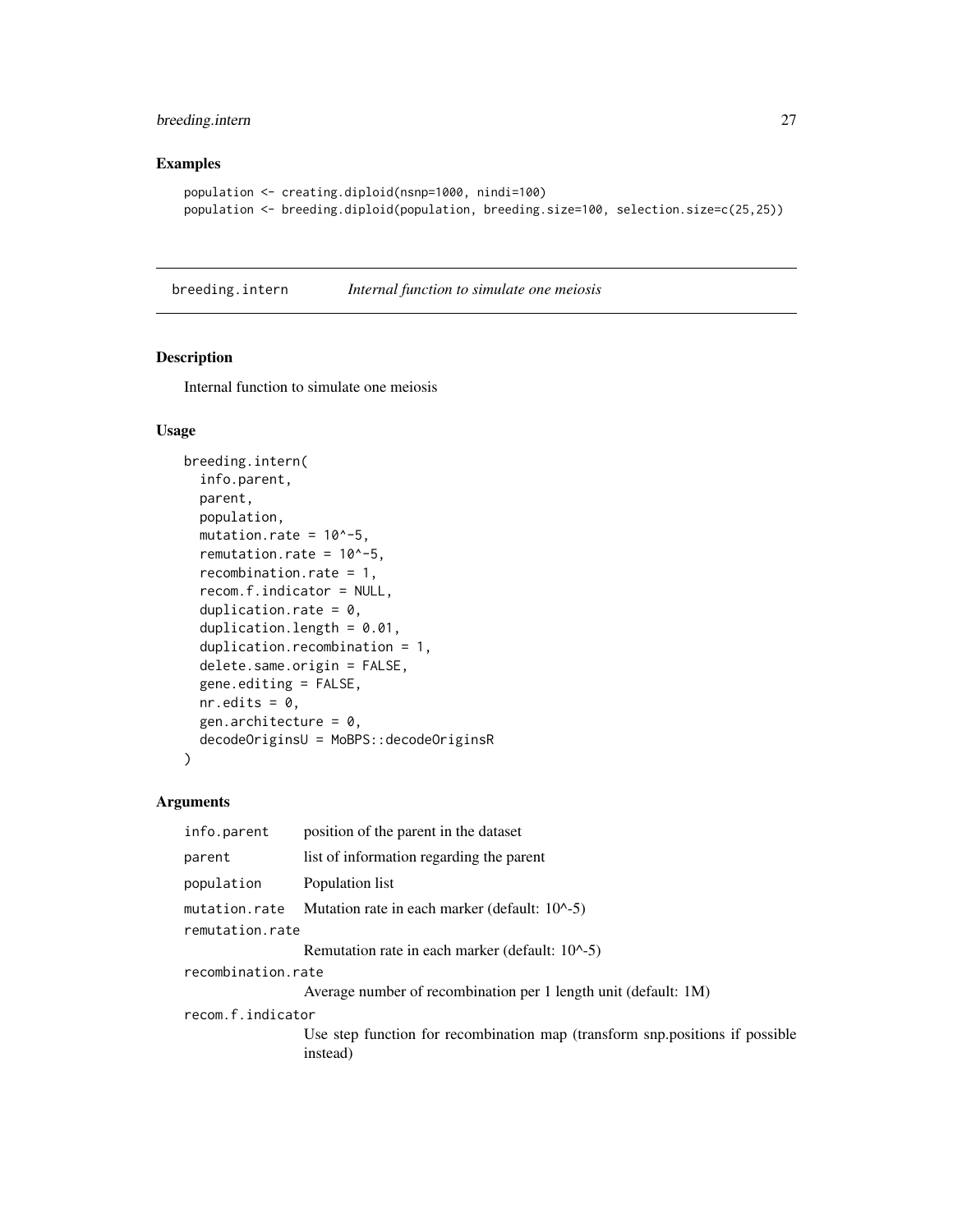<span id="page-27-0"></span>

| duplication.rate          |                                                                                             |
|---------------------------|---------------------------------------------------------------------------------------------|
|                           | Share of recombination points with a duplication (default: 0 - DEACTIVATED)                 |
| duplication.length        |                                                                                             |
|                           | Average length of a duplication (Exponentially distributed)                                 |
| duplication.recombination |                                                                                             |
|                           | Average number of recombinations per 1 length uit of duplication (default: 1)               |
| delete.same.origin        |                                                                                             |
|                           | If TRUE delete recombination points when genetic origin of adjacent segments<br>is the same |
| gene.editing              | If TRUE perform gene editing on newly generated individual                                  |
| nr.edits                  | Number of edits to perform per individual                                                   |
| gen.architecture          |                                                                                             |
|                           | Used underlying genetic architecture (genome length in M)                                   |
|                           | decodeOriginsU Used function for the decoding of genetic origins [[5]]/[[6]]                |

# Value

Inherited parent gamete

# Examples

```
data(ex_pop)
child_gamete <- breeding.intern(info.parent = c(1,1,1), parent = ex_pop$breeding[[1]][[1]][[1]],
                                population = ex_pop)
```
bv.development *Development of genetic/breeding value*

# Description

Function to plot genetic/breeding values for multiple generation/cohorts

## Usage

```
bv.development(
 population,
  database = NULL,
  gen = NULL,
  cohorts = NULL,
  confidence = c(1, 2, 3),
  development = c(1, 2, 3),
  quantile = 0.95,
  bvrow = "all",ignore.zero = TRUE,
  json = FALSE,
  display.time.point = FALSE,
```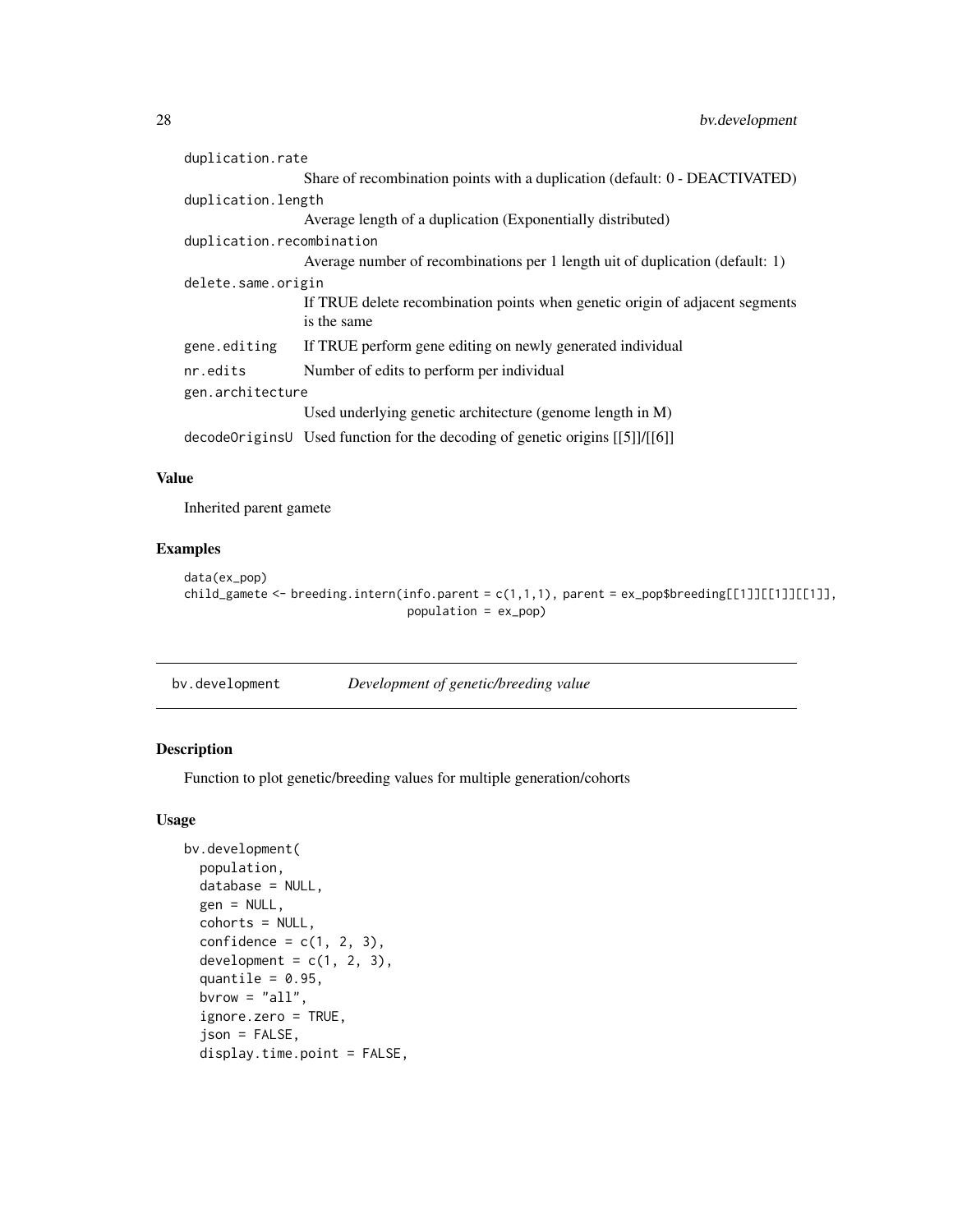# bv.development 29

```
display.creating.type = FALSE,
display.cohort.name = FALSE,
display.sex = FALSE,
equal.spacing = FALSE,
time_reorder = FALSE,
display.line = TRUE,
ylim = NULL,
fix_mfrow = FALSE
```

```
\mathcal{L}
```
# Arguments

| population            | population list                                                                          |
|-----------------------|------------------------------------------------------------------------------------------|
| database              | Groups of individuals to consider for the export                                         |
| gen                   | Quick-insert for database (vector of all generations to export)                          |
| cohorts               | Quick-insert for database (vector of names of cohorts to export)                         |
| confidence            | Draw confidence intervals for $(1 - bv, 2 - bve, 3 - pheno)$ ; default: $c(1,2,3)$ )     |
| development           | Include development of $(1 - bv, 2 - bve, 3 - pheno; default: c(1,2,3))$                 |
| quantile              | Quantile of the confidence interval to draw (default: 0.05)                              |
| bvrow                 | Which traits to display (for multiple traits separate plots (par(mfrow)))                |
| ignore.zero           | Cohorts with only 0 individuals are not displayed (default: TRUE)                        |
| json                  | If TRUE extract which cohorts to plot according to the json-file used in json.simulation |
| display.time.point    |                                                                                          |
|                       | Set TRUE to use time point of generated to sort groups                                   |
| display.creating.type |                                                                                          |
|                       | Set TRUE to show Breedingtype used in generation (web-interface)                         |
| display.cohort.name   |                                                                                          |
|                       | Set TRUE to display the name of the cohort in the x-axis                                 |
| display.sex           | Set TRUE to display the creating.type (Shape of Points - web-based-application)          |
| equal.spacing         | Equal distance between groups (independent of time.point)                                |
| time_reorder          | Set TRUE to order cohorts according to the time point of generation                      |
| display.line          | Set FALSE to not display the line connecting cohorts                                     |
| ylim                  | Set this to fix the y-axis of the plot                                                   |
| fix_mfrow             | Set TRUE to not use mfrow - use for custom plots                                         |

# Value

Genomic values of selected gen/database/cohort

```
data(ex_pop)
bv.development(ex_pop, gen=1:5)
```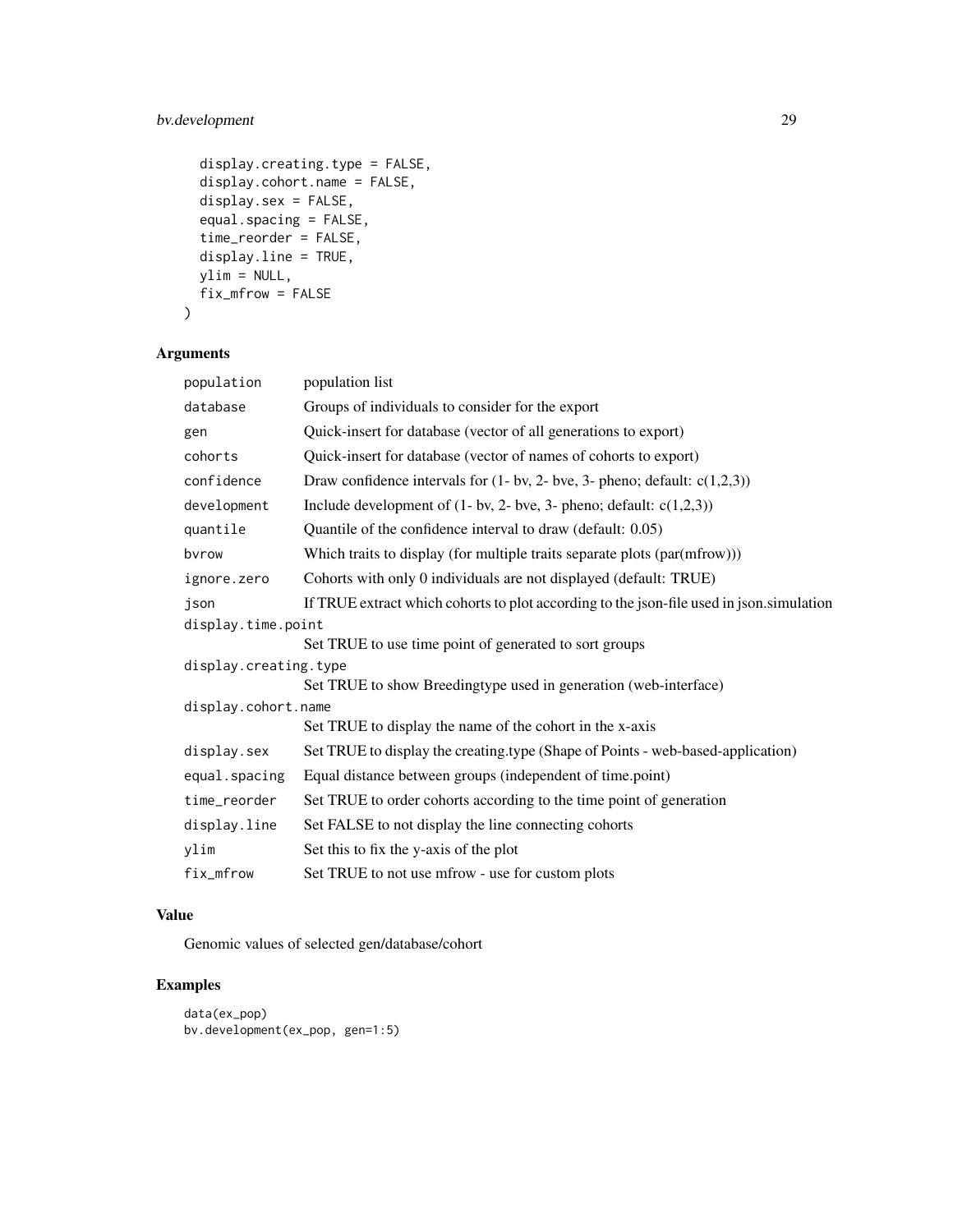<span id="page-29-0"></span>bv.development.box *Development of genetic/breeding value using a boxplot*

# Description

Function to plot genetic/breeding values for multiple generation/cohorts using box plots

## Usage

```
bv.development.box(
  population,
 database = NULL,
  gen = NULL,
 cohorts = NULL,
 bvrow = "all",
  json = FALSE,
  display = "bv",
  display.selection = FALSE,
  display.reproduction = FALSE,
 ylim = NULL,
 fix_mfrow = FALSE
\mathcal{L}
```
# Arguments

| population           | population list                                                                          |
|----------------------|------------------------------------------------------------------------------------------|
| database             | Groups of individuals to consider for the export                                         |
| gen                  | Quick-insert for database (vector of all generations to export)                          |
| cohorts              | Quick-insert for database (vector of names of cohorts to export)                         |
| bvrow                | Which traits to display (for multiple traits separte plots (par(mfrow)))                 |
| json                 | If TRUE extract which cohorts to plot according to the json-file used in json simulation |
| display              | Choose between "bv", "pheno", "bve" (default: "bv")                                      |
| display.selection    |                                                                                          |
|                      | Display lines between generated cohorts via selection (webinterface)                     |
| display.reproduction |                                                                                          |
|                      | Display lines between generated cohorts via reproduction (webinterface)                  |
| ylim                 | Set this to fix the y-axis of the plot                                                   |
| fix_mfrow            | Set TRUE to not use mfrow - use for custom plots                                         |

## Value

Genomic values of selected gen/database/cohort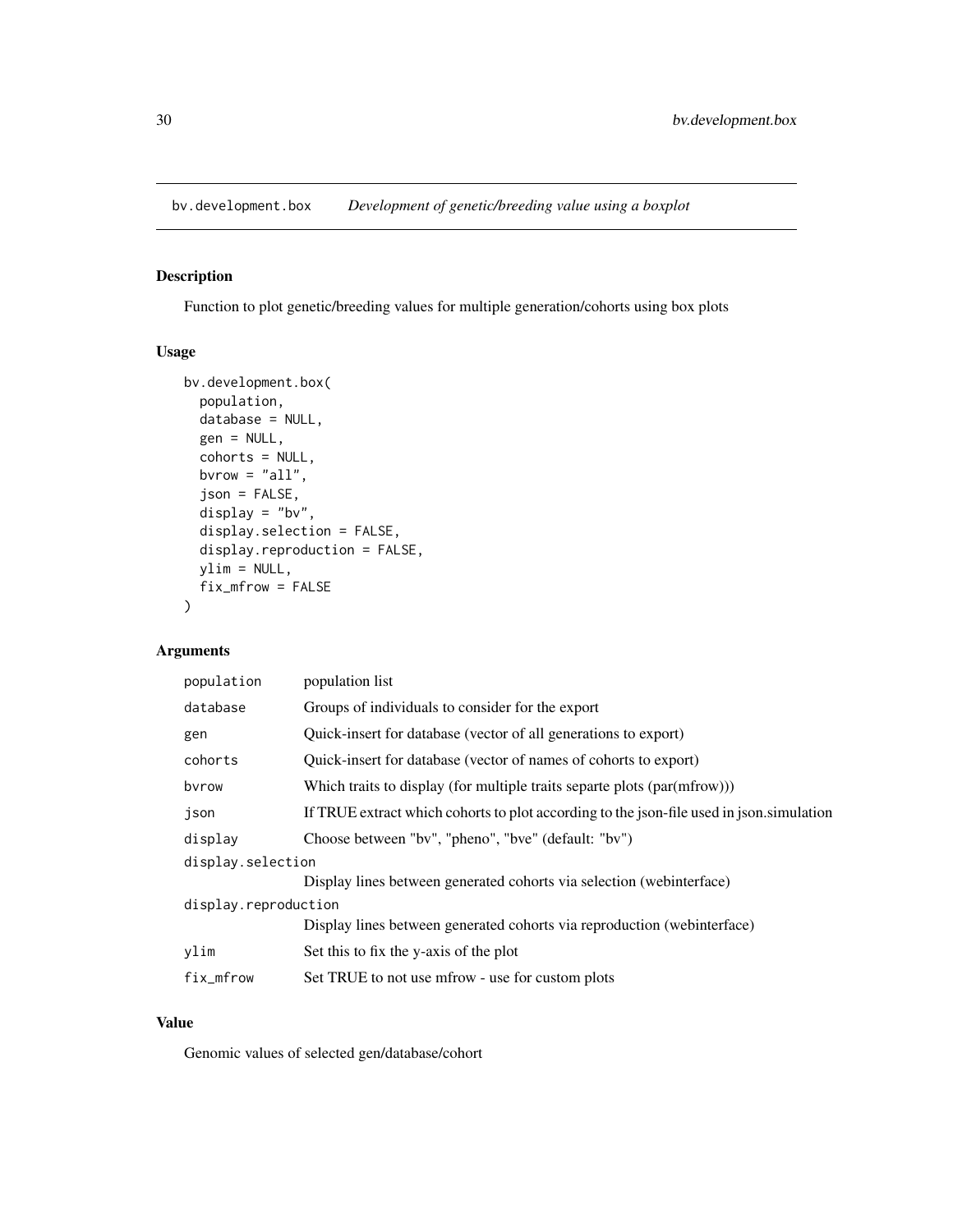# <span id="page-30-0"></span>bv.standardization 31

# Examples

```
data(ex_pop)
bv.development.box(ex_pop, gen=1:5)
```
bv.standardization *BV standardization*

## Description

Function to get mean and genetic variance of a trait to a fixed value

# Usage

```
bv.standardization(
  population,
 mean.target = 100,
 var.target = 10,
  gen = NULL,
  database = NULL,
  cohorts = NULL,
  adapt.bve = FALSE,
  adapt.pheno = FALSE,
  verbose = FALSE
)
```
# Arguments

| population  | Population list                                                        |
|-------------|------------------------------------------------------------------------|
| mean.target | Target mean                                                            |
| var.target  | Target variance                                                        |
| gen         | Quick-insert for database (vector of all generations to export)        |
| database    | Groups of individuals to consider for the export                       |
| cohorts     | Quick-insert for database (vector of names of cohorts to export)       |
| adapt.bve   | Modify previous breeding value estimations by scaling (default: FALSE) |
| adapt.pheno | Modify previous phenotypes by scaling (default: FALSE)                 |
| verbose     | Set to TRUE to display prints                                          |

# Value

Population-list with scaled QTL-effects

```
population <- creating.diploid(nsnp=1000, nindi=100, n.additive=100)
population <- bv.standardization(population, mean.target=200, var.target=5)
```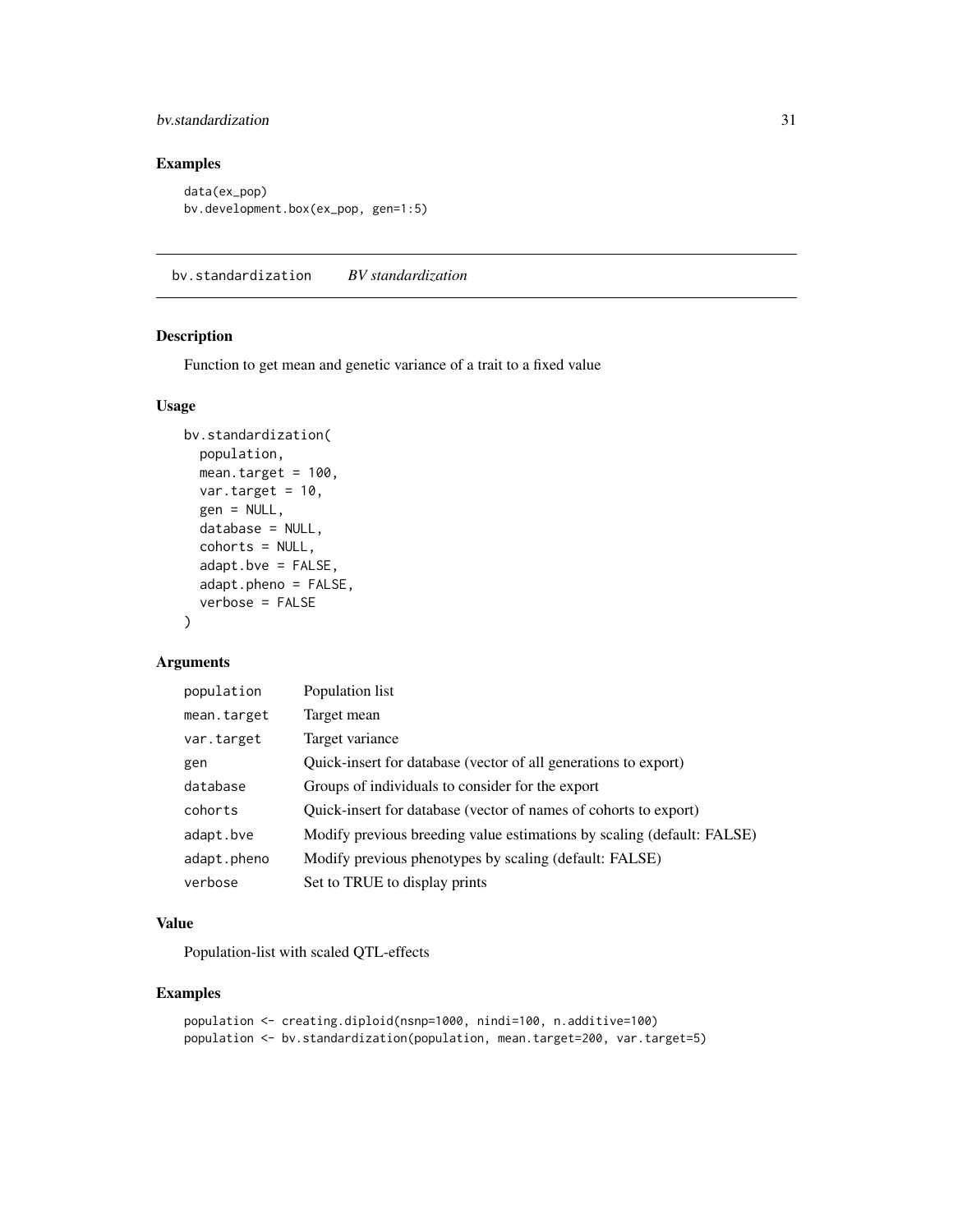<span id="page-31-0"></span>

# Description

Internal function to calculate the breeding value of a given individual

# Usage

```
calculate.bv(
  population,
  gen,
  sex,
 nr,
  activ_bv,
  import.position.calculation = NULL,
  decodeOriginsU = decodeOriginsR,
  store.effect.freq = FALSE,
 bit.storing = FALSE,
 nbits = 30,output_compressed = FALSE,
 bv.ignore.traits = NULL
)
```

| population                                   | Population list                                                                                                                                          |
|----------------------------------------------|----------------------------------------------------------------------------------------------------------------------------------------------------------|
| gen                                          | Generation of the individual of interest                                                                                                                 |
| sex                                          | Sex of the individual of interest                                                                                                                        |
| nr                                           | Number of the individual of interest                                                                                                                     |
| $activity_bv$<br>import.position.calculation | traits to consider<br>Function to calculate recombination point into adjacent/following SNP                                                              |
|                                              | decodeOriginsU Used function for the decoding of genetic origins [[5]]/[[6]]                                                                             |
| store.effect.freq                            |                                                                                                                                                          |
|                                              | If TRUE store the allele frequency of effect markers per generation                                                                                      |
| bit.storing                                  | Set to TRUE if the MoBPS (not-miraculix! bit-storing is used)                                                                                            |
| nbits                                        | Bits available in MoBPS-bit-storing                                                                                                                      |
| output_compressed                            |                                                                                                                                                          |
|                                              | Set to TRUE to get a miraculix-compressed genotype/haplotype                                                                                             |
| bv.ignore.traits                             |                                                                                                                                                          |
|                                              | Vector of traits to ignore in the calculation of the genomic value (default: NULL;<br>Only recommended for high number of traits and experienced users!) |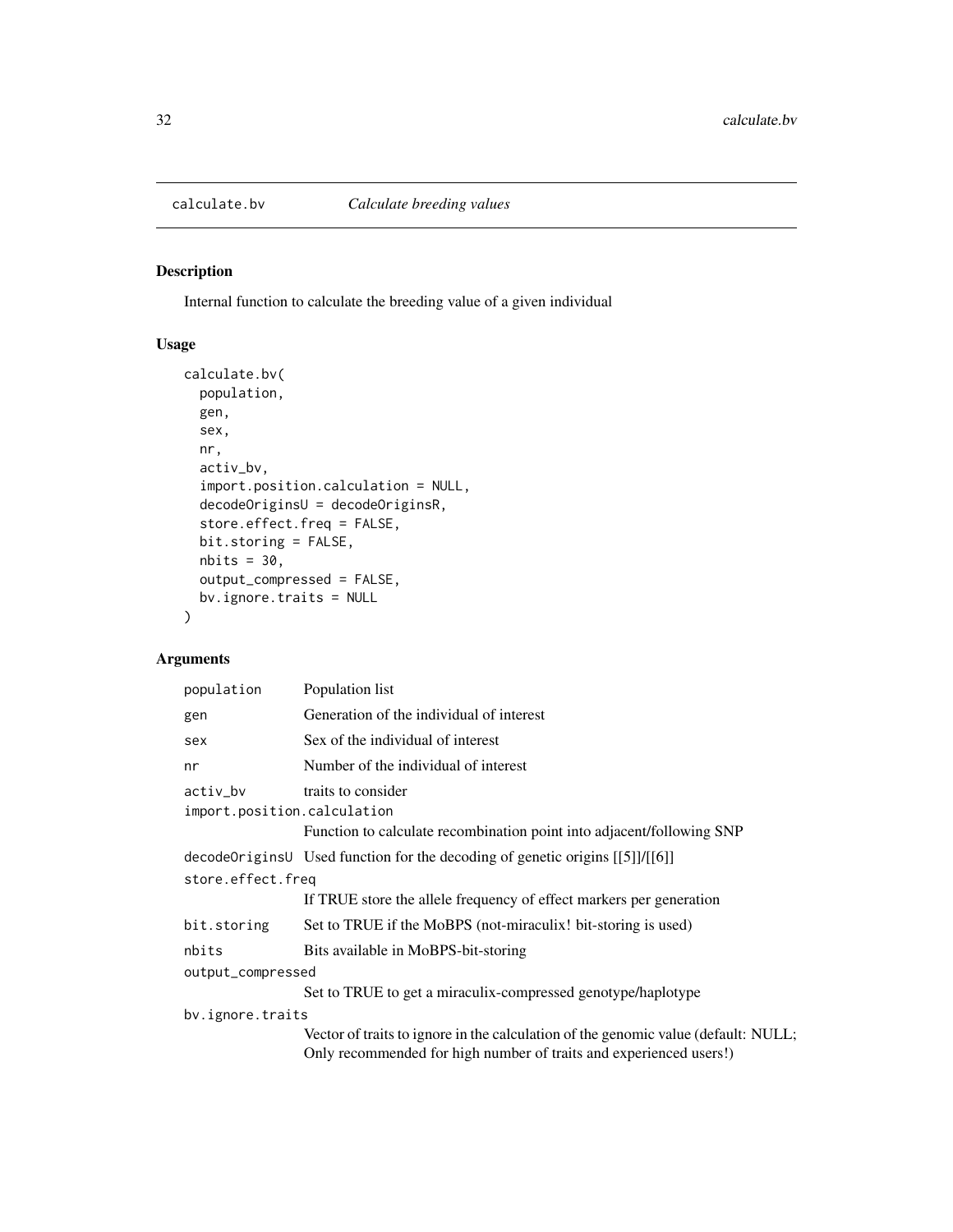# <span id="page-32-0"></span>cattle\_chip 33

# Value

[1 ] true genomic value [[2]] allele frequency at QTL markers

# Examples

```
data(ex_pop)
calculate.bv(ex_pop, gen=1, sex=1, nr=1, activ_bv = 1)
```
cattle\_chip *Cattle chip*

# Description

Genome for cattle according to Ma et al.

#### Usage

cattle\_chip

# Author(s)

Torsten Pook <torsten.pook@uni-goettingen.de>

# Source

Ma et al 2015

check.parents *Relatedness check between two individuals*

## Description

Internal function to check the relatedness between two individuals

## Usage

```
check.parents(population, info.father, info.mother, max.rel = 2)
```

| population  | Population list                                                                |
|-------------|--------------------------------------------------------------------------------|
| info.father | position of the first parent in the dataset                                    |
| info.mother | position of the second parent in the dataset                                   |
| max.rel     | maximal allowed relationship (default: 2, alt: 1 no full-sibs, 0 no half-sibs) |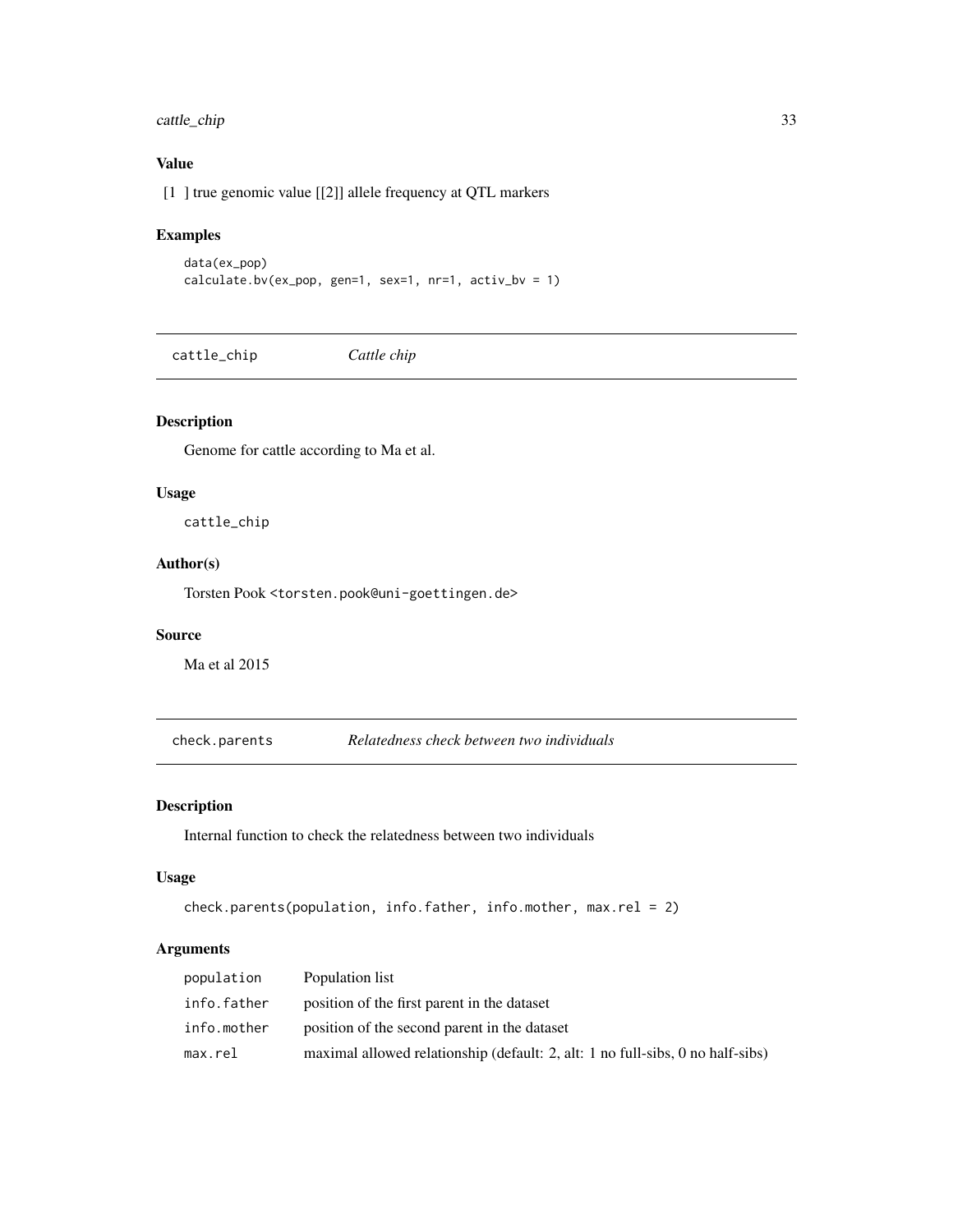# Value

logical with TRUE if relatedness does not excced max.rel / FALSE otherwise.

# Examples

```
data(ex_pop)
check.parents(ex_pop, info.father=c(4,1,1,1), info.mother=c(4,2,1,1))
```
chicken\_chip *chicken chip*

## Description

Genome for chicken according to Groenen et al.

#### Usage

chicken\_chip

# Author(s)

Torsten Pook <torsten.pook@uni-goettingen.de>

#### Source

Groenen et al 2009

clean.up *Clean-up recombination points*

#### Description

Function to remove recombination points + origins with no influence on markers

## Usage

```
clean.up(population, gen = "all", database = NULL, cohorts = NULL)
```

| population | Population list                                                  |
|------------|------------------------------------------------------------------|
| gen        | Generations to clean up (default: "current")                     |
| database   | Groups of individuals to consider                                |
| cohorts    | Quick-insert for database (vector of names of cohorts to export) |

<span id="page-33-0"></span>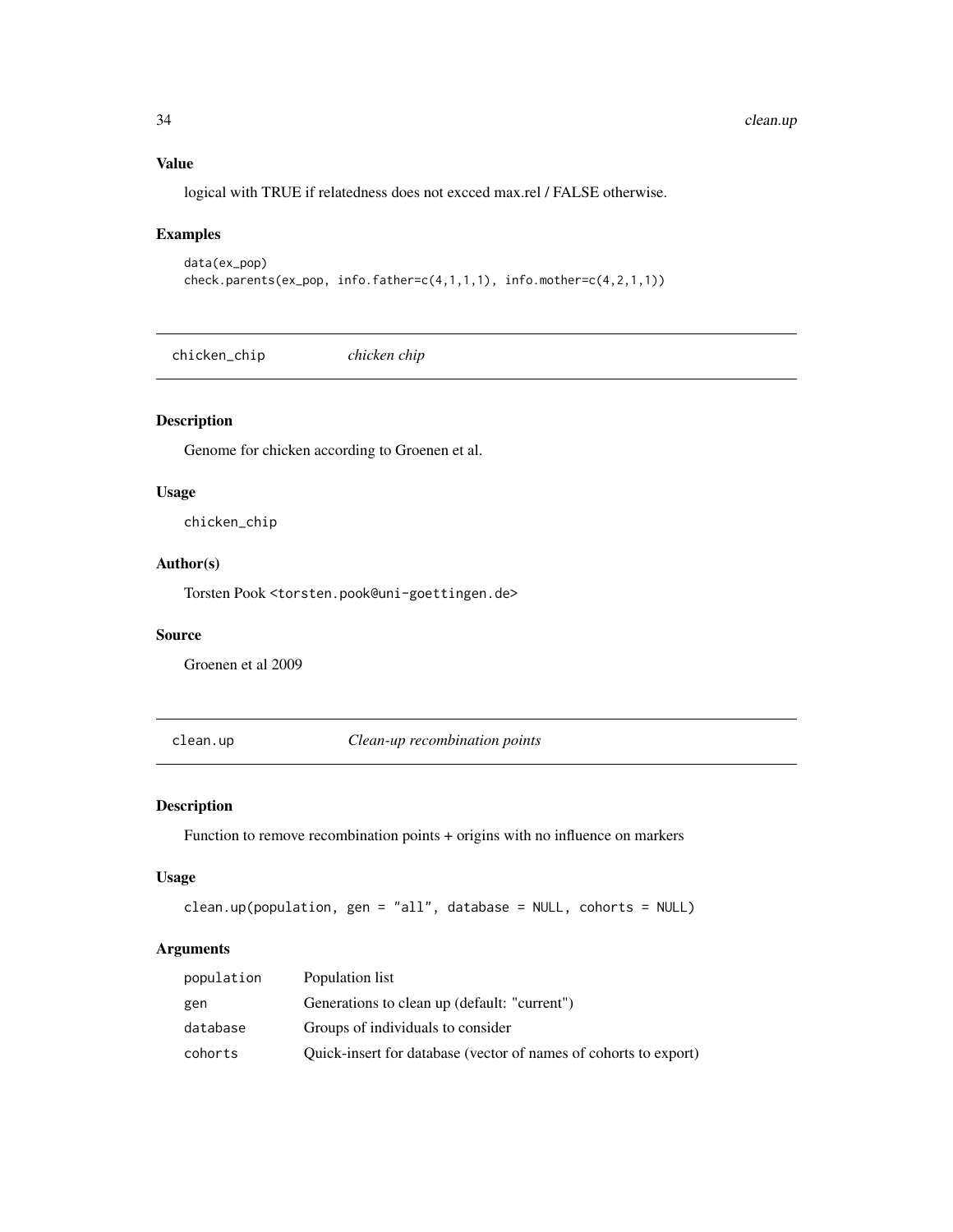# <span id="page-34-0"></span>codeOriginsR 35

# Value

Population-list with deleted irrelevant recombination points

# Examples

```
data(ex_pop)
ex_pop <- clean.up(ex_pop)
```
codeOriginsR *Origins-coding(R)*

# Description

R-Version of the internal bitwise-coding of origins

# Usage

codeOriginsR(M)

# Arguments

M Origins matrix

#### Value

Bit-wise coded origins

## Examples

codeOriginsR(cbind(1,1,1,1))

combine.traits *Combine traits*

# Description

Function to combine traits in the BVE

#### Usage

```
combine.traits(
  population,
  combine.traits = NULL,
  combine.name = NULL,
  remove.combine = NULL,
  remove.all = FALSE
\mathcal{E}
```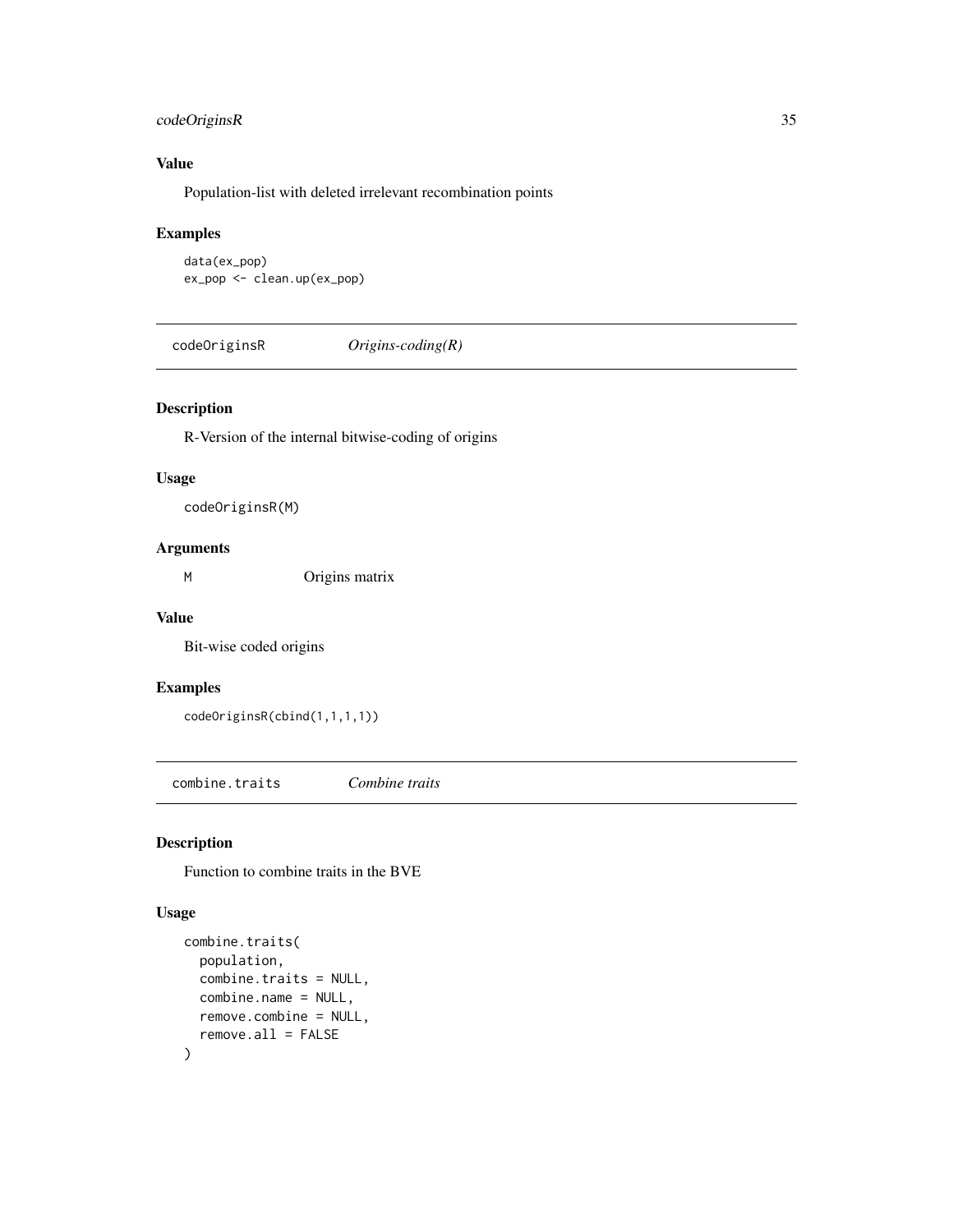# Arguments

| population | Population list                                                                       |
|------------|---------------------------------------------------------------------------------------|
|            | combine. traits Vector containing the traits (numbers) to combine into a joined trait |
|            | combine.name Name of the combined trait                                               |
|            | remove.combine Remove a selected previously generated combined trait                  |
| remove.all | Set TRUE to remove all previously generated combined traits                           |

## Value

Population-list

## Examples

```
population <- creating.diploid(nsnp=100, nindi=100, n.additive = c(50,50))
population <- combine.traits(population, combine.traits=1:2)
population <- breeding.diploid(population, bve=TRUE, phenotyping.gen=1, heritability=0.3)
```
compute.costs *Compute costs of a breeding program*

#### Description

Function to derive the costs of a breeding program / population-list

# Usage

```
compute.costs(
  population,
  phenotyping.costs = 10,
  genotyping.costs = 100,
  fix.costs = 0,
  fix. costs. annual = 0,profit.per.bv = 1,
  database = NULL,
  gen = NULL,
  cohorts = NULL,
  interest.rate = 1,
  base.gen = 1)
```
#### Arguments

population population-list phenotyping.costs Costs for the generation of a phenotype

<span id="page-35-0"></span>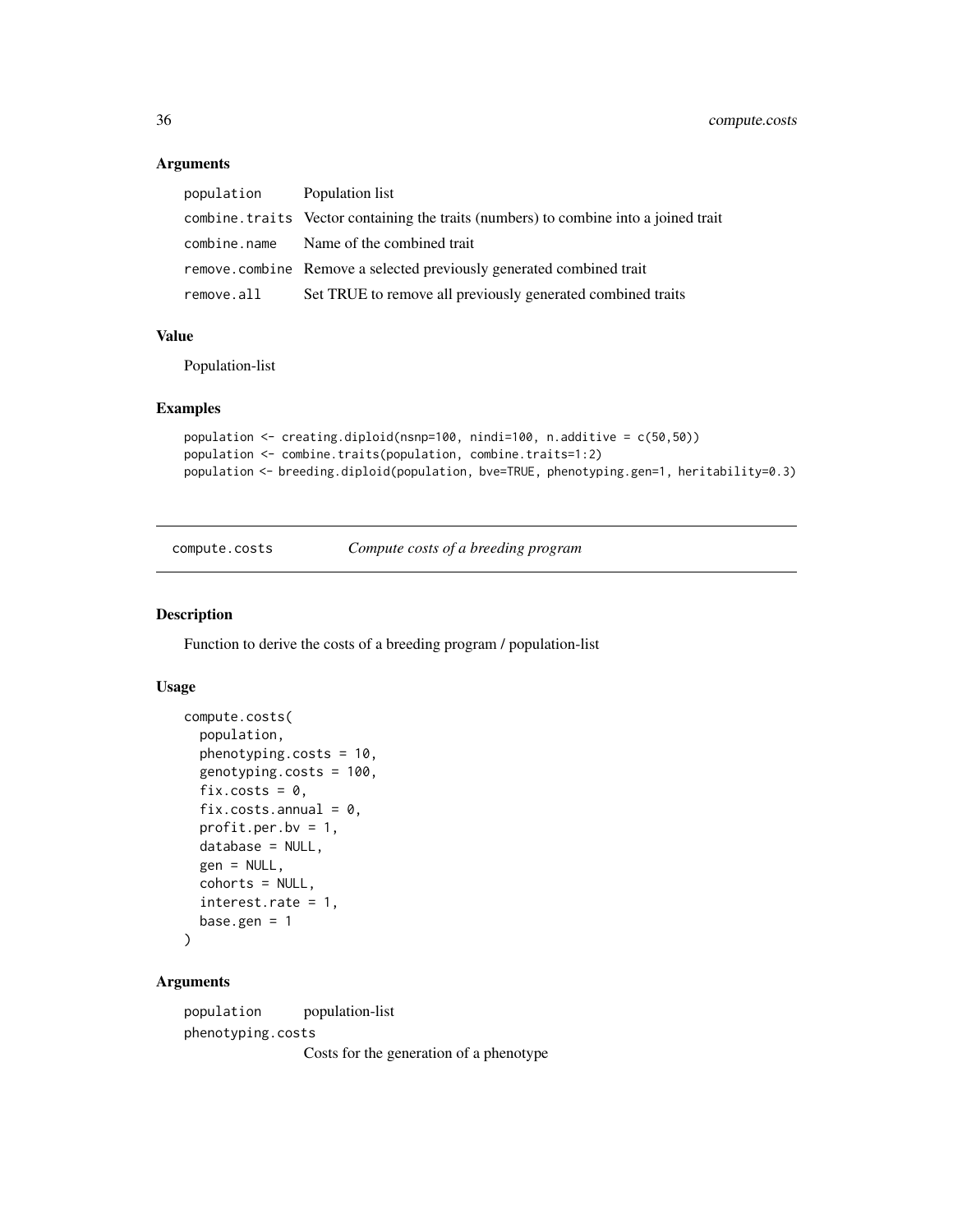| genotyping.costs |                                                                    |  |
|------------------|--------------------------------------------------------------------|--|
|                  | Costs for the geneation of a genotype                              |  |
| fix.costs        | one time occuring fixed costs                                      |  |
| fix.costs.annual |                                                                    |  |
|                  | annually occuring fixed costs                                      |  |
| profit.per.bv    | profit generated by by per animal                                  |  |
| database         | Groups of individuals to consider                                  |  |
| gen              | Quick-insert for database (vector of all generations to consider)  |  |
| cohorts          | Quick-insert for database (vector of names of cohorts to consider) |  |
| interest.rate    | Applied yearly interest rate                                       |  |
| base.gen         | Base generation (application of interest rate)                     |  |

## Value

Cost-table for selected gen/database/cohorts of a population-list

## Examples

```
data(ex_pop)
compute.costs(ex_pop, gen=1:5)
```
compute.costs.cohorts *Compute costs of a breeding program by cohorts*

# Description

Function to derive the costs of a breeding program / population-list by cohorts

```
compute.costs.cohorts(
  population,
  gen = NULL,
  database = NULL,
  cohorts = NULL,
  json = TRUE,phenotyping.costs = NULL,
  genotyping.costs = 0,
  housing.costs = NULL,
  fix.costs = 0.
  fix.costs.annual = 0,
 profit.per.bv = 1,
  interest.rate = 1,
  verbose = TRUE
\mathcal{E}
```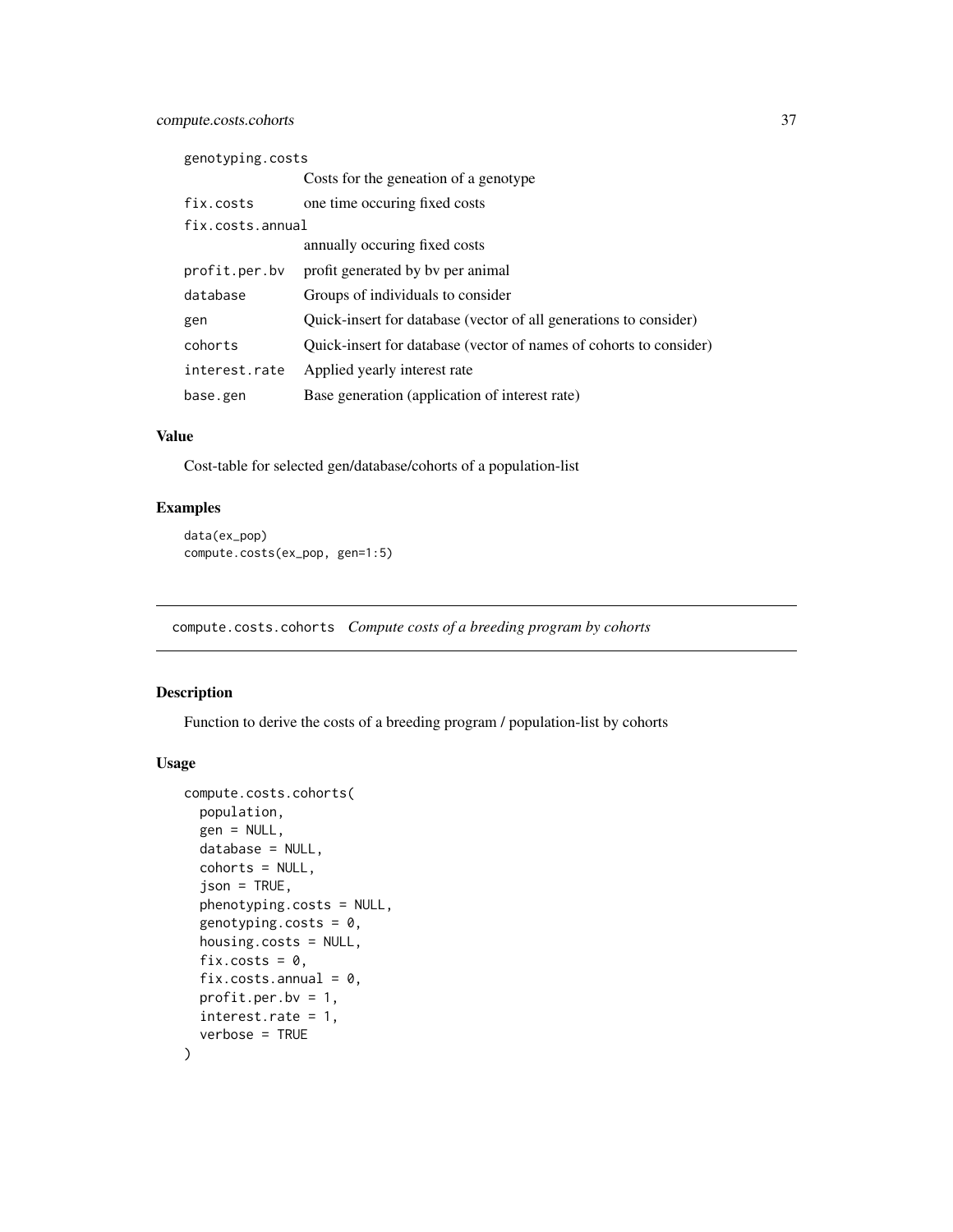# Arguments

| population        | population-list                                                                          |  |
|-------------------|------------------------------------------------------------------------------------------|--|
| gen               | Quick-insert for database (vector of all generations to consider)                        |  |
| database          | Groups of individuals to consider                                                        |  |
| cohorts           | Quick-insert for database (vector of names of cohorts to consider)                       |  |
| json              | If TRUE extract which cohorts to plot according to the json-file used in json.simulation |  |
| phenotyping.costs |                                                                                          |  |
|                   | Costs for the generation of a phenotype                                                  |  |
| genotyping.costs  |                                                                                          |  |
|                   | Costs for the geneation of a genotype                                                    |  |
| housing.costs     | Costs for housing                                                                        |  |
| fix.costs         | one time occuring fixed costs                                                            |  |
| fix.costs.annual  |                                                                                          |  |
|                   | annually occuring fixed costs                                                            |  |
| profit.per.bv     | profit generated by by per animal                                                        |  |
| interest.rate     | Applied yearly interest rate                                                             |  |
| verbose           | Set to FALSE to not display any prints                                                   |  |

## Value

Cost-table for selected gen/database/cohorts of a population-list

## Examples

```
data(ex_pop)
compute.costs.cohorts(ex_pop, gen=1:5, genotyping.costs=25, json=FALSE)
```
compute.snps *Compute genotype/haplotype*

# Description

Internal function for the computation of genotypes & haplotypes

```
compute.snps(
 population,
 gen,
 sex,
 nr,
  faster = TRUE,
  import.position.calculation = NULL,
  from_p = 1,
```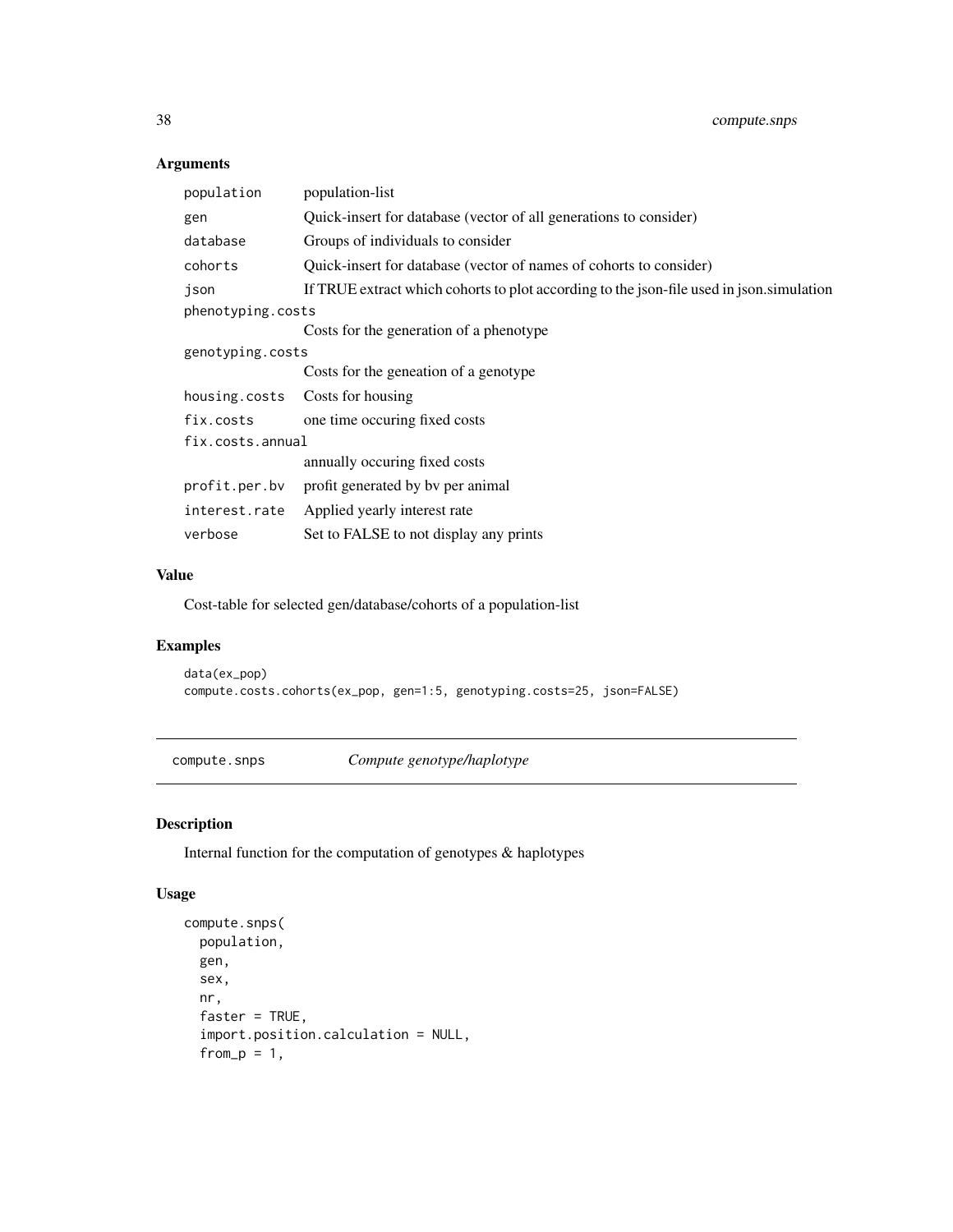## compute.snps\_single 39

```
to_p = Inf,decodeOriginsU = decodeOriginsR,
 bit.storing = FALSE,
 nbits = 30,output_compressed = FALSE
)
```
## Arguments

| population                                                                                           | Population list                                                                |  |
|------------------------------------------------------------------------------------------------------|--------------------------------------------------------------------------------|--|
| gen                                                                                                  | Generation of the individual to compute                                        |  |
| sex                                                                                                  | Gender of the individual to compute                                            |  |
| nr                                                                                                   | Number of the individual to compute.                                           |  |
| faster                                                                                               | If FALSE use slower version to compute markers between recombination points    |  |
| import.position.calculation<br>Function to calculate recombination point into adjacent/following SNP |                                                                                |  |
| from_p                                                                                               | First SNP to consider                                                          |  |
| to_p                                                                                                 | Last SNP to consider                                                           |  |
|                                                                                                      | decodeOriginsU Used function for the decoding of genetic origins $[[5]]/[[6]]$ |  |
| bit.storing                                                                                          | Set to TRUE if the MoBPS (not-miraculix! bit-storing is used)                  |  |
| nbits                                                                                                | Bits available in MoBPS-bit-storing                                            |  |
| output_compressed                                                                                    |                                                                                |  |
|                                                                                                      | Set to TRUE to get a miraculix-compressed genotype/haplotype                   |  |

# Value

haplotypes for the selected individual

## Examples

```
data(ex_pop)
compute.snps(ex_pop, gen=1, sex=1, nr=1)
```
compute.snps\_single *Compute genotype/haplotype in gene editing application*

## Description

Internal function for the computation of genotypes & haplotypes in gene editing application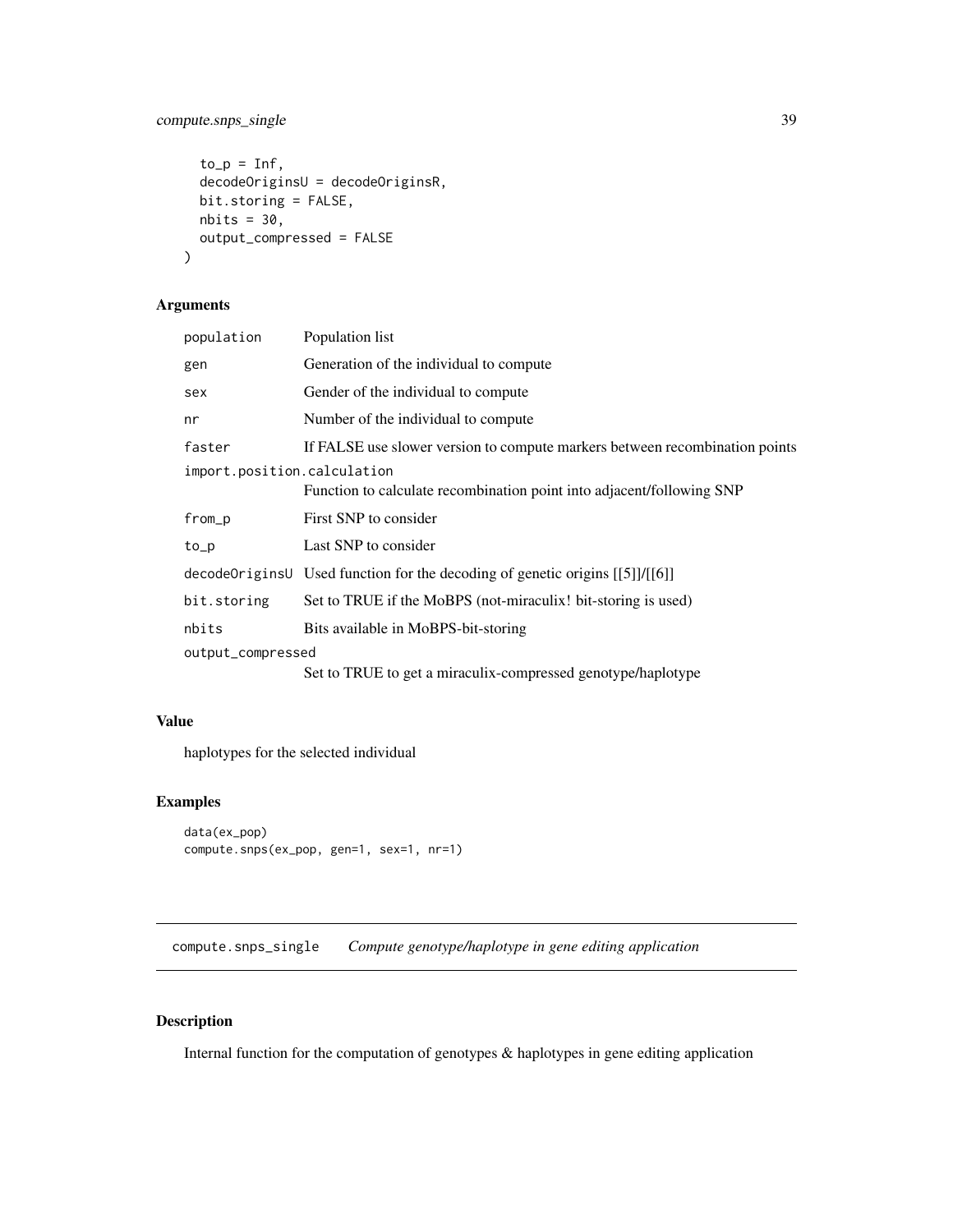## Usage

```
compute.snps_single(
 population,
  current.recombi,
 current.mut,
  current.ursprung,
  faster = TRUE,
  import.position.calculation = NULL,
  decodeOriginsU = decodeOriginsR
)
```
# Arguments

| population                  | Population list                                                                |  |
|-----------------------------|--------------------------------------------------------------------------------|--|
| current.recombi             |                                                                                |  |
|                             | vector of currently activ recombination points                                 |  |
| current.mut                 | vector of currently activ mutations                                            |  |
| current.ursprung            |                                                                                |  |
|                             | vector of currently activ origins                                              |  |
| faster                      | If FALSE use slower version to compute markers between recombination points    |  |
| import.position.calculation |                                                                                |  |
|                             | Function to calculate recombination point into adjacent/following SNP          |  |
|                             | decode Origins Used function for the decoding of genetic origins $[5]$ / $[6]$ |  |

## Value

haplotypes for the selected individual

creating.diploid *Generation of the starting population*

#### Description

Generation of the starting population

```
creating.diploid(
 dataset = NULL,
 vcf = NULL,
 chr.nr = NULL,
 bp = NULL,snp.name = NULL,hom0 = NULL,hom1 = NULL,
```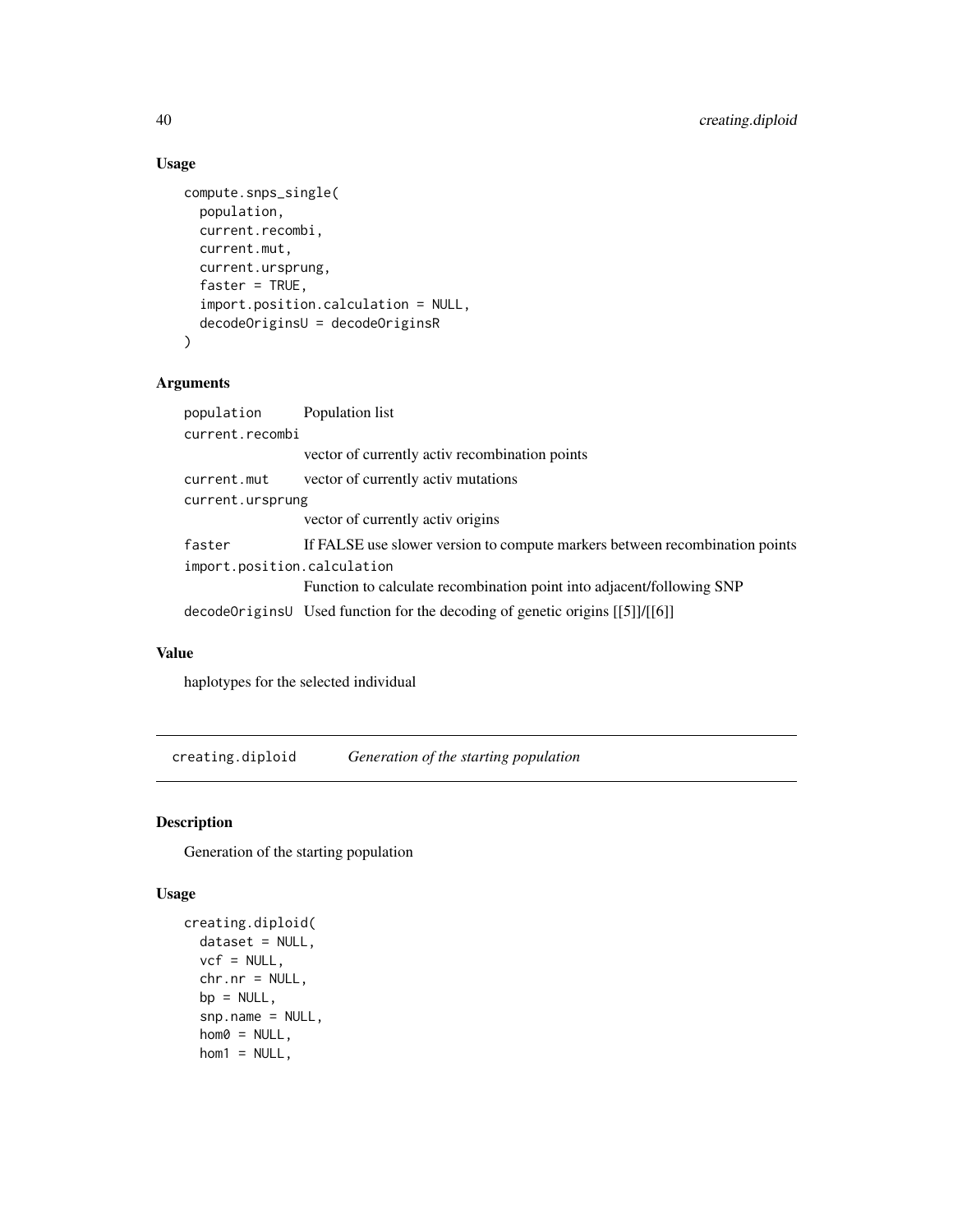bpcm.conversion =  $0$ ,  $n$ snp =  $\theta$ ,  $nindi = 0$ , freq = "beta", population = NULL,  $sex.s = "fixed",$ add.chromosome = FALSE, generation =  $1$ , class =  $0L$ , sex.quota =  $0.5$ , chromosome.length = NULL, length.before = 5,  $length.$ behind =  $5,$ real.bv.add = NULL, real.bv.mult = NULL, real.bv.dice = NULL, snps.equidistant = NULL, change.order = FALSE, bv.total =  $0$ , polygenic.variance = 100, bve.mult.factor = NULL, bve.poly.factor = NULL,  $base.bv = NULL,$ add.chromosome.ends = TRUE, new.phenotype.correlation = NULL, new.residual.correlation = NULL, new.breeding.correlation = NULL, add.architecture = NULL, snp.position = NULL, position.scaling = FALSE, bit.storing = FALSE,  $nbits = 30,$ randomSeed = NULL,  $miraculix = TRUE,$ miraculix.dataset = TRUE,  $n.additive = 0$ ,  $n.equals.additive = 0$ ,  $n.dominant = 0,$  $n.equals.dominant = 0,$  $n.$ qualitative = 0, n.quantitative =  $0$ , dominant.only.positive = FALSE,  $var.additive.1 = NULL,$ var.dominant.l = NULL,  $var.quitative.l = NULL,$  $var.$ quantitative. $l = NULL,$ effect.size.equal.add = 1, effect.size.equal.dom = 1,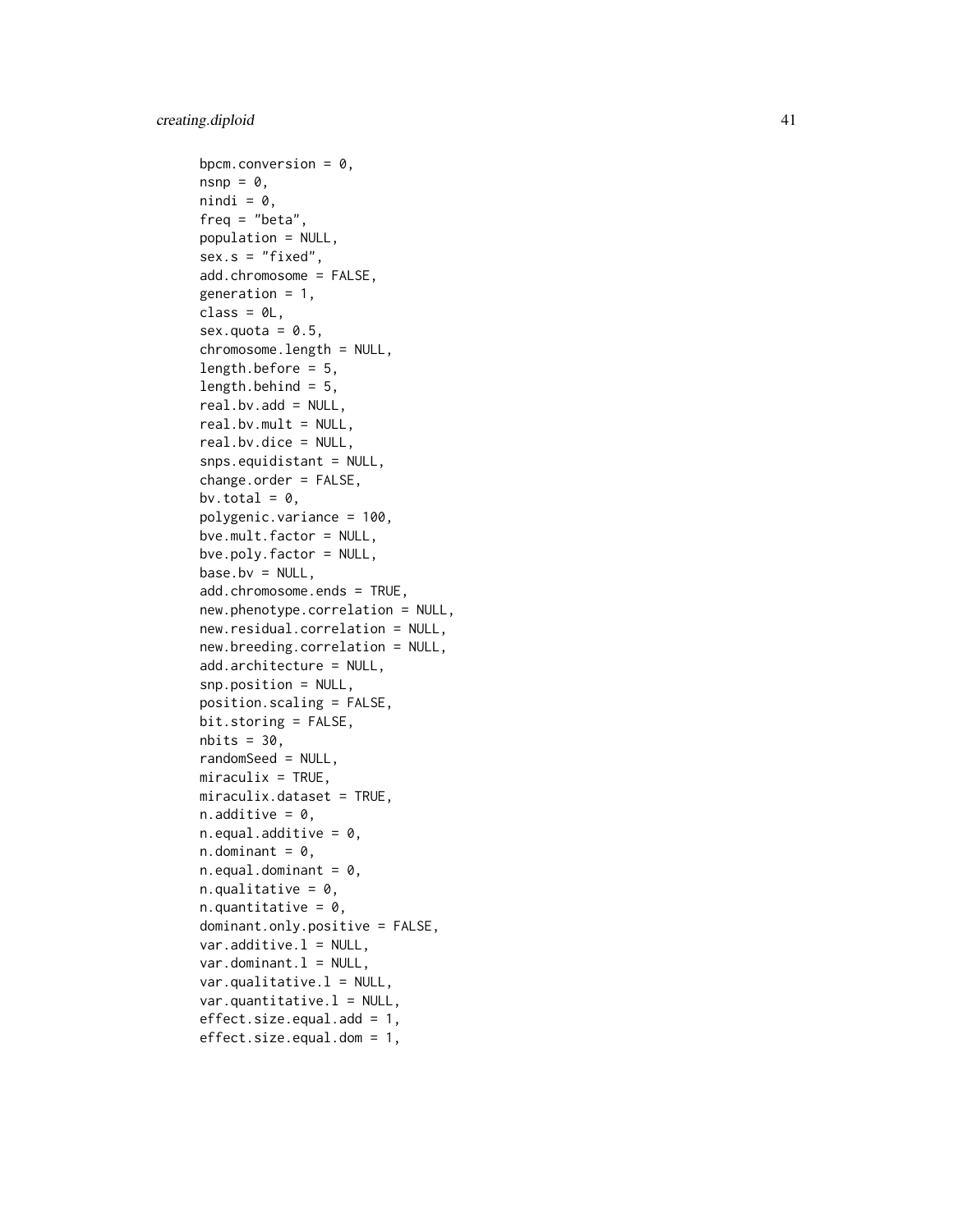```
exclude.snps = NULL,
  replace.real.bv = FALSE,
  shuffle.traits = NULL,
  shuffle.cor = NULL,
  skip.rest = FALSE,
  enter.bv = TRUE,
 name.cohort = NULL,
  template.chip = NULL,
 beta.shape1 = 1,
 beta.shape2 = 1,
  time.point = 0,
  creating.type = 0,
  trait.name = NULL,
  share.genotyped = 1,
 genotyped.s = NULL,
 map = NULL,remove.invalid.qtl = TRUE,
 verbose = TRUE,
 bv.standard = FALSE,
 mean.target = NULL,
 var.target = NULL,
 is.maternal = NULL,
  is.paternal = NULL,
 vcf.maxsnp = Inf,internal = FALSE
\mathcal{L}
```
## Arguments

| dataset         | SNP dataset, use "random", "allhetero" "all0" when generating a dataset via<br>nsnp, nindi |  |
|-----------------|--------------------------------------------------------------------------------------------|--|
| vcf             | Path to a vcf-file used as input genotypes (correct haplotype phase is assumed!)           |  |
| chr.nr          | Vector containing the assosiated chromosome for each marker (default: all on<br>the same)  |  |
| bp              | Vector containing the physical position (bp) for each marker (default: $1,2,3$ )           |  |
| snp.name        | Vector containing the name of each marker (default ChrXSNPY - XY chosen<br>accordingly)    |  |
| hom0            | Vector containing the first allelic variant in each marker (default: 0)                    |  |
| hom1            | Vector containing the second allelic variant in each marker (default: 1)                   |  |
| bpcm.conversion |                                                                                            |  |
|                 | Convert physical position (bp) into a cM position (default: 0 - not done)                  |  |
| nsnp            | number of markers to generate in a random dataset                                          |  |
| nindi           | number of inidividuals to generate in a random dataset                                     |  |
| freg            | frequency of allele 1 when randomly generating a dataset                                   |  |
| population      | Population list                                                                            |  |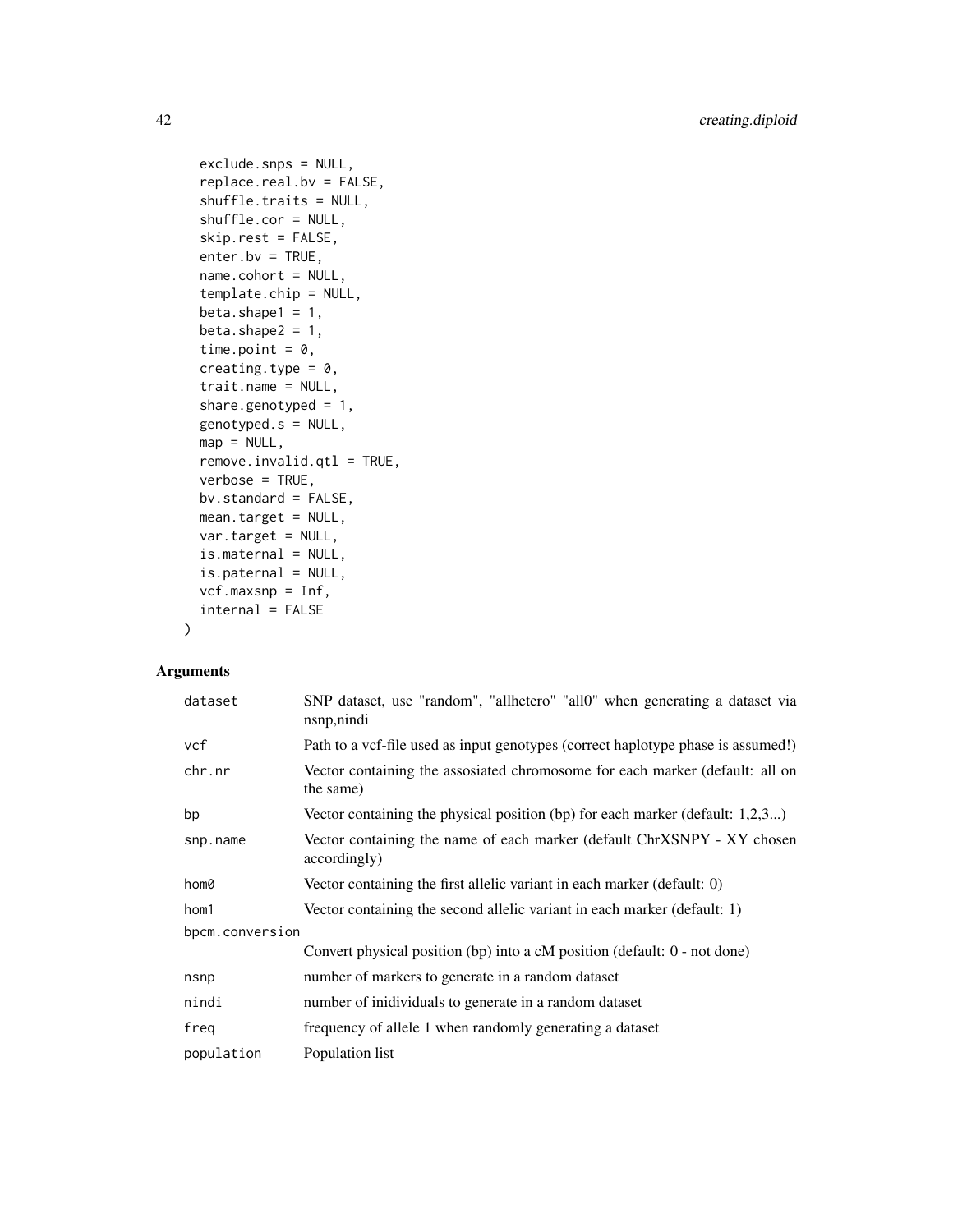| sex.s                                                                                        | Specify which newly added individuals are male $(1)$ or female $(2)$                               |  |
|----------------------------------------------------------------------------------------------|----------------------------------------------------------------------------------------------------|--|
| add.chromosome                                                                               | If TRUE add an additional chromosome to the dataset                                                |  |
| generation                                                                                   | Generation of the newly added individuals (default: 1)                                             |  |
| class                                                                                        | Migration level of the newly added individuals                                                     |  |
| sex.quota                                                                                    | Share of newly added female individuals (deterministic if sex.s="fixed", alt:<br>sex.s="random")   |  |
| chromosome.length                                                                            |                                                                                                    |  |
|                                                                                              | Length of the newly added chromosome (default: 5)                                                  |  |
| length.before                                                                                | Length before the first SNP of the dataset (default: 5)                                            |  |
| length.behind                                                                                | Length after the last SNP of the dataset (default: 5)                                              |  |
| real.bv.add                                                                                  | Single Marker effects                                                                              |  |
| real.bv.mult                                                                                 | Two Marker effects                                                                                 |  |
| real.by.dice                                                                                 | Multi-marker effects                                                                               |  |
| snps.equidistant                                                                             |                                                                                                    |  |
|                                                                                              | Use equidistant markers (computationally faster! ; default: TRUE)                                  |  |
| change.order                                                                                 | If TRUE sort markers according to given marker positions                                           |  |
| by.total                                                                                     | Number of traits (If more than traits via real.bv.X use traits with no directly<br>underlying QTL) |  |
| polygenic.variance                                                                           |                                                                                                    |  |
|                                                                                              | Genetic variance of traits with no underlying QTL                                                  |  |
| bye.mult.factor                                                                              |                                                                                                    |  |
| bve.poly.factor                                                                              | Multiplicate trait value times this                                                                |  |
|                                                                                              | Potency trait value over this                                                                      |  |
| base.by                                                                                      | Average genetic value of a trait                                                                   |  |
| add.chromosome.ends                                                                          |                                                                                                    |  |
|                                                                                              | Add chromosome ends as recombination points                                                        |  |
| new.phenotype.correlation                                                                    |                                                                                                    |  |
|                                                                                              | (OLD! - use new.residual.correlation) Correlation of the simulated enviromental<br>variance        |  |
| new.residual.correlation                                                                     |                                                                                                    |  |
| Correlation of the simulated enviromental variance<br>new.breeding.correlation               |                                                                                                    |  |
| Correlation of the simulated genetic variance (child share! heritage is not influ-<br>enced! |                                                                                                    |  |
| add.architecture                                                                             |                                                                                                    |  |
|                                                                                              | Add genetic architecture (marker positions)                                                        |  |
| snp.position                                                                                 | Location of each marker on the genetic map                                                         |  |
| position.scaling                                                                             |                                                                                                    |  |
|                                                                                              | Manual scaling of snp.position                                                                     |  |
| bit.storing                                                                                  | Set to TRUE if the MoBPS (not-miraculix! bit-storing is used)                                      |  |
| nbits                                                                                        | Bits available in MoBPS-bit-storing                                                                |  |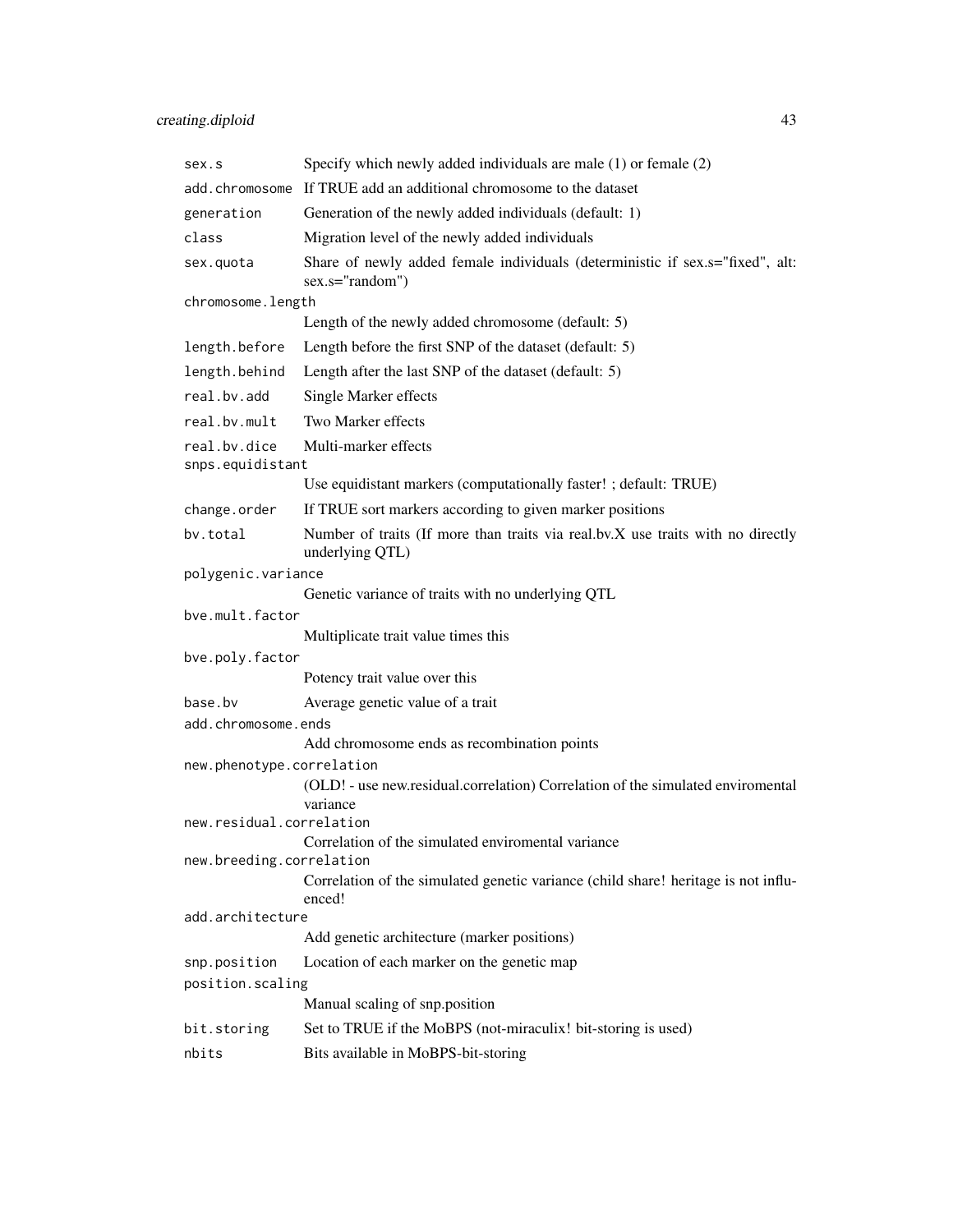| randomSeed                     | Set random seed of the process                                                                                                               |  |
|--------------------------------|----------------------------------------------------------------------------------------------------------------------------------------------|--|
| miraculix                      | If TRUE use miraculix package for data storage, computations and dataset gen-<br>eration                                                     |  |
| miraculix.dataset              |                                                                                                                                              |  |
|                                | Set FALSE to deactive miraculix package for dataset generation                                                                               |  |
| n.additive                     | Number of additive QTL with effect size drawn from a gaussian distribution                                                                   |  |
| n.equal.additive               |                                                                                                                                              |  |
|                                | Number of additive QTL with equal effect size (effect size)                                                                                  |  |
| n.dominant<br>n.equal.dominant | Number of dominant QTL with effect size drawn from a gaussian distribution                                                                   |  |
|                                | Number of n.equal.dominant QTL with equal effect size                                                                                        |  |
| n.qualitative                  | Number of qualitative epistatic QTL                                                                                                          |  |
|                                | n.quantitative Number of quantitative epistatic QTL                                                                                          |  |
| dominant.only.positive         |                                                                                                                                              |  |
|                                | Set to TRUE to always asign the heterozygous variant with the higher of the two<br>homozygous effects (e.g. hybrid breeding); default: FALSE |  |
|                                | var.additive.1 Variance of additive QTL                                                                                                      |  |
|                                | var.dominant.1 Variance of dominante QTL                                                                                                     |  |
| var.qualitative.l              |                                                                                                                                              |  |
|                                | Variance of qualitative epistatic QTL                                                                                                        |  |
| var.quantitative.l             |                                                                                                                                              |  |
| effect.size.equal.add          | Variance of quantitative epistatic QTL                                                                                                       |  |
|                                | Effect size of the QTLs in n.equal.additive                                                                                                  |  |
| effect.size.equal.dom          |                                                                                                                                              |  |
|                                | Effect size of the QTLs in n.equal.dominant                                                                                                  |  |
| exclude.snps                   | Marker were no QTL are simulated on                                                                                                          |  |
| replace.real.bv                |                                                                                                                                              |  |
|                                | If TRUE delete the simulated traits added before                                                                                             |  |
|                                | shuffle.traits Combine different traits into a joined trait                                                                                  |  |
| shuffle.cor                    | Target Correlation between shuffeled traits                                                                                                  |  |
| skip.rest                      | Internal variable needed when adding multipe chromosomes jointly                                                                             |  |
| enter.bv                       | Internal parameter                                                                                                                           |  |
| name.cohort                    | Name of the newly added cohort                                                                                                               |  |
| template.chip                  | Import genetic map and chip from a species ("cattle", "chicken", "pig")                                                                      |  |
| beta.shape1                    | First parameter of the beta distribution for simulating allele frequencies                                                                   |  |
| beta.shape2                    | Second parameter of the beta distribution for simulating allele frequencies                                                                  |  |
| time.point                     | Time point at which the new individuals are generated                                                                                        |  |
| creating.type                  | Technique to generate new individuals (usage in web-based application)                                                                       |  |
| trait.name                     | Name of the trait generated                                                                                                                  |  |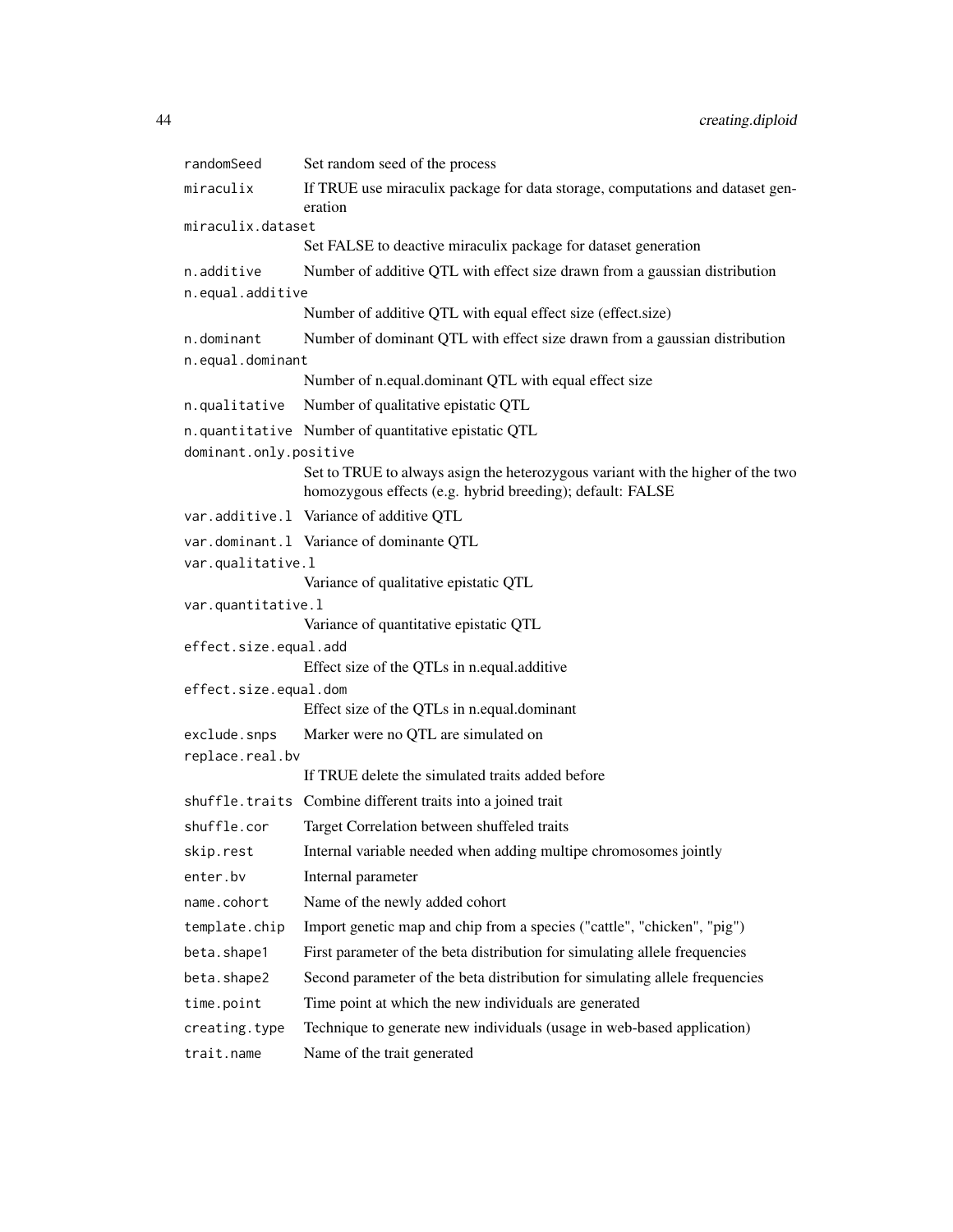| share.genotyped    |                                                                                                                                                                                                     |  |
|--------------------|-----------------------------------------------------------------------------------------------------------------------------------------------------------------------------------------------------|--|
|                    | Share of individuals genotyped in the founders                                                                                                                                                      |  |
| genotyped.s        | Specify with newly added individuals are genotyped $(1)$ or not $(0)$                                                                                                                               |  |
| map                | map-file that contains up to 5 colums (Chromsome, SNP-id, M-position, Bp-<br>position, allele freq - Everything not provides it set to NA). A map can be im-<br>ported via MoBPSmaps::ensembl.map() |  |
| remove.invalid.qtl |                                                                                                                                                                                                     |  |
|                    | Set to FALSE to deactive the automatic removal of QTLs on markers that do not<br>exist                                                                                                              |  |
| verbose            | Set to FALSE to not display any prints                                                                                                                                                              |  |
| by.standard        | Set TRUE to standardize trait mean and variance via by standardization() - au-<br>tomatically set to TRUE when mean/var.target are used                                                             |  |
| mean.target        | Target mean                                                                                                                                                                                         |  |
| var.target         | Target variance                                                                                                                                                                                     |  |
| is.maternal        | Vector coding if a trait is caused by a maternal effect (Default: all FALSE)                                                                                                                        |  |
| is.paternal        | Vector coding if a trait is caused by a paternal effect (Default: all FALSE)                                                                                                                        |  |
| vcf.maxsnp         | Maximum number of SNPs to include in the genotype file (default: Inf)                                                                                                                               |  |
| internal           | Dont touch!                                                                                                                                                                                         |  |

#### Value

Population-list

## Examples

population <- creating.diploid(nsnp=1000, nindi=100)

creating.phenotypic.transform

*Create a phenotypic transformation*

# Description

Function to perform create a transformation of phenotypes

```
creating.phenotypic.transform(
  population,
  phenotypic.transform.function = NULL,
  trait = 1\mathcal{L}
```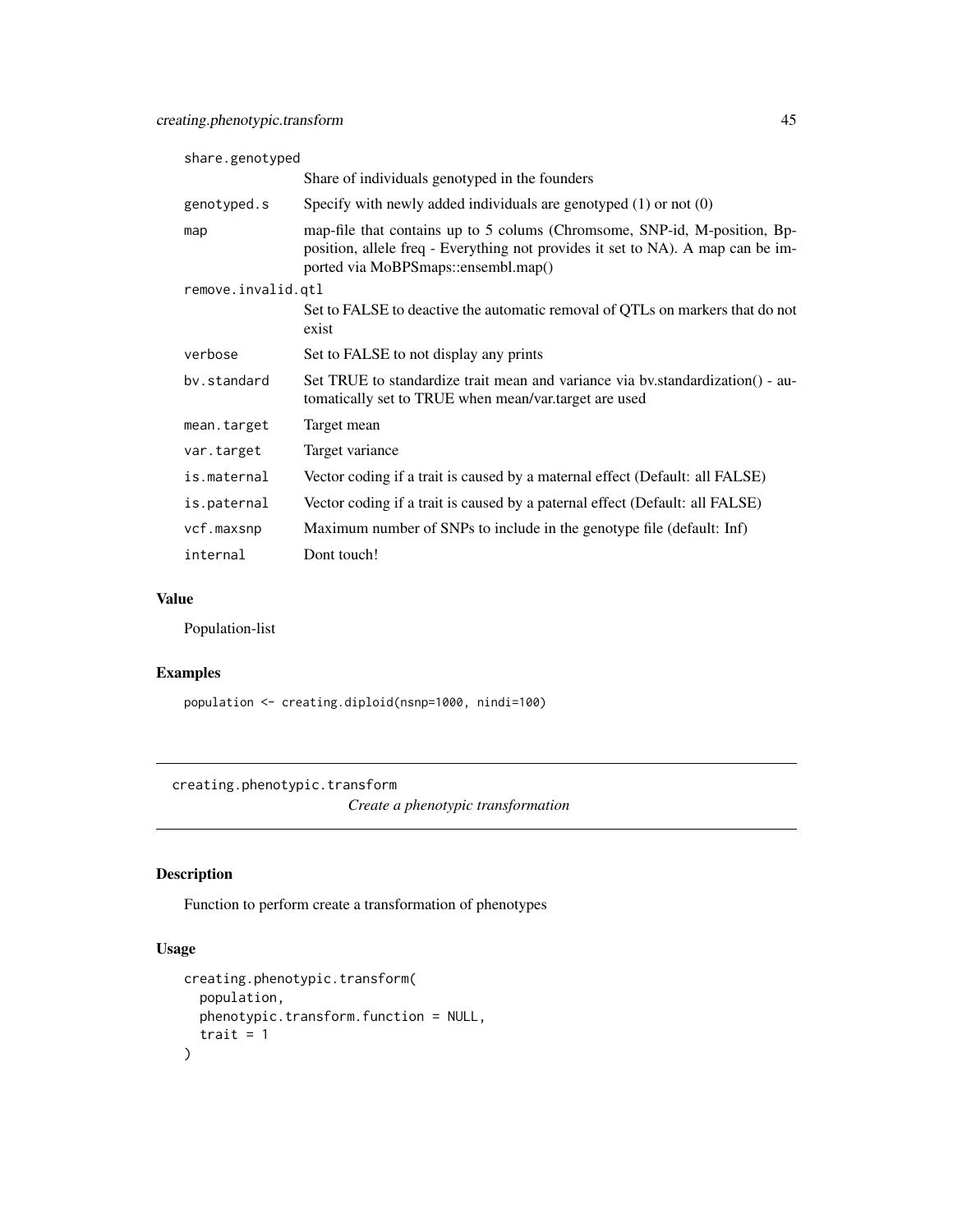46 creating.trait

#### Arguments

| population | Population list                                                                                                 |
|------------|-----------------------------------------------------------------------------------------------------------------|
|            | phenotypic.transform.function                                                                                   |
|            | Phenotypic transformation to apply                                                                              |
| trait      | Trait for which a transformation is to be applied $data(ex\_pop)$ trafo $\lt$ - func-                           |
|            | $\text{tion}(x)$ return(x^2) ex_pop <- creating.phenotypic.transform(ex_pop, phenotypic.transform.function=traf |

#### Value

Population-list with a new phenotypic transformation function

creating.trait *Generation of genomic traits*

### Description

Generation of the trait in a starting population

```
creating.trait(
  population,
  real.bv.add = NULL,
  real.bv.mult = NULL,
  real.bv.dice = NULL,
  bv.total = 0,
  polygenic.variance = 100,
  bve.mult.factor = NULL,
  bve.poly.factor = NULL,
  base.bv = NULL,new.phenotype.correlation = NULL,
  new.residual.correlation = NULL,
  new.breeding.correlation = NULL,
  n.additive = 0,n.equals.additive = 0,
  n.dominant = 0,n.equals.dominant = 0,n.qualitative = 0,
  n.quantitative = 0,
  dominant.only.positive = FALSE,
  var.additive.1 = NULL,var.dominant.1 = NULL,var.qualitative.l = NULL,
  var.quantitative.l = NULL,
  effect.size.equal.add = 1,
  effect.size.equal.dom = 1,
```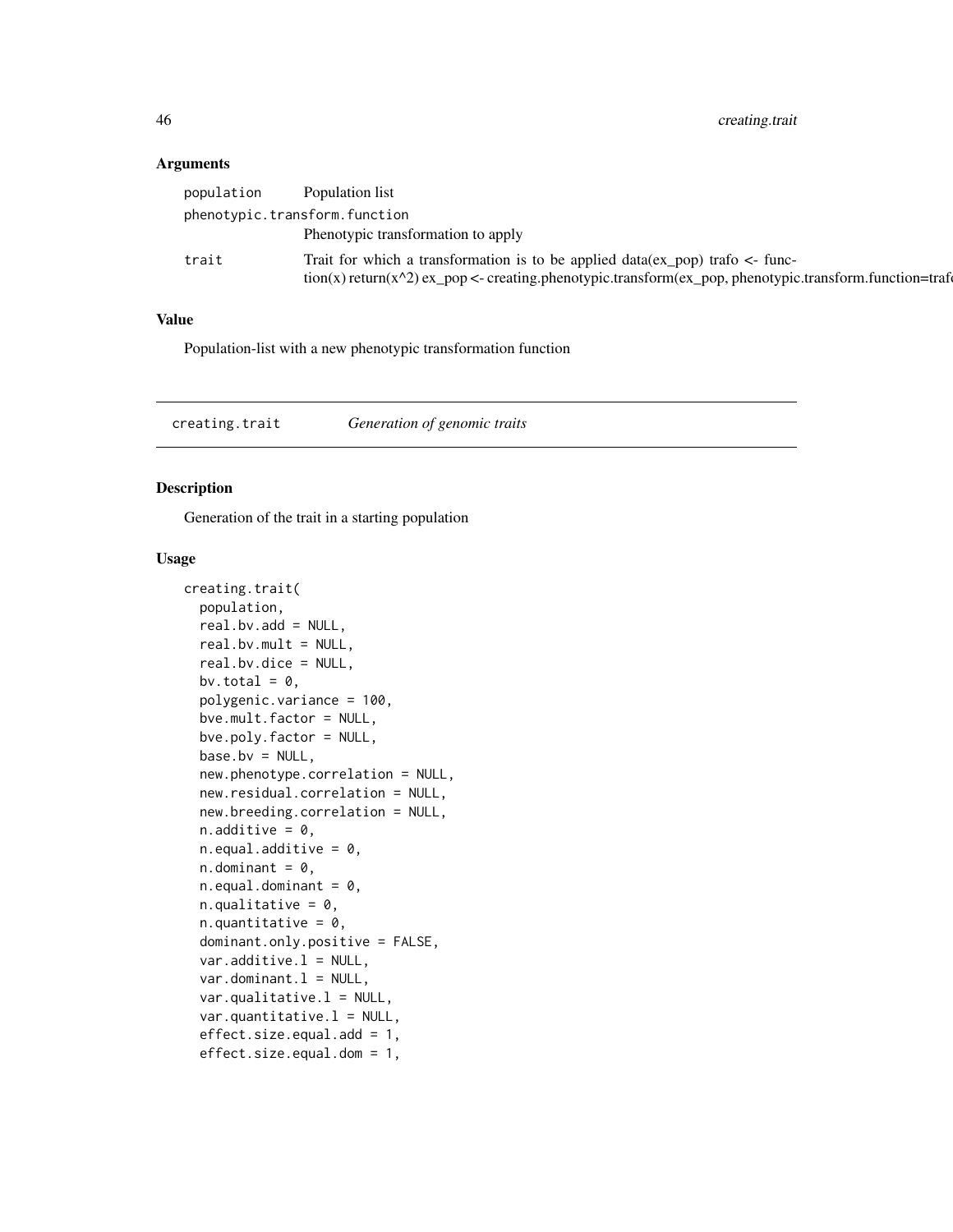# creating.trait 47

```
exclude.snps = NULL,
randomSeed = NULL,
shuffle.traits = NULL,
shuffle.cor = NULL,
replace.traits = FALSE,
trait.name = NULL,
remove.invalid.qtl = TRUE,
bv.standard = FALSE,
mean.target = NULL,
var.target = NULL,
verbose = TRUE,
is.maternal = NULL,
is.paternal = NULL
```
## Arguments

 $\mathcal{L}$ 

| population                | Population list                                                                                    |  |
|---------------------------|----------------------------------------------------------------------------------------------------|--|
| real.bv.add               | Single Marker effects                                                                              |  |
| real.bv.mult              | Two Marker effects                                                                                 |  |
| real.bv.dice              | Multi-marker effects                                                                               |  |
| by.total                  | Number of traits (If more than traits via real.bv.X use traits with no directly<br>underlying QTL) |  |
| polygenic.variance        |                                                                                                    |  |
|                           | Genetic variance of traits with no underlying QTL                                                  |  |
| bye.mult.factor           |                                                                                                    |  |
|                           | Multiplicate trait value times this                                                                |  |
| bve.poly.factor           |                                                                                                    |  |
|                           | Potency trait value over this                                                                      |  |
| base.bv                   | Average genetic value of a trait                                                                   |  |
| new.phenotype.correlation |                                                                                                    |  |
|                           | (OLD! - use new.residual.correlation) Correlation of the simulated enviromental<br>variance        |  |
| new.residual.correlation  |                                                                                                    |  |
| new.breeding.correlation  | Correlation of the simulated enviromental variance                                                 |  |
|                           | Correlation of the simulated genetic variance (child share! heritage is not influ-<br>enced!       |  |
| n.additive                | Number of additive QTL with effect size drawn from a gaussian distribution                         |  |
| n.equal.additive          |                                                                                                    |  |
|                           | Number of additive QTL with equal effect size (effect.size)                                        |  |
| n.dominant                | Number of dominant QTL with effect size drawn from a gaussian distribution                         |  |
| n.equal.dominant          |                                                                                                    |  |
|                           | Number of n.equal.dominant QTL with equal effect size                                              |  |
| n.qualitative             | Number of qualitative epistatic QTL                                                                |  |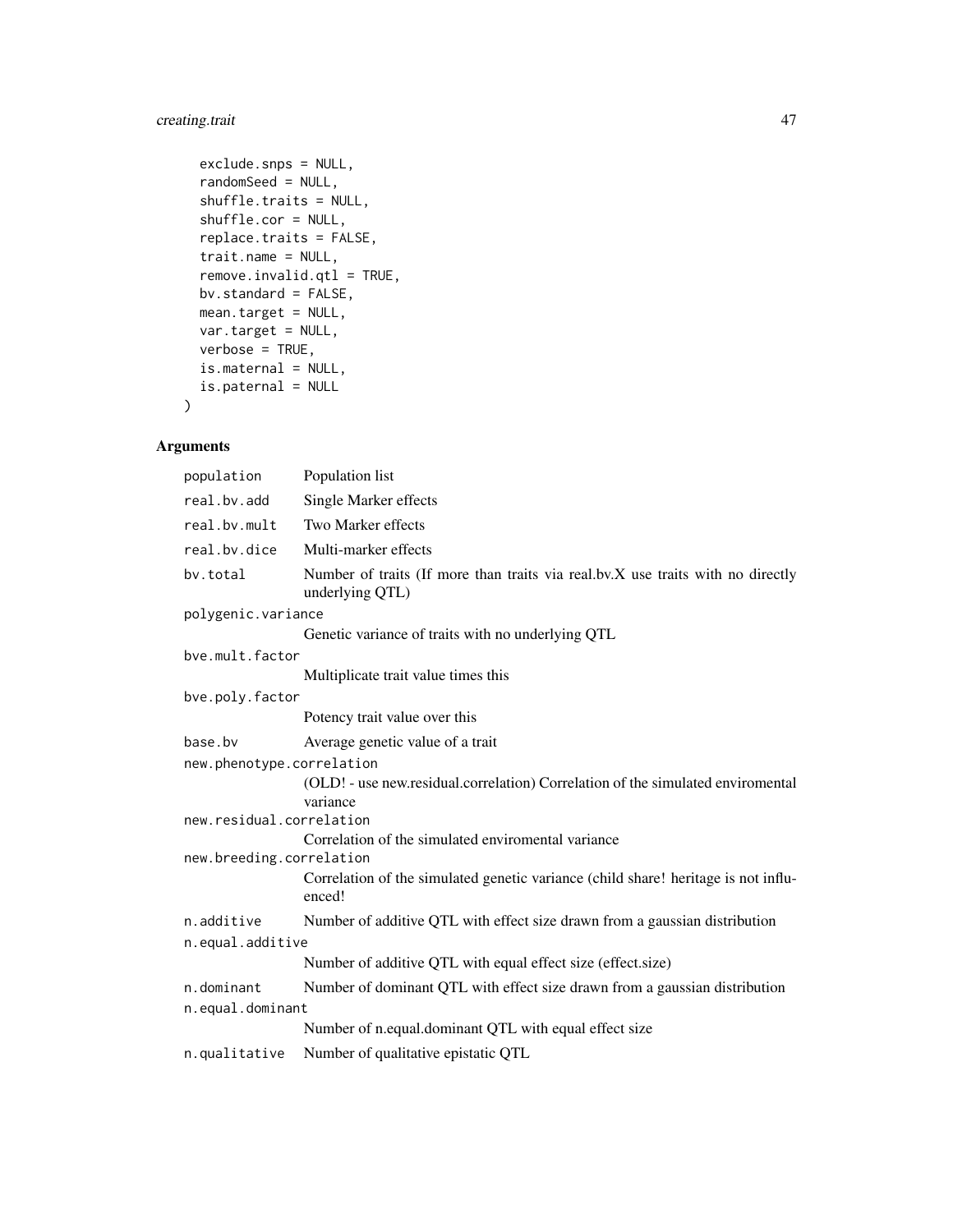|                        | n.quantitative Number of quantitative epistatic QTL                                                                                          |
|------------------------|----------------------------------------------------------------------------------------------------------------------------------------------|
| dominant.only.positive |                                                                                                                                              |
|                        | Set to TRUE to always asign the heterozygous variant with the higher of the two<br>homozygous effects (e.g. hybrid breeding); default: FALSE |
|                        | var.additive.1 Variance of additive QTL                                                                                                      |
|                        | var.dominant.1 Variance of dominante QTL                                                                                                     |
| var.qualitative.l      |                                                                                                                                              |
|                        | Variance of qualitative epistatic QTL                                                                                                        |
| var.quantitative.l     |                                                                                                                                              |
|                        | Variance of quantitative epistatic QTL                                                                                                       |
| effect.size.equal.add  |                                                                                                                                              |
|                        | Effect size of the QTLs in n.equal.additive                                                                                                  |
| effect.size.equal.dom  |                                                                                                                                              |
|                        | Effect size of the QTLs in n.equal.dominant                                                                                                  |
| exclude.snps           | Marker were no QTL are simulated on                                                                                                          |
| randomSeed             | Set random seed of the process                                                                                                               |
|                        | shuffle.traits Combine different traits into a joined trait                                                                                  |
| shuffle.cor            | Target Correlation between shuffeled traits                                                                                                  |
|                        | replace. traits If TRUE delete the simulated traits added before                                                                             |
| trait.name             | Name of the trait generated                                                                                                                  |
| remove.invalid.gtl     |                                                                                                                                              |
|                        | Set to FALSE to deactive the automatic removal of QTLs on markers that do not<br>exist                                                       |
| bv.standard            | Set TRUE to standardize trait mean and variance via by standardization()                                                                     |
| mean.target            | Target mean                                                                                                                                  |
| var.target             | Target variance                                                                                                                              |
| verbose                | Set to FALSE to not display any prints                                                                                                       |
| is.maternal            | Vector coding if a trait is caused by a maternal effect (Default: all FALSE)                                                                 |
| is.paternal            | Vector coding if a trait is caused by a paternal effect (Default: all FALSE)                                                                 |

#### Value

Population-list with one or more additional new traits

# Examples

population <- creating.diploid(nsnp=1000, nindi=100) population <- creating.trait(population, n.additive=100)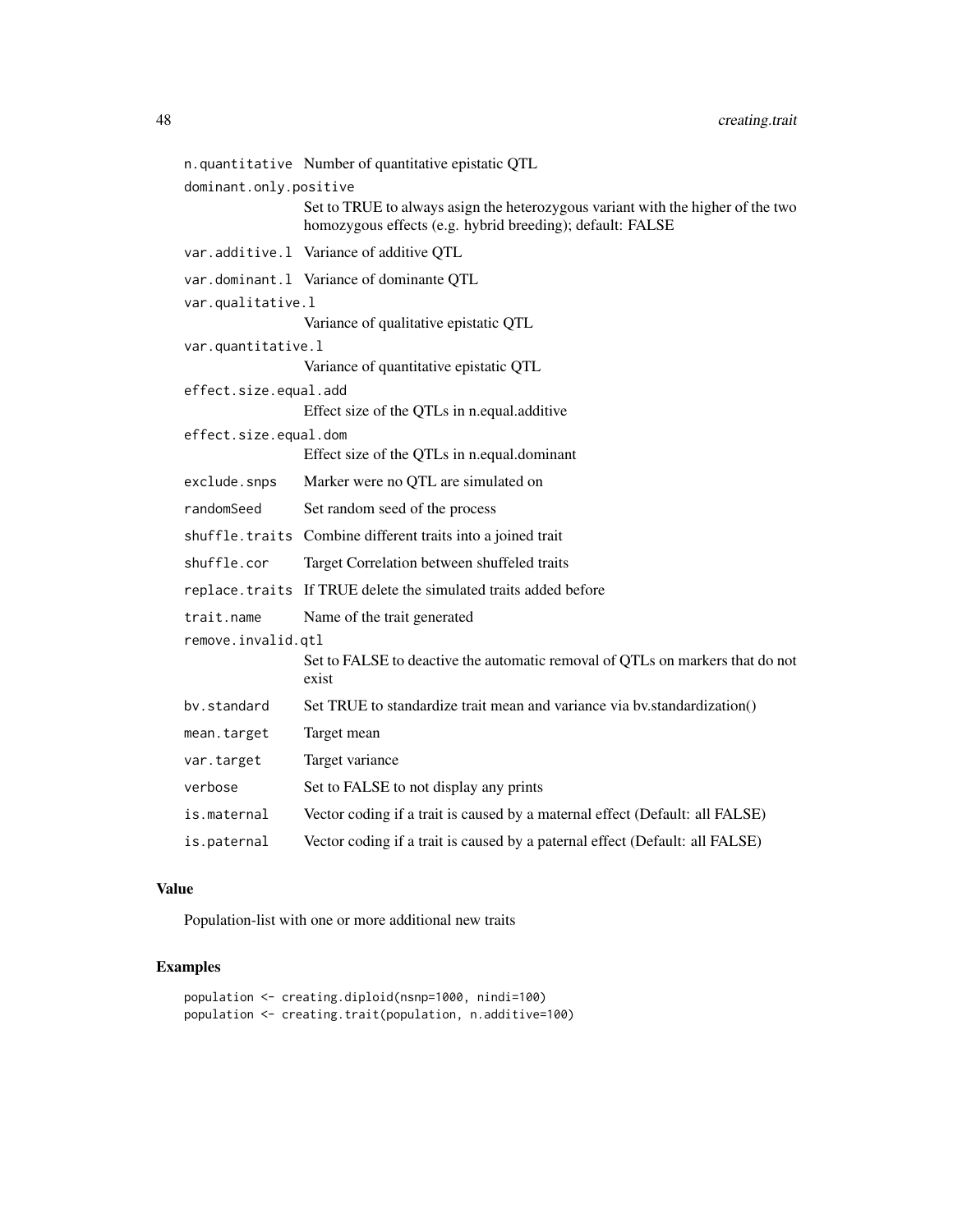decodeOriginsR *Origins-Decoding(R)*

#### Description

R-Version of the internal bitwise-decoding of origins

# Usage

```
decodeOriginsR(P, row)
```
## Arguments

| - P | coded origins vector |
|-----|----------------------|
| row | row to decode        |

#### Value

de-coded origins

## Examples

decodeOriginsR(0L)

demiraculix *Remove miraculix-coding for genotypes*

#### Description

Internal function to decode all genotypes to non-miraculix objects

#### Usage

```
demiraculix(population)
```
#### Arguments

population Population list

## Value

Population list

#### Examples

```
# This is only relevant with the package miraculix is installed and used
population <- creating.diploid(nsnp=100, nindi=50)
population <- demiraculix(population)
```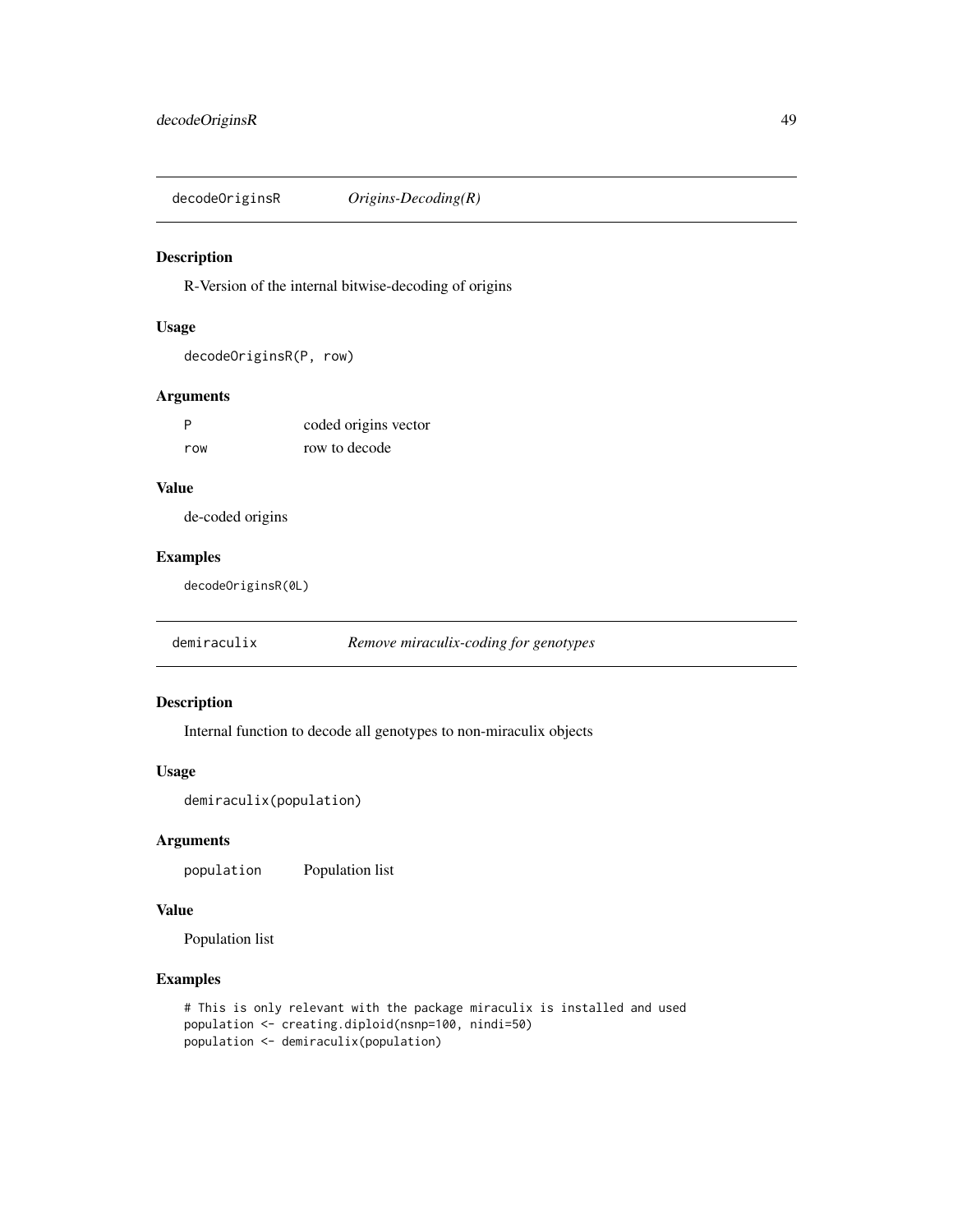derive.loop.elements *Derive loop elements*

## Description

Internal function to derive the position of all individuals to consider for BVE/GWAS

#### Usage

```
derive.loop.elements(
 population,
 bve.database,
 bve.class,
 bve.avoid.duplicates,
  store.adding = FALSE,
  store.which.adding = FALSE,
 list.of.copys = FALSE
)
```
## Arguments

| population           | Population list                                                                                                                                          |  |
|----------------------|----------------------------------------------------------------------------------------------------------------------------------------------------------|--|
| bye.database         | Groups of individuals to consider in breeding value estimation                                                                                           |  |
| bye.class            | Consider only animals of those class classes in breeding value estimation (de-<br>fault: NULL - use all)                                                 |  |
| bye.avoid.duplicates |                                                                                                                                                          |  |
|                      | If set to FALSE multiple generatations of the same individual can be used in the<br>bve (only possible by using copy.individual to generate individuals) |  |
| store.adding         | Internal parameter to derive number of added individuals per database entry<br>(only relevant internally for GWAS)                                       |  |
| store.which.adding   |                                                                                                                                                          |  |
|                      | Internal parameter to derive which individuals are copy entries                                                                                          |  |
| list.of.copys        | Internal parameter to derive further information on the copies individuals                                                                               |  |

#### Value

Matrix of individuals in the entered database

## Examples

```
data(ex_pop)
derive.loop.elements(ex_pop, bve.database=get.database(ex_pop, gen=2),
bve.class=NULL, bve.avoid.duplicates=TRUE)
```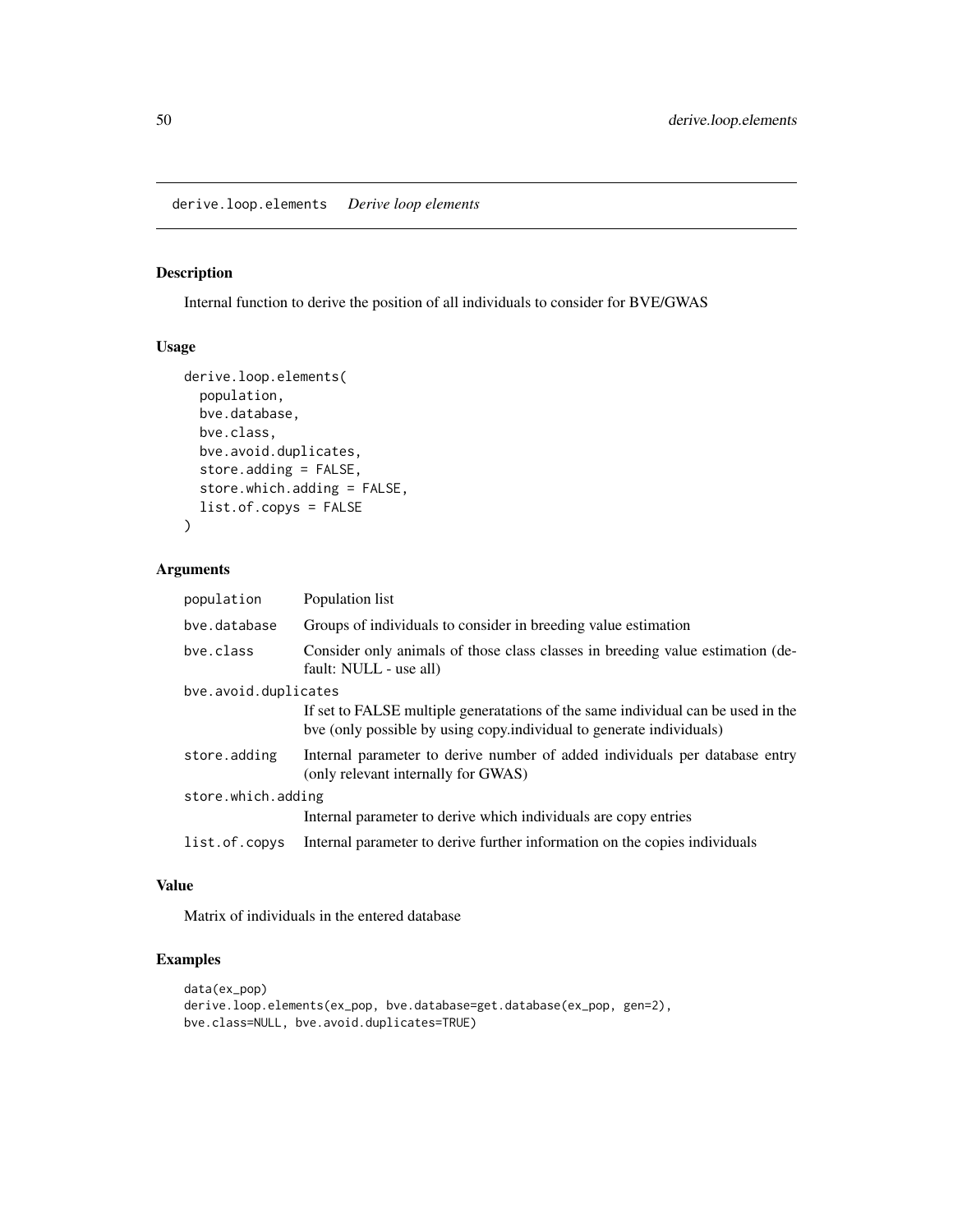Function to add a genotyping array for the population

# Usage

diag.mobps(elements)

## Arguments

elements vector with entries to put on the diagonal of a matrix

## Value

Diagonal matrix

#### Examples

diag.mobps(5)

edges.fromto *Detection of parental/child nodes*

# Description

Internal function to extract parental/child node of an edge

#### Usage

```
edges.fromto(edges)
```
## Arguments

edges Edges of the json-file generated via the web-interface

## Value

Matrix of Parent/Child-nodes for the considered edges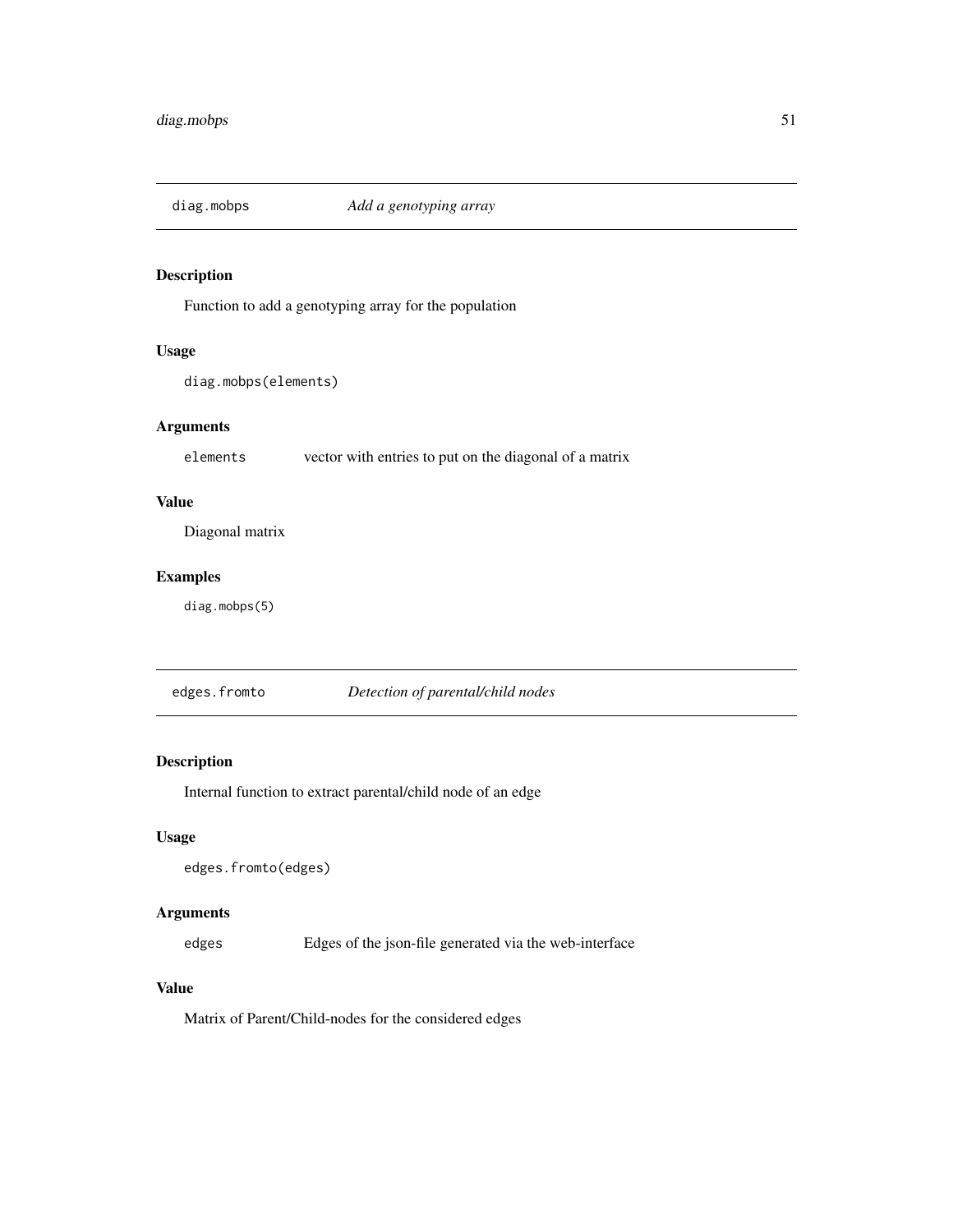Internal function to perform gene editing

## Usage

```
edit_animal(
 population,
 gen,
 sex,
 nr,
 nr.edits,
 decodeOriginsU = decodeOriginsR,
 bit.storing = FALSE,
 nbits = 30)
```
# Arguments

| population  | Population list                                                                  |
|-------------|----------------------------------------------------------------------------------|
| gen         | Generation of the individual to edit                                             |
| sex         | Gender of the individual to edit                                                 |
| nr          | Number of the individual to edit                                                 |
| nr.edits    | Number of edits to perform                                                       |
|             | decode Origins U Used function for the decoding of genetic origins $[[5]]/[[6]]$ |
| bit.storing | Set to TRUE if the MoBPS (not-miraculix! bit-storing is used)                    |
| nbits       | Bits available in MoBPS-bit-storing                                              |

## Value

animal after genome editing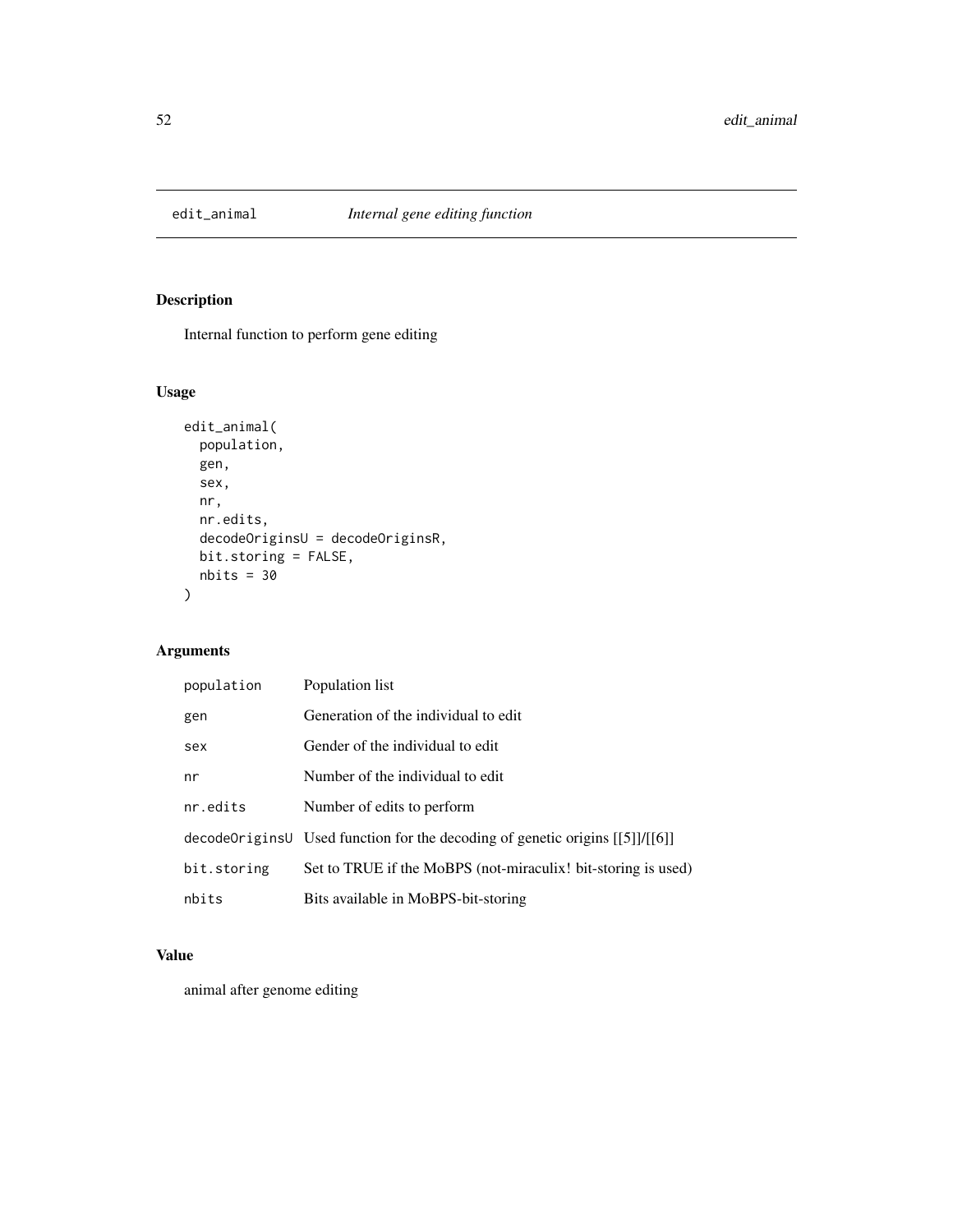effect.estimate.add *Estimation of marker effects*

#### Description

Function to estimate marker effects

#### Usage

```
effect.estimate.add(geno, pheno, map = NULL, scaling = TRUE)
```
## Arguments

| geno    | genotype dataset (marker x individuals)     |
|---------|---------------------------------------------|
| pheno   | phenotype dataset (each phenotype in a row) |
| map     | genomic map                                 |
| scaling | Set FALSE to not perform variance scaling   |

#### Value

Empirical kinship matrix (IBD-based since Founders)

## Examples

```
data(ex_pop)
pheno <- get.pheno(ex_pop, gen=1:5)
geno <- get.geno(ex_pop, gen=1:5)
map <- get.map(ex_pop, use.snp.nr=TRUE)
real.bv.add <- effect.estimate.add(geno, pheno, map)
```
effective.size *Estimate effective population size*

## Description

Internal function to estimate the effective population size

#### Usage

effective.size(ld, dist, n)

#### Arguments

| 1d   | ld between markers                 |
|------|------------------------------------|
| dist | distance between markers in Morgan |
| n    | Population size                    |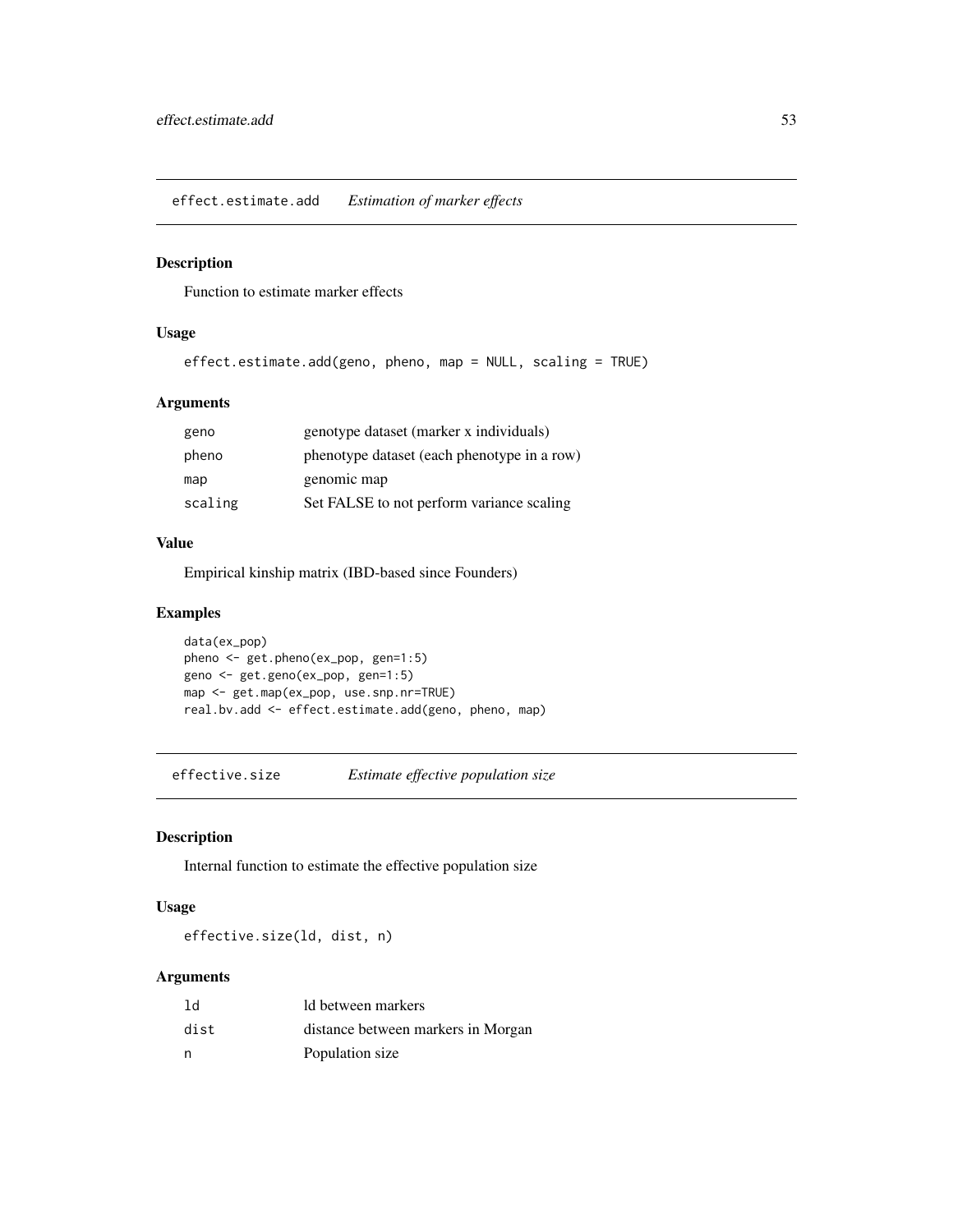# Value

Estimated effective population size

## epi *Martini-Test function*

# Description

Internal function to perform martini test

# Usage

 $epi(y, Z, G = NULL)$ 

## Arguments

|   | genomic information matrix |
|---|----------------------------|
| G | kinship matrix             |

## Value

Estimated breeding values

ex\_json *ex\_json*

# Description

Exemplary json-data

## Usage

ex\_json

# Author(s)

Torsten Pook <torsten.pook@uni-goettingen.de>

#### Source

Web-interface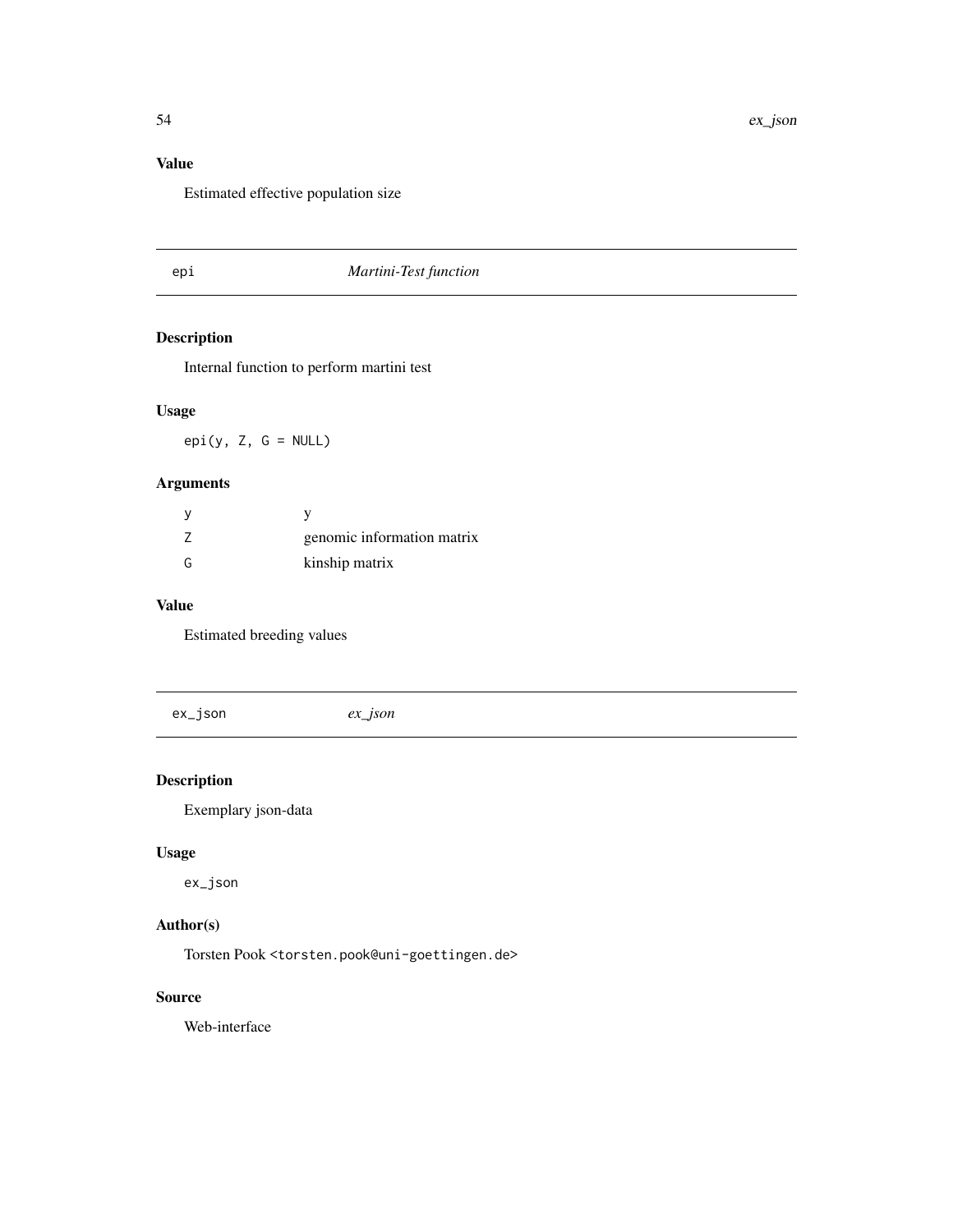ex\_pop *ex\_pop*

# Description

Exemplary population-list

## Usage

ex\_pop

# Author(s)

Torsten Pook <torsten.pook@uni-goettingen.de>

# Source

MoBPS

find.chromo *Position detection (chromosome)*

## Description

Internal function for the detection on which chromosome each marker is

# Usage

find.chromo(position, length.total)

# Arguments

| position     | position in the genome    |
|--------------|---------------------------|
| length.total | Length of each chromosome |

# Value

Chromosome the marker is part of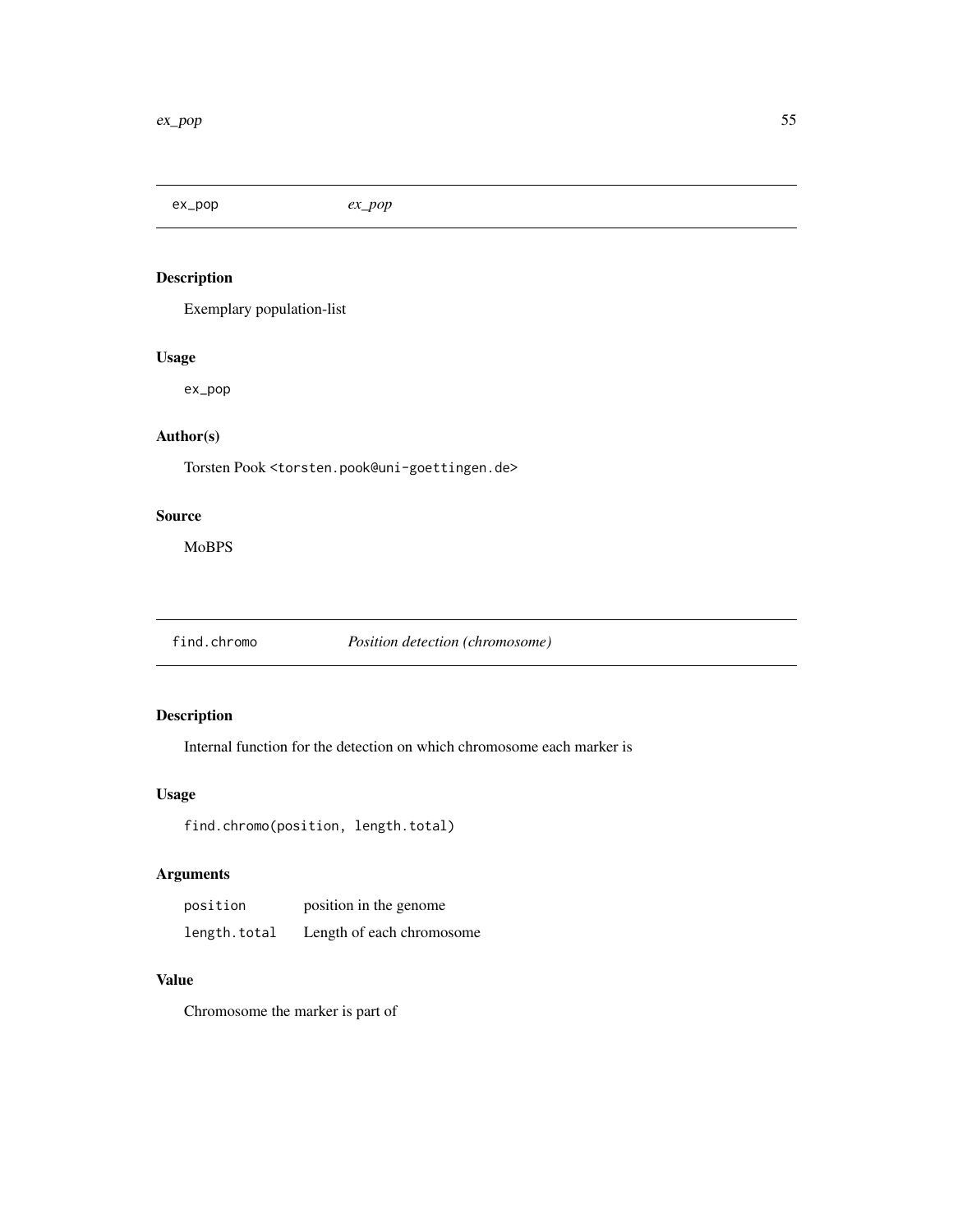Internal function for the detection on which position each marker is

## Usage

find.snpbefore(position, snp.position)

## Arguments

| position     | Position on the genome             |
|--------------|------------------------------------|
| snp.position | Position of the SNPs on the genome |

# Value

SNP-position of the target position

founder.simulation *Founder simulation*

## Description

Function to generate founder genotypes

```
founder.simulation(
  nindi = 100,
  sex.quota = 0.5,
  nsnp = \theta,
  n.gen = 100,nfinal = NULL,sex.quota.final = NULL,
 big.output = FALSE,
  plot = TRUE,
  display.progress = TRUE,
  depth.pedigree = 7,
  dataset = NULL,
  vcf = NULL,chr.nr = NULL,
  bp = NULL,snp.name = NULL,
```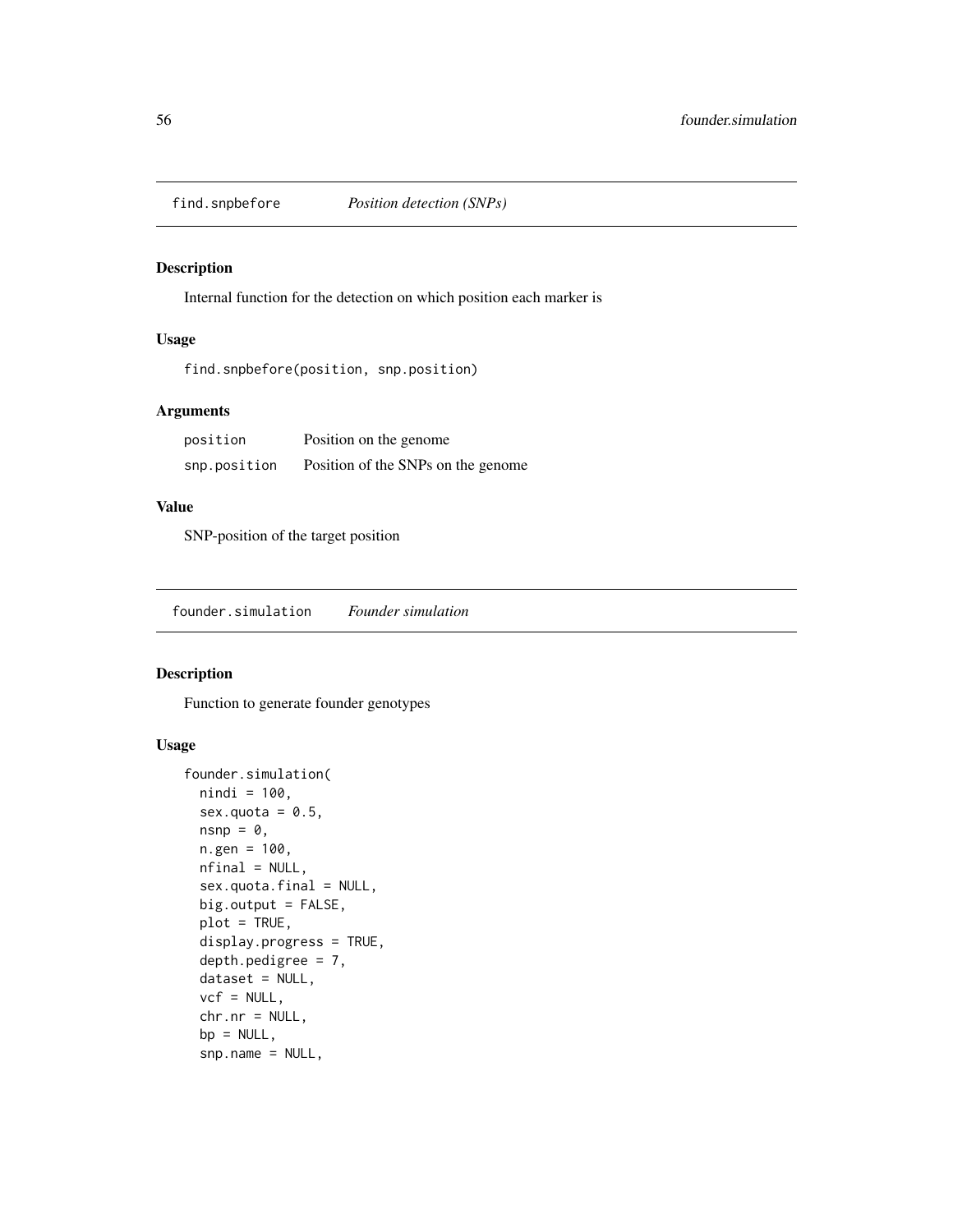```
hom0 = NULL,hom1 = NULL,bpcm.conversion = 0,
freq = "beta",sex.s = "fixed",chromosome.length = NULL,
length.before = 5,
length.behind = 5,
snps.equidistant = NULL,
change.order = FALSE,
snp.position = NULL,
position.scaling = FALSE,
bit.storing = FALSE,
nbits = 30,randomSeed = NULL,
miraculix = TRUE,miraculix.dataset = TRUE,
template.chip = NULL,
beta.shape1 = 1,
beta.shape2 = 1,
map = NULL,verbose = TRUE,
vcf.maxsnp = Inf
```
## Arguments

 $\mathcal{L}$ 

| nindi            | number of inidividuals to generate in a random dataset                                                          |  |
|------------------|-----------------------------------------------------------------------------------------------------------------|--|
| sex.quota        | Share of newly added female individuals (deterministic if sex.s="fixed", alt:<br>sex.s="random")                |  |
| nsnp             | number of markers to generate in a random dataset                                                               |  |
| n.gen            | Number of generations to simulate (default: 100)                                                                |  |
| nfinal           | Number of final individuals to include (default: nindi)                                                         |  |
| sex.quota.final  |                                                                                                                 |  |
|                  | Share of female individuals in the final generation                                                             |  |
| big.output       | Set to TRUE to export map, population list and pedigree relationship                                            |  |
| plot             | Set to FALSE to not generate LD-decay plot and allele frequency spectrum                                        |  |
| display.progress |                                                                                                                 |  |
|                  | Set FALSE to not display progress bars. Setting verbose to FALSE will auto-<br>matically deactive progress bars |  |
|                  | depth.pedigree Depth of the pedigree in generations (default: 7)                                                |  |
| dataset          | SNP dataset, use "random", "allhetero" "all0" when generating a dataset via<br>nsnp, nindi                      |  |
| vcf              | Path to a vcf-file used as input genotypes (correct haplotype phase is assumed!)                                |  |
| chr.nr           | Vector containing the assosiated chromosome for each marker (default: all on<br>the same)                       |  |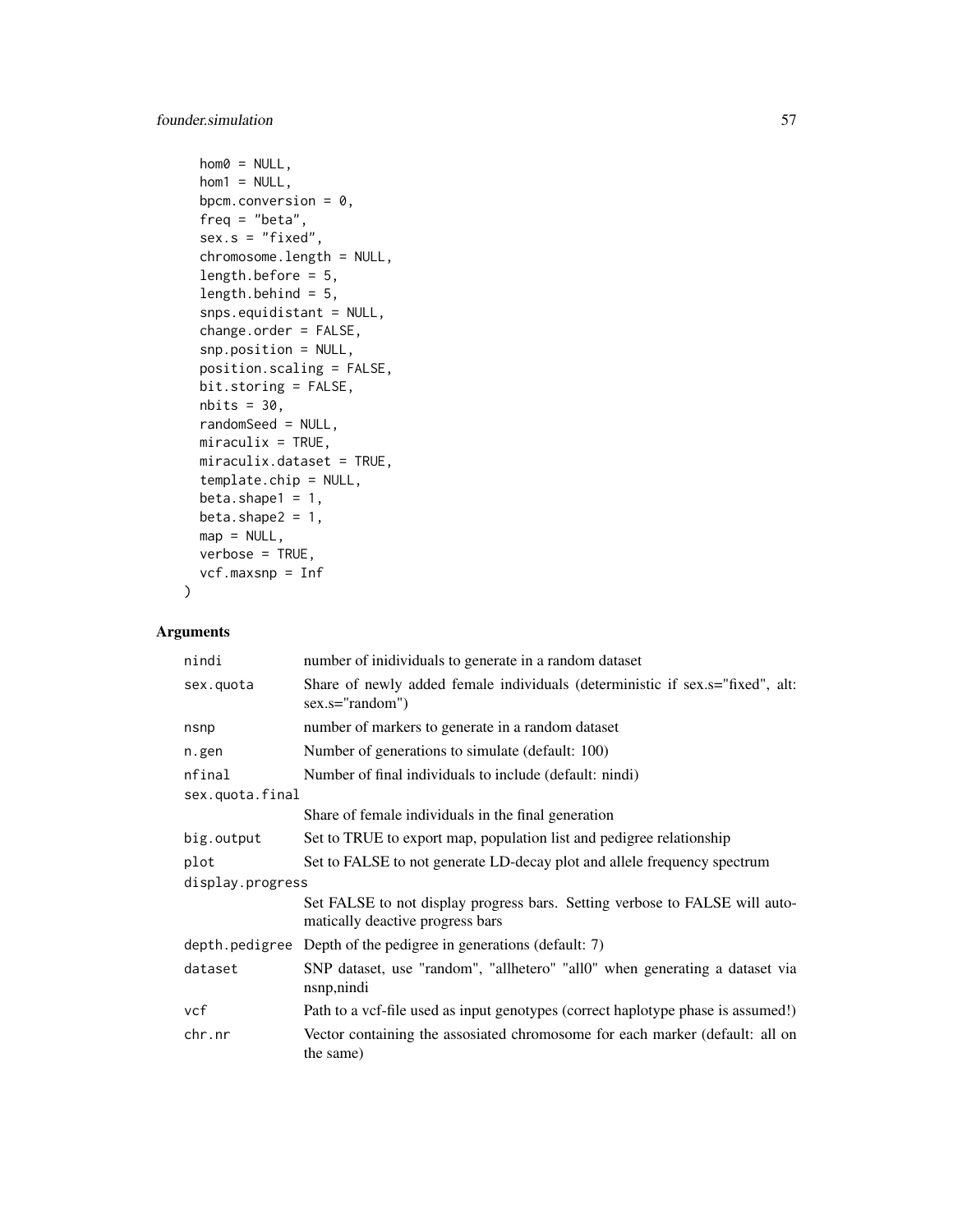| bp                | Vector containing the physical position (bp) for each marker (default: 1,2,3)                                                                                                                       |  |
|-------------------|-----------------------------------------------------------------------------------------------------------------------------------------------------------------------------------------------------|--|
| snp.name          | Vector containing the name of each marker (default ChrXSNPY - XY chosen<br>accordingly)                                                                                                             |  |
| hom0              | Vector containing the first allelic variant in each marker (default: 0)                                                                                                                             |  |
| hom1              | Vector containing the second allelic variant in each marker (default: 1)                                                                                                                            |  |
| bpcm.conversion   |                                                                                                                                                                                                     |  |
|                   | Convert physical position (bp) into a cM position (default: 0 - not done)                                                                                                                           |  |
| freq              | frequency of allele 1 when randomly generating a dataset                                                                                                                                            |  |
| sex.s             | Specify which newly added individuals are male $(1)$ or female $(2)$                                                                                                                                |  |
| chromosome.length |                                                                                                                                                                                                     |  |
|                   | Length of the newly added chromosome (default: 5)                                                                                                                                                   |  |
| length.before     | Length before the first SNP of the dataset (default: 5)                                                                                                                                             |  |
| length.behind     | Length after the last SNP of the dataset (default: 5)                                                                                                                                               |  |
| snps.equidistant  |                                                                                                                                                                                                     |  |
|                   | Use equidistant markers (computationally faster! ; default: TRUE)                                                                                                                                   |  |
| change.order      | If TRUE sort markers according to given marker positions                                                                                                                                            |  |
| snp.position      | Location of each marker on the genetic map                                                                                                                                                          |  |
| position.scaling  |                                                                                                                                                                                                     |  |
|                   | Manual scaling of snp.position                                                                                                                                                                      |  |
| bit.storing       | Set to TRUE if the MoBPS (not-miraculix! bit-storing is used)                                                                                                                                       |  |
| nbits             | Bits available in MoBPS-bit-storing                                                                                                                                                                 |  |
| randomSeed        | Set random seed of the process                                                                                                                                                                      |  |
| miraculix         | If TRUE use miraculix package for data storage, computations and dataset gen-<br>eration                                                                                                            |  |
| miraculix.dataset |                                                                                                                                                                                                     |  |
|                   | Set FALSE to deactive miraculix package for dataset generation                                                                                                                                      |  |
| template.chip     | Import genetic map and chip from a species ("cattle", "chicken", "pig")                                                                                                                             |  |
| beta.shape1       | First parameter of the beta distribution for simulating allele frequencies                                                                                                                          |  |
| beta.shape2       | Second parameter of the beta distribution for simulating allele frequencies                                                                                                                         |  |
| map               | map-file that contains up to 5 colums (Chromsome, SNP-id, M-position, Bp-<br>position, allele freq - Everything not provides it set to NA). A map can be im-<br>ported via MoBPSmaps::ensembl.map() |  |
| verbose           | Set to FALSE to not display any prints                                                                                                                                                              |  |
| vcf.maxsnp        | Maximum number of SNPs to include in the genotype file (default: Inf)                                                                                                                               |  |

# Examples

population <- founder.simulation(nindi=100, nsnp=1000, n.gen=5)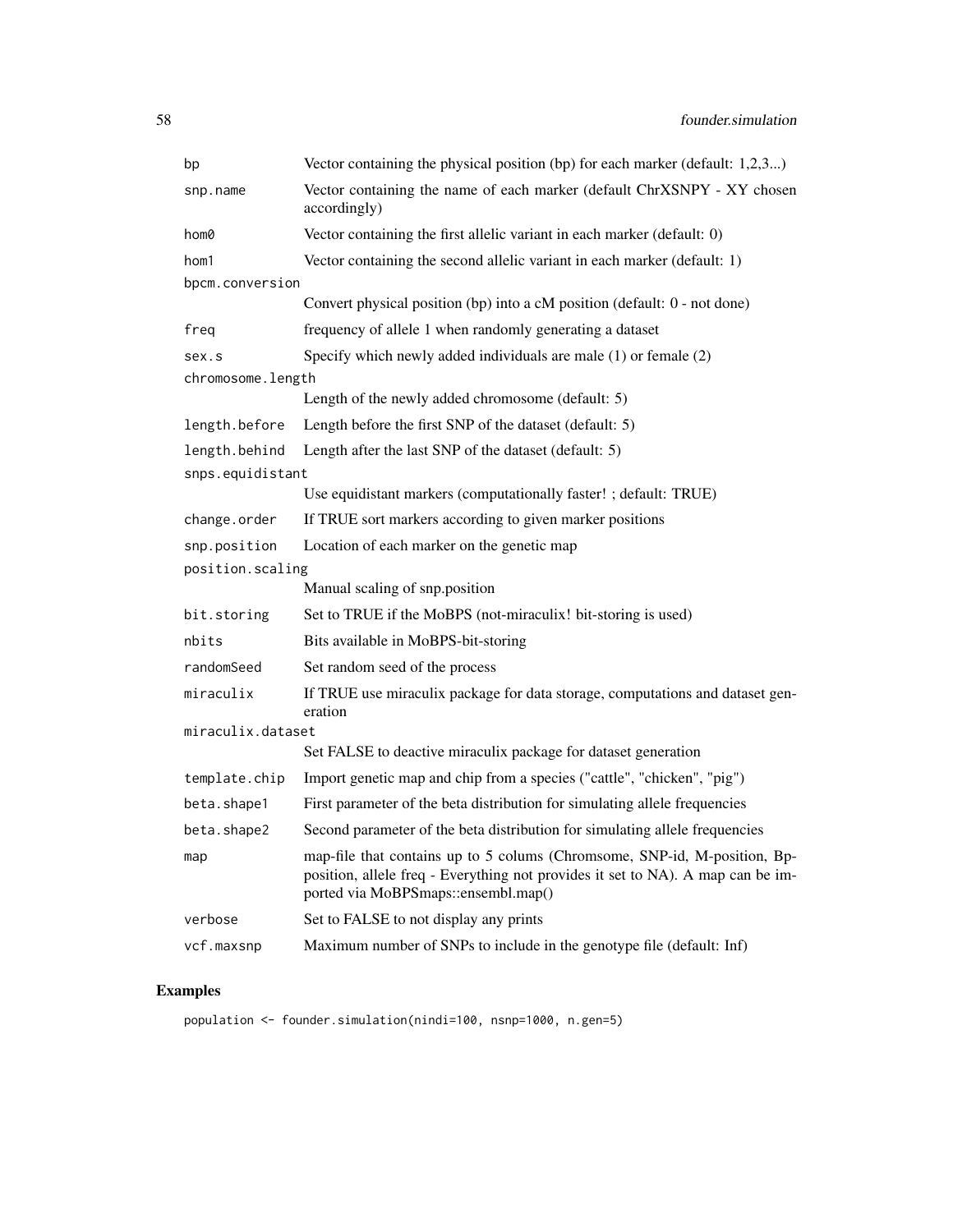generation.individual *Function to generate a new individual*

#### Description

Function to generate a new individual

#### Usage

```
generation.individual(
  indexb,
  population,
  info_father_list,
  info_mother_list,
  copy.individual,
 mutation.rate,
  remutation.rate,
  recombination.rate,
  recom.f.indicator,
  duplication.rate,
  duplication.length,
  duplication.recombination,
  delete.same.origin,
  gene.editing,
 nr.edits,
  gen.architecture.m,
  gen.architecture.f,
  decodeOriginsU,
  current.gen,
  save.recombination.history,
  new.bv.child,
  dh.mating,
  share.genotyped,
  added.genotyped,
  genotyped.array,
 dh.sex,
  n.observation
)
```
#### Arguments

indexb windows parallel internal test population windows parallel internal test info\_father\_list windows parallel internal test info\_mother\_list windows parallel internal test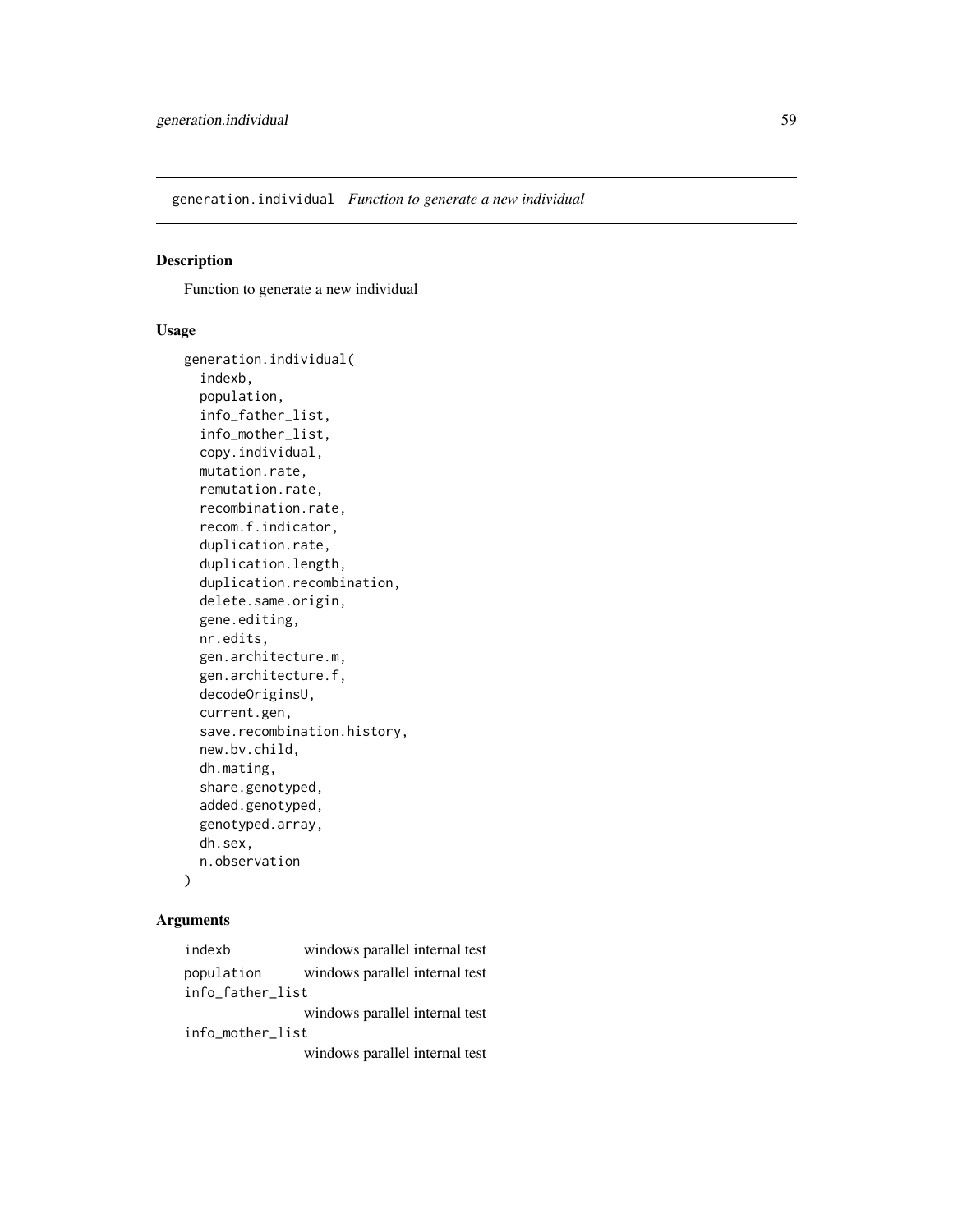60 generation.individual

copy.individual windows parallel internal test mutation.rate windows parallel internal test remutation.rate windows parallel internal test recombination.rate windows parallel internal test recom.f.indicator windows parallel internal test duplication.rate windows parallel internal test duplication.length windows parallel internal test duplication.recombination windows parallel internal test delete.same.origin windows parallel internal test gene.editing windows parallel internal test nr.edits windows parallel internal test gen.architecture.m windows parallel internal test gen.architecture.f windows parallel internal test decodeOriginsU windows parallel internal test current.gen windows parallel internal test save.recombination.history windows parallel internal test new.bv.child windows parallel internal test dh.mating windows parallel internal test share.genotyped windows parallel internal test added.genotyped windows parallel internal test genotyped.array windows parallel internal test dh.sex windows parallel internal test n.observation windows parallel internal test

## Value

Offspring individual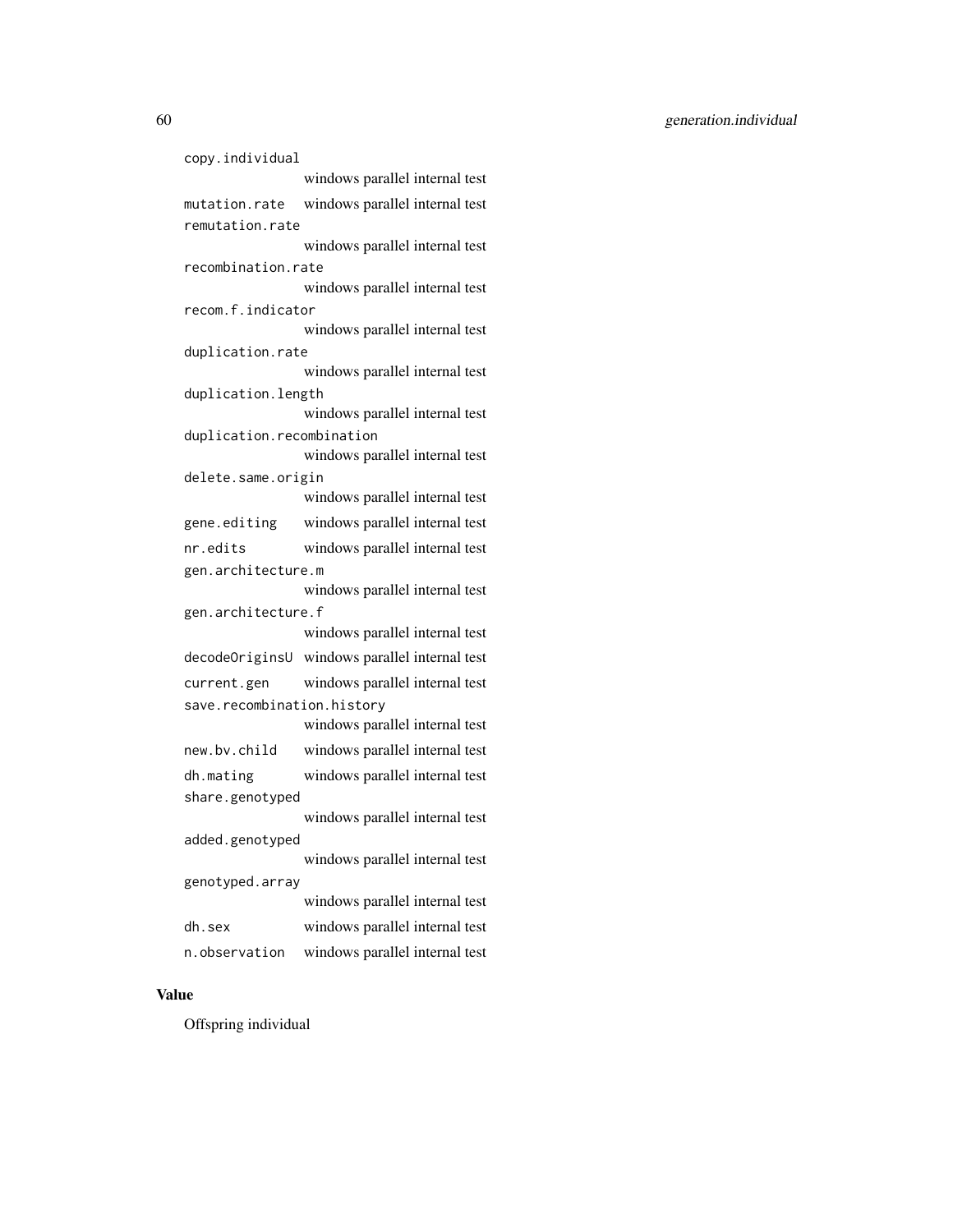get.admixture *Admixture Plot*

# Description

Function to generate admixture plots

## Usage

```
get.admixture(
 population,
 geno = NULL,
 gen = NULL,
 database = NULL,
 cohorts = NULL,
 d = NULL,verbose = TRUE,
 plot = TRUE,
 sort = FALSE,
 sort.cutoff = 0.01)
```
# Arguments

| population  | Population list                                                                                                                                          |
|-------------|----------------------------------------------------------------------------------------------------------------------------------------------------------|
| geno        | Manually provided genotype dataset to use instead of gen/database/cohorts                                                                                |
| gen         | Quick-insert for database (vector of all generations to consider)                                                                                        |
| database    | Groups of individuals to consider                                                                                                                        |
| cohorts     | Quick-insert for database (vector of names of cohorts to consider)                                                                                       |
| d           | dimensions to consider in admixture plot (default: automatically estimate a rea-<br>sonable number)                                                      |
| verbose     | Set to FALSE to not display any prints                                                                                                                   |
| plot        | Set to FALSE to not generate an admixture plot                                                                                                           |
| sort        | Set to TRUE to sort individuals according to contributes from the first dimension                                                                        |
| sort.cutoff | Skip individuals with contributions under this threshold (and use next dimension<br>instead) data(ex_pop) get.admixture(ex_pop, gen=4:6, d=2, sort=TRUE) |

# Value

Matrix with admixture proportion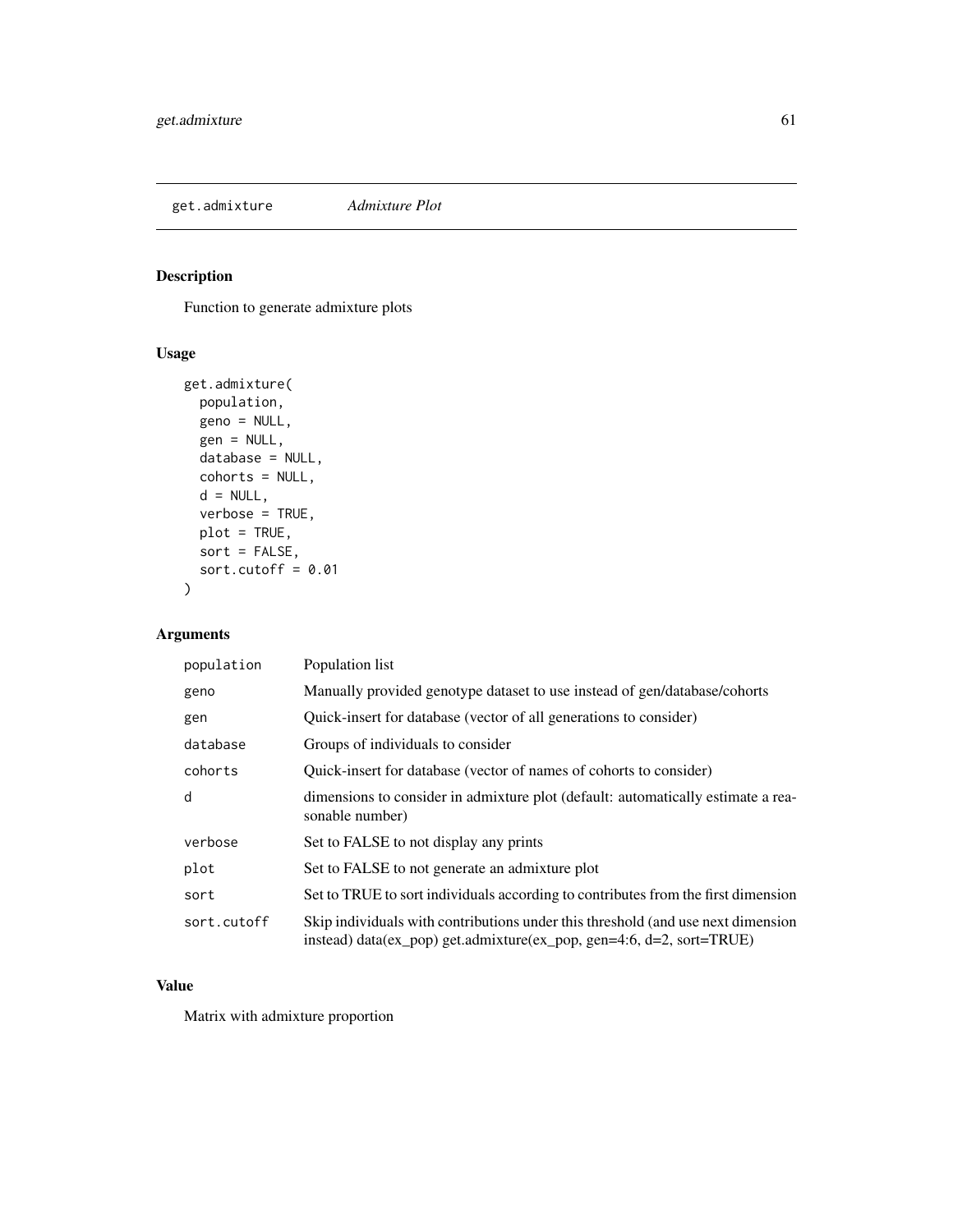get.age.point *Derive age point*

# Description

Function to devide age point for each individual (Same as time.point unless copy.individual is used for aging)

#### Usage

```
get.age.point(
  population,
  database = NULL,
  gen = NULL,
  cohorts = NULL,
  use.id = FALSE\overline{\phantom{0}}
```
## Arguments

| population | Population list                                                                    |
|------------|------------------------------------------------------------------------------------|
| database   | Groups of individuals to consider for the export                                   |
| gen        | Quick-insert for database (vector of all generations to export)                    |
| cohorts    | Quick-insert for database (vector of names of cohorts to export)                   |
| use.id     | Set to TRUE to use MoBPS ids instead of Sex Nr Gen based names (default:<br>FALSE) |

## Value

Time point selected gen/database/cohorts-individuals are born

## Examples

```
data(ex_pop)
get.age.point(ex_pop, gen=2)
```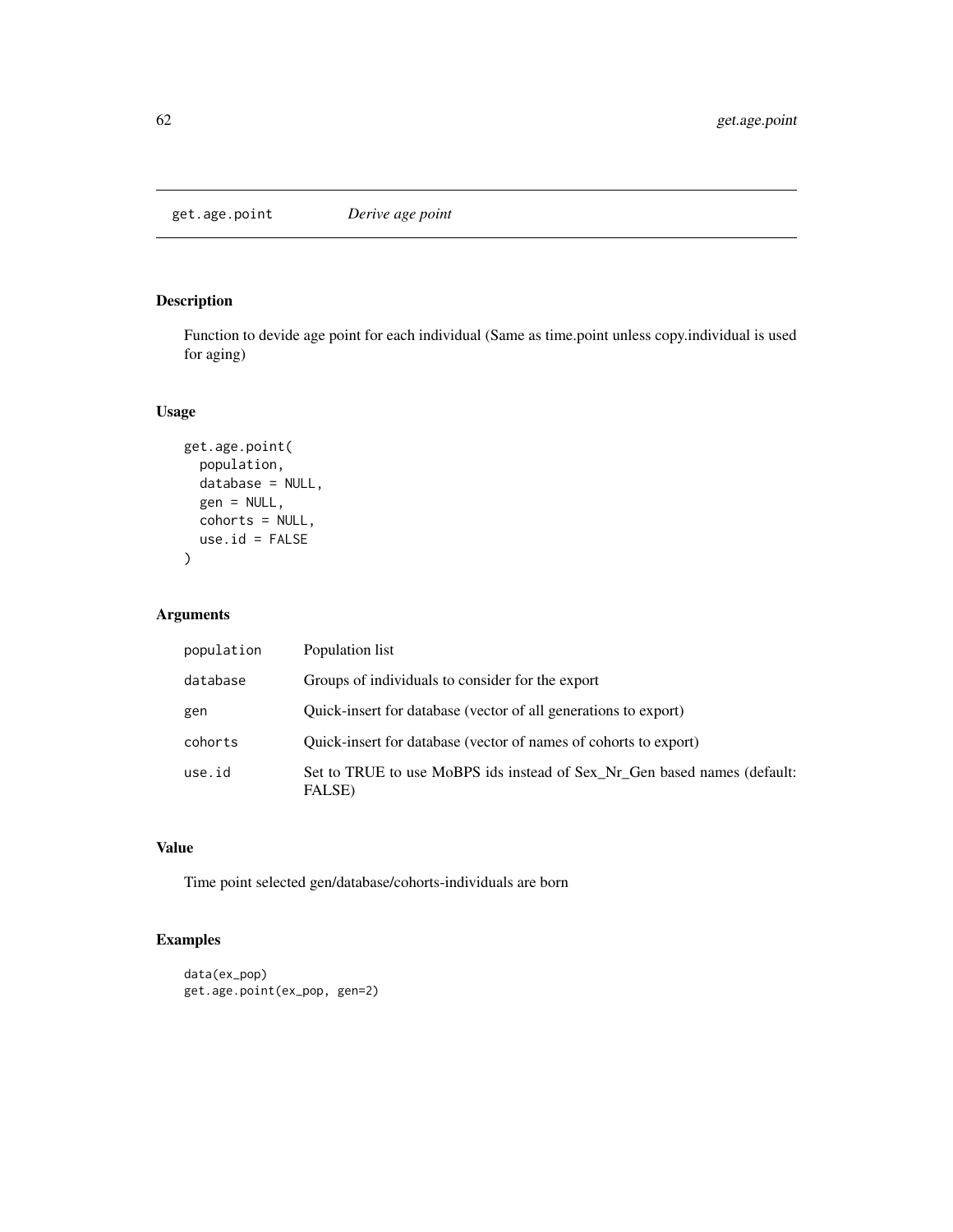Function to export underlying true breeding values

## Usage

get.bv(population, database = NULL, gen = NULL, cohorts = NULL, use.id = FALSE)

## Arguments

| population | Population list                                                                    |
|------------|------------------------------------------------------------------------------------|
| database   | Groups of individuals to consider for the export                                   |
| gen        | Quick-insert for database (vector of all generations to export)                    |
| cohorts    | Quick-insert for database (vector of names of cohorts to export)                   |
| use.id     | Set to TRUE to use MoBPS ids instead of Sex Nr Gen based names (default:<br>FALSE) |

## Value

Genomic value of in gen/database/cohorts selected individuals

## Examples

```
data(ex_pop)
get.bv(ex_pop, gen=2)
```
get.bve *Export estimated breeding values*

## Description

Function to export estimated breeding values

```
get.bve(
  population,
  database = NULL,
  gen = NULL,
  cohorts = NULL,
  use.id = FALSE\mathcal{E}
```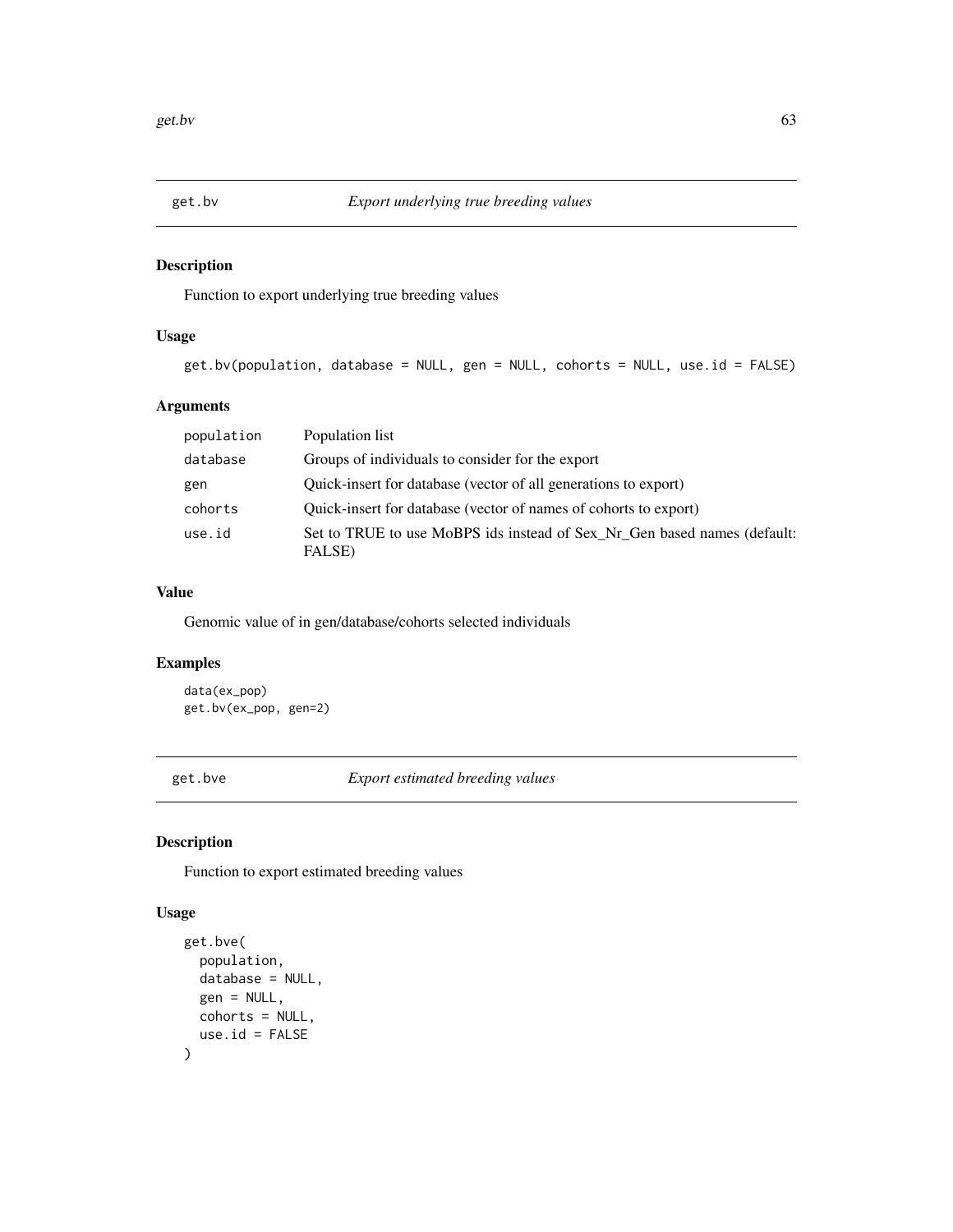# Arguments

| population | Population list                                                                    |
|------------|------------------------------------------------------------------------------------|
| database   | Groups of individuals to consider for the export                                   |
| gen        | Quick-insert for database (vector of all generations to export)                    |
| cohorts    | Quick-insert for database (vector of names of cohorts to export)                   |
| use.id     | Set to TRUE to use MoBPS ids instead of Sex_Nr_Gen based names (default:<br>FALSE) |

# Value

Estimated breeding value of in gen/database/cohorts selected individuals

## Examples

data(ex\_pop) get.bve(ex\_pop, gen=2)

get.class *Derive class*

# Description

Function to devide the class for each individual

# Usage

```
get.class(
 population,
 database = NULL,
 gen = NULL,
 cohorts = NULL,
 use.id = FALSE)
```
# Arguments

| population | Population list                                                                    |
|------------|------------------------------------------------------------------------------------|
| database   | Groups of individuals to consider for the export                                   |
| gen        | Quick-insert for database (vector of all generations to export)                    |
| cohorts    | Quick-insert for database (vector of names of cohorts to export)                   |
| use.id     | Set to TRUE to use MoBPS ids instead of Sex_Nr_Gen based names (default:<br>FALSE) |

## Value

Class of in gen/database/cohorts selected individuals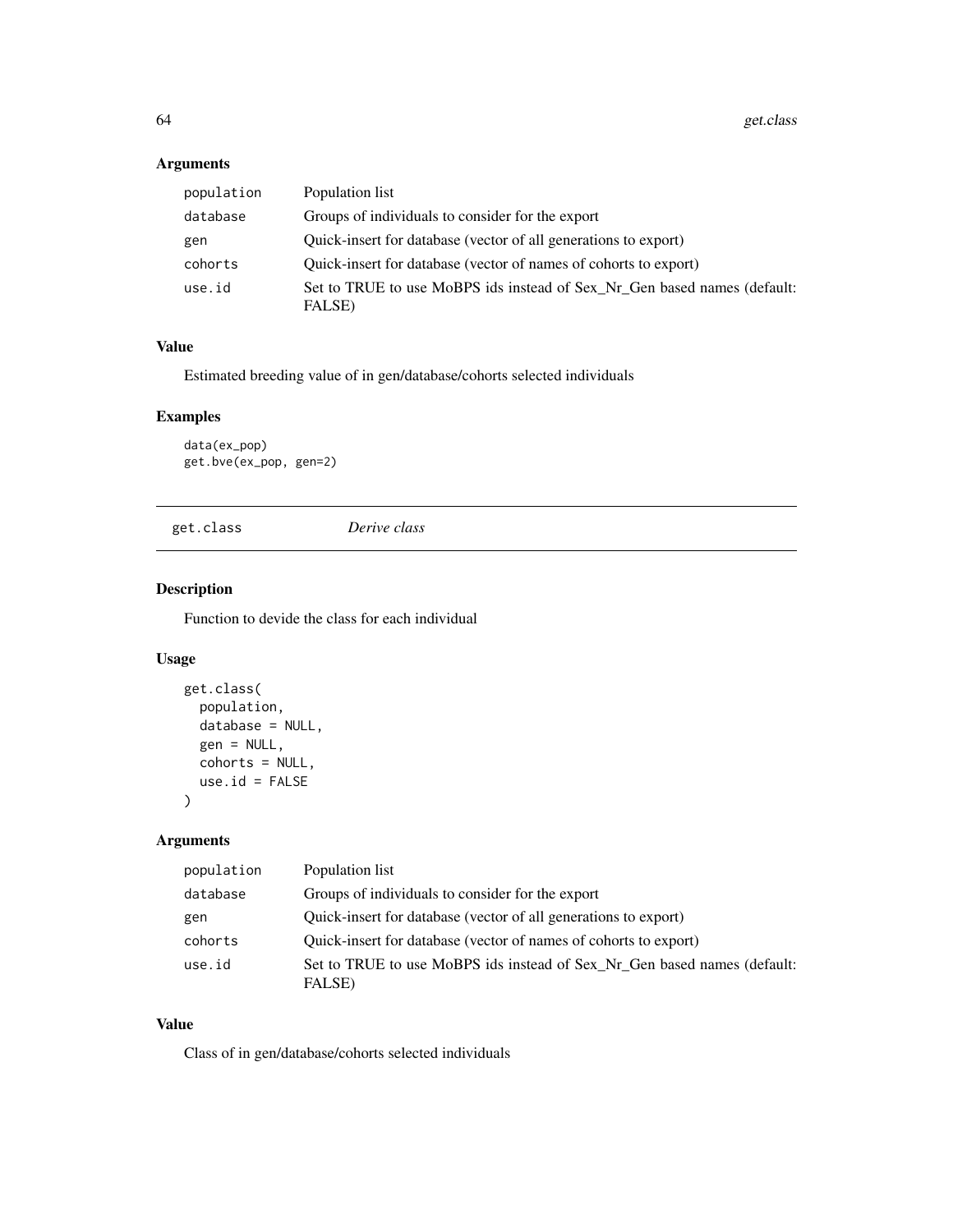## get.cohorts 65

## Examples

```
data(ex_pop)
get.class(ex_pop, gen=2)
```
get.cohorts *Export Cohort-names*

## Description

Function to export cohort names for the population list

## Usage

get.cohorts(population, extended = FALSE)

#### Arguments

| population | Population list  |
|------------|------------------|
| extended   | extended cohorts |

#### Value

List of all cohorts in the population-list

## Examples

data(ex\_pop) get.cohorts(ex\_pop)

get.creating.type *Derive creating type*

## Description

Function to devide creating type for each individual

```
get.creating.type(
  population,
  database = NULL,
  gen = NULL,
  cohorts = NULL,
  use.id = FALSE\mathcal{E}
```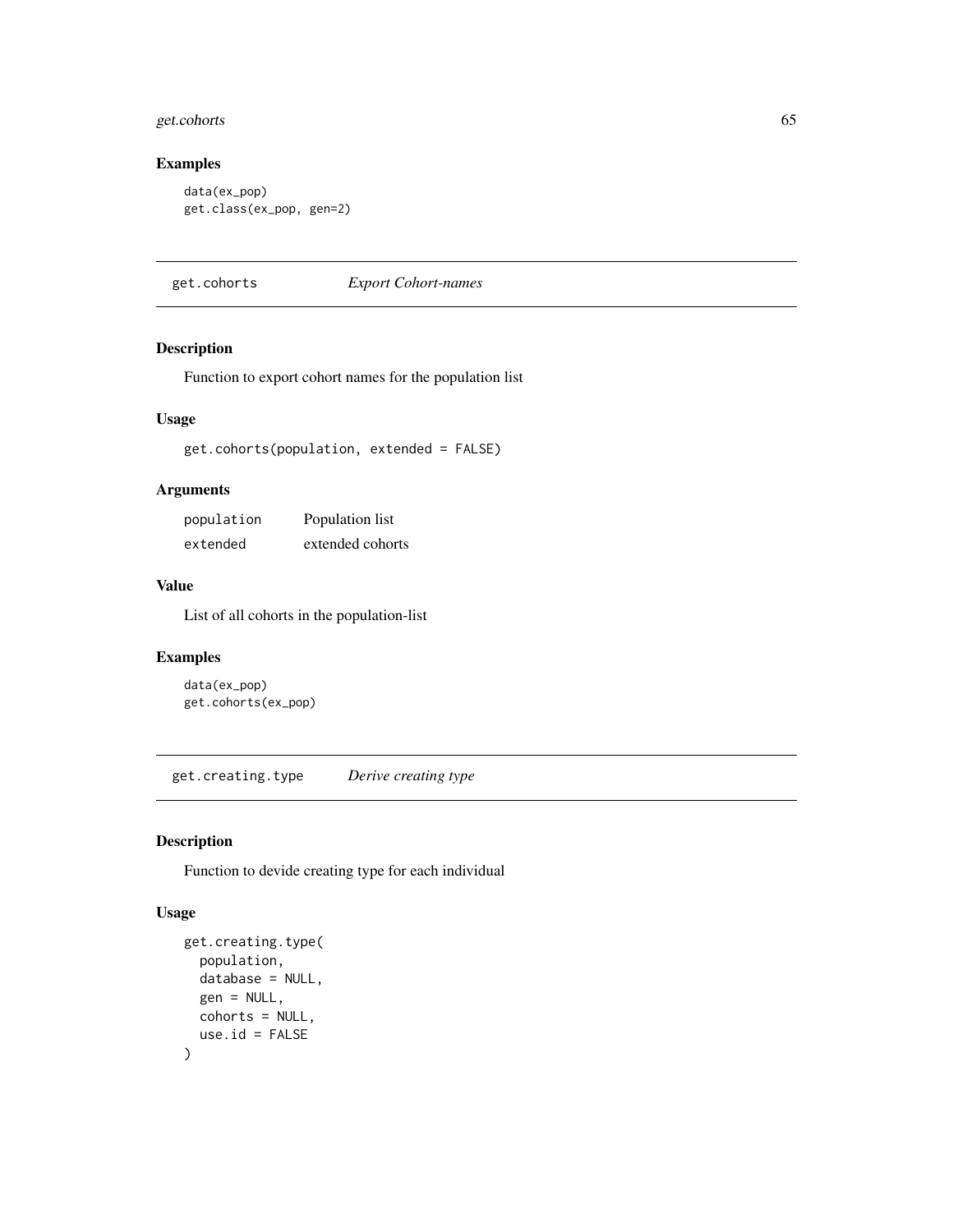# Arguments

| population | Population list                                                                    |
|------------|------------------------------------------------------------------------------------|
| database   | Groups of individuals to consider for the export                                   |
| gen        | Quick-insert for database (vector of all generations to export)                    |
| cohorts    | Quick-insert for database (vector of names of cohorts to export)                   |
| use.id     | Set to TRUE to use MoBPS ids instead of Sex Nr Gen based names (default:<br>FALSE) |

# Value

Creating type of in gen/database/cohorts selected individuals

## Examples

```
data(ex_pop)
get.creating.type(ex_pop, gen=2)
```
get.cullingtime *Derive time of culling*

# Description

Function to devide the time of culling for all individuals

# Usage

```
get.cullingtime(
 population,
 database = NULL,
 gen = NULL,
 cohorts = NULL,
 use.id = FALSE)
```
# Arguments

| population | Population list                                                                    |
|------------|------------------------------------------------------------------------------------|
| database   | Groups of individuals to consider for the export                                   |
| gen        | Quick-insert for database (vector of all generations to export)                    |
| cohorts    | Quick-insert for database (vector of names of cohorts to export)                   |
| use.id     | Set to TRUE to use MoBPS ids instead of Sex_Nr_Gen based names (default:<br>FALSE) |

#### Value

Time of death of in gen/database/cohorts selected individuals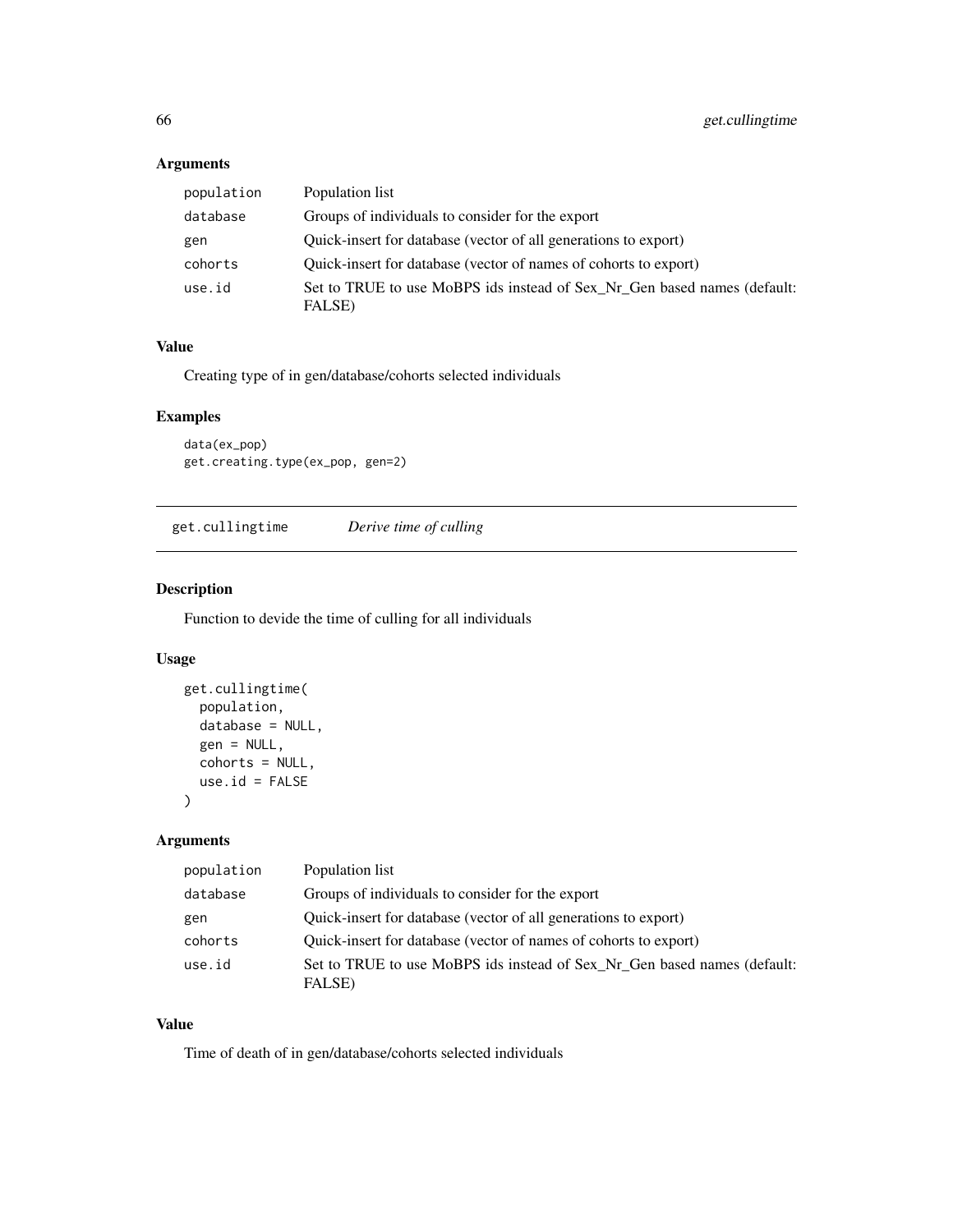## get.database 67

# Examples

```
data(ex_pop)
get.cullingtime(ex_pop, gen=2)
```
#### get.database *gen/database/cohorts conversion*

## Description

Function to derive a database based on gen/database/cohorts

#### Usage

```
get.database(
 population,
 gen = NULL,
 database = NULL,
 cohorts = NULL,avoid.merging = FALSE
)
```
## Arguments

| population    | Population list                                                                       |
|---------------|---------------------------------------------------------------------------------------|
| gen           | Quick-insert for database (vector of all generations to export)                       |
| database      | Groups of individuals to consider for the export                                      |
| cohorts       | Quick-insert for database (vector of names of cohorts to export)                      |
| avoid.merging | Set to TRUE to avoid different cohorts to be merged in a joint group when<br>possible |

## Value

Combine gen/database/cohorts to a joined database

# Examples

```
data(ex_pop)
get.database(ex_pop, gen=2)
```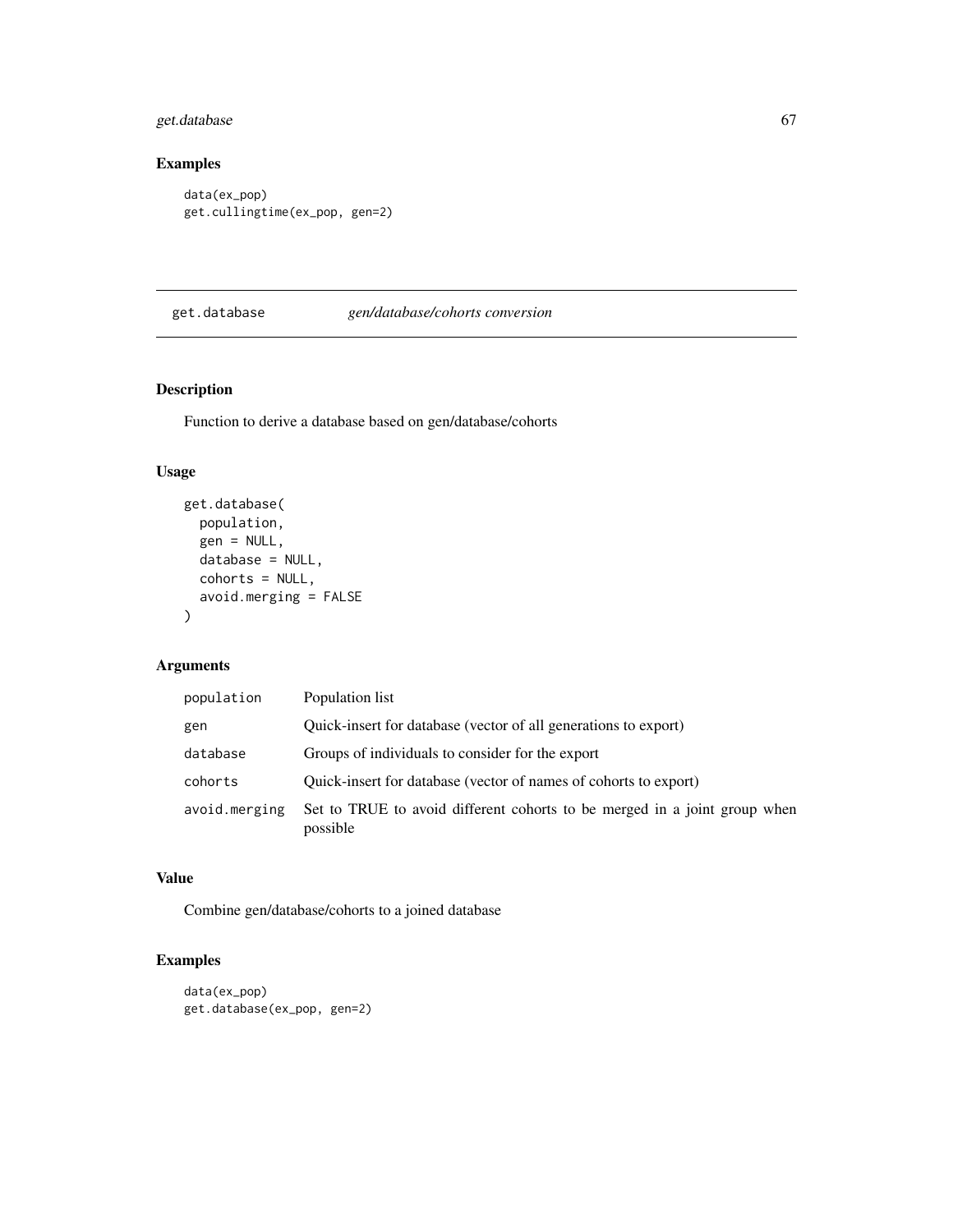Function to devide the time of death for each individual (NA for individuals that are still alive))

#### Usage

```
get.death.point(
 population,
  database = NULL,
 gen = NULL,
 cohorts = NULL,
 use.id = FALSE)
```
# Arguments

| population | Population list                                                                    |
|------------|------------------------------------------------------------------------------------|
| database   | Groups of individuals to consider for the export                                   |
| gen        | Quick-insert for database (vector of all generations to export)                    |
| cohorts    | Quick-insert for database (vector of names of cohorts to export)                   |
| use.id     | Set to TRUE to use MoBPS ids instead of Sex_Nr_Gen based names (default:<br>FALSE) |

## Value

Time of death of in gen/database/cohorts selected individuals

# Examples

```
data(ex_pop)
get.death.point(ex_pop, gen=2)
```
get.dendrogram *Dendrogram*

## Description

Function calculate a dendogram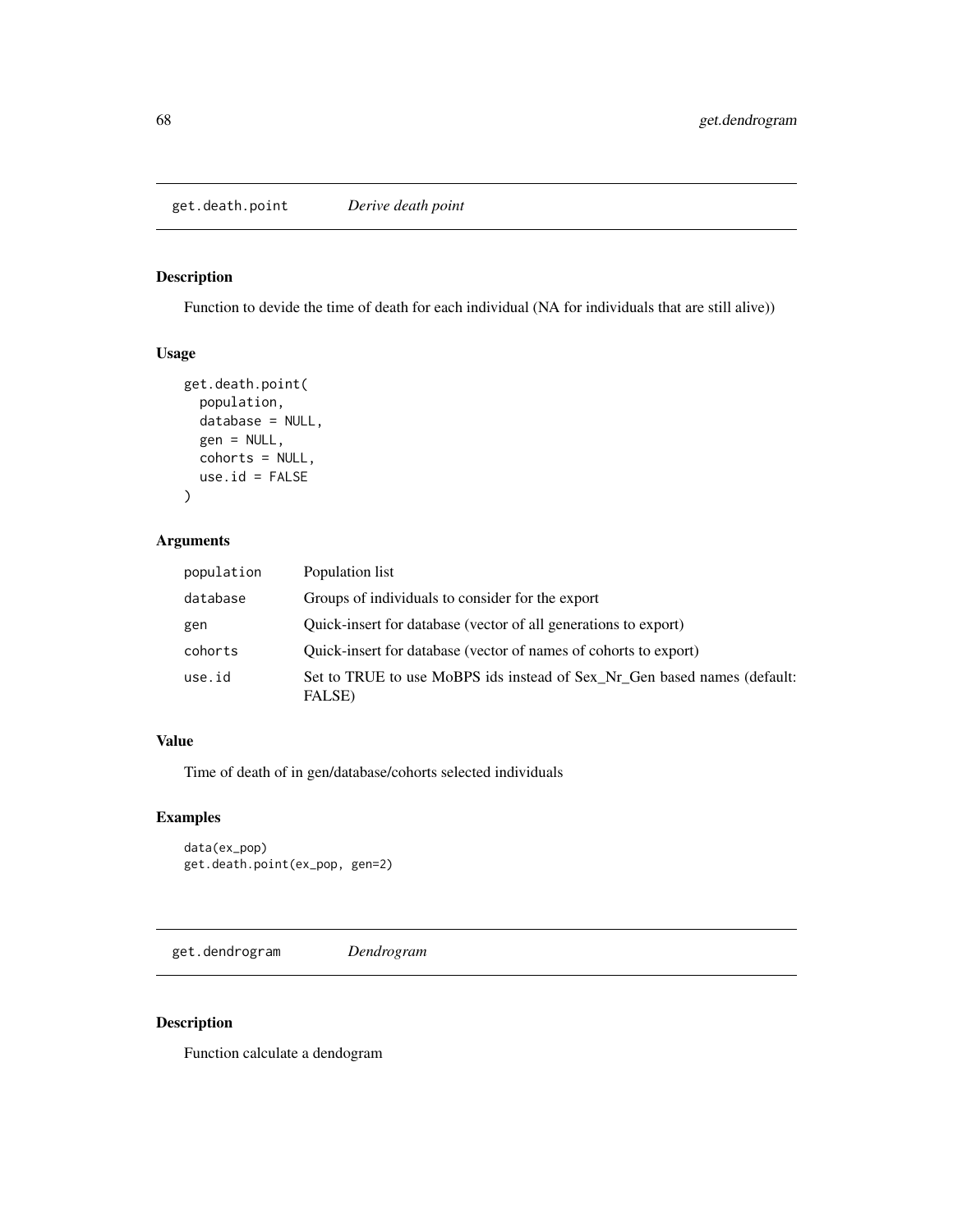get.dendrogram.heatmap 69

# Usage

```
get.dendrogram(
 population,
 path = NULL,
 database = NULL,
  gen = NULL,
  cohorts = NULL,
 method = NULL,individual.names = NULL
\mathcal{L}
```
## Arguments

| population       | Population list                                                                                               |
|------------------|---------------------------------------------------------------------------------------------------------------|
| path             | provide a path if the dendrogram would be saved as a png-file                                                 |
| database         | Groups of individuals to consider                                                                             |
| gen              | Quick-insert for database (vector of all generations to consider)                                             |
| cohorts          | Quick-insert for database (vector of names of cohorts to consider)                                            |
| method           | Method used to calculate genetic distances (default: "Nei", alt: "Rogers", "Pre-<br>vosti", "Modified Rogers" |
| individual.names |                                                                                                               |
|                  | Names of the individuals in the database ((default are MoBPS internal names                                   |
|                  | based on position)                                                                                            |

## Value

Dendrogram plot for genotypes

## Examples

```
data(ex_pop)
get.dendrogram(ex_pop, gen=2)
```
get.dendrogram.heatmap

*Dendrogram Heatmap*

# Description

Function calculate a dendogram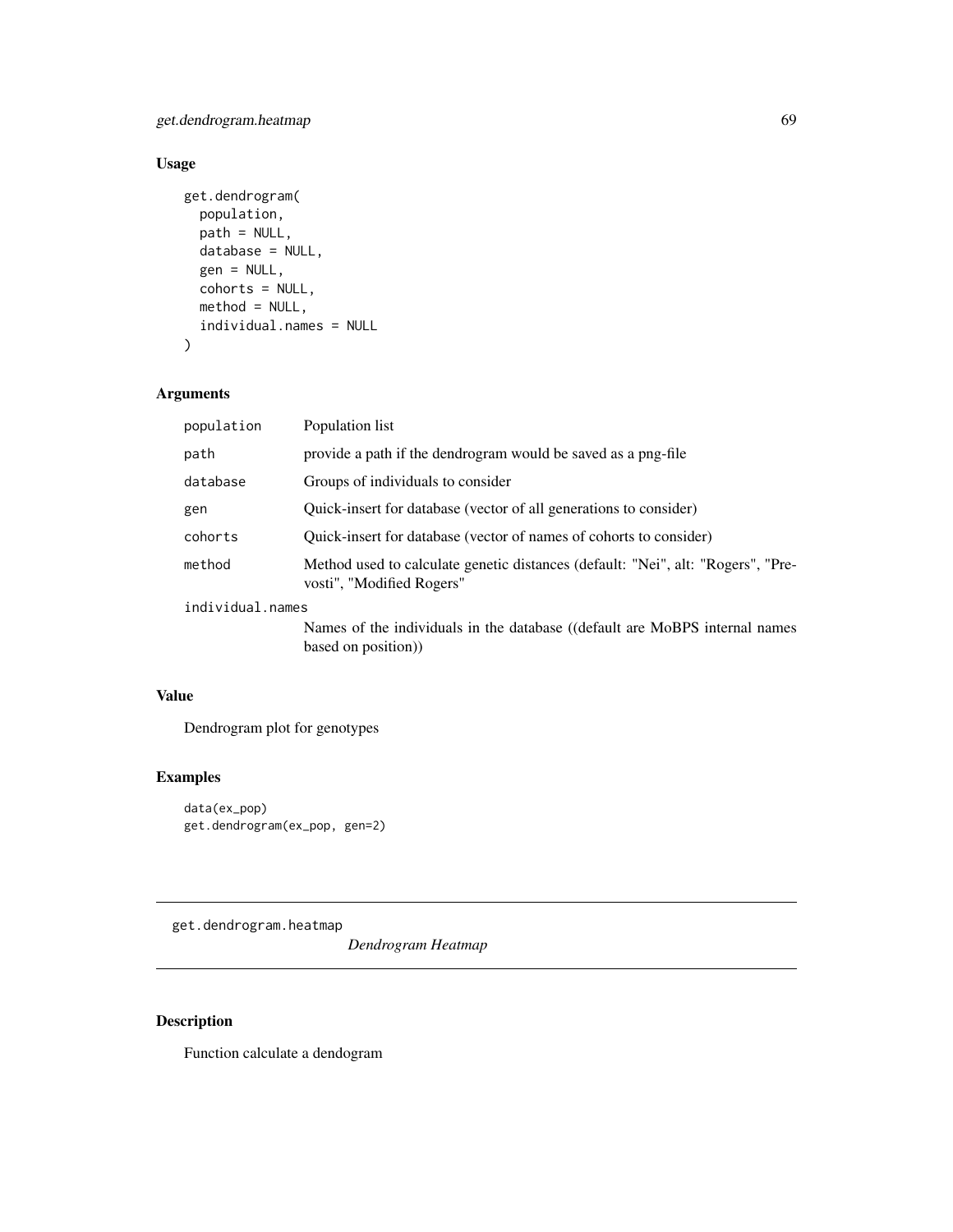# Usage

```
get.dendrogram.heatmap(
 population,
 path = NULL,
 database = NULL,
  gen = NULL,
  cohorts = NULL,
 method = NULL,individual.names = NULL,
  traits = NULL,
  type = "pheno"\mathcal{L}
```
# Arguments

| population       | Population list                                                                                               |  |
|------------------|---------------------------------------------------------------------------------------------------------------|--|
| path             | provide a path if the dendrogram would be saved as a png-file                                                 |  |
| database         | Groups of individuals to consider                                                                             |  |
| gen              | Quick-insert for database (vector of all generations to consider)                                             |  |
| cohorts          | Quick-insert for database (vector of names of cohorts to consider)                                            |  |
| method           | Method used to calculate genetic distances (default: "Nei", alt: "Rogers", "Pre-<br>vosti", "Modified Rogers" |  |
| individual.names |                                                                                                               |  |
|                  | Names of the individuals in the database ((default are MoBPS internal names<br>based on position))            |  |
| traits           | Traits to include in the dendrogram (default: all traits)                                                     |  |
| type             | Which traits values to consider (default: "pheno", alt: "bv", "bve")                                          |  |
|                  |                                                                                                               |  |

# Value

Dendrogram plot of genotypes vs phenotypes

#### Examples

```
population <- creating.diploid(nsnp=1000, nindi=40, n.additive = c(100,100,100),
          shiftle.cor = matrix(c(1, 0.8, 0.2, 0.8, 1, 0.2, 0.2, 0.2, 1), ncol=3), shuffle.traints = 1:3)population <- breeding.diploid(population, phenotyping = "all", heritability = 0.5)
get.dendrogram.heatmap(population, gen=1, type="pheno")
```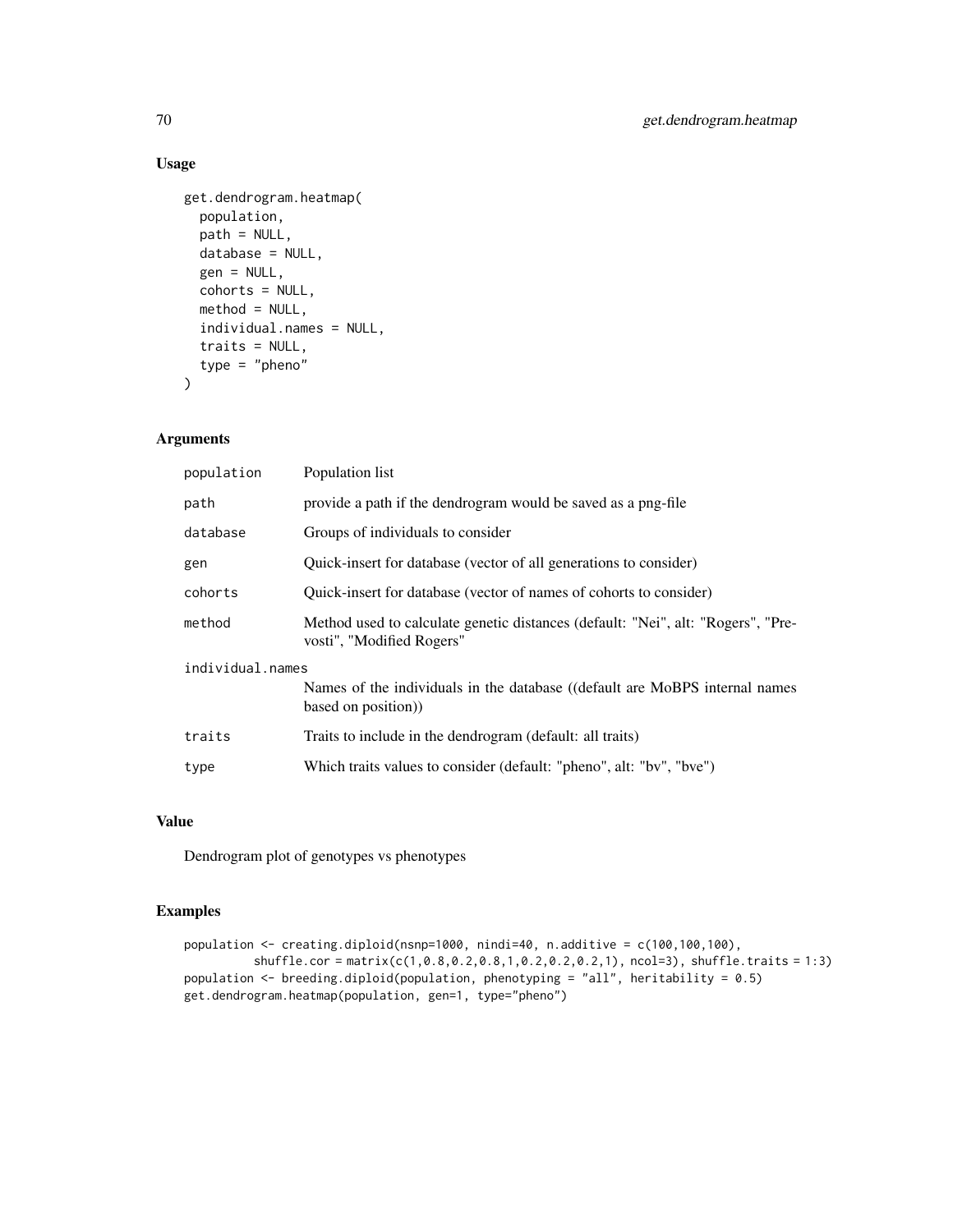Function calculate a dendogram for the traits

## Usage

```
get.dendrogram.trait(
  population,
  path = NULL,
  database = NULL,
  gen = NULL,
  cohorts = NULL,
  traits = NULL,
  type = "pheno"
\mathcal{L}
```
## Arguments

| population | Population list                                                      |
|------------|----------------------------------------------------------------------|
| path       | provide a path if the dendrogram would be saved as a png-file        |
| database   | Groups of individuals to consider                                    |
| gen        | Quick-insert for database (vector of all generations to consider)    |
| cohorts    | Quick-insert for database (vector of names of cohorts to consider)   |
| traits     | Traits to include in the dendrogram (default: all traits)            |
| type       | Which traits values to consider (default: "pheno", alt: "bv", "bve") |

#### Value

Dendrogram plot for traits

#### Examples

```
population <- creating.diploid(nsnp=1000, nindi=100, n.additive = c(100,100,100),
         shuffle.cor = matrix(c(1,0.8,0.2,0.8,1,0.2,0.2,0.2,1), ncol=3), shuffle.traits = 1:3)
population <- breeding.diploid(population, phenotyping = "all", heritability = 0.5)
get.dendrogram.trait(population, gen=1, type="pheno")
```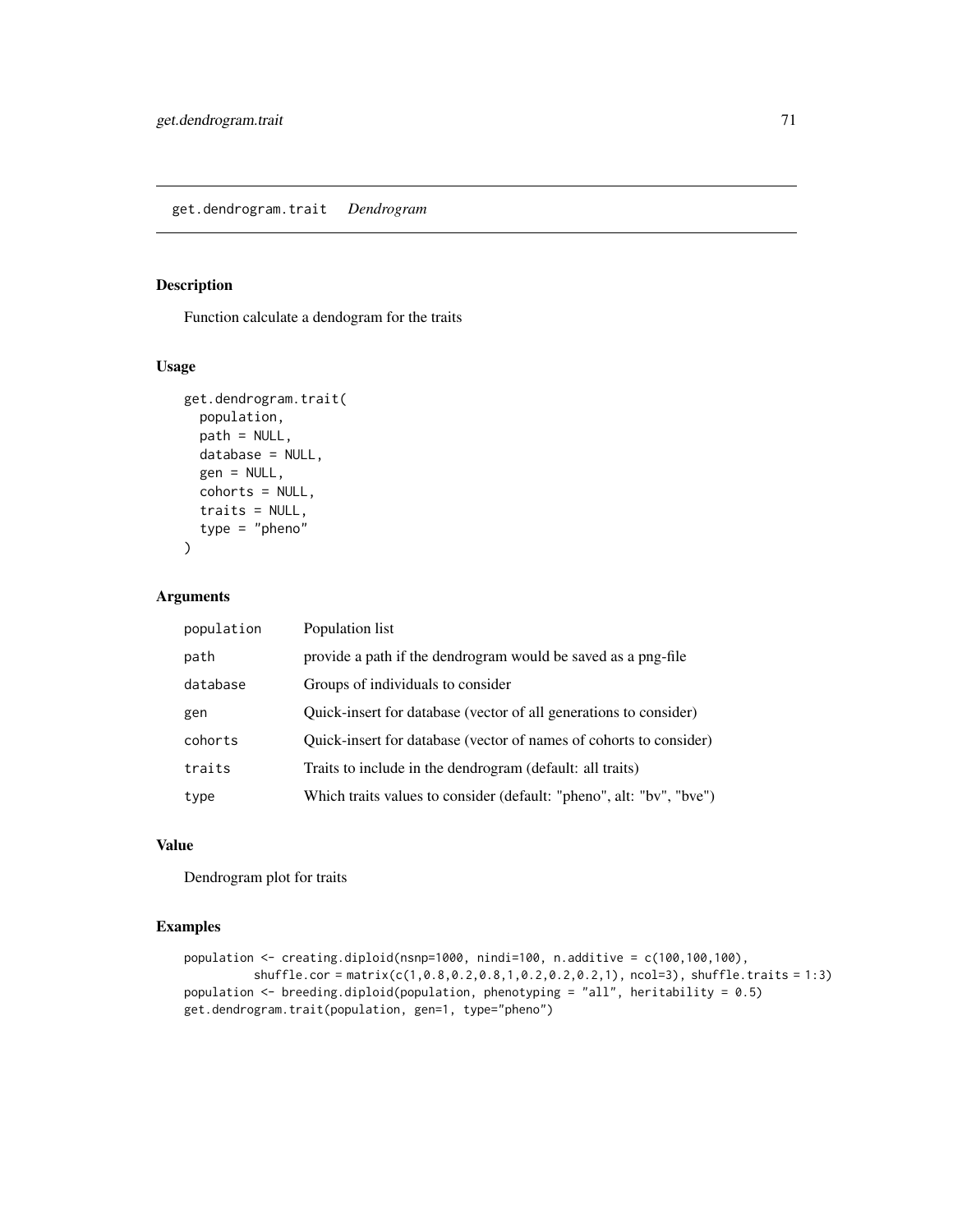Function to calculate Nei's distance between two or more population

## Usage

```
get.distance(
 population,
  type = "nei",marker = "all",
 per.marker = FALSE,
 gen1 = NULL,database1 = NULL,
 cohorts1 = NULL,
 gen2 = NULL,database2 = NULL,
 cohorts2 = NULL,
 database.list = NULL,
 gen.list = NULL,
 cohorts.list = NULL
)
```
## Arguments

| population    | population list                                                                                                                                                                                                                  |
|---------------|----------------------------------------------------------------------------------------------------------------------------------------------------------------------------------------------------------------------------------|
| type          | Chose type of distance to compute (default: Neis standard genetic distance<br>"nei"). Alt: Reynolds distance ("reynold"), Cavalli-Sforza ("cavalli"), Neis dis-<br>tance ("nei_distance"), Neis minimum distance ("nei_minimum") |
| marker        | Vector with SNPs to consider (Default: "all" - use of all markers)                                                                                                                                                               |
| per.marker    | Set to TRUE to return per marker statistics on genetic distances                                                                                                                                                                 |
| gen1          | Quick-insert for database (vector of all generations to consider)                                                                                                                                                                |
| database1     | First Groups of individuals to consider                                                                                                                                                                                          |
| cohorts1      | Quick-insert for database (vector of names of cohorts to consider)                                                                                                                                                               |
| gen2          | Quick-insert for database (vector of all generations to consider)                                                                                                                                                                |
| database2     | Second Groups of individuals to consider                                                                                                                                                                                         |
| cohorts2      | Quick-insert for database (vector of names of cohorts to consider)                                                                                                                                                               |
| database.list | List of databases to consider (use when working with more than 2 populations)                                                                                                                                                    |
| gen.list      | Quick-insert for database (vector of all generations to consider)                                                                                                                                                                |
| cohorts.list  | Quick-insert for database (vector of names of cohorts to consider)                                                                                                                                                               |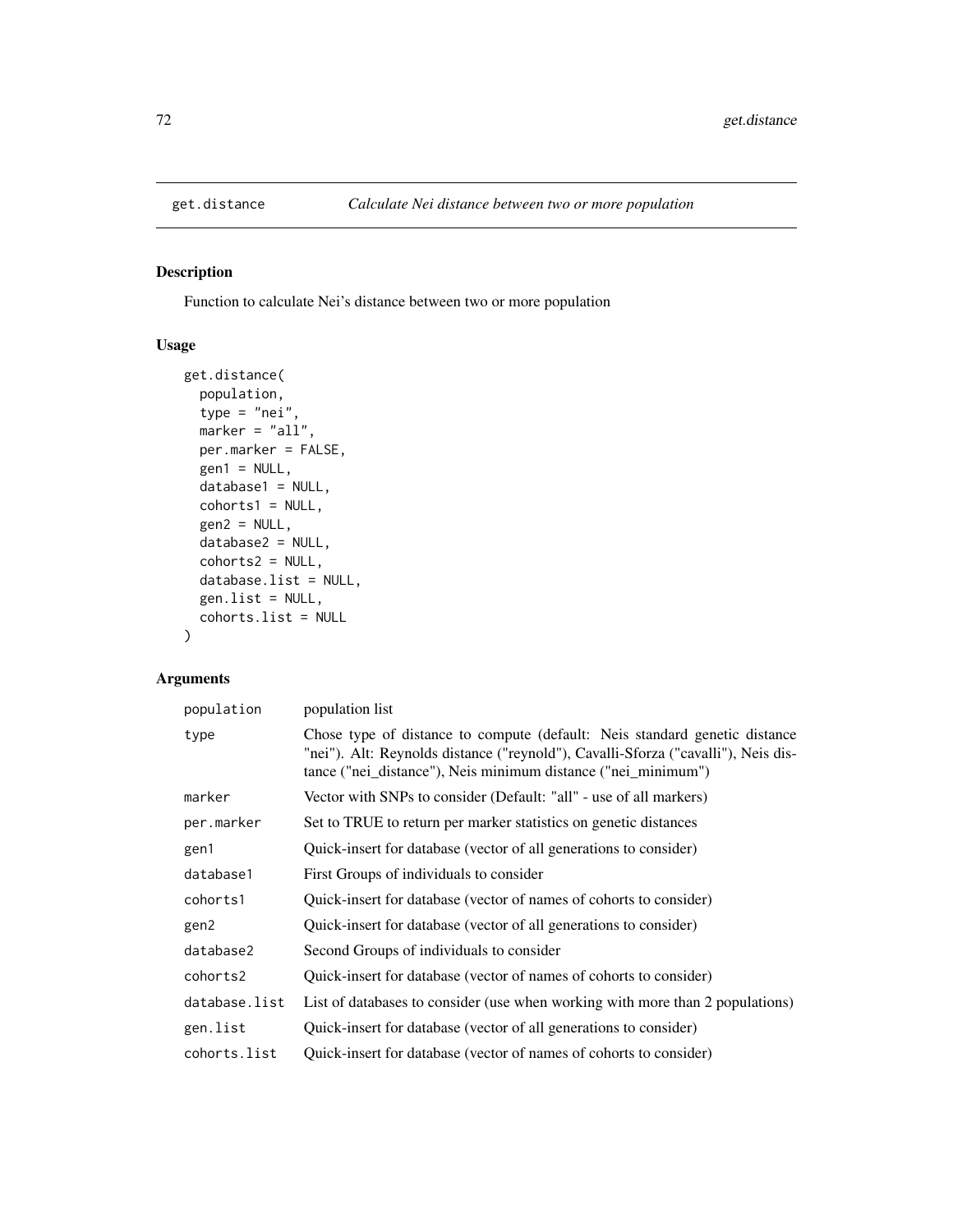### get.effect.freq 73

### Value

Population list

# Examples

```
data(ex_pop)
get.distance(ex_pop, database1 = cbind(1,1), database2 = cbind(1,2))
```
get.effect.freq *Compute marker frequency in QTL-markers*

# Description

Function to compute marker frequency in QTL-markers

### Usage

```
get.effect.freq(
  population,
  database = NULL,
  gen = NULL,
  cohorts = NULL,
  sort = FALSE
)
```
#### Arguments

| population | Population list                                                      |
|------------|----------------------------------------------------------------------|
| database   | Groups of individuals to consider for the export                     |
| gen        | Quick-insert for database (vector of all generations to export)      |
| cohorts    | Quick-insert for database (vector of names of cohorts to export)     |
| sort       | Set to FALSE to not sort markers according to position on the genome |

### Value

Matrix with allele frequencies in the QTLs

```
data(ex_pop)
get.effect.freq(ex_pop, gen=1)
```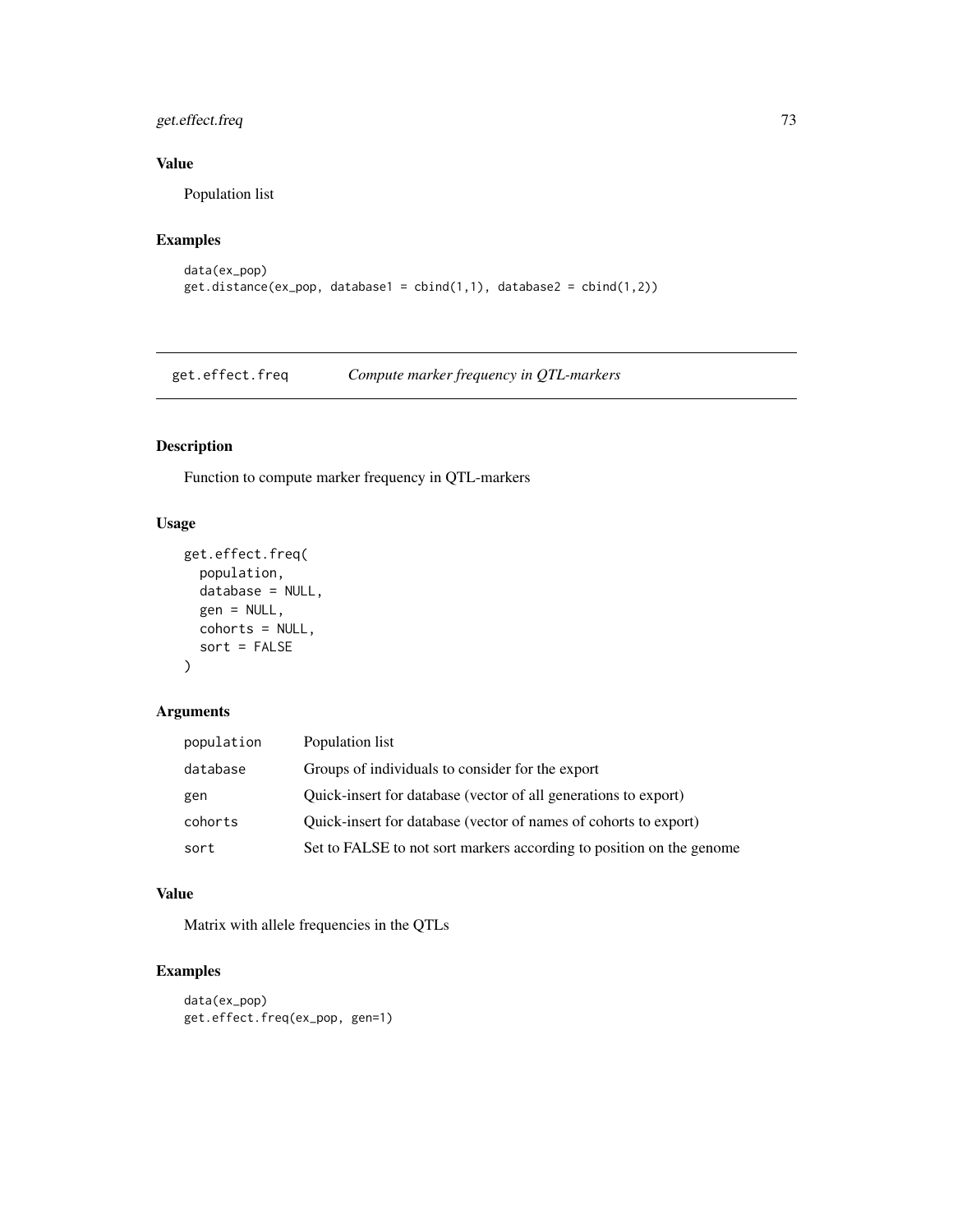get.effective.size *Estimate effective population size*

#### Description

Function to estimate the effective population size

### Usage

```
get.effective.size(population, gen = NULL, database = NULL, cohorts = NULL)
```
### Arguments

| population | Population list                                                  |
|------------|------------------------------------------------------------------|
| gen        | Quick-insert for database (vector of all generations to export)  |
| database   | Groups of individuals to consider for the export                 |
| cohorts    | Quick-insert for database (vector of names of cohorts to export) |

#### Value

Estimated effective population size

### Examples

```
data(ex_pop)
get.effective.size(population=ex_pop, gen=5)
```

```
get.geno Derive genotypes of selected individuals
```
### Description

Function to devide genotypes of selected individuals

```
get.geno(
 population,
  database = NULL,
  gen = NULL,
  cohorts = NULL,
  chromosomen = "all",
  export.alleles = FALSE,
 non.genotyped.as.missing = FALSE,
  use.id = FALSE\mathcal{E}
```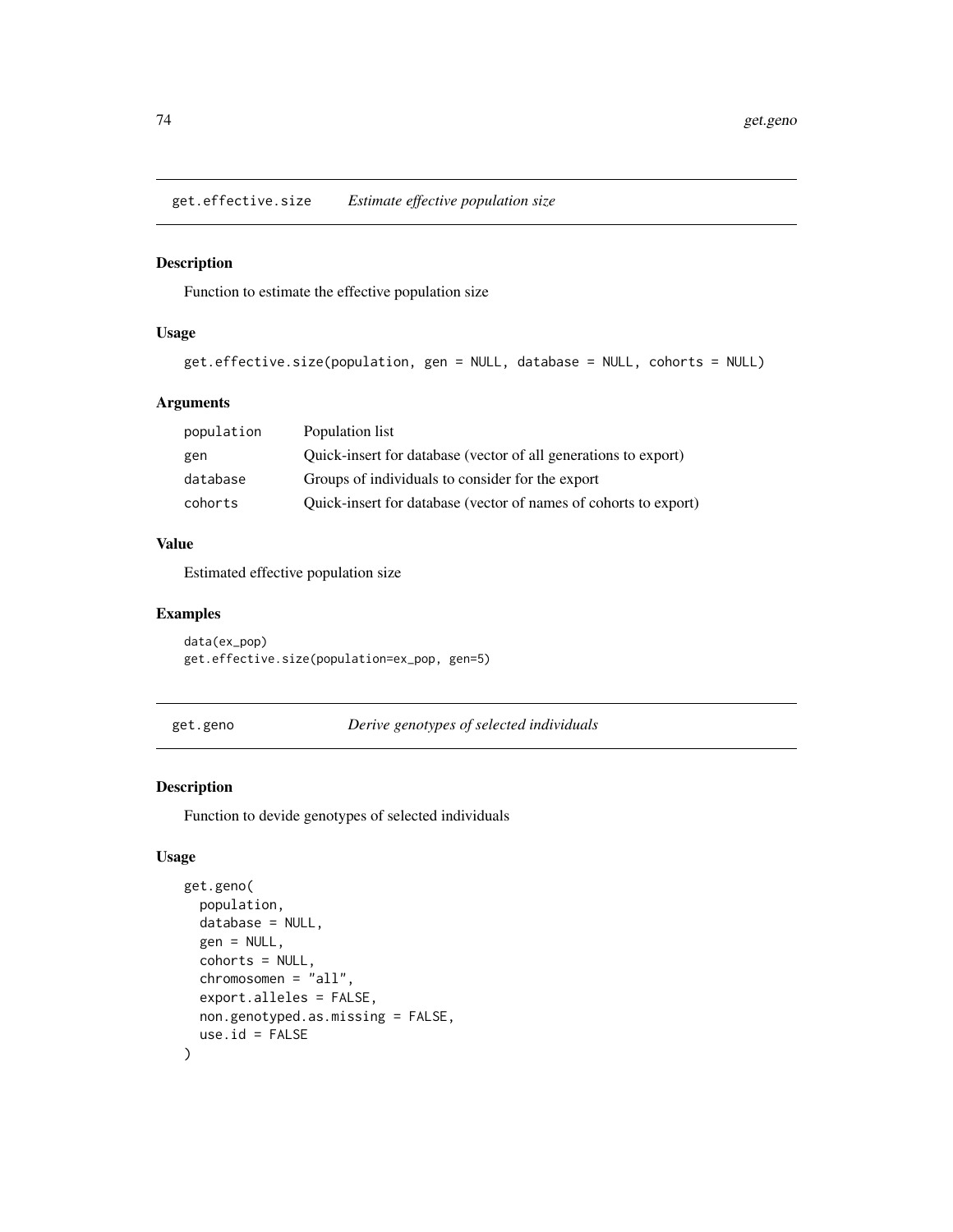## get.genotyped 75

### Arguments

| population               | Population list                                                                    |  |
|--------------------------|------------------------------------------------------------------------------------|--|
| database                 | Groups of individuals to consider for the export                                   |  |
| gen                      | Quick-insert for database (vector of all generations to export)                    |  |
| cohorts                  | Quick-insert for database (vector of names of cohorts to export)                   |  |
| chromosomen              | Beschraenkung des Genotypen auf bestimmte Chromosomen (default: 1)                 |  |
|                          | export.alleles If TRUE export underlying alleles instead of just 012               |  |
| non.genotyped.as.missing |                                                                                    |  |
|                          | Set to TRUE to replace non-genotyped markers with NA                               |  |
| use.id                   | Set to TRUE to use MoBPS ids instead of Sex_Nr_Gen based names (default:<br>FALSE) |  |

## Value

Genotype data for in gen/database/cohorts selected individuals

### Examples

```
data(ex_pop)
geno <- get.geno(ex_pop, gen=2)
```
get.genotyped *Derive genotyping status*

### Description

Function to if selected individuals are genotyped

### Usage

```
get.genotyped(
  population,
  database = NULL,
  gen = NULL,
  cohorts = NULL,
  use.id = FALSE\mathcal{L}
```

| population | Population list                                                                    |
|------------|------------------------------------------------------------------------------------|
| database   | Groups of individuals to consider for the export                                   |
| gen        | Quick-insert for database (vector of all generations to export)                    |
| cohorts    | Quick-insert for database (vector of names of cohorts to export)                   |
| use.id     | Set to TRUE to use MoBPS ids instead of Sex Nr Gen based names (default:<br>FALSE) |
|            |                                                                                    |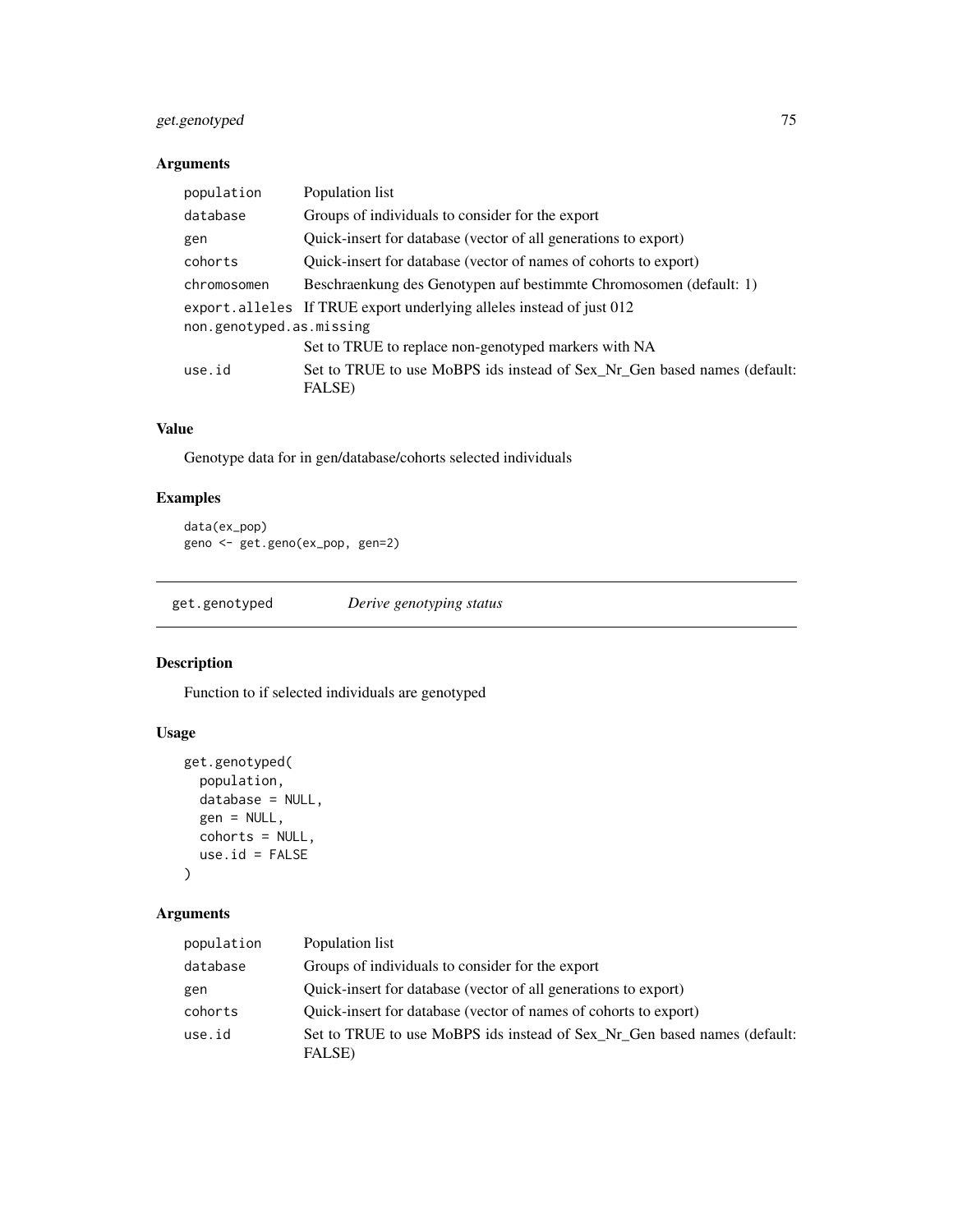### Value

Check if in gen/database/cohorts selected individuals are genotyped

### Examples

```
data(ex_pop)
get.genotyped(ex_pop, gen=2)
```
get.genotyped.snp *Derive which markers are genotyped of selected individuals*

### Description

Function to devide which markers are genotyped for the selected individuals

#### Usage

```
get.genotyped.snp(
  population,
 database = NULL,
  gen = NULL,
 cohorts = NULL,
  export.alleles = FALSE,
 use.id = FALSE)
```
### Arguments

| population | Population list                                                                    |
|------------|------------------------------------------------------------------------------------|
| database   | Groups of individuals to consider for the export                                   |
| gen        | Quick-insert for database (vector of all generations to export)                    |
| cohorts    | Quick-insert for database (vector of names of cohorts to export)                   |
|            | export.alleles If TRUE export underlying alleles instead of just 012               |
| use.id     | Set to TRUE to use MoBPS ids instead of Sex Nr Gen based names (default:<br>FALSE) |

#### Value

Binary Coded is/isnot genotyped level for in gen/database/cohorts selected individuals

```
data(ex_pop)
genotyped.snps <- get.genotyped.snp(ex_pop, gen=2)
```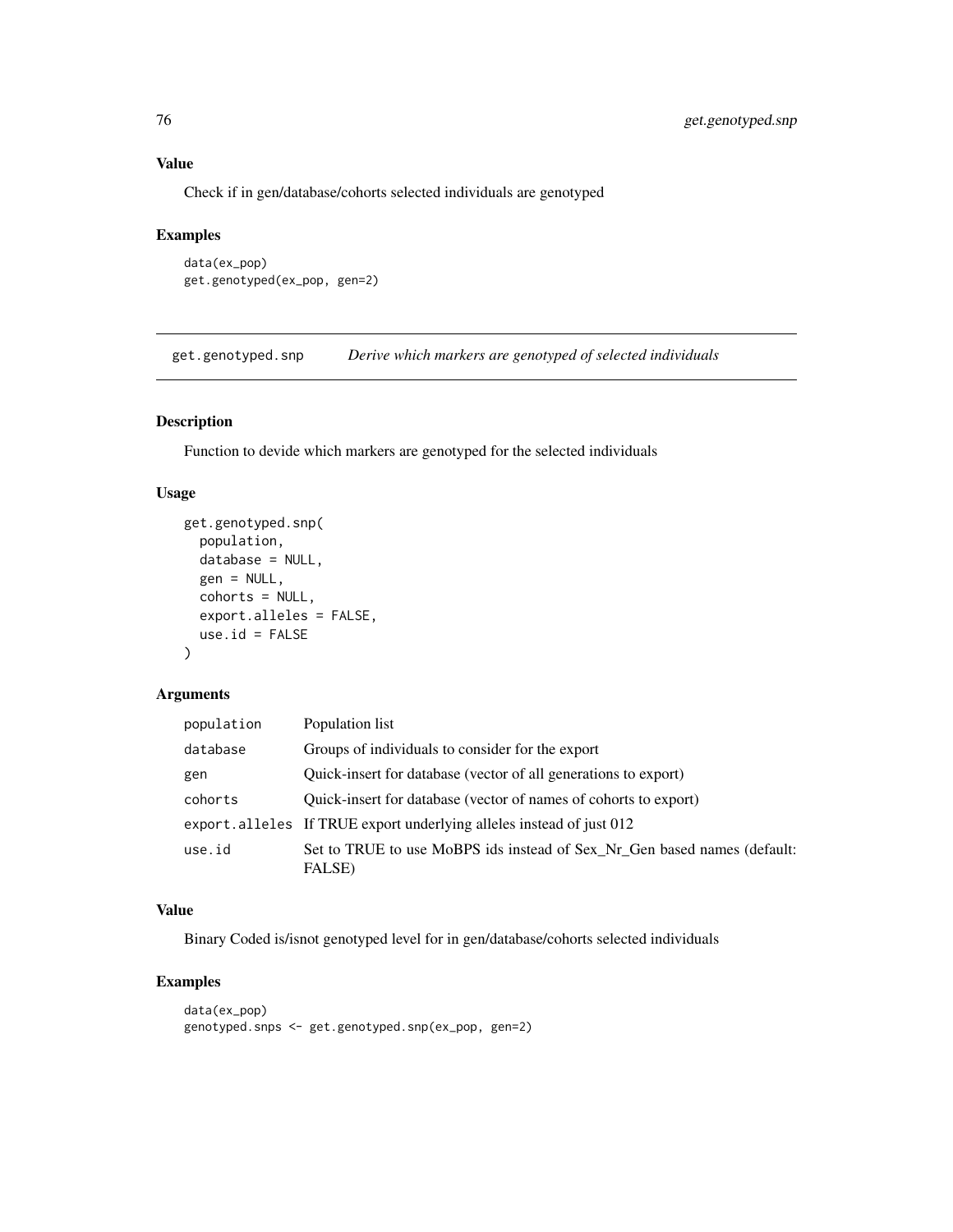Function to devide haplotypes of selected individuals

### Usage

```
get.haplo(
 population,
 database = NULL,
 gen = NULL,
  cohorts = NULL,
  chromosomen = "all",
  export.alleles = FALSE,
 non.genotyped.as.missing = FALSE,
 use.id = FALSE)
```
### Arguments

| Population list                                                                    |  |  |
|------------------------------------------------------------------------------------|--|--|
| Groups of individuals to consider for the export                                   |  |  |
| Quick-insert for database (vector of all generations to export)                    |  |  |
| Quick-insert for database (vector of names of cohorts to export)                   |  |  |
| Beschraenkung der Haplotypen auf bestimmte Chromosomen (default: 1)                |  |  |
| export.alleles If TRUE export underlying alleles instead of just 012               |  |  |
| non.genotyped.as.missing                                                           |  |  |
| Set to TRUE to replace non-genotyped markers with NA                               |  |  |
| Set to TRUE to use MoBPS ids instead of Sex_Nr_Gen based names (default:<br>FALSE) |  |  |
|                                                                                    |  |  |

#### Value

Haplotype data for in gen/database/cohorts selected individuals

```
data(ex_pop)
haplo <- get.haplo(ex_pop, gen=2)
```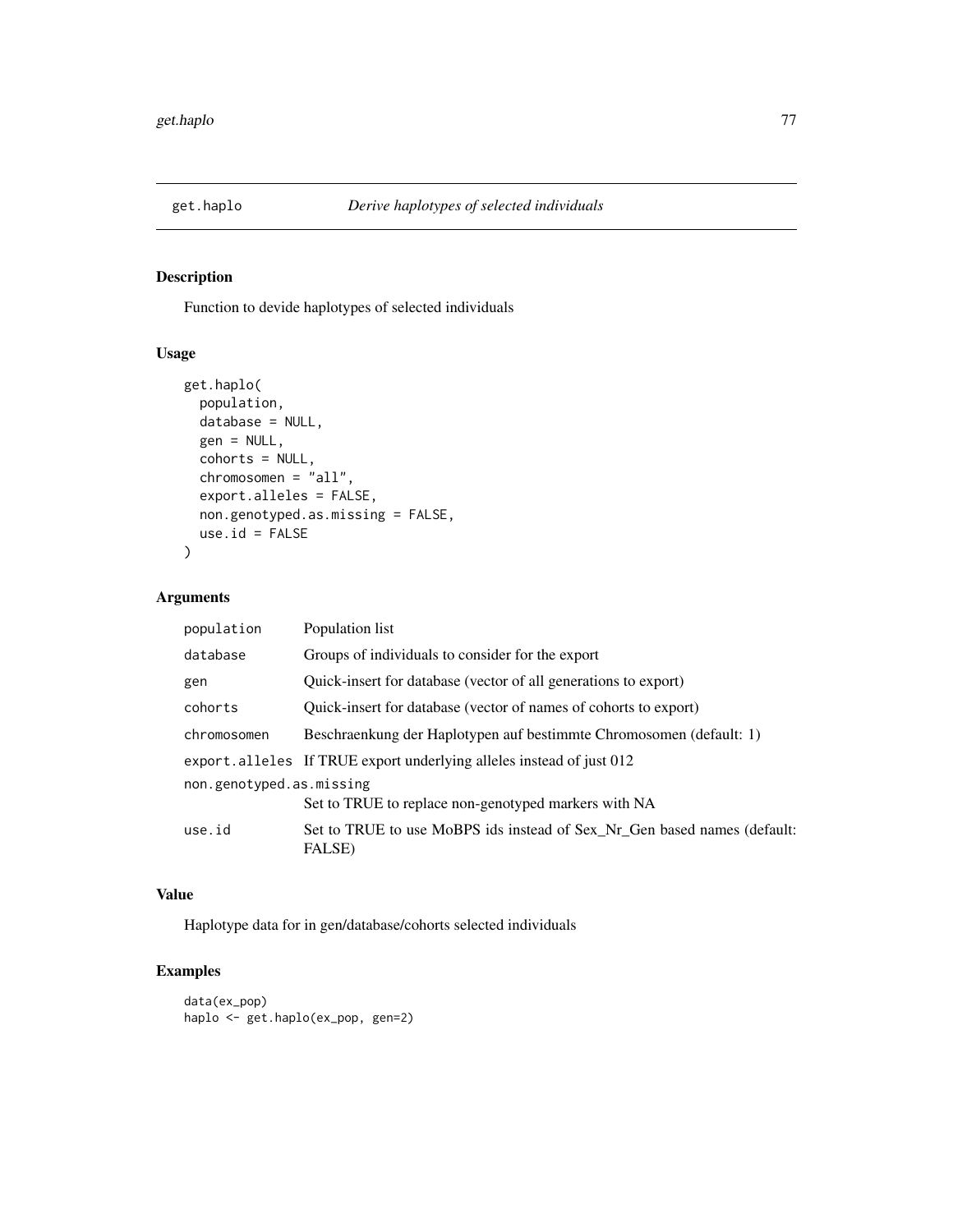Function to derive the internal ID given to each individual

### Usage

```
get.id(population, database = NULL, gen = NULL, cohorts = NULL, use.id = FALSE)
```
#### Arguments

| population | Population list                                                  |
|------------|------------------------------------------------------------------|
| database   | Groups of individuals to consider for the export                 |
| gen        | Quick-insert for database (vector of all generations to export)  |
| cohorts    | Quick-insert for database (vector of names of cohorts to export) |
| use.id     | Set to TRUE to use MoBPS ids instead of Sex_Nr_Gen based names   |
|            |                                                                  |

### Value

Individual ID for in gen/database/cohorts selected individuals

#### Examples

data(ex\_pop) get.id(ex\_pop, gen=2)

get.individual.loc *Export location of individuals from the population list*

### Description

Export location of individuals from the population list

#### Usage

```
get.individual.loc(population, database = NULL, gen = NULL, cohorts = NULL)
```

| population | Population list                                                  |
|------------|------------------------------------------------------------------|
| database   | Groups of individuals to consider for the export                 |
| gen        | Quick-insert for database (vector of all generations to export)  |
| cohorts    | Quick-insert for database (vector of names of cohorts to export) |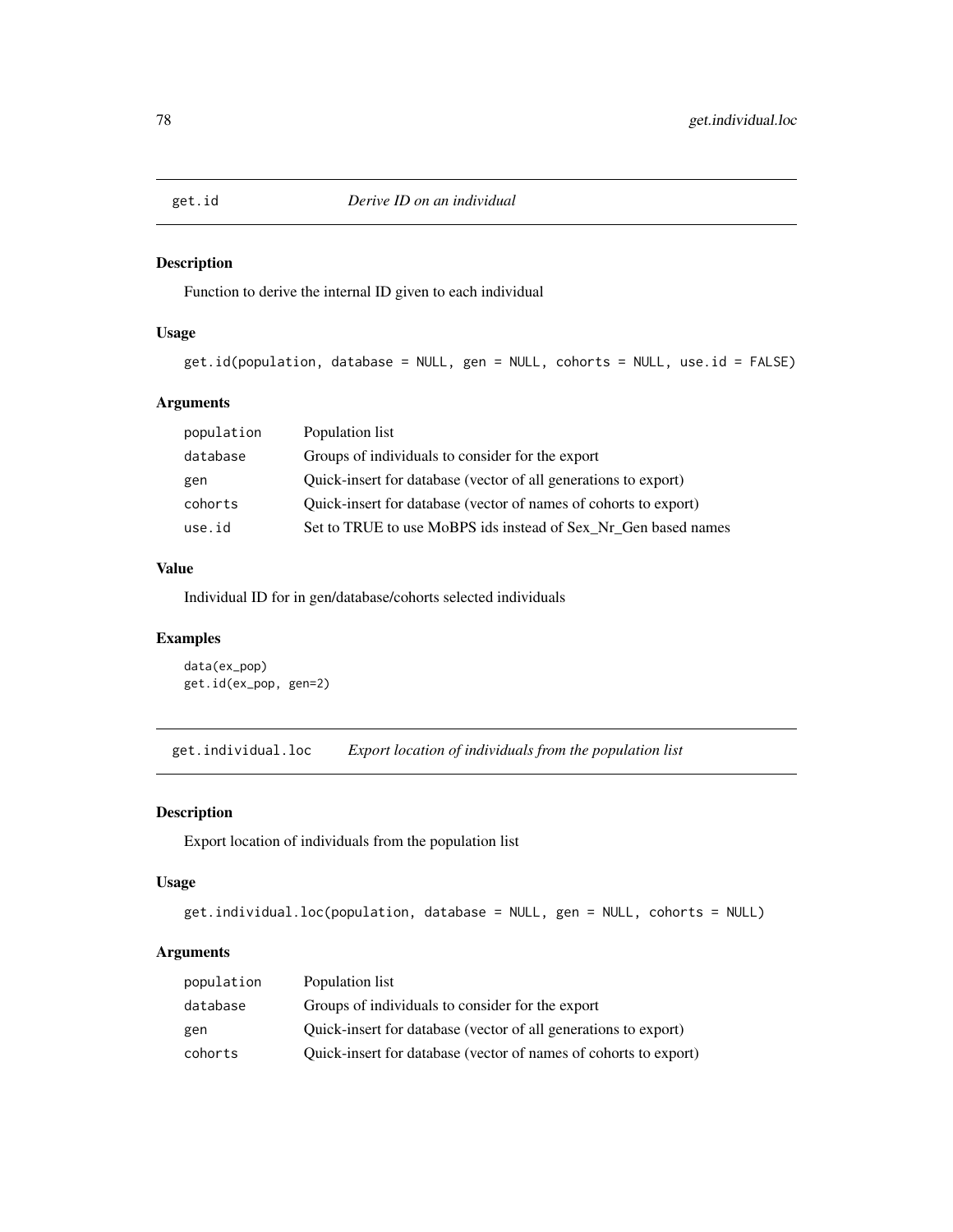#### get.infos 79

## Value

Storage Position for in gen/database/cohorts selected individuals (Generation/Sex/IndividualNr)

### Examples

data(ex\_pop) get.individual.loc(ex\_pop, gen=2)

get.infos *Extract bv/pheno/geno of selected individuals*

### Description

Function to extract bv/pheno/geno of selected individuals

#### Usage

```
get.infos(
 population,
  database = NULL,
 gen = NULL,
 cohorts = NULL,
 use.id = FALSE)
```
### Arguments

| population | Population list                                                                    |
|------------|------------------------------------------------------------------------------------|
| database   | Groups of individuals to consider for the export                                   |
| gen        | Quick-insert for database (vector of all generations to export)                    |
| cohorts    | Quick-insert for database (vector of names of cohorts to export)                   |
| use.id     | Set to TRUE to use MoBPS ids instead of Sex_Nr_Gen based names (default:<br>FALSE) |

## Value

Info list [[1]] phenotypes [[2]] genomic values [[3]] Z [[4/5/6]] additive/epistatic/dice marker effects

```
data(ex_pop)
get.infos(ex_pop, gen=2)
```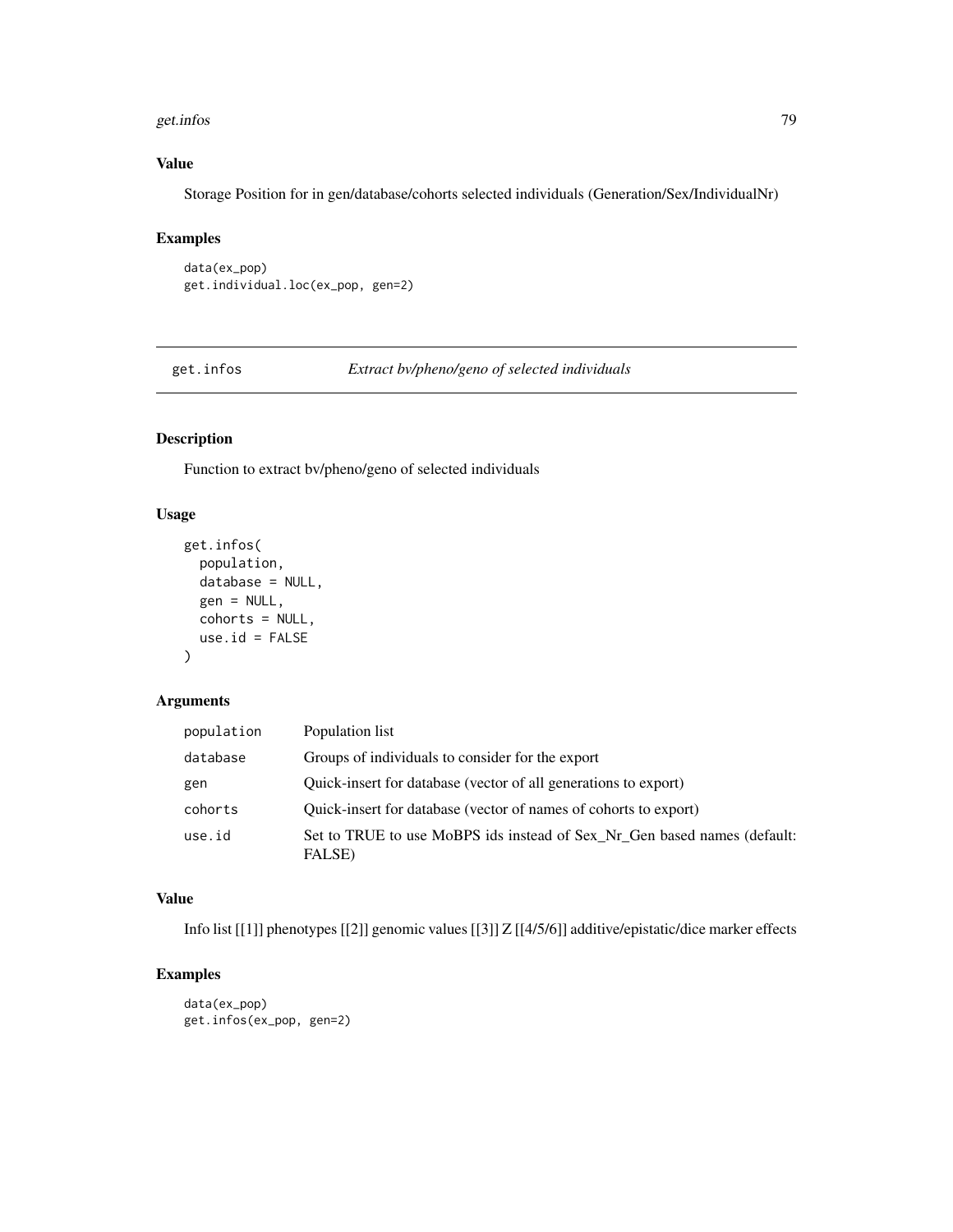Function to derive the genomic map for a given population list

#### Usage

```
get.map(population, use.snp.nr = FALSE)
```
#### Arguments

| population | Population list                                    |
|------------|----------------------------------------------------|
| use.snp.nr | Set to TRUE to display SNP number and not SNP name |

### Value

Genomic map of the population list

#### Examples

```
data(ex_pop)
map <- get.map(ex_pop)
```
get.npheno *Export underlying number of observations per phenotype*

#### Description

Function to export the number of observation of each underlying phenotype

```
get.npheno(
 population,
  database = NULL,gen = NULL,
  cohorts = NULL,
 use.all.copy = FALSE,
  use.id = FALSE\mathcal{E}
```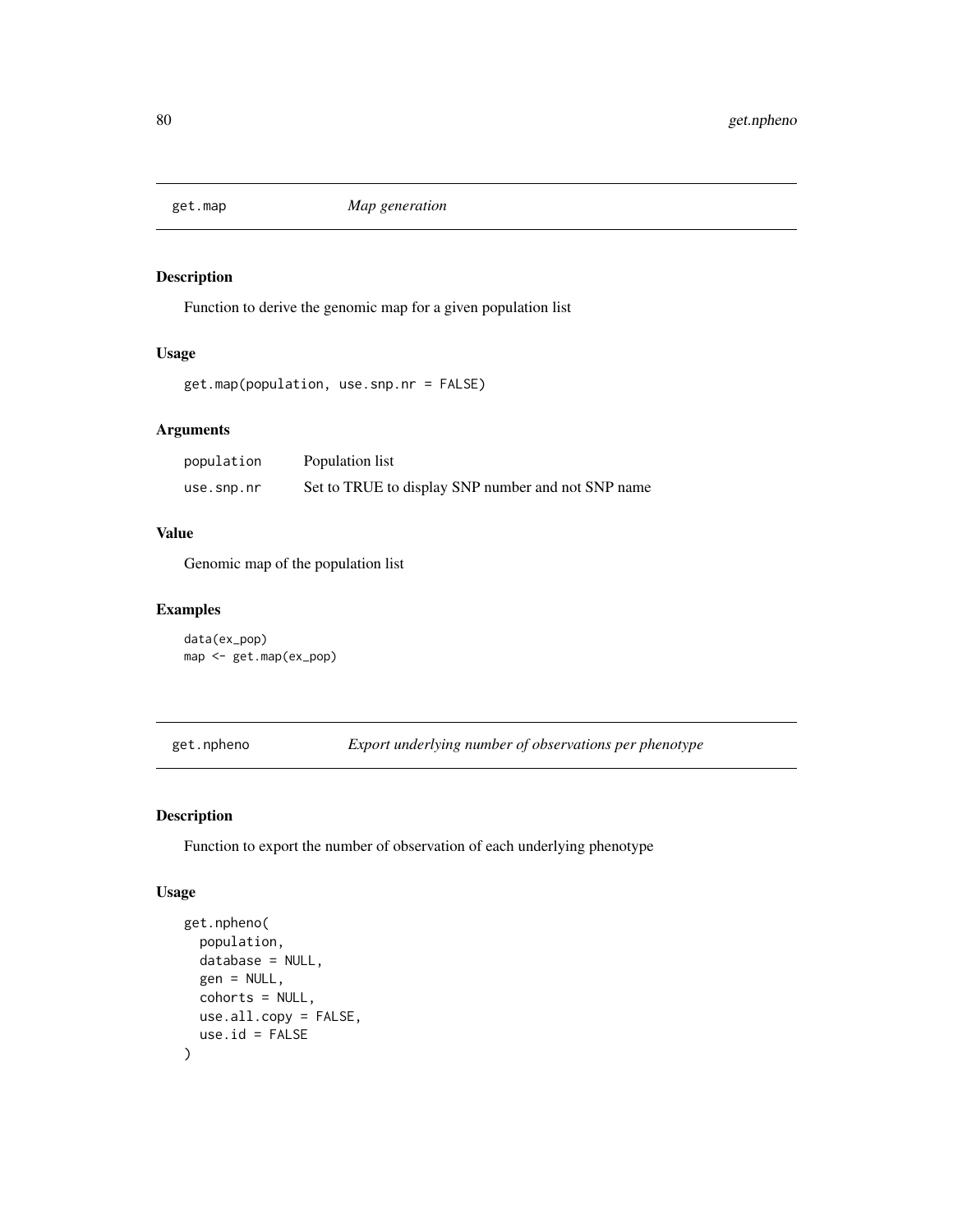#### get.pca 81

### Arguments

| population   | Population list                                                                    |
|--------------|------------------------------------------------------------------------------------|
| database     | Groups of individuals to consider for the export                                   |
| gen          | Quick-insert for database (vector of all generations to export)                    |
| cohorts      | Quick-insert for database (vector of names of cohorts to export)                   |
| use.all.copy | Set to TRUE to extract phenotyping                                                 |
| use.id       | Set to TRUE to use MoBPS ids instead of Sex Nr Gen based names (default:<br>FALSE) |

## Value

Phenotypes for in gen/database/cohorts selected individuals

### Examples

```
data(ex_pop)
get.pheno(ex_pop, gen=2)
```
get.pca *Principle components analysis*

### Description

Function to perform a principle component analysis

```
get.pca(
 population,
 path = NULL,
 database = NULL,
 gen = NULL,
 cohorts = NULL,
 coloring = "group",
  components = c(1, 2),
 plot = TRUE,
 pch = 1,
  export.color = FALSE
\mathcal{E}
```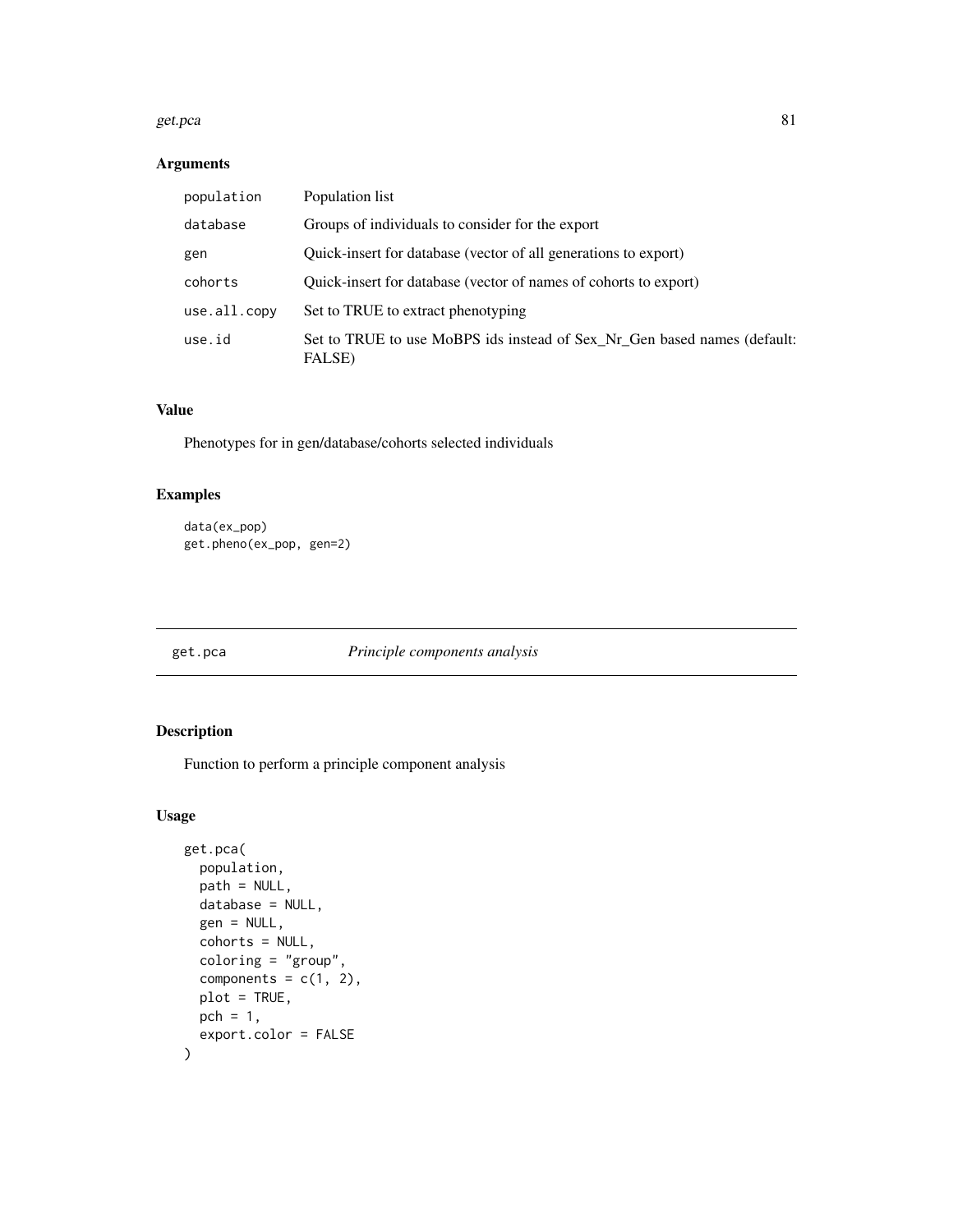## Arguments

| population   | Population list                                                  |
|--------------|------------------------------------------------------------------|
| path         | Location were to save the PCA-plot                               |
| database     | Groups of individuals to consider for the export                 |
| gen          | Quick-insert for database (vector of all generations to export)  |
| cohorts      | Quick-insert for database (vector of names of cohorts to export) |
| coloring     | Coloring by "group", "sex", "plain"                              |
| components   | Default: $c(1,2)$ for the first two principle components         |
| plot         | Set to FALSE to not generate a plot                              |
| pch          | Point type in the PCA plot                                       |
| export.color | Set to TRUE to export the per point coloring                     |

## Value

Genotype data for in gen/database/cohorts selected individuals

### Examples

```
data(ex_pop)
get.pca(ex_pop, gen=2)
```
get.pedigree *Derive pedigree*

### Description

Derive pedigree for selected individuals

```
get.pedigree(
 population,
 database = NULL,
  gen = NULL,
 cohorts = NULL,
  founder.zero = TRUE,
 raw = FALSE,id = FALSE\mathcal{E}
```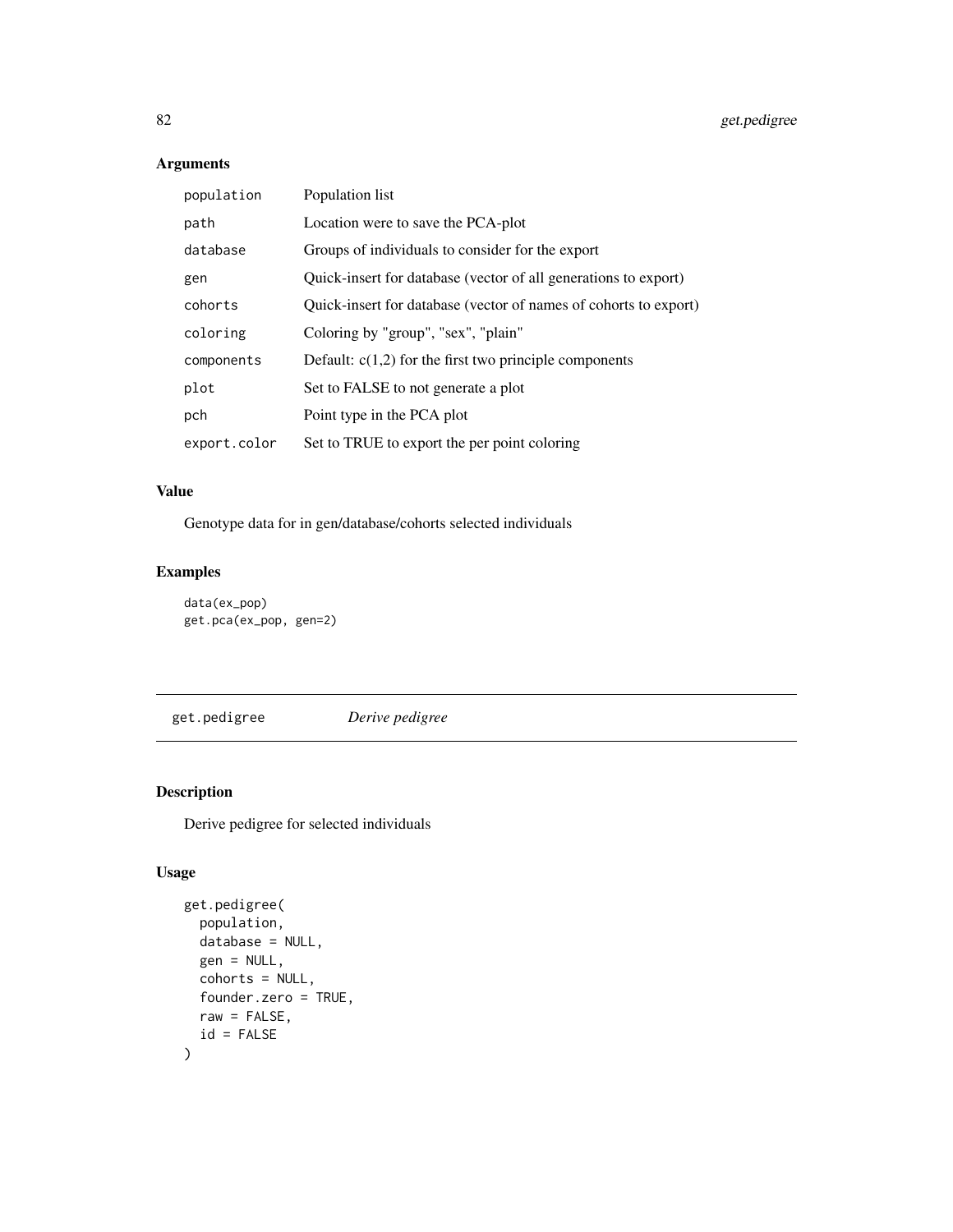### get.pedigree2 83

### Arguments

| population   | Population list                                                  |
|--------------|------------------------------------------------------------------|
| database     | Groups of individuals to consider for the export                 |
| gen          | Quick-insert for database (vector of all generations to export)  |
| cohorts      | Quick-insert for database (vector of names of cohorts to export) |
| founder.zero | Parents of founders are displayed as "0" (default: TRUE)         |
| raw          | Set to TRUE to not convert numbers into Sex etc.                 |
| id           | Set to TRUE to extract individual IDs                            |

#### Value

Pedigree-file for in gen/database/cohorts selected individuals

### Examples

```
data(ex_pop)
get.pedigree(ex_pop, gen=2)
```
get.pedigree2 *Derive pedigree including grandparents*

### Description

Derive pedigree for selected individuals including grandparents

### Usage

```
get.pedigree2(
  population,
  database = NULL,
  gen = NULL,
  cohorts = NULL,
  shares = FALSE,
  founder.zero = TRUE
\mathcal{E}
```

| population   | Population list                                                  |
|--------------|------------------------------------------------------------------|
| database     | Groups of individuals to consider for the export                 |
| gen          | Quick-insert for database (vector of all generations to export)  |
| cohorts      | Quick-insert for database (vector of names of cohorts to export) |
| shares       | Determine actual inherited shares of grandparents                |
| founder.zero | Parents of founders are displayed as "0" (default: TRUE)         |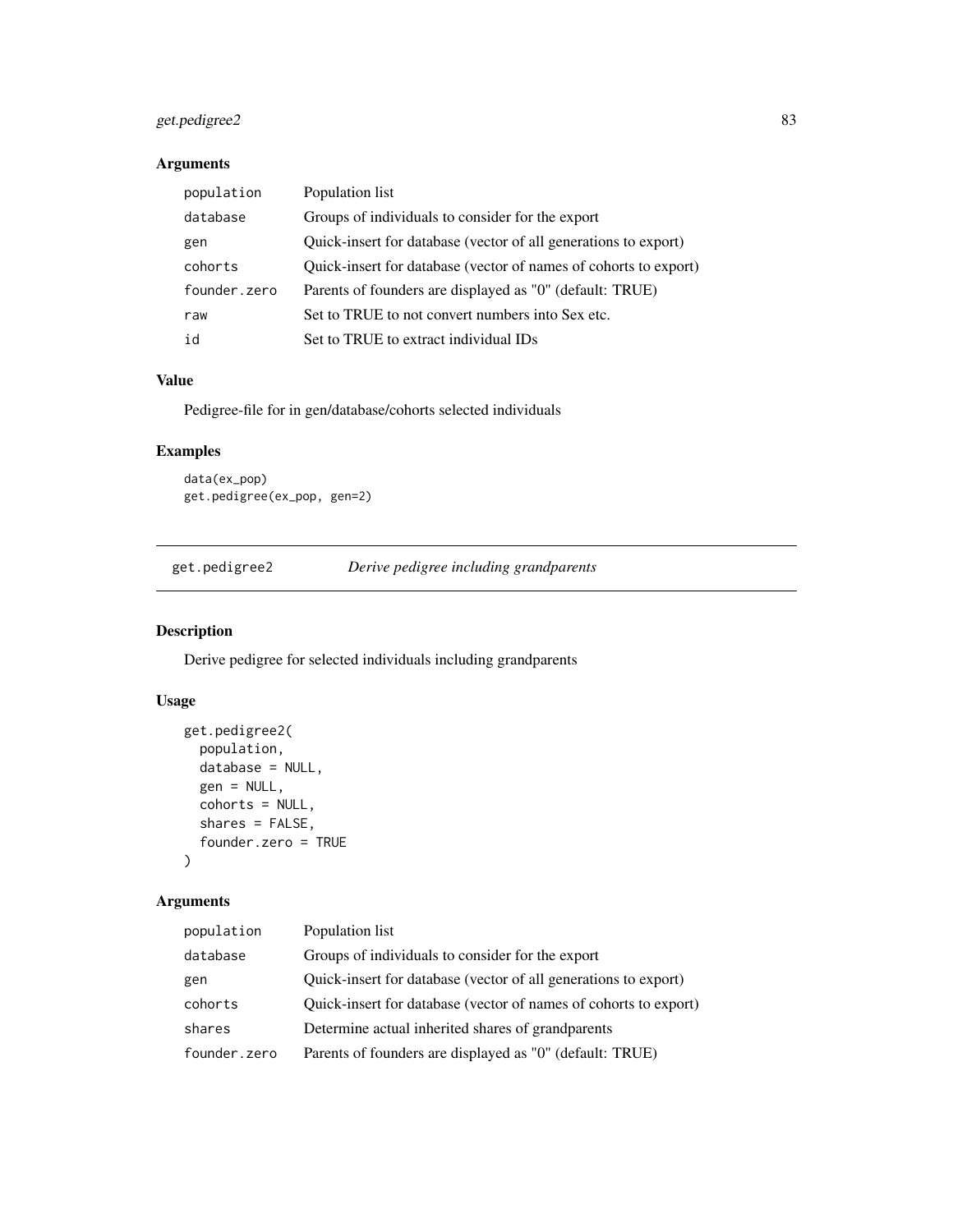### Value

Pedigree-file (grandparents) for in gen/database/cohorts selected individuals

## Examples

```
data(ex_pop)
get.pedigree2(ex_pop, gen=2)
```
get.pedigree3 *Derive pedigree parents and grandparents*

# Description

Derive pedigree for selected individuals including parents/grandparents

#### Usage

```
get.pedigree3(
 population,
 database = NULL,
 gen = NULL,
 cohorts = NULL,
  founder.zero = TRUE
)
```
#### Arguments

| population   | Population list                                                  |
|--------------|------------------------------------------------------------------|
| database     | Groups of individuals to consider for the export                 |
| gen          | Quick-insert for database (vector of all generations to export)  |
| cohorts      | Quick-insert for database (vector of names of cohorts to export) |
| founder.zero | Parents of founders are displayed as "0" (default: TRUE)         |

#### Value

Pedigree-file (parents + grandparents) for in gen/database/cohorts selected individuals

```
data(ex_pop)
get.pedigree3(ex_pop, gen=3)
```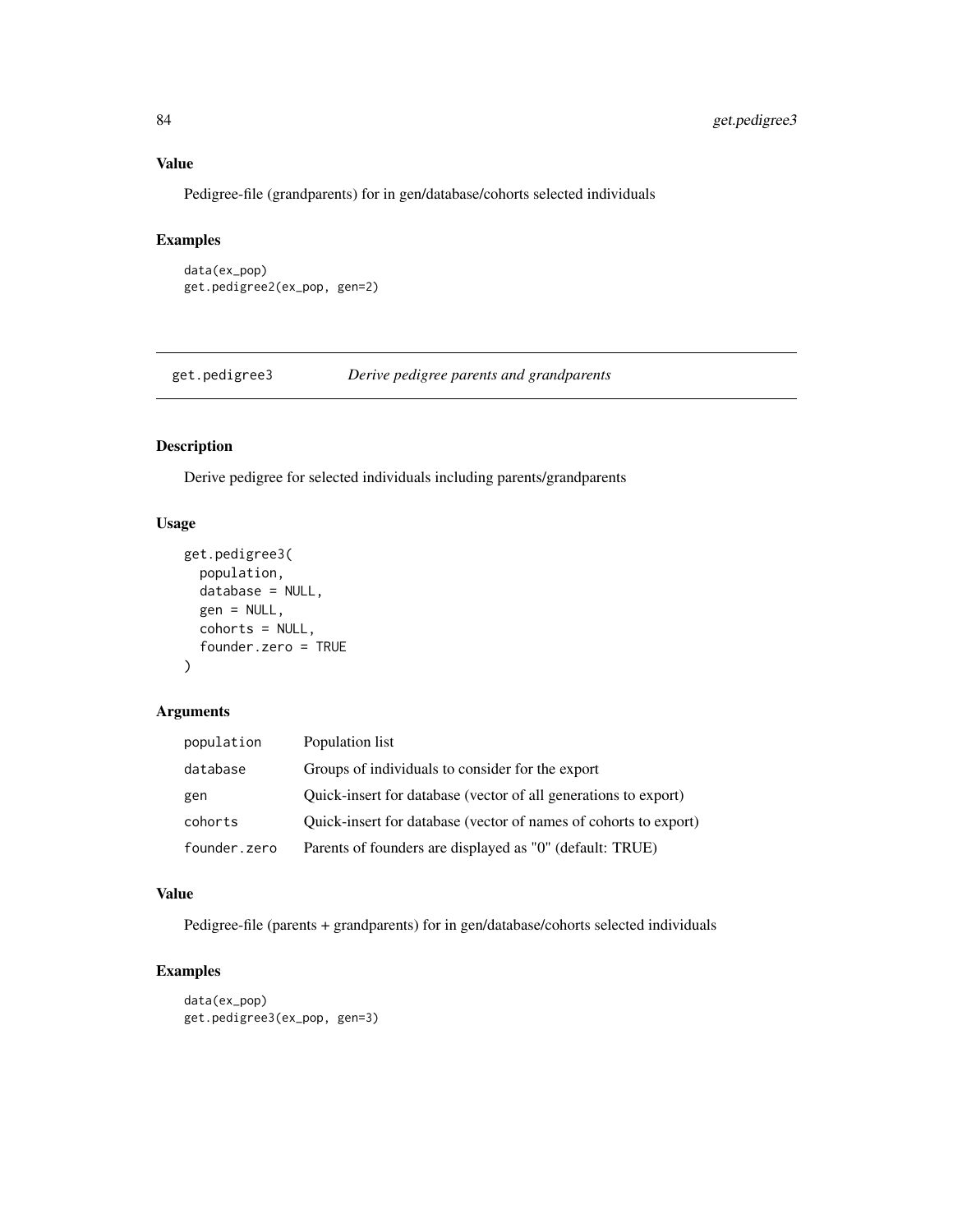Generate a ped and map file (PLINK format) for selected groups and chromosome

#### Usage

```
get.pedmap(
  population,
  path = NULL,
  database = NULL,
  gen = NULL,
  cohorts = NULL,
  non.genotyped.as.missing = FALSE,
  use.id = FALSE)
```
#### Arguments

| population               | Population list                                                  |  |
|--------------------------|------------------------------------------------------------------|--|
| path                     | Location to save pedmap-file                                     |  |
| database                 | Groups of individuals to consider for the export                 |  |
| gen                      | Quick-insert for database (vector of all generations to export)  |  |
| cohorts                  | Quick-insert for database (vector of names of cohorts to export) |  |
| non.genotyped.as.missing |                                                                  |  |
|                          | Set to TRUE to replaced non-genotyped entries with "./."         |  |
| use.id                   | Set to TRUE to use MoBPS ids instead of Sex_Nr_Gen based names   |  |
|                          |                                                                  |  |

### Value

Ped and map-file for in gen/database/cohorts selected individuals

```
data(ex_pop)
```

```
file_path <- tempdir()
get.pedmap(path=file_path, ex_pop, gen=2)
file.remove(paste0(file_path, ".ped"))
file.remove(paste0(file_path, ".map"))
```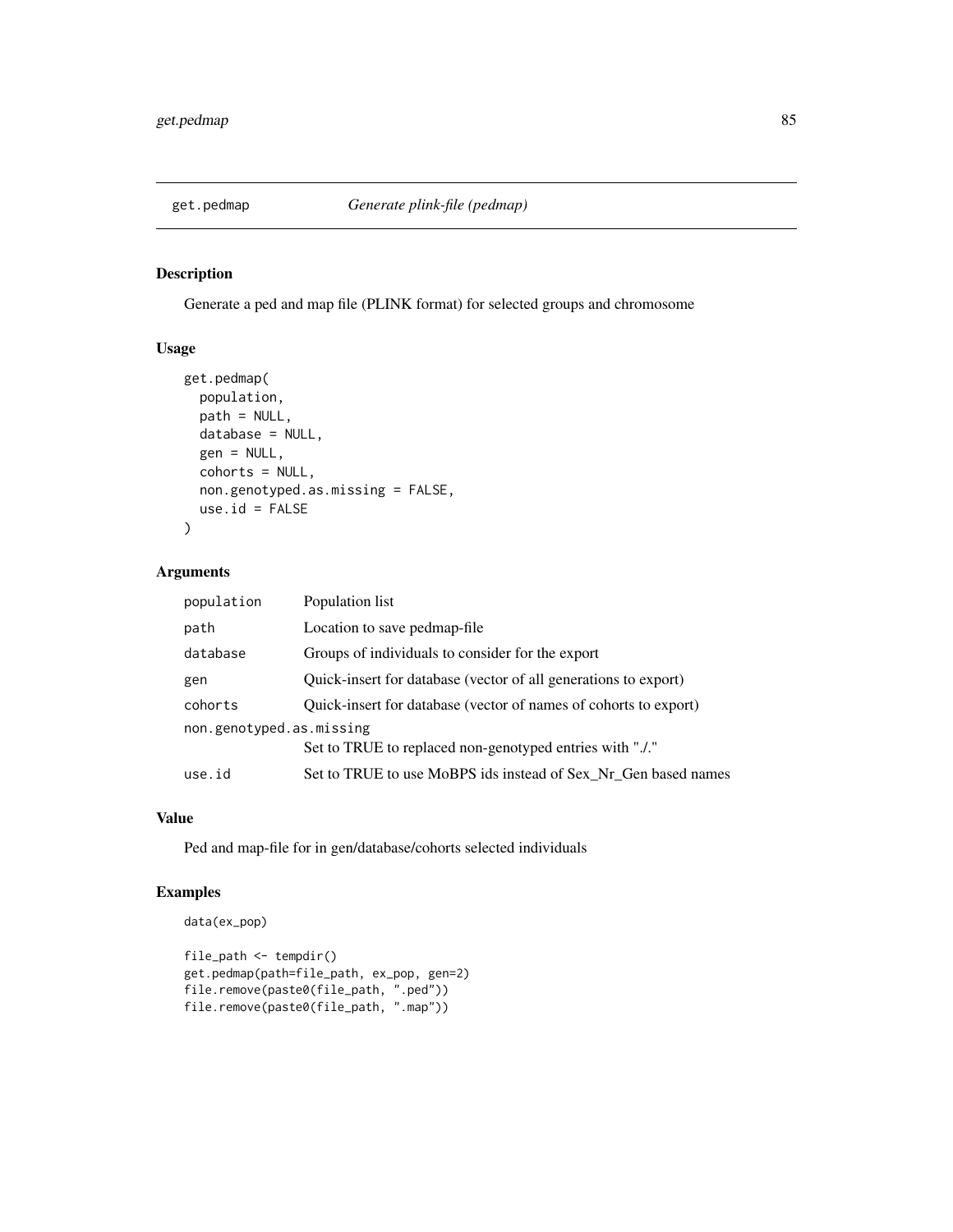Function to export underlying phenotypes

## Usage

```
get.pheno(
 population,
 database = NULL,
 gen = NULL,
 cohorts = NULL,
 use.all.copy = FALSE,
 use.id = FALSE\mathcal{L}
```
## Arguments

| population   | Population list                                                                    |
|--------------|------------------------------------------------------------------------------------|
| database     | Groups of individuals to consider for the export                                   |
| gen          | Quick-insert for database (vector of all generations to export)                    |
| cohorts      | Quick-insert for database (vector of names of cohorts to export)                   |
| use.all.copy | Set to TRUE to extract phenotyping                                                 |
| use.id       | Set to TRUE to use MoBPS ids instead of Sex Nr Gen based names (default:<br>FALSE) |

#### Value

Phenotypes for in gen/database/cohorts selected individuals

```
data(ex_pop)
get.pheno(ex_pop, gen=2)
```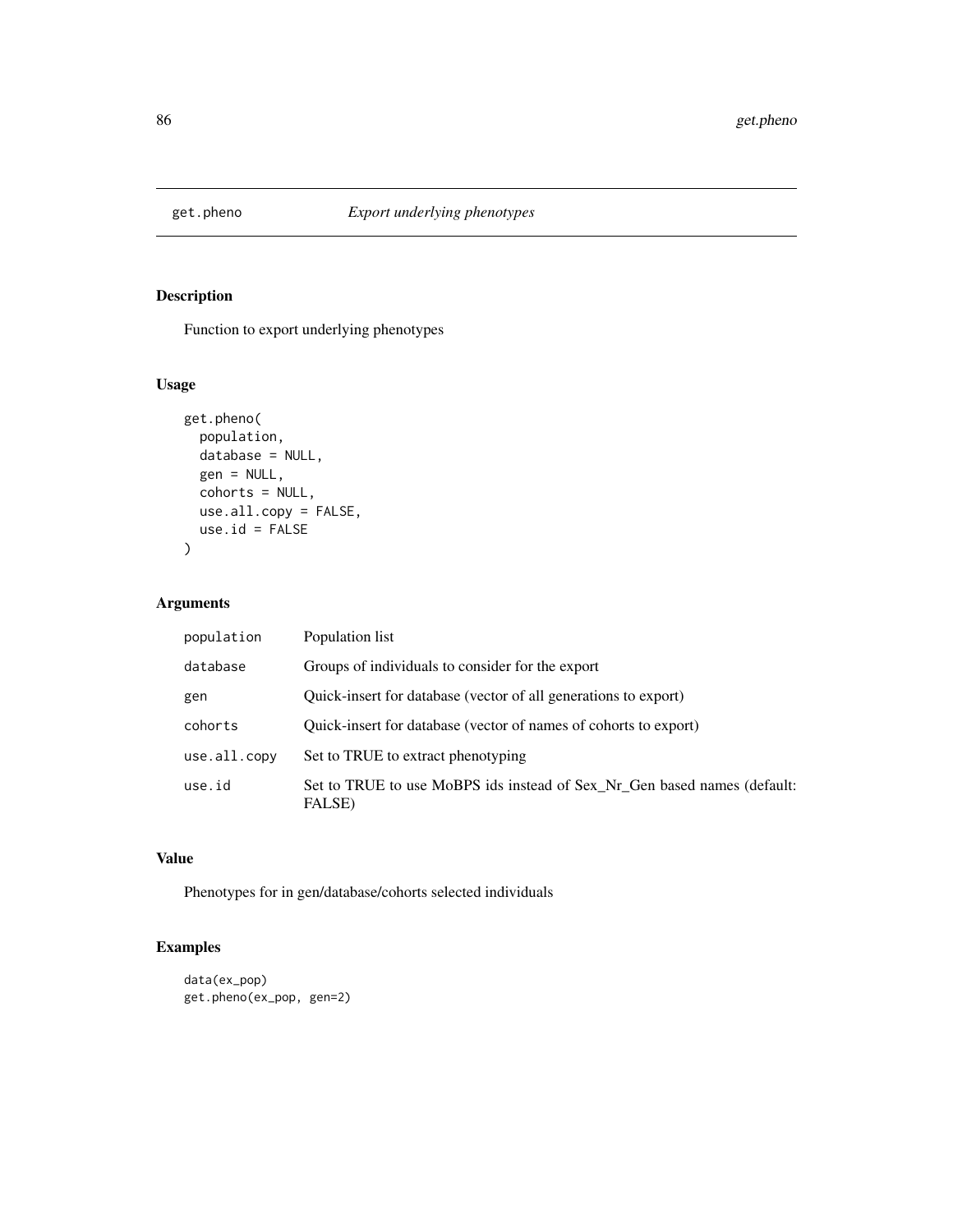Function to export offspring phenotypes

### Usage

```
get.pheno.off(
 population,
 database = NULL,
  gen = NULL,
 cohorts = NULL,
  use.id = FALSE)
```
#### Arguments

| population | Population list                                                                    |
|------------|------------------------------------------------------------------------------------|
| database   | Groups of individuals to consider for the export                                   |
| gen        | Quick-insert for database (vector of all generations to export)                    |
| cohorts    | Quick-insert for database (vector of names of cohorts to export)                   |
| use.id     | Set to TRUE to use MoBPS ids instead of Sex Nr Gen based names (default:<br>FALSE) |

## Value

Avg. phenotype of the offspring of in gen/database/cohorts selected individuals

#### Examples

```
data(ex_pop)
get.pheno.off(ex_pop, gen=2)
```
get.pheno.off.count *Export underlying number of used offspring for offspring phenotypes*

### Description

Function to export number of observations used for offspring phenotypes

```
get.pheno.off.count(population, database = NULL, gen = NULL, cohorts = NULL)
```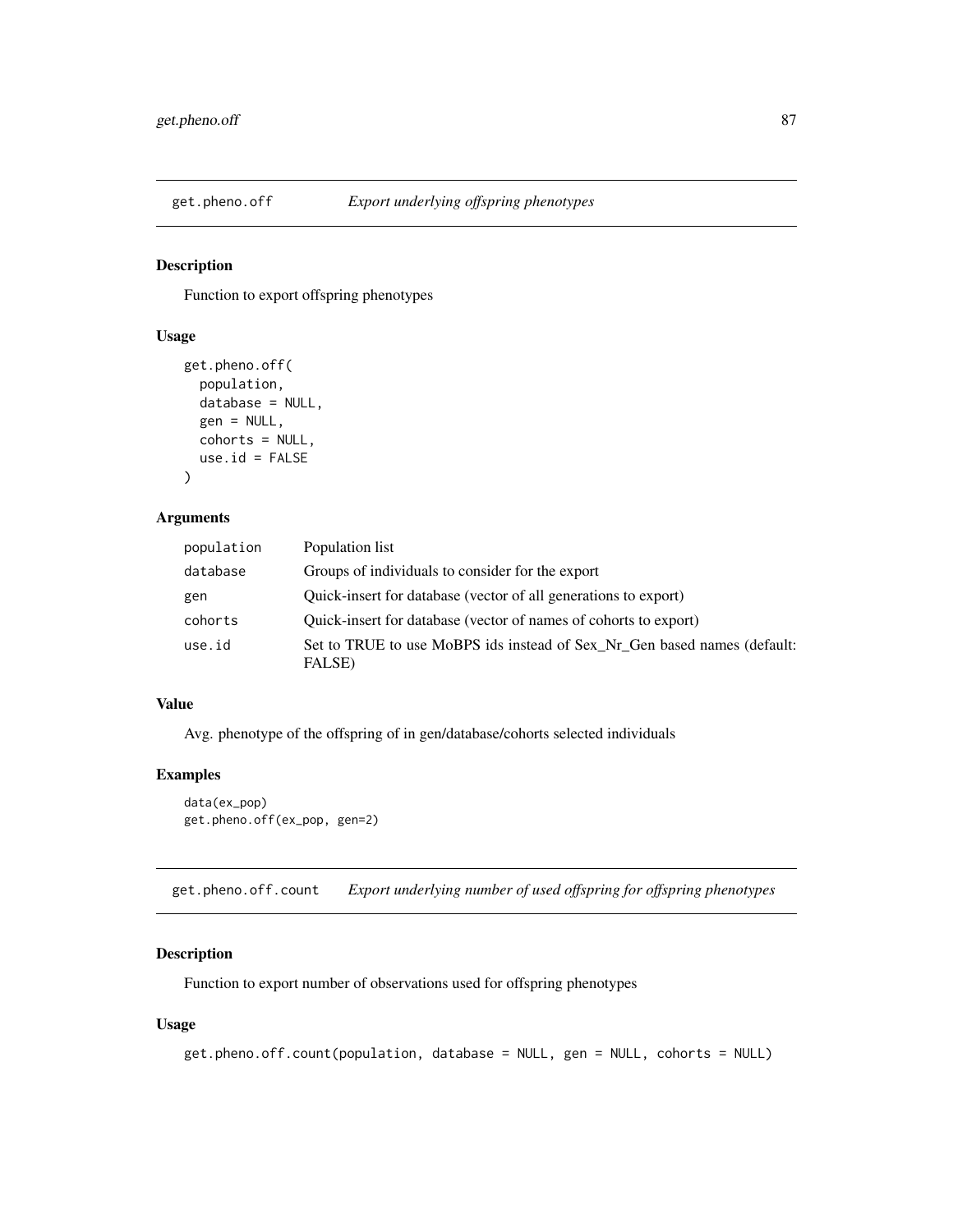### Arguments

| population | Population list                                                  |
|------------|------------------------------------------------------------------|
| database   | Groups of individuals to consider for the export                 |
| gen        | Quick-insert for database (vector of all generations to export)  |
| cohorts    | Quick-insert for database (vector of names of cohorts to export) |

## Value

Number of offspring with phenotypes for in gen/database/cohorts selected individuals

### Examples

```
data(ex_pop)
get.pheno.off.count(ex_pop, gen=2)
```
get.phylogenetic.tree *Phylogenetic Tree*

## Description

Function calculate a phylogenetic tree

## Usage

```
get.phylogenetic.tree(
 population,
 path = NULL,
 database = NULL,
 gen = NULL,
 cohorts = NULL,
 method = NULL,
 individual.names = NULL,
  circular = FALSE
\mathcal{E}
```

| population | Population list                                                                                               |
|------------|---------------------------------------------------------------------------------------------------------------|
| path       | provide a path if the dendrogram would be saved as a png-file                                                 |
| database   | Groups of individuals to consider                                                                             |
| gen        | Quick-insert for database (vector of all generations to consider)                                             |
| cohorts    | Quick-insert for database (vector of names of cohorts to consider)                                            |
| method     | Method used to calculate genetic distances (default: "Nei", alt: "Rogers", "Pre-<br>vosti", "Modified Rogers" |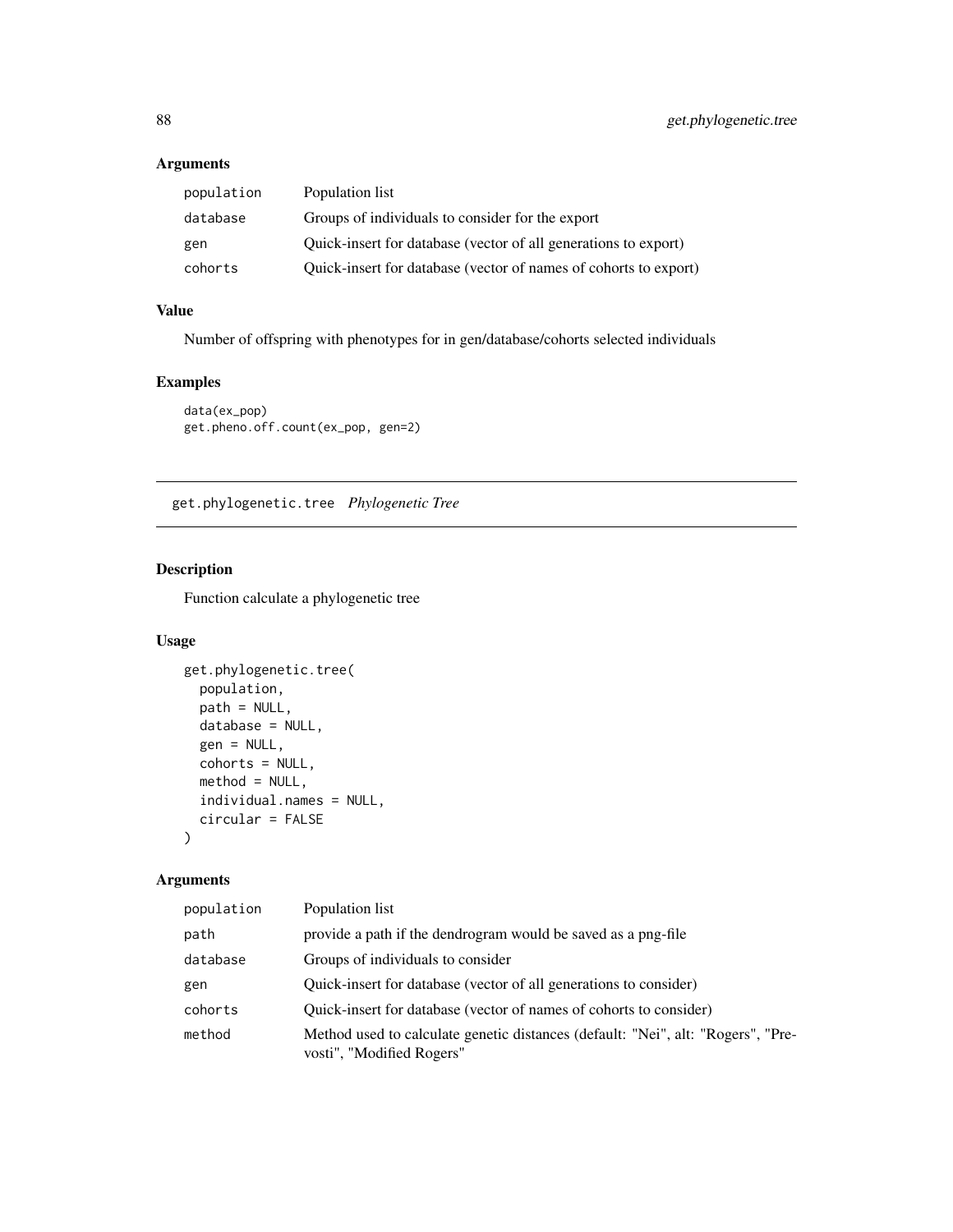#### get.qtl 89

| individual.names |                                                                                                   |
|------------------|---------------------------------------------------------------------------------------------------|
|                  | Names of the individuals in the database ((default are MoBPS internal names<br>based on position) |
| circular         | Set to TRUE to generate a fan/circular layout tree                                                |

### Value

Dendrogram plot for traits

### Examples

```
data(ex_pop)
get.phylogenetic.tree(ex_pop, gen=1, circular=TRUE)
```
get.qtl *QTL extraction*

## Description

Function to the position of QTLs (for snp/chr use get.qtl.effects()

## Usage

get.qtl(population)

### Arguments

population Population list

# Value

Vector of SNP positions

```
data(ex_pop)
positions <- get.qtl(ex_pop)
```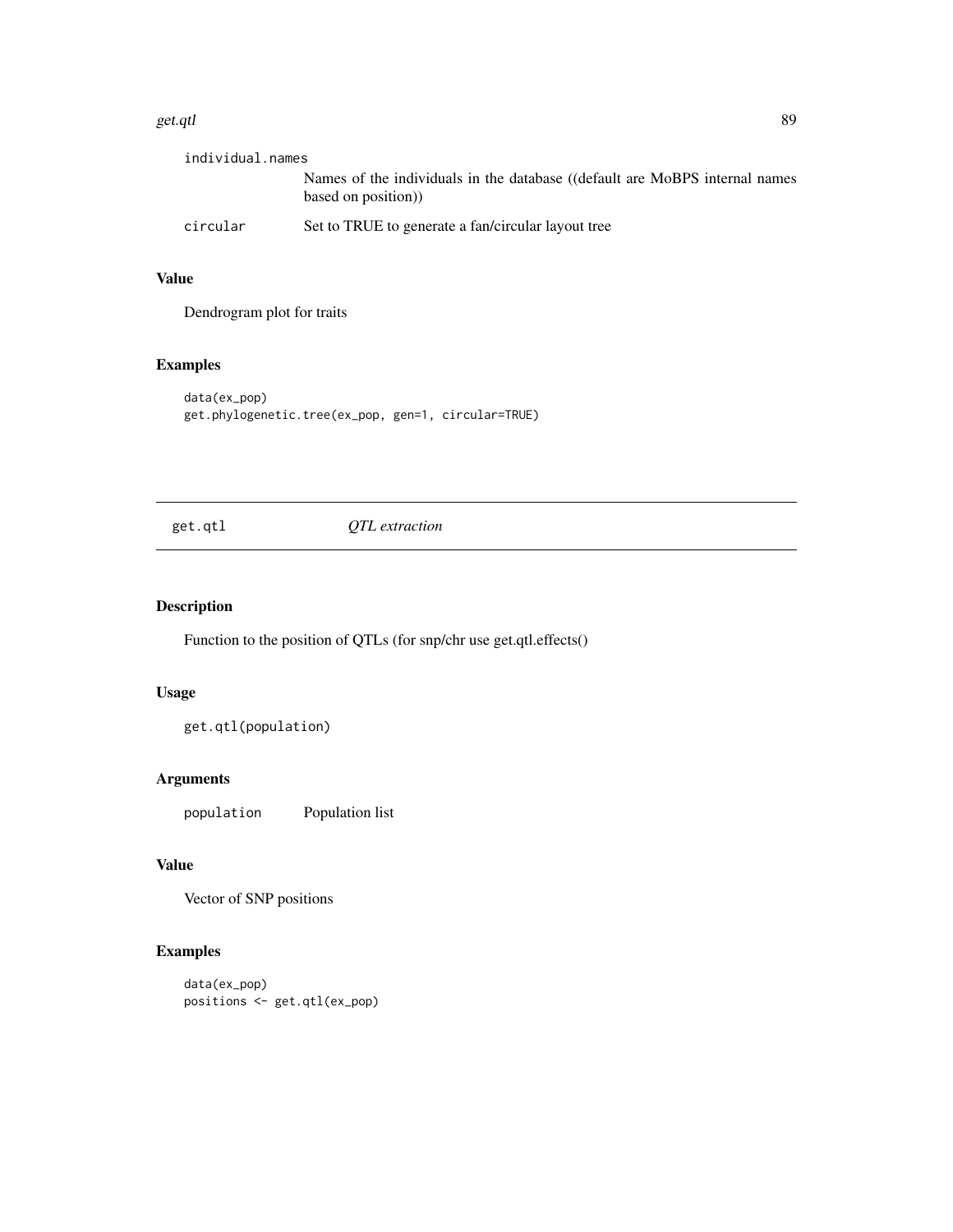get.qtl.effects *QTL effect extraction*

### Description

Function to extract QTL effect sizes

### Usage

get.qtl.effects(population)

## Arguments

population Population list

#### Value

List with [[1]] single SNP QTLs [[2]] epistatic SNP QTLs [[3]] dice QTL

### Examples

```
data(ex_pop)
effects <- get.qtl.effects(ex_pop)
```
get.qtl.variance *QTL effect variance extraction*

## Description

Function to extract QTL effect variance for single SNP QTLs in a given gen/database/cohort

#### Usage

```
get.qtl.variance(population, gen = NULL, database = NULL, cohorts = NULL)
```
#### Arguments

| population | Population list                                                    |
|------------|--------------------------------------------------------------------|
| gen        | Quick-insert for database (vector of all generations to consider)  |
| database   | Groups of individuals to consider                                  |
| cohorts    | Quick-insert for database (vector of names of cohorts to consider) |

### Value

matrix with SNP / Chr / estimated effect variance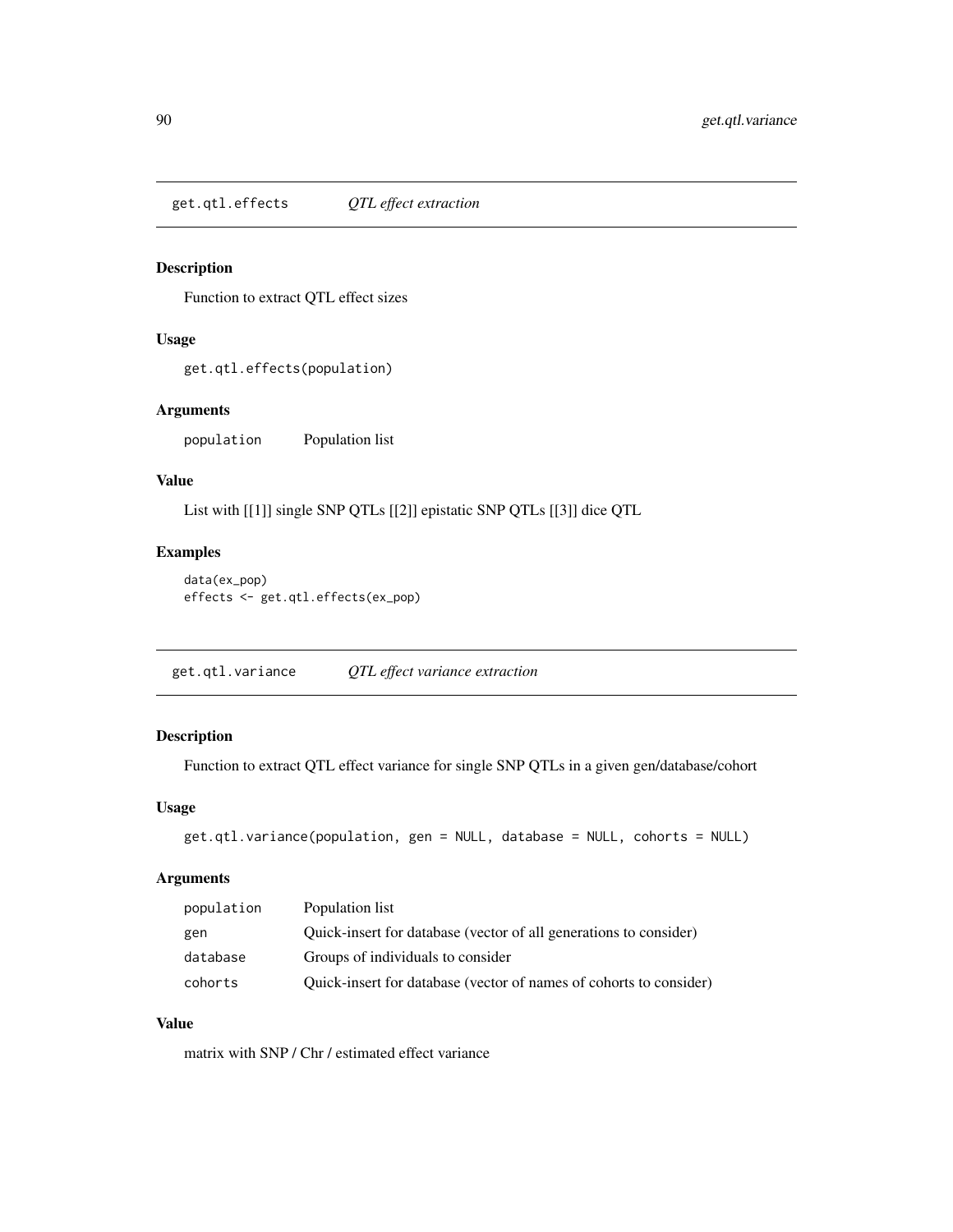## get.recombi 91

## Examples

```
data(ex_pop)
effects <- get.qtl.variance(ex_pop)
```
### get.recombi *Derive genetic origins*

## Description

Function to derive genetic origin

#### Usage

```
get.recombi(
 population,
 database = NULL,
 gen = NULL,
 cohorts = NULL,
 use.id = FALSE)
```
### Arguments

| population | Population list                                                                    |
|------------|------------------------------------------------------------------------------------|
| database   | Groups of individuals to consider for the export                                   |
| gen        | Quick-insert for database (vector of all generations to export)                    |
| cohorts    | Quick-insert for database (vector of names of cohorts to export)                   |
| use.id     | Set to TRUE to use MoBPS ids instead of Sex_Nr_Gen based names (default:<br>FALSE) |

### Value

Recombination points for in gen/database/cohorts selected individuals

```
data(ex_pop)
get.recombi(ex_pop, gen=2)
```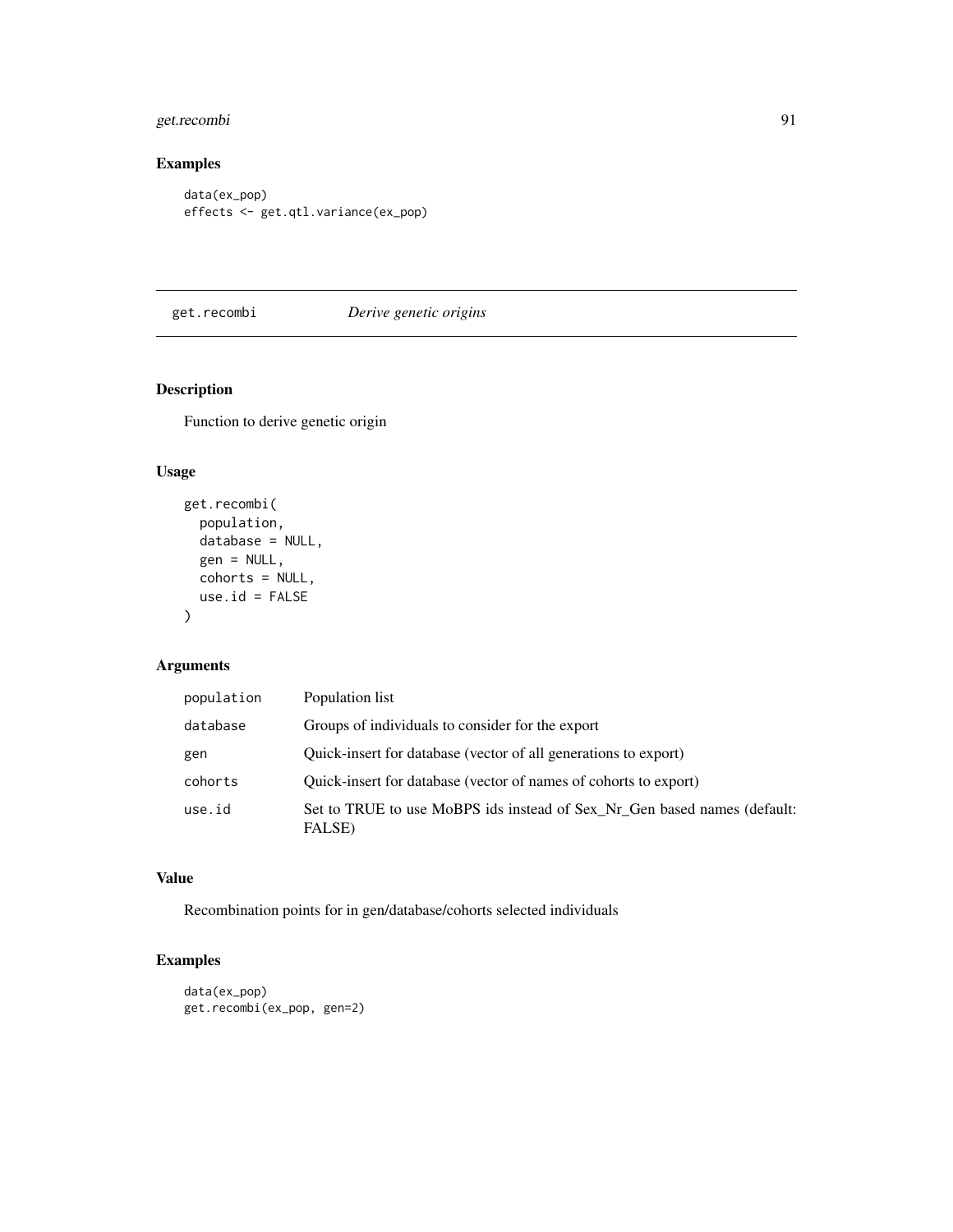get.reliabilities *Export underlying reliabilities*

#### Description

Function to export underlying reliabilities

#### Usage

```
get.reliabilities(
  population,
  database = NULL,
  gen = NULL,
  cohorts = NULL,
  use.id = FALSE\mathcal{E}
```
### Arguments

| population | Population list                                                                    |
|------------|------------------------------------------------------------------------------------|
| database   | Groups of individuals to consider for the export                                   |
| gen        | Quick-insert for database (vector of all generations to export)                    |
| cohorts    | Quick-insert for database (vector of names of cohorts to export)                   |
| use.id     | Set to TRUE to use MoBPS ids instead of Sex_Nr_Gen based names (default:<br>FALSE) |

### Value

Estimated reliability for BVE for in gen/database/cohorts selected individuals

### Examples

```
data(ex_pop)
get.reliabilities(ex_pop, gen=2)
```
get.selectionbve *Export derived breeding values based on the selection index*

### Description

Function to export last breeding values based on the selection index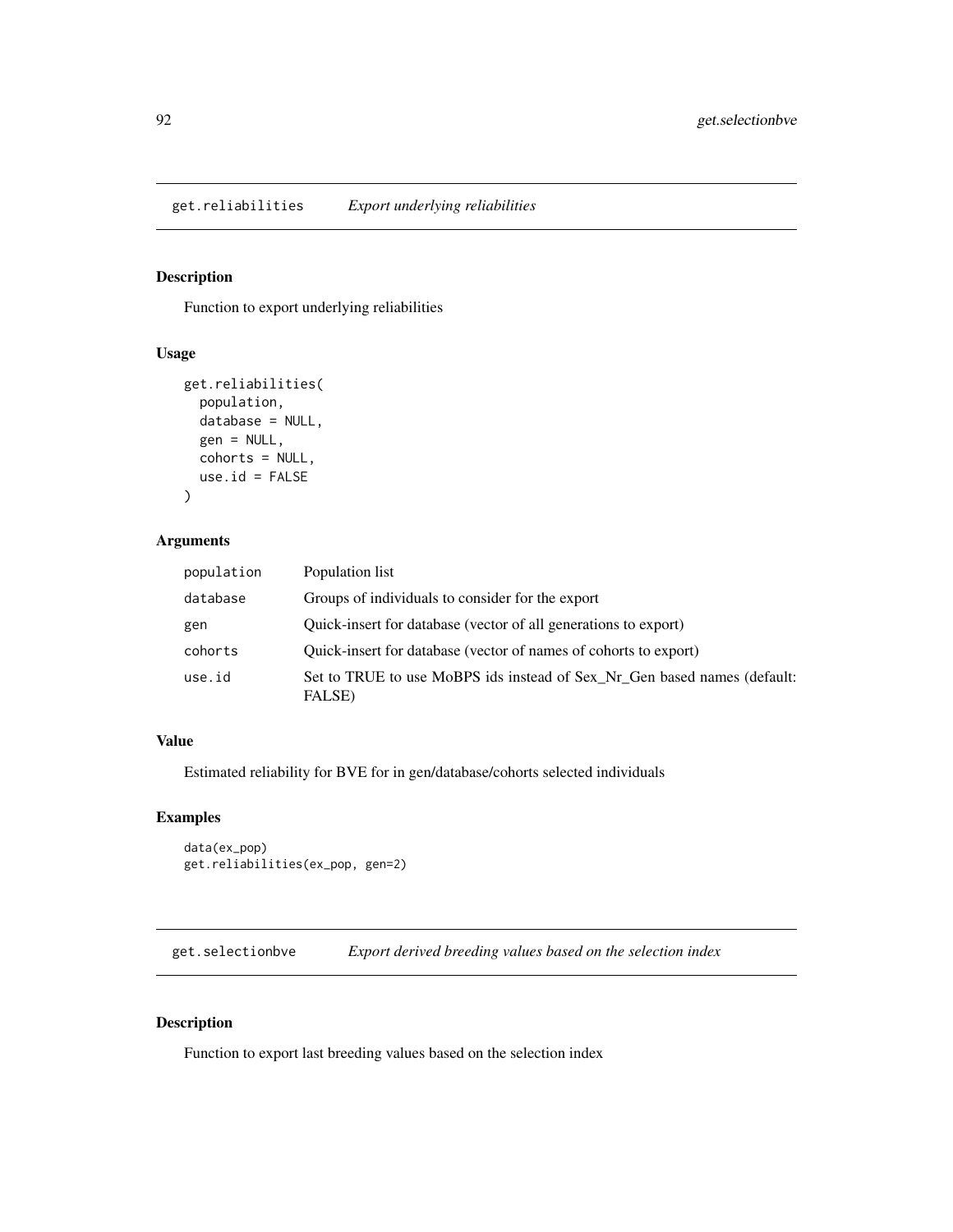get.selectionindex 93

#### Usage

```
get.selectionbve(
 population,
  database = NULL,
  gen = NULL,
 cohorts = NULL,
  use.id = FALSE)
```
### Arguments

| population | Population list                                                                    |
|------------|------------------------------------------------------------------------------------|
| database   | Groups of individuals to consider for the export                                   |
| gen        | Quick-insert for database (vector of all generations to export)                    |
| cohorts    | Quick-insert for database (vector of names of cohorts to export)                   |
| use.id     | Set to TRUE to use MoBPS ids instead of Sex_Nr_Gen based names (default:<br>FALSE) |

#### Value

Last applied selection index for in gen/database/cohorts selected individuals

### Examples

```
data(ex_pop)
get.selectionindex(ex_pop, gen=2)
```
get.selectionindex *Export underlying last used selection index*

### Description

Function to export last used selection index (mostly relevant for Miesenberger 1997 stuff)

```
get.selectionindex(
 population,
 database = NULL,
 gen = NULL,
 cohorts = NULL,
 use.id = FALSE)
```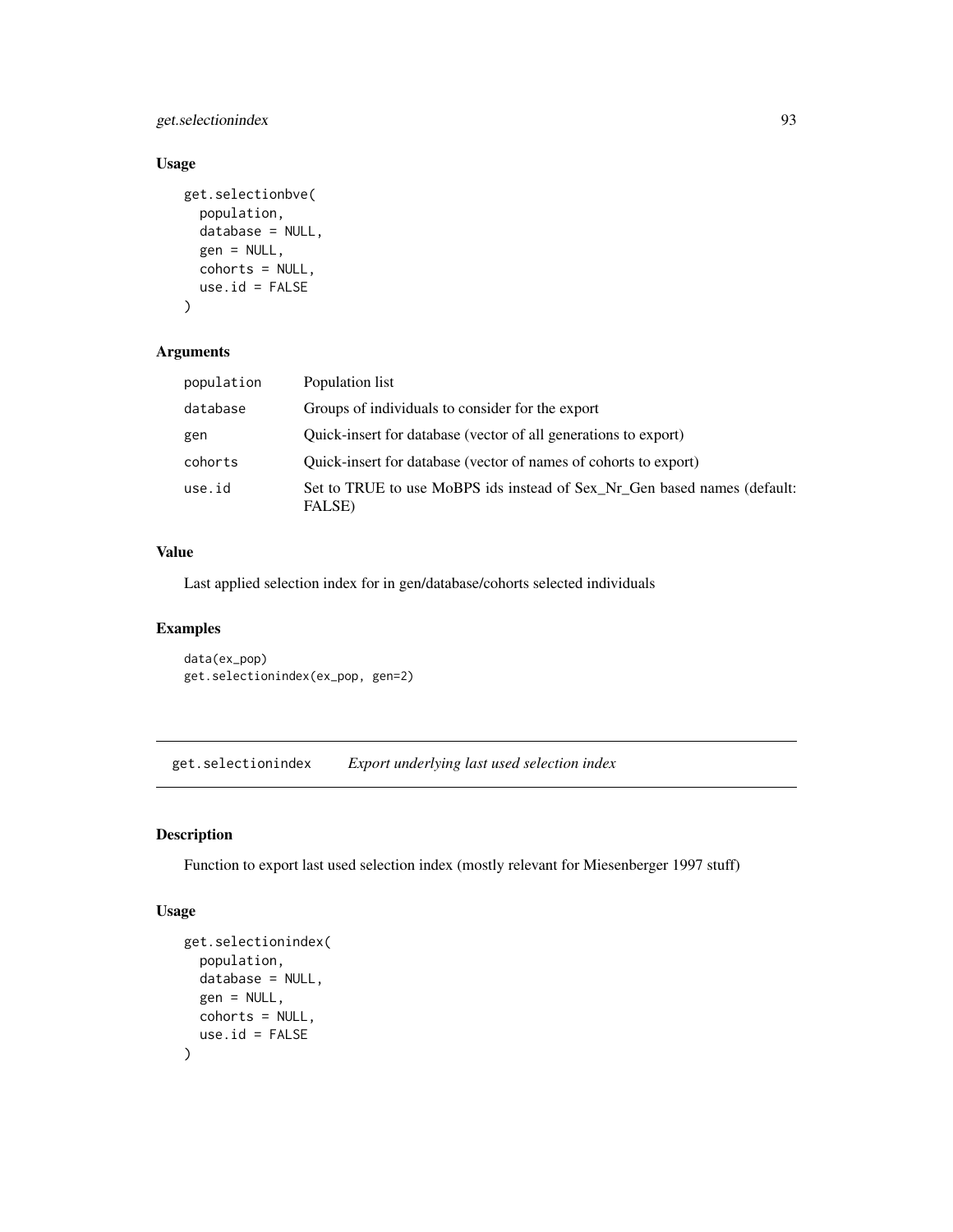### Arguments

| population | Population list                                                                    |
|------------|------------------------------------------------------------------------------------|
| database   | Groups of individuals to consider for the export                                   |
| gen        | Quick-insert for database (vector of all generations to export)                    |
| cohorts    | Quick-insert for database (vector of names of cohorts to export)                   |
| use.id     | Set to TRUE to use MoBPS ids instead of Sex_Nr_Gen based names (default:<br>FALSE) |

### Value

Last applied selection index for in gen/database/cohorts selected individuals

### Examples

data(ex\_pop) get.selectionindex(ex\_pop, gen=2)

get.time.point *Derive time point*

### Description

Function to devide time point for each individual

#### Usage

```
get.time.point(
 population,
 database = NULL,
 gen = NULL,
 cohorts = NULL,
 use.id = FALSE)
```
### Arguments

| population | Population list                                                                    |
|------------|------------------------------------------------------------------------------------|
| database   | Groups of individuals to consider for the export                                   |
| gen        | Quick-insert for database (vector of all generations to export)                    |
| cohorts    | Quick-insert for database (vector of names of cohorts to export)                   |
| use.id     | Set to TRUE to use MoBPS ids instead of Sex_Nr_Gen based names (default:<br>FALSE) |

#### Value

Time point of generation for in gen/database/cohorts selected individuals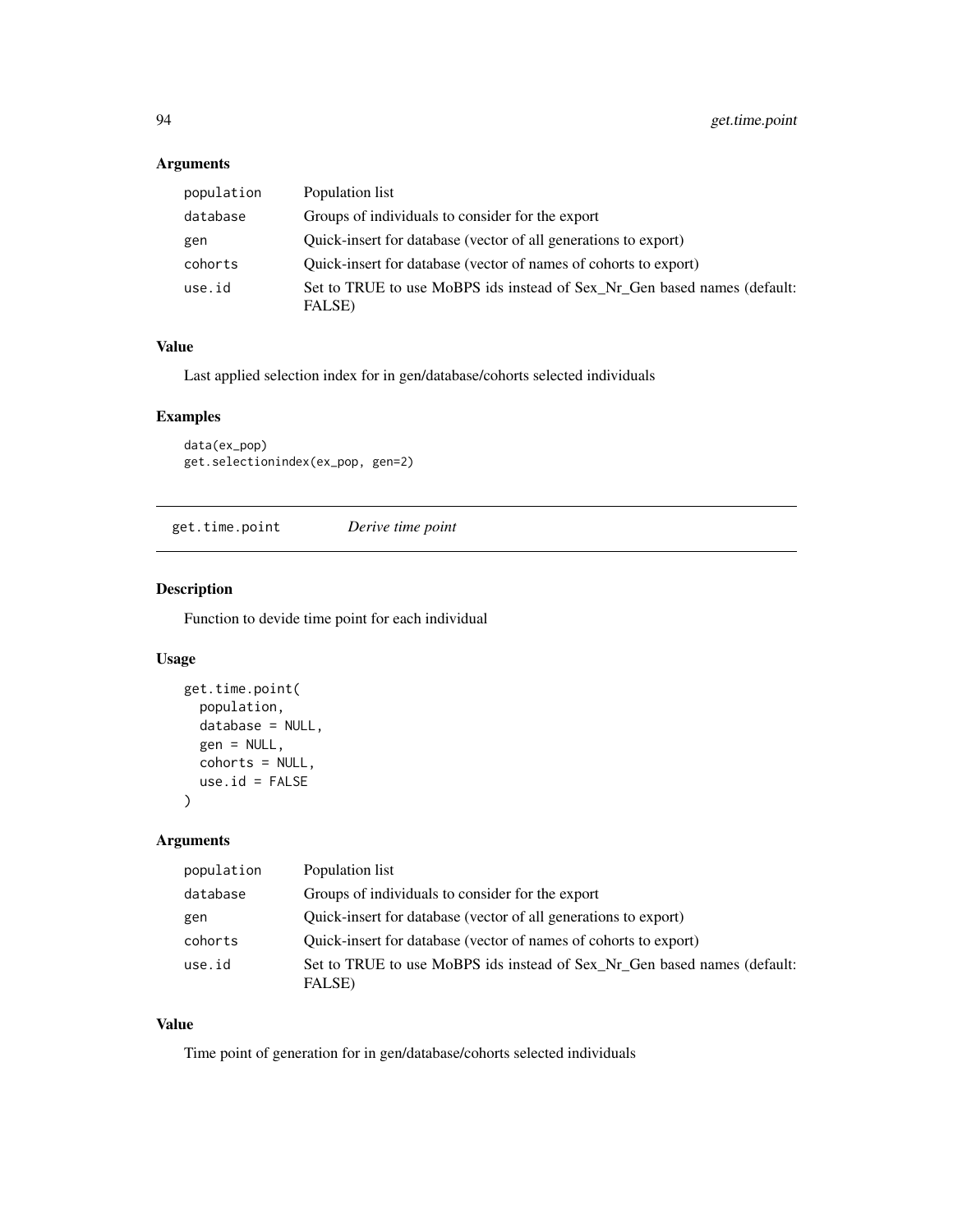#### get.vcf 95

## Examples

```
data(ex_pop)
get.time.point(ex_pop, gen=2)
```
### get.vcf *Generate vcf-file*

### Description

Generate a vcf-file for selected groups and chromosome

### Usage

```
get.vcf(
 population,
 path = NULL,
 database = NULL,
  gen = NULL,
  cohorts = NULL,
  chromosomen = "all",
 non.genotyped.as.missing = FALSE,
 use.id = FALSE)
```
### Arguments

| population                                                                           | Population list                                                    |
|--------------------------------------------------------------------------------------|--------------------------------------------------------------------|
| path                                                                                 | Location to save vcf-file                                          |
| database                                                                             | Groups of individuals to consider for the export                   |
| gen                                                                                  | Quick-insert for database (vector of all generations to export)    |
| cohorts                                                                              | Quick-insert for database (vector of names of cohorts to export)   |
| chromosomen                                                                          | Beschraenkung des Genotypen auf bestimmte Chromosomen (default: 1) |
| non.genotyped.as.missing<br>Set to TRUE to replaced non-genotyped entries with "./." |                                                                    |
| use.id                                                                               | Set to TRUE to use MoBPS ids instead of Sex_Nr_Gen based names     |

## Value

VCF-file for in gen/database/cohorts selected individuals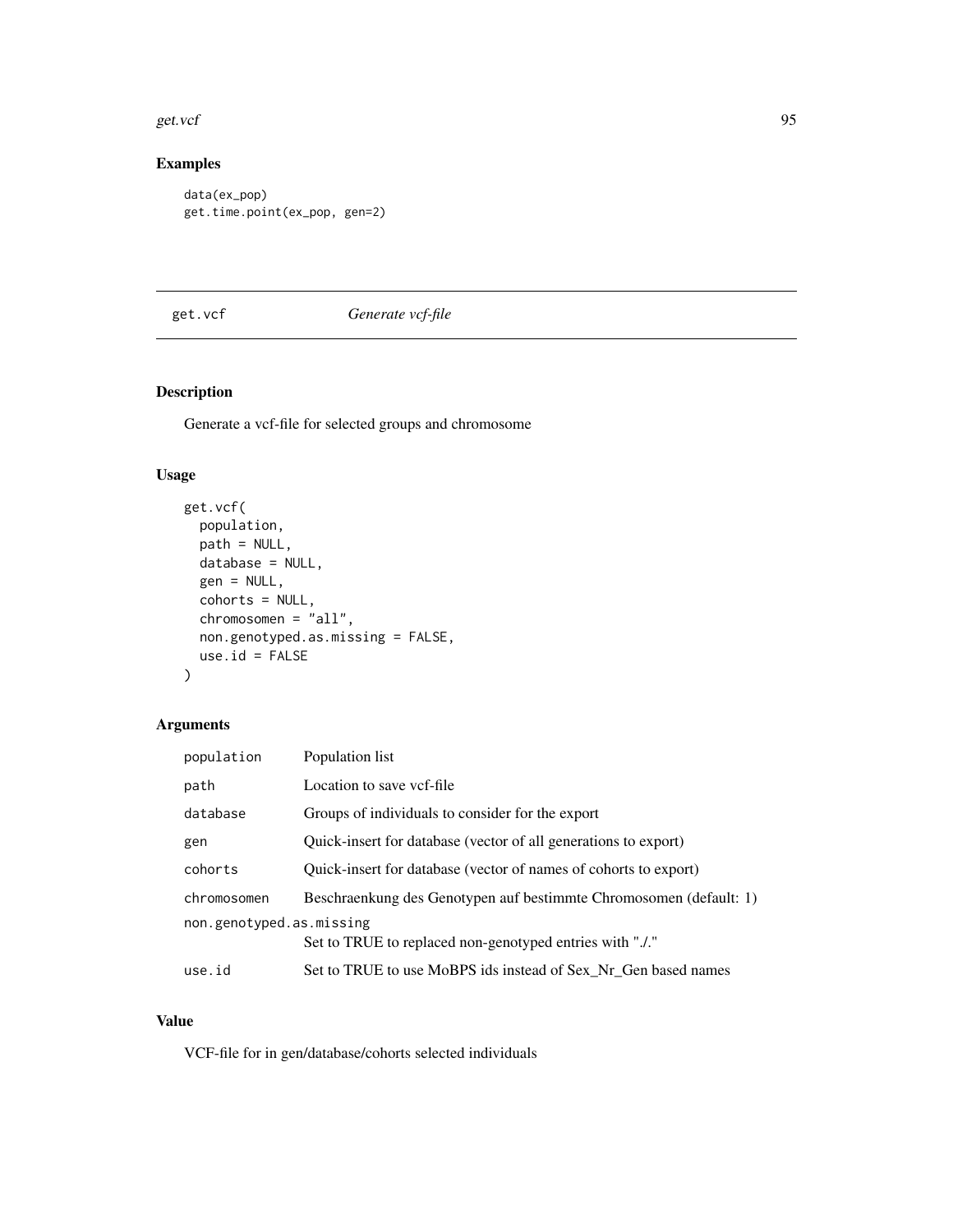### Examples

```
data(ex_pop)
data(ex_pop)
file_path <- tempdir()
get.vcf(path=file_path, ex_pop, gen=2)
file.remove(paste0(file_path, ".vcf"))
```
group.diff *Function to exclude individuals from a database*

### Description

Function to exclude individuals from a database

#### Usage

```
group.diff(
  population,
  database = NULL,
  gen = NULL,
  cohorts = NULL,
  remove.gen = NULL,
  remove.database = NULL,
  remove.cohorts = NULL
)
```
### Arguments

| population      | Population list                                                               |
|-----------------|-------------------------------------------------------------------------------|
| database        | Groups of individuals to consider for the export                              |
| gen             | Quick-insert for database (vector of all generations to export)               |
| cohorts         | Quick-insert for database (vector of names of cohorts to export)              |
| remove.gen      | Generations of individuals to remove from the database (same IDs!)            |
| remove.database |                                                                               |
|                 | Groups of individuals to remove from the database (same IDs!)                 |
|                 | remove.cohorts Cohorts of individuals to remove from the database (same IDs!) |

## Value

Database excluding removals

```
data(ex_pop)
database <- group.diff(ex_pop, gen=1, remove.database=cbind(1,1))
```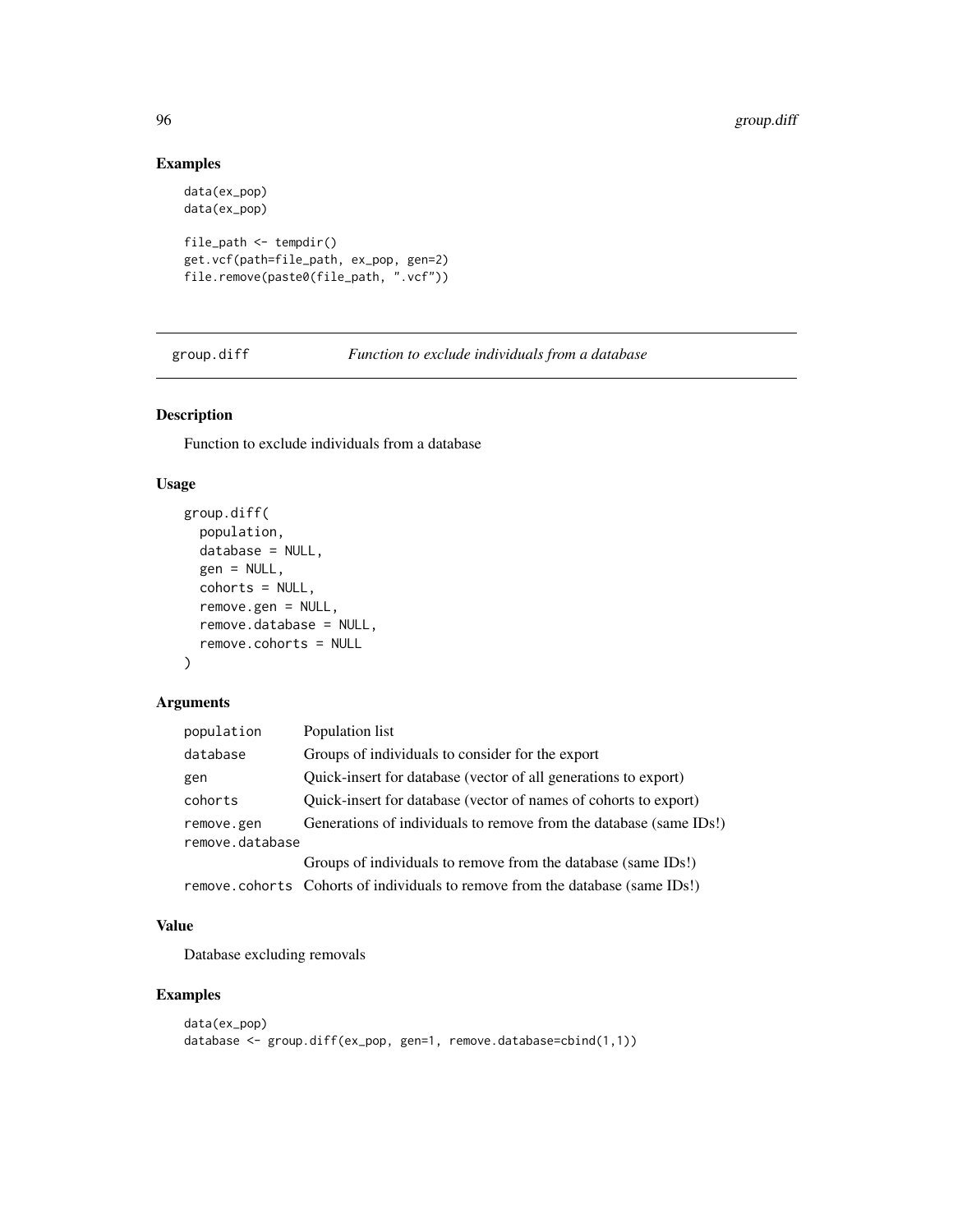Function to manually enter estimated breeding values

#### Usage

```
insert.bve(
 population,
 bves,
  type = "bve",
  na.override = FALSE,
 count = 1,
  count.only.increase = TRUE
\mathcal{L}
```
### Arguments

| population          | Population list                                                                                                     |
|---------------------|---------------------------------------------------------------------------------------------------------------------|
| byes                | Matrix of breeding values to enter (one row per individual with 1 element coding<br>individual name)                |
| type                | which time of values to input (default: "bve", alt: "bv", "pheno")                                                  |
| na.override         | Set to TRUE to also enter NA values (Default: FALSE - those entries will be<br>skipped)                             |
| count               | Counting for economic cost calculation (default: 1 - (one observation (for "pheno"),<br>one genotyping (for "bve")) |
| count.only.increase |                                                                                                                     |
|                     | Set to FALSE to reduce the number of observation for a phenotype to "count"<br>(default: TRUE)                      |

#### Value

Population-List with newly entered estimated breeding values

```
data(ex_pop)
bv <- get.bv(ex_pop, gen=2)
new.bve <- cbind( colnames(bv), bv[,1]) ## Unrealistic but you do not get better than this!
ex_pop <- insert.bve(ex_pop, bves=new.bve)
```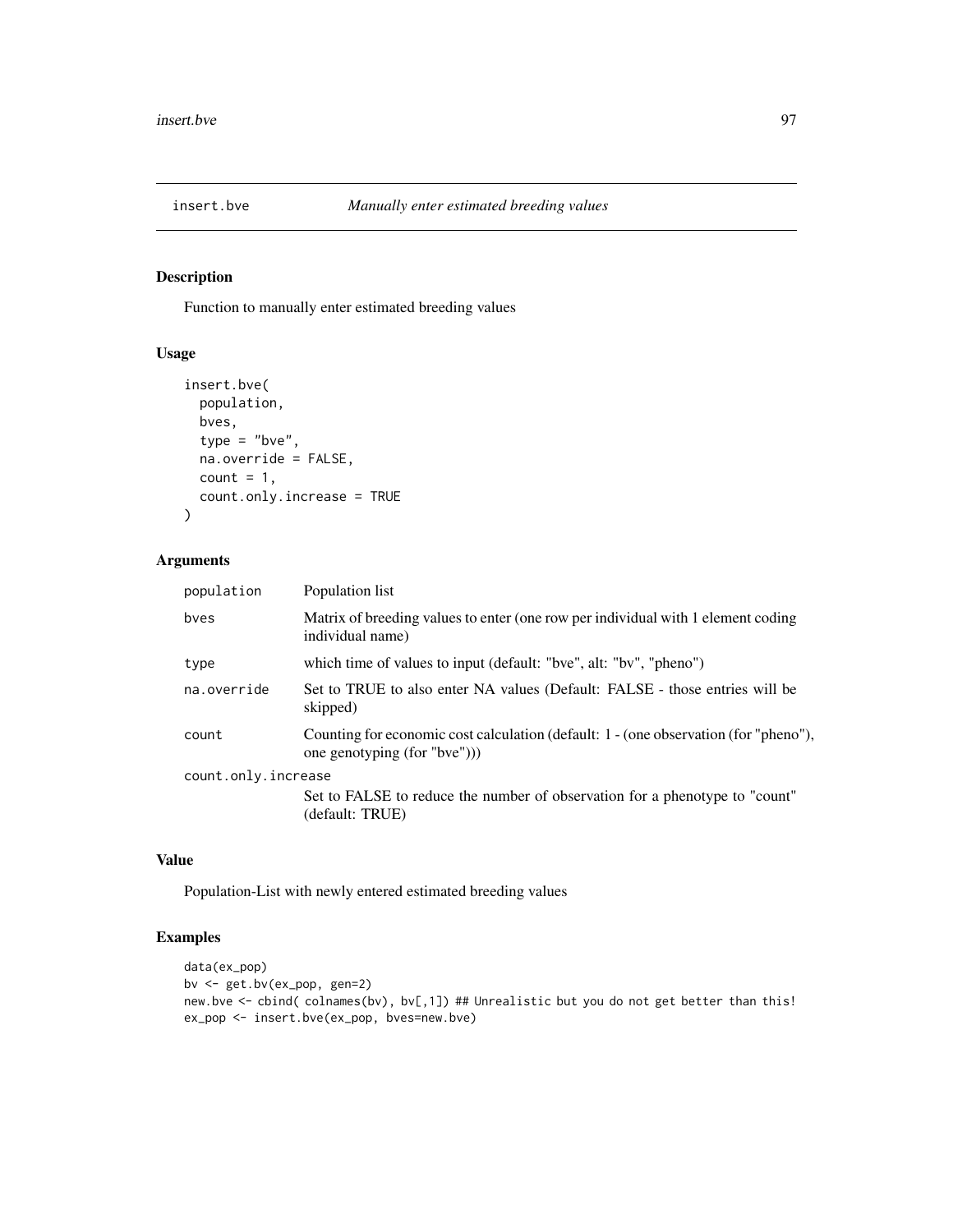Function to simulate a breeding program based on a JSON-file from MoBPSweb

### Usage

```
json.simulation(
 file = NULL,
  log = NULL,total = NULL,fast.mode = FALSE,
 progress.bars = FALSE,
  size.scaling = NULL,
  rep.max = 1,
 verbose = TRUE,
 miraculix.cores = NULL,
 miraculix.chol = NULL,
  skip.population = FALSE,
  time.check = FALSE,
  time.max = 7200,
  export.population = FALSE,
  export.gen = NULL,
  export.timepoint = NULL,
  fixed.generation.order = NULL
)
```

| file            | Path to a json-file generated by the user-interface                                                                                       |  |
|-----------------|-------------------------------------------------------------------------------------------------------------------------------------------|--|
| log             | Provide Path where to write a log-file of your simulation (or false to not write a<br>$log$ -file)                                        |  |
| total           | Json-file imported via ison lite: read json                                                                                               |  |
| fast.mode       | Set to TRUE work on a small genome with few markers                                                                                       |  |
| progress.bars   | Set to TRUE to display progress bars                                                                                                      |  |
| size.scaling    | Scale the size of nodes by this factor (especially for testing smaller examples)                                                          |  |
| rep.max         | Maximum number of repeats to use in fast mode                                                                                             |  |
| verbose         | Set to FALSE to not display any prints                                                                                                    |  |
| miraculix.cores |                                                                                                                                           |  |
|                 | Number of cores used in miraculix applications (default: 1)                                                                               |  |
|                 | miraculix chol Set to FALSE to manually deactive the use of miraculix for any cholesky de-<br>compostion even though miraculix is actived |  |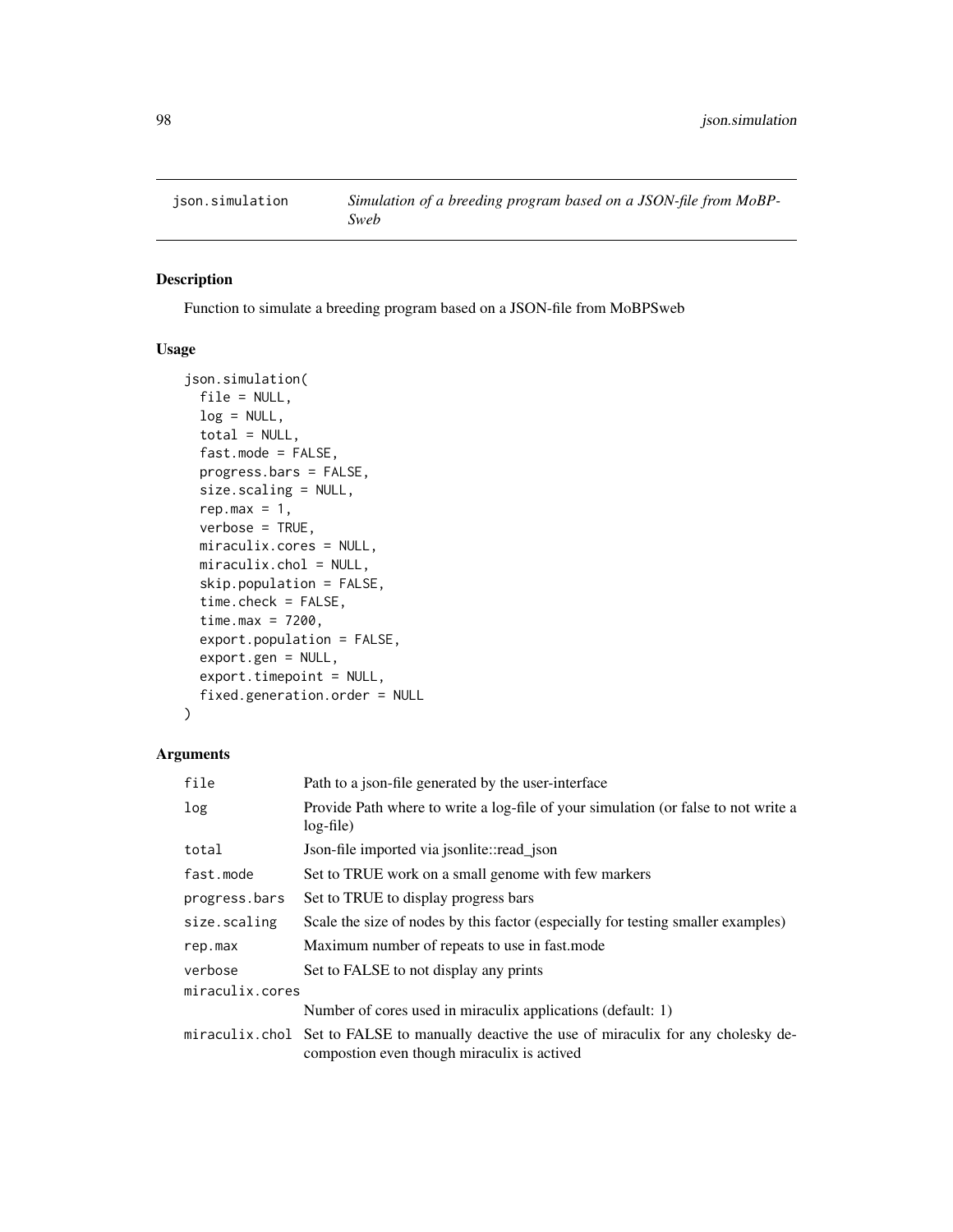## kinship.development 99

| skip.population        |                                                                                               |  |
|------------------------|-----------------------------------------------------------------------------------------------|--|
|                        | Set to TRUE to not execute breeding actions (only cost/time estimation will be<br>performed)  |  |
| time.check             | Set to TRUE to automatically check simulation run-time before executing breed-<br>ing actions |  |
| time.max               | Maximum length of the simulation in seconds when time check is active                         |  |
| export.population      |                                                                                               |  |
|                        | Path were to export the population to (at state selected in export.gen/timepoint)             |  |
| export.gen             | Last generation to simulate before exporting population to file                               |  |
| export.timepoint       |                                                                                               |  |
|                        | Last time point to simulate before exporting population to file                               |  |
| fixed.generation.order |                                                                                               |  |
|                        | Vector containing the order of cohorts to generate (Advanced // Testing Param-<br>eter!)      |  |

#### Value

Population-list

### Examples

```
data(ex_json)
population <- json.simulation(total=ex_json)
```
kinship.development *Devolopment of genetic/breeding value*

#### Description

Function to plot genetic/breeding values for multiple generation/cohorts

```
kinship.development(
 population,
  database = NULL,
 gen = NULL,
  cohorts = NULL,
  json = FALSE,
  ibd.obs = 50,
  hbd.obs = 10,
  display.cohort.name = FALSE,
  display.time.point = FALSE,
  equal.spacing = FALSE,
  time_reorder = FALSE,
  display.hbd = FALSE
\mathcal{E}
```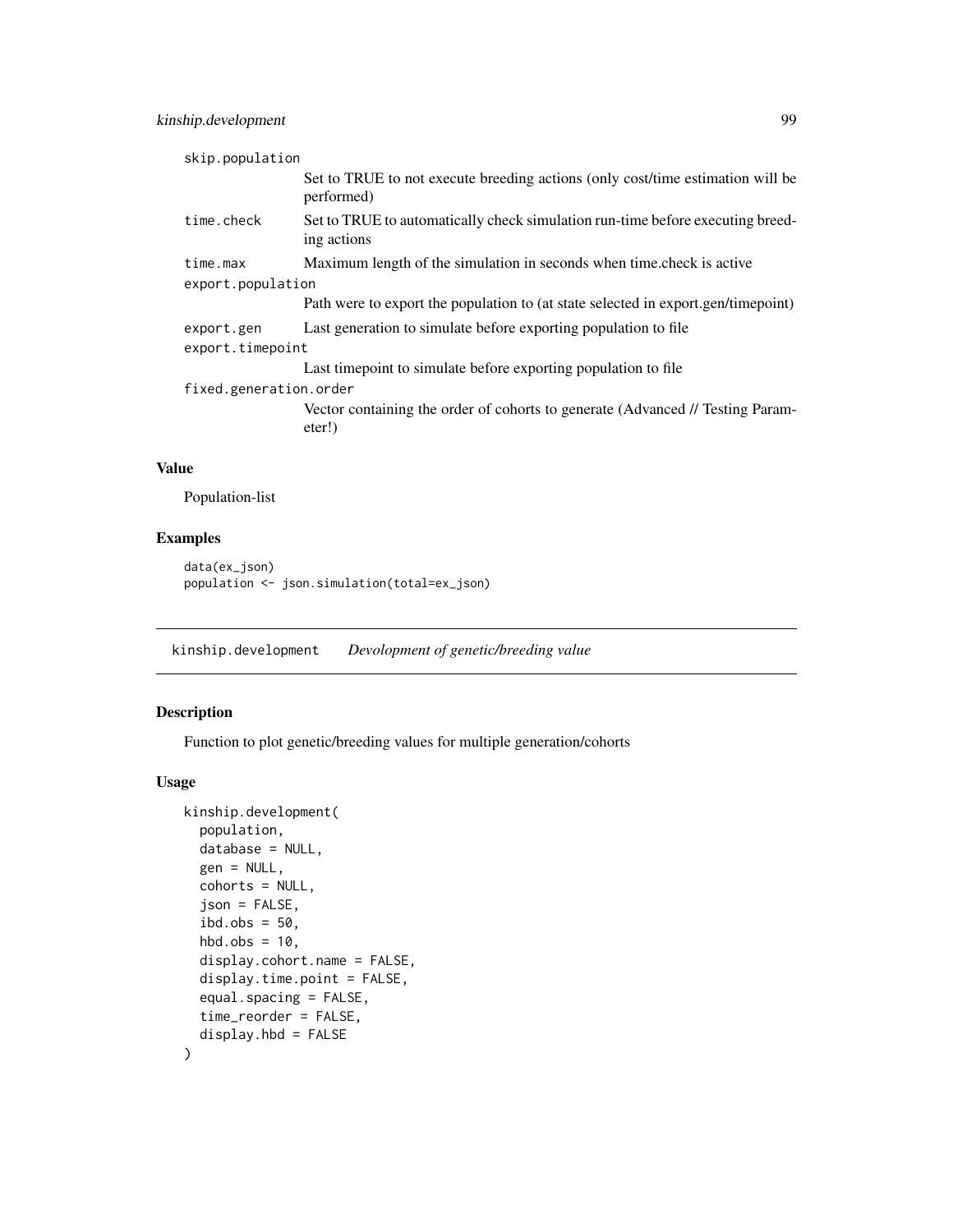## Arguments

| population          | population list                                                                          |  |
|---------------------|------------------------------------------------------------------------------------------|--|
| database            | Groups of individuals to consider for the export                                         |  |
| gen                 | Quick-insert for database (vector of all generations to export)                          |  |
| cohorts             | Quick-insert for database (vector of names of cohorts to export)                         |  |
| json                | If TRUE extract which cohorts to plot according to the json-file used in json simulation |  |
| ibd.obs             | Number of Individual pairs to sample for IBD estimation                                  |  |
| hbd.obs             | Number of Individuals to sample for HBD estimation                                       |  |
| display.cohort.name |                                                                                          |  |
|                     | Set TRUE to display the name of the cohort in the x-axis                                 |  |
| display.time.point  |                                                                                          |  |
|                     | Set TRUE to use time point of generated to sort groups                                   |  |
| equal.spacing       | Equal distance between groups (independent of time.point)                                |  |
| time_reorder        | Set TRUE to order cohorts according to the time point of generation                      |  |
| display.hbd         | Set to TRUE to also display HBD in plot                                                  |  |

### Value

Estimated of avg. kinship/inbreeding based on IBD/HBD

## Examples

data(ex\_pop) kinship.development(ex\_pop,gen=1:5)

kinship.emp *Empirical kinship*

### Description

Function to compute empirical kinship for a set of individuals)

```
kinship.emp(
  animals = NULL,
  population = NULL,
  gen = NULL,
  database = NULL,
  cohorts = NULL,
  sym = FALSE
\mathcal{E}
```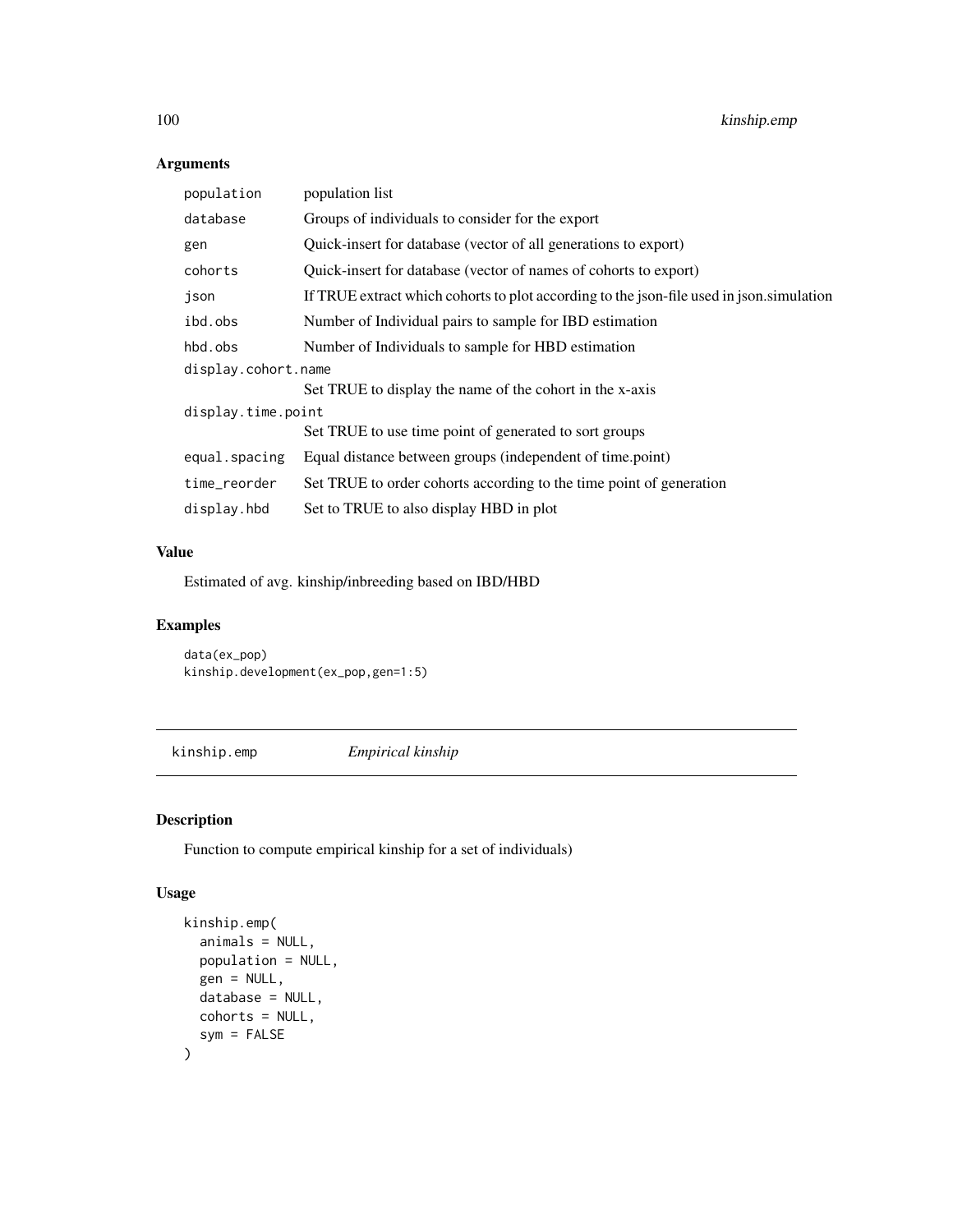### kinship.emp.fast 101

### Arguments

| animals    | List of animals to compute kinship for                           |
|------------|------------------------------------------------------------------|
| population | Population list                                                  |
| gen        | Quick-insert for database (vector of all generations to export)  |
| database   | Groups of individuals to consider for the export                 |
| cohorts    | Quick-insert for database (vector of names of cohorts to export) |
| sym        | If True derive matrix entries below principle-diagonal           |

### Value

Empirical kinship matrix (IBD-based since Founders)

### Examples

```
data(ex_pop)
kinship <- kinship.emp(population=ex_pop, database=cbind(2,1,1,25))
```
kinship.emp.fast *Approximate empirical kinship*

#### Description

Function to compute empirical kinship for a set of individuals (not all pairs of individuals are evaluated)

#### Usage

```
kinship.emp.fast(
  animals = NULL,
 population = NULL,
 gen = NULL,
 database = NULL,
  cohorts = NULL,
  sym = FALSE,
  ibd.obs = 50,
  hbd.obs = 10)
```

| animals    | List of animals to compute kinship for                          |
|------------|-----------------------------------------------------------------|
| population | Population list                                                 |
| gen        | Quick-insert for database (vector of all generations to export) |
| database   | Groups of individuals to consider for the export                |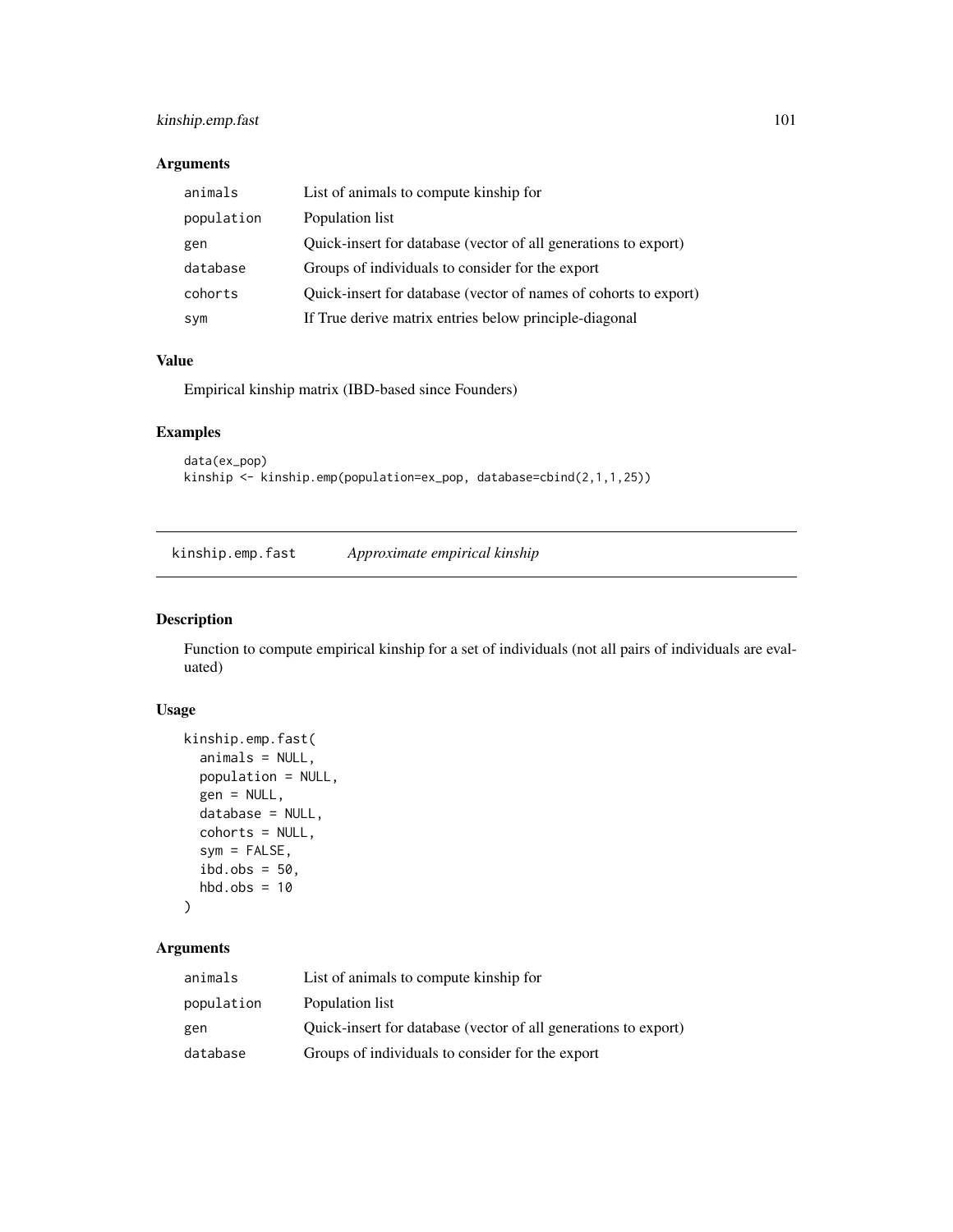| cohorts | Quick-insert for database (vector of names of cohorts to export) |
|---------|------------------------------------------------------------------|
| sym     | If True derive matrix entries below principle-diagonal           |
| ibd.obs | Number of Individual pairs to sample for IBD estimation          |
| hbd.obs | Number of Individuals to sample for HBD estimation               |

#### Value

Empirical kinship matrix (IBD-based since Founders) per gen/database/cohort

### Examples

```
data(ex_pop)
kinship.emp.fast(population=ex_pop,gen=2)
```
kinship.exp *Derive expected kinship*

### Description

Function to derive expected kinship

#### Usage

```
kinship.exp(
  population,
  gen = NULL,
  database = NULL,
  cohorts = NULL,
  depth.pedigree = 7,
  start.kinship = NULL,
 elements = NULL,
 mult = 2,
  storage.save = 1.5,
  verbose = TRUE
\mathcal{E}
```

| population    | Population list                                                           |
|---------------|---------------------------------------------------------------------------|
| gen           | Quick-insert for database (vector of all generations to export)           |
| database      | Groups of individuals to consider for the export                          |
| cohorts       | Quick-insert for database (vector of names of cohorts to export)          |
|               | depth pedigree Depth of the pedigree in generations                       |
| start.kinship | Relationship matrix of the individuals in the first considered generation |
| elements      | Vector of individuals from the database to include in pedigree matrix     |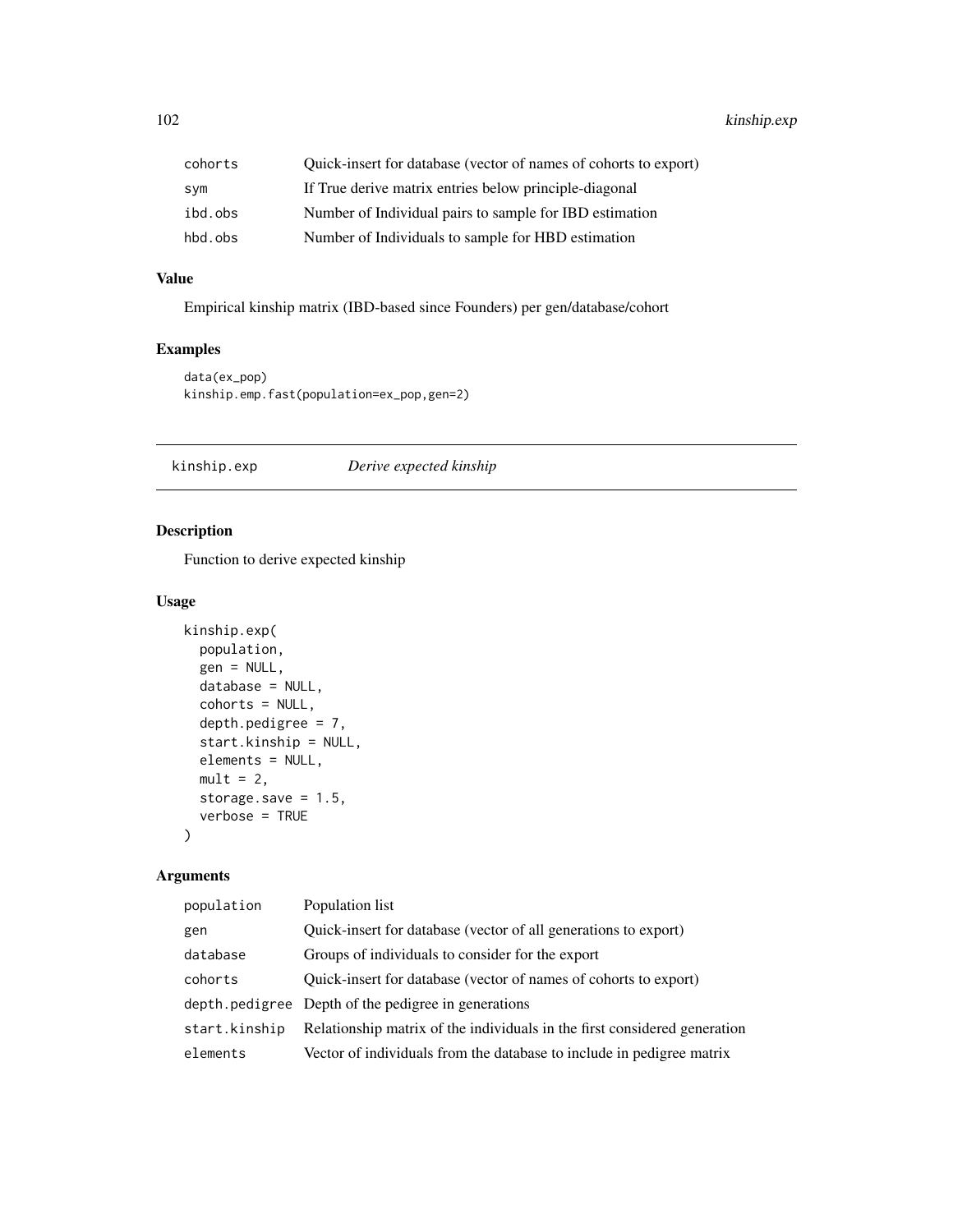#### ld.decay and the contract of the contract of the contract of the contract of the contract of the contract of the contract of the contract of the contract of the contract of the contract of the contract of the contract of t

| mult         | Multiplicator of kinship matrix (default: 2)                                                           |
|--------------|--------------------------------------------------------------------------------------------------------|
| storage.save | Lower numbers will lead to less memory but slightly higher computing time<br>(default: $1.5$ , min: 1) |
| verbose      | Set to FALSE to not display any prints                                                                 |

# Value

Pedigree-based kinship matrix for in gen/database/cohort selected individuals

### Examples

```
data(ex_pop)
kinship <- kinship.exp(population=ex_pop, gen=2)
```
ld.decay *Generate LD plot*

### Description

Generate LD pot

#### Usage

```
ld.decay(
 population,
  genotype.dataset = NULL,
 chromosomen = 1,
 dist = NULL,step = 5,
 max = 500,max.class = 100,database = NULL,
 gen = NULL,
 cohorts = NULL,
  type = "snp",
 plot = FALSE
)
```

| population       | Population list                                                                                   |  |
|------------------|---------------------------------------------------------------------------------------------------|--|
| genotype.dataset |                                                                                                   |  |
|                  | Genotype dataset (default: NULL - just to save computation time when get.geno<br>was already run) |  |
| chromosomen      | Only consider a specific chromosome in calculations (default: 1)                                  |  |
| dist             | Manuel input of marker distances to analyse                                                       |  |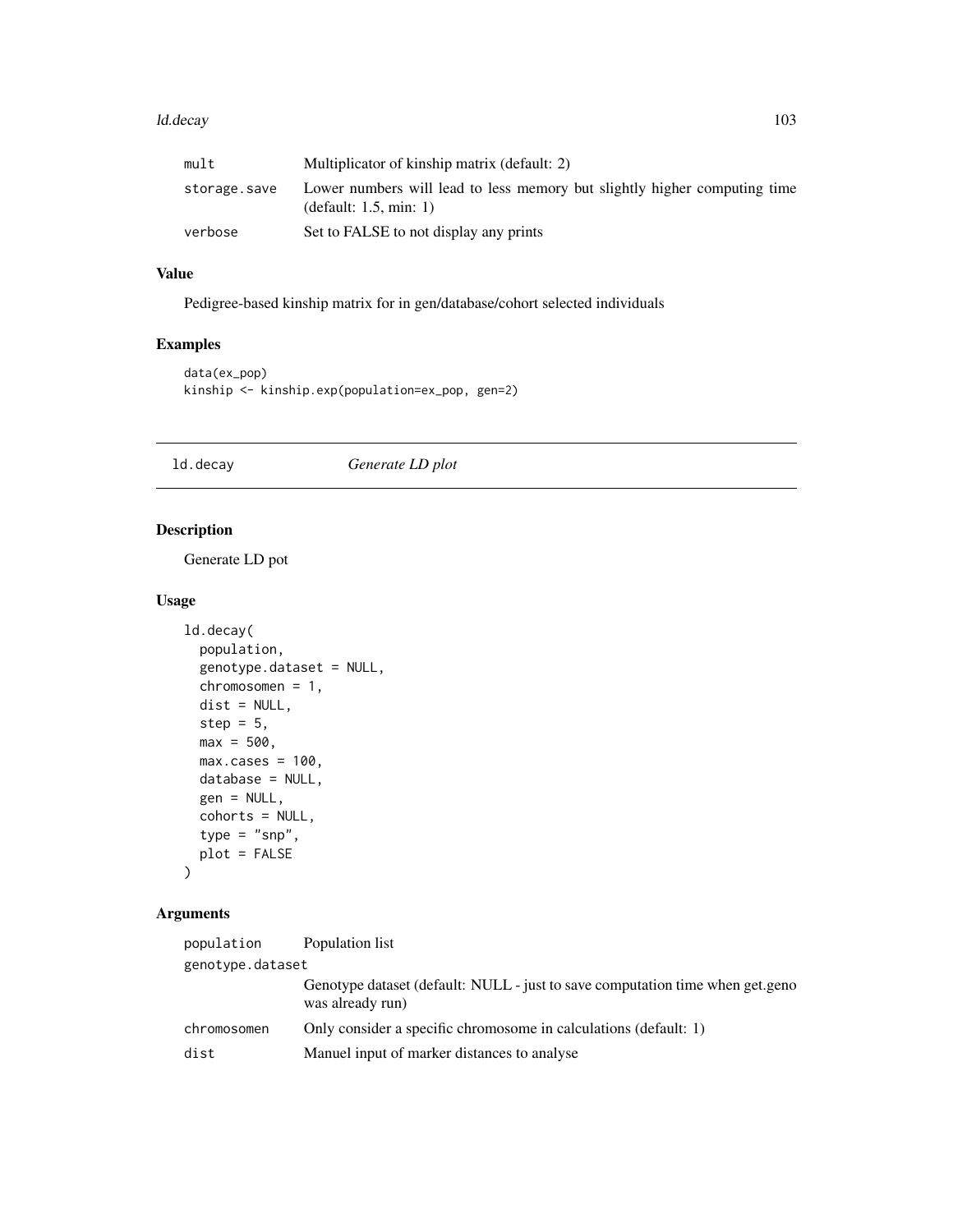| step      | Stepsize to calculate LD                                                                                          |
|-----------|-------------------------------------------------------------------------------------------------------------------|
| max       | Maximum distance between markers to consider for LD-plot                                                          |
| max.cases | Maximum number of marker pairs to consider of each distance (default: 100;<br>randomly sampled!)                  |
| database  | Groups of individuals to consider for the export                                                                  |
| gen       | Quick-insert for database (vector of all generations to export)                                                   |
| cohorts   | Quick-insert for database (vector of names of cohorts to export)                                                  |
| type      | Compute LD decay according to following distance measure between markers<br>(default: "snp", alt: "bp", "c $M$ ") |
| plot      | Set to FALSE to not generate an LD plot                                                                           |
|           |                                                                                                                   |

## Value

LD-decay plot for in gen/database/cohorts selected individuals

## Examples

```
data(ex_pop)
ld.decay(population=ex_pop, gen=5)
```
maize\_chip *maize chip*

# Description

Genome for maize according to Lee et al.

## Usage

maize\_chip

## Author(s)

Torsten Pook <torsten.pook@uni-goettingen.de>

#### Source

Lee et al 2002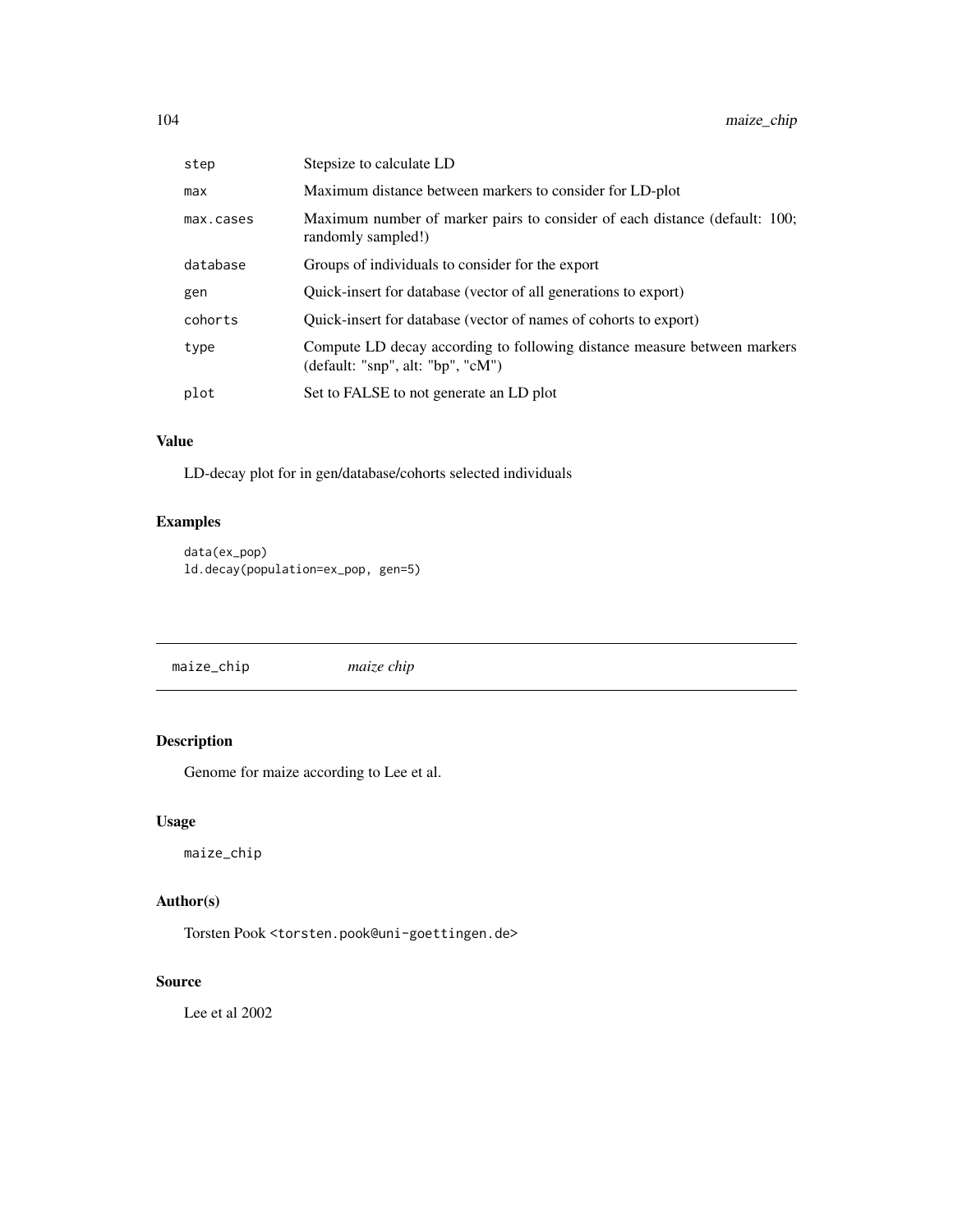miesenberger.index *Miesenberger Index*

### Description

Function to selection index weights according to Miesenberger 1997

### Usage

miesenberger.index(V, G, V1 = NULL, RG = NULL, r, w, zw = NULL)

### Arguments

| V  | Phenotypic covarianz matrix                       |
|----|---------------------------------------------------|
| G  | Genomic covarianz matrix                          |
| V1 | Inverted phenotypic covarianz matrix              |
| RG | Genomic correlation matrix                        |
|    | reliability for the breeding value estimation     |
| W  | relative weighting of each trait (per genetic SD) |
| ZW | Estimated breeding value                          |

#### Value

weights of the selection index

miraculix *Add miraculix-coding for genotypes*

### Description

Internal function to store genotypes bit-wise

### Usage

miraculix(population)

# Arguments

population Population list

#### Value

Population list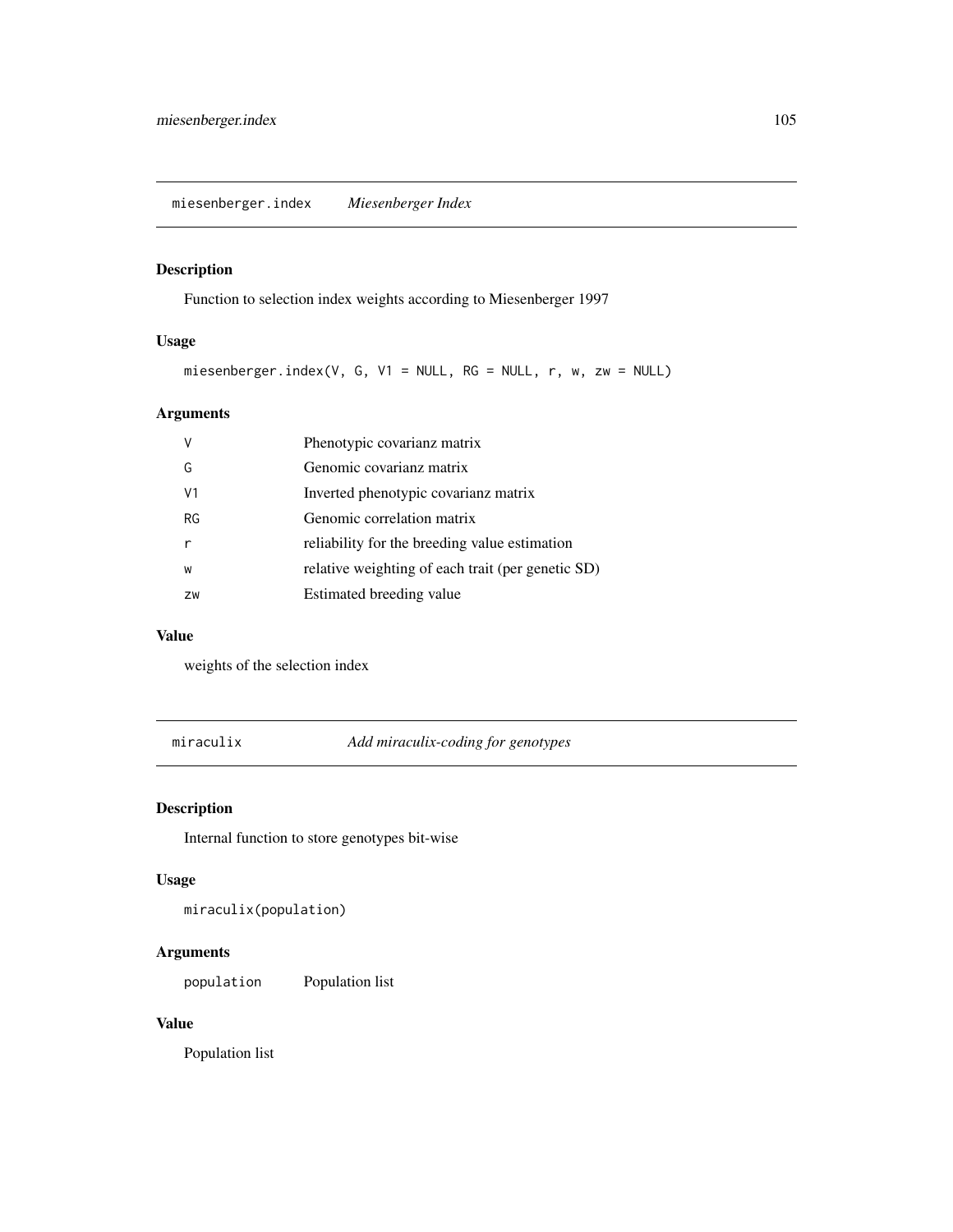#### Examples

```
# This is only relevant with the package miraculix is installed and used
population <- creating.diploid(nsnp=100, nindi=50, miraculix=FALSE)
population <- miraculix(population)
```
mutation.intro *Mutation intro*

### Description

Function to change the base-pair in a specific loci

#### Usage

mutation.intro(population, gen, sex, individual.nr, qtl.posi, haplo.set = 1)

### Arguments

| population    | Population list                                             |
|---------------|-------------------------------------------------------------|
| gen           | Generation of the individual to introduce a mutation in     |
| sex           | Sex of the individual to introduce a mutation in            |
| individual nr | Individual Nr. of the individual to introduce a mutation in |
| gtl.posi      | Marker number to mutate                                     |
| haplo.set     | Select chromosome set (default: 1, alt: 2)                  |

#### Value

Population-List with mutated marker for the selected individual

```
data(ex_pop)
ex_pop <- mutation.intro(ex_pop, 1,1,1, qtl.posi=100)
```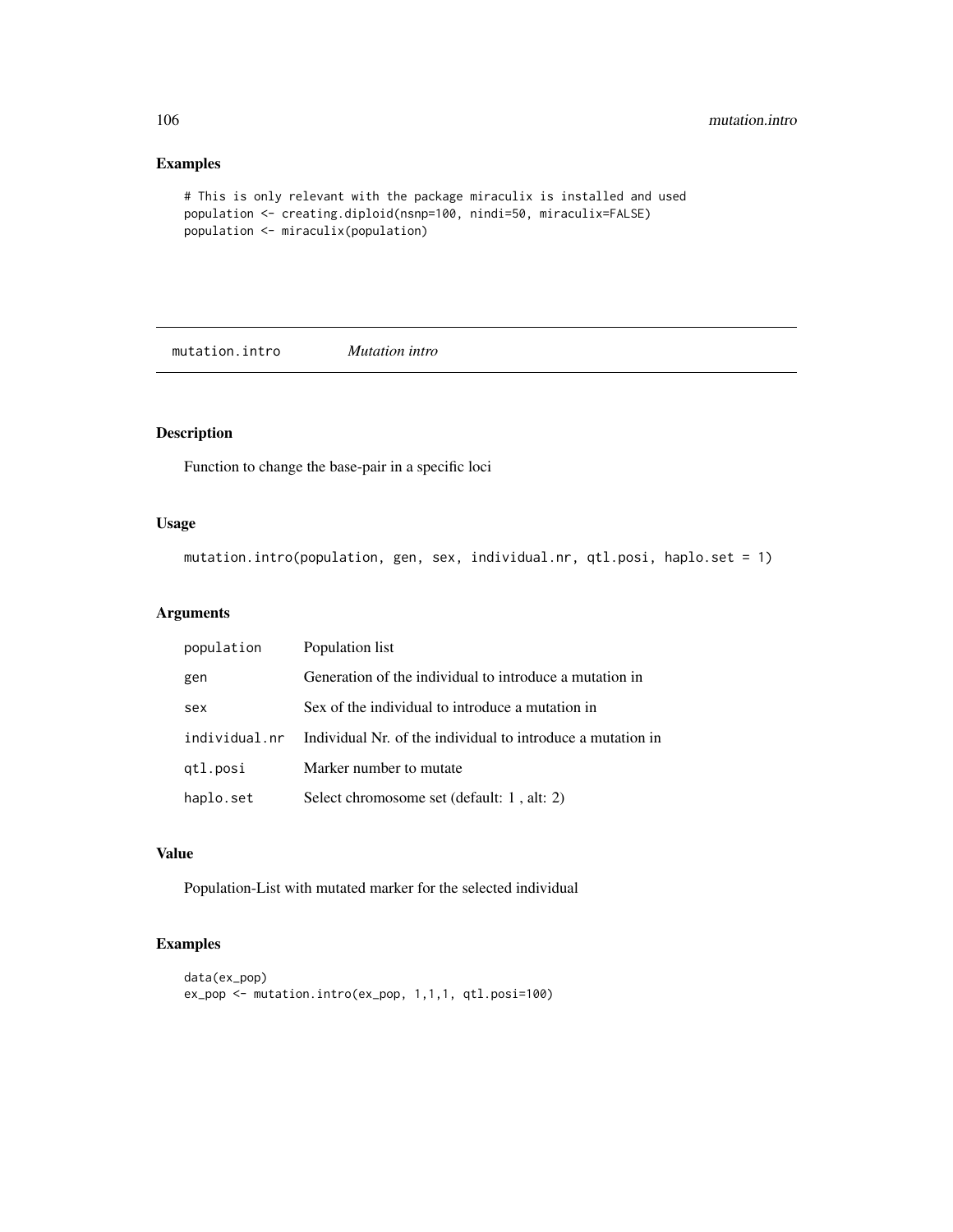Function to set a new base generation for the population

new.base.generation *Set new base generation*

### Usage

```
new.base.generation(
 population,
 base.gen = NULL,
  delete.previous.gen = FALSE,
  delete.breeding.totals = FALSE,
  delete.bve.data = FALSE,
  add.chromosome.ends = TRUE
\mathcal{E}
```
#### Arguments

| population             | Population list                                             |
|------------------------|-------------------------------------------------------------|
| base.gen               | Vector containing all new base generations                  |
| delete.previous.gen    |                                                             |
|                        | Delete all data before base.gen (default: FALSE)            |
| delete.breeding.totals |                                                             |
|                        | Delete all breeding totals before base.gen (default: FALSE) |
| delete.bve.data        |                                                             |
|                        | Deleta all previous bve data (default: FALSE)               |
| add.chromosome.ends    |                                                             |
|                        | Add chromosome ends as recombination points                 |

### Value

Population-List with mutated marker for the selected individual

```
data(ex_pop)
ex_pop <- new.base.generation(ex_pop, base.gen=2)
```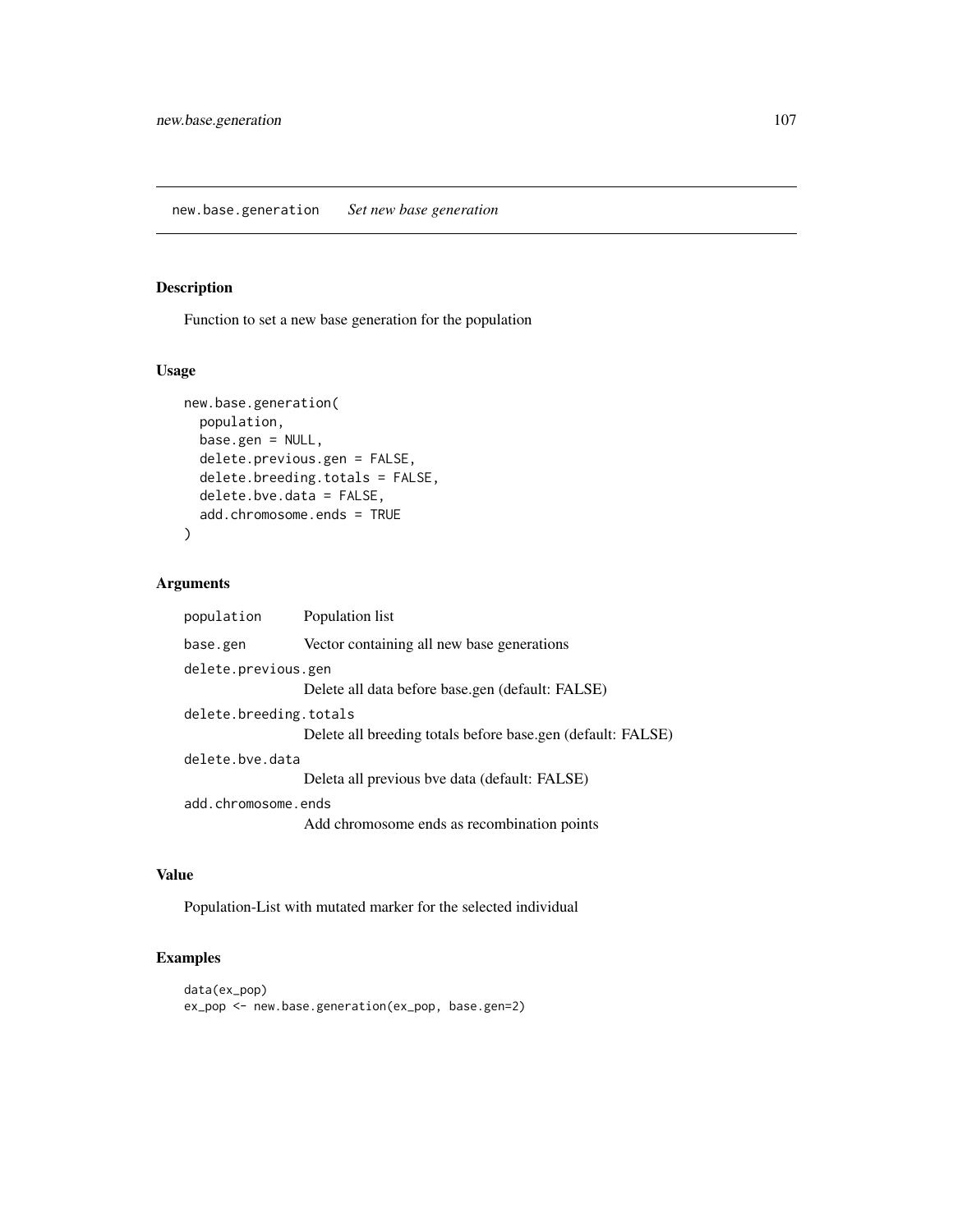In this function the OGC selection according to Meuwissen 1997 is performed

## Usage

```
OGC(
 A,
 u,
 Q,
 cAc = NA,
 single = TRUE,
 verbose = FALSE,
 max_male = Inf,
 max_female = Inf
)
```
# Arguments

| $\overline{A}$ | relationship matrix                                                                                           |
|----------------|---------------------------------------------------------------------------------------------------------------|
| u              | breeding values                                                                                               |
| Q              | sex indicator                                                                                                 |
| cAc            | target gain in inbreeding                                                                                     |
| single         | If FALSE multiple individuals can be removed at the same type (this is faster<br>but potentially inaccurate!) |
| verbose        | Set to FALSE to not display any prints                                                                        |
| $max_male$     | maximum number of male with positive contributions                                                            |
| max_female     | maximum number of females with positive contributions                                                         |

# Value

[1 ] Contributions [[2]] expected inbreeding gain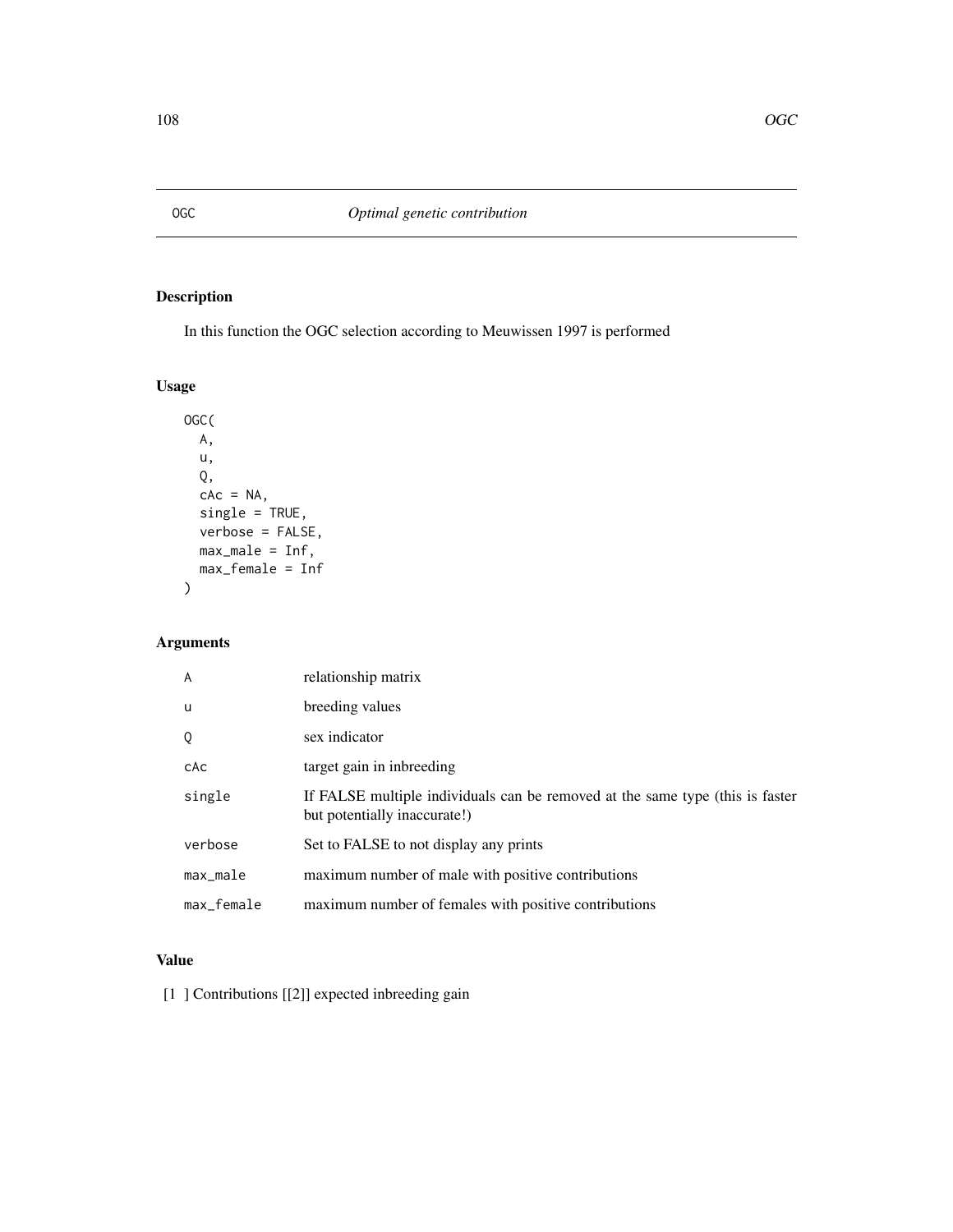#### <span id="page-108-0"></span>Description

Function to simulate a given pedigree

#### Usage

```
pedigree.simulation(
  pedigree,
  keep.ids = FALSE,plot = TRUE,
  dataset = NULL,
  vcf = NULL,chr.nr = NULL,
 bp = NULL,snp.name = NULL,
  hom0 = NULL,hom1 = NULL,bpcm.conversion = 0,
  nsnp = \emptyset,
  freq = "beta",
  sex.s = "fixed",chromosome.length = NULL,
  length.before = 5,
  length.behind = 5,
  real.bv.add = NULL,
  real.bv.mult = NULL,
  real.bv.dice = NULL,
  snps.equidistant = NULL,
  change.order = FALSE,
  bv.total = 0,
  polygenic.variance = 100,
  bve.mult.factor = NULL,
  bve.poly.factor = NULL,
 base.bv = NULL,add.chromosome.ends = TRUE,
  new.phenotype.correlation = NULL,
  new.residual.correlation = NULL,
  new.breeding.correlation = NULL,
  add.architecture = NULL,
  snp.position = NULL,
  position.scaling = FALSE,
 bit.storing = FALSE,
  nbits = 30,randomSeed = NULL,
```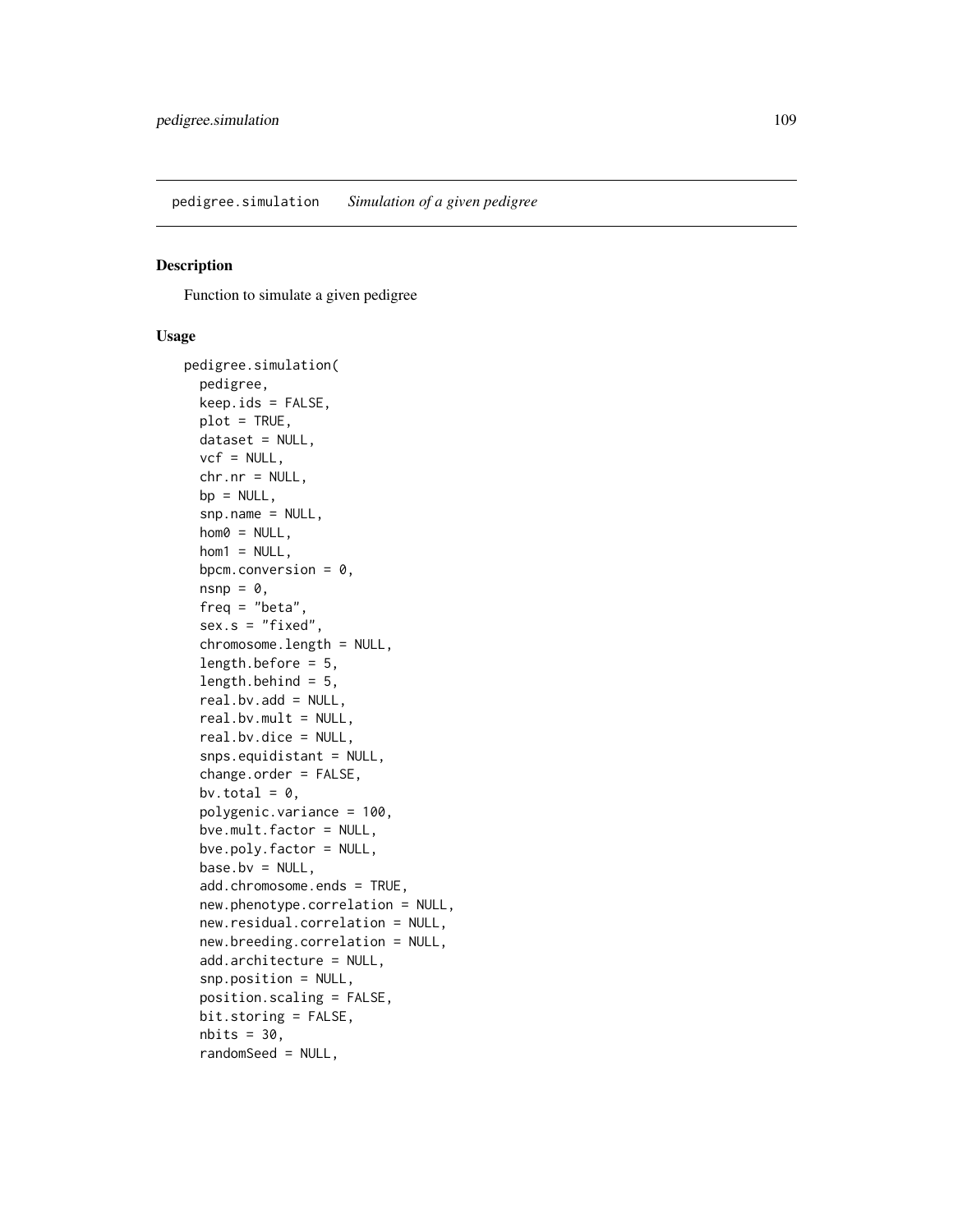```
miraculix = TRUE,
miraculix.dataset = TRUE,
n.additive = 0,
n.dominant = 0,
n.qualitative = 0,
n.quantitative = 0,
var.additive.1 = NULL,var.dominant.l = NULL,var.quitative.l = NULL,var.quantitative.l = NULL,exclude.snps = NULL,
replace.real.bv = FALSE,
shuffle.traits = NULL,
shuffle.cor = NULL,
skip.rest = FALSE,
enter.bv = TRUE,name.cohort = NULL,
template.chip = NULL,
beta.shape1 = 1,
beta.shape2 = 1,
time.point = 0,
creating.type = 0,
trait.name = NULL,
share.genotyped = 1,
genotyped.s = NULL,
map = NULL,remove.invalid.qtl = TRUE,
verbose = TRUE,
bv.standard = FALSE,
mean.target = NULL,
var.target = NULL,
is.maternal = NULL,
is.paternal = NULL,
vcf.maxsnp = Inf
```
#### Arguments

 $\mathcal{L}$ 

| pedigree | Pedigree-file (matrix with 3 columns (Individual ID, Father ID, Mother ID),<br>optional forth columns with earliest generations to generate an individual) |
|----------|------------------------------------------------------------------------------------------------------------------------------------------------------------|
| keep.ids | Set to TRUE to keep the IDs from the pedigree-file instead of the default MoBPS<br>ids                                                                     |
| plot     | Set to FALSE to not generate an overview of inbreeding and number of individ-<br>uals over time                                                            |
| dataset  | SNP dataset, use "random", "allhetero" "all0" when generating a dataset via<br>nsnp, nindi                                                                 |
| vcf      | Path to a vcf-file used as input genotypes (correct haplotype phase is assumed!)                                                                           |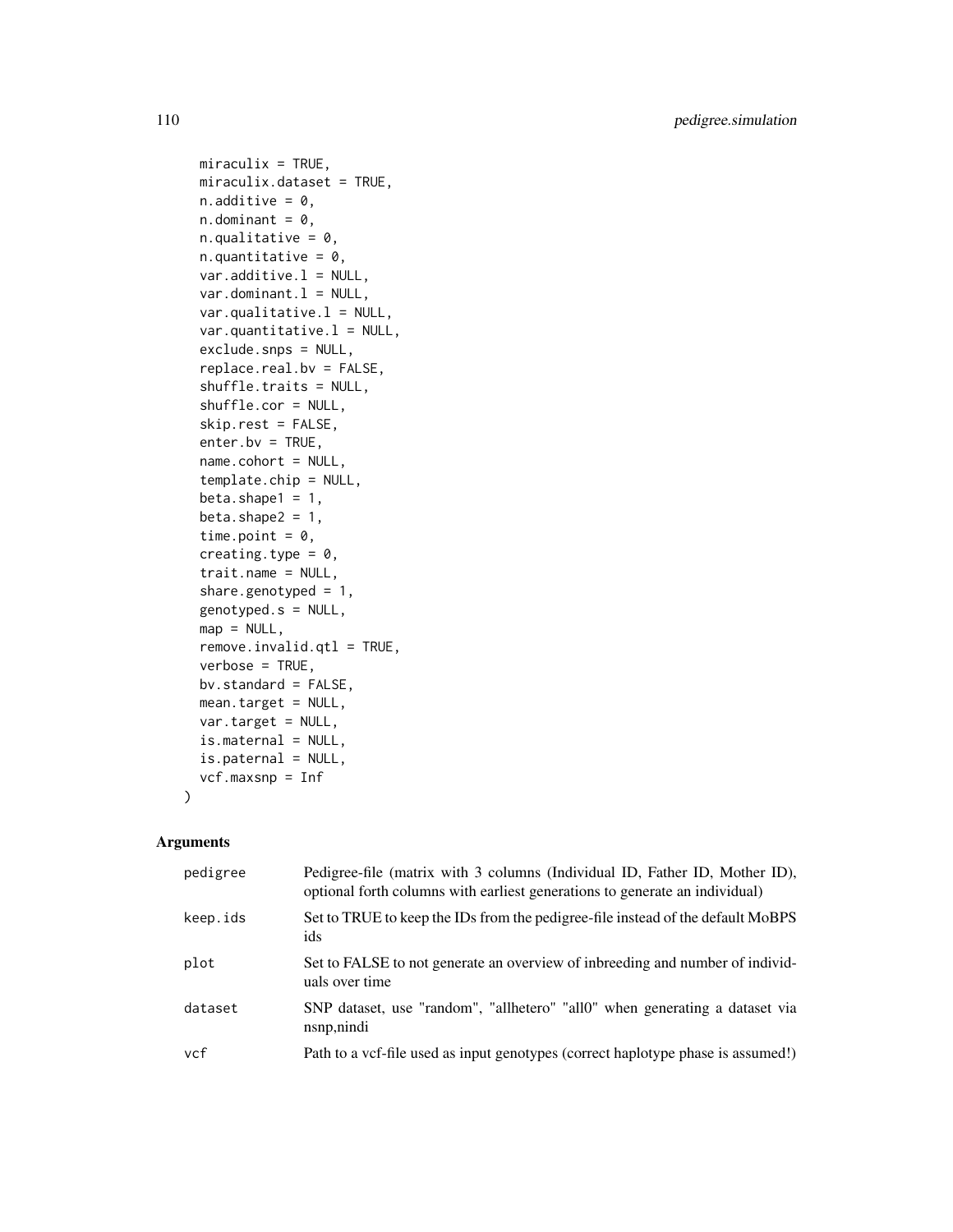| chr.nr                           | Vector containing the assosiated chromosome for each marker (default: all on<br>the same)          |  |
|----------------------------------|----------------------------------------------------------------------------------------------------|--|
| bp                               | Vector containing the physical position (bp) for each marker (default: 1,2,3)                      |  |
| snp.name                         | Vector containing the name of each marker (default ChrXSNPY - XY chosen<br>accordingly)            |  |
| hom0                             | Vector containing the first allelic variant in each marker (default: 0)                            |  |
| hom1                             | Vector containing the second allelic variant in each marker (default: 1)                           |  |
| bpcm.conversion                  |                                                                                                    |  |
|                                  | Convert physical position (bp) into a cM position (default: 0 - not done)                          |  |
| nsnp                             | number of markers to generate in a random dataset                                                  |  |
| freg                             | frequency of allele 1 when randomly generating a dataset                                           |  |
| sex.s                            | Specify which newly added individuals are male $(1)$ or female $(2)$                               |  |
| chromosome.length                |                                                                                                    |  |
|                                  | Length of the newly added chromosome (default: 5)                                                  |  |
| length.before                    | Length before the first SNP of the dataset (default: 5)                                            |  |
| length.behind                    | Length after the last SNP of the dataset (default: 5)                                              |  |
| real.bv.add                      | Single Marker effects                                                                              |  |
| real.bv.mult                     | Two Marker effects                                                                                 |  |
| real.bv.dice<br>snps.equidistant | Multi-marker effects                                                                               |  |
|                                  | Use equidistant markers (computationally faster! ; default: TRUE)                                  |  |
| change.order                     | If TRUE sort markers according to given marker positions                                           |  |
| by.total                         | Number of traits (If more than traits via real.bv.X use traits with no directly<br>underlying QTL) |  |
| polygenic.variance               |                                                                                                    |  |
|                                  | Genetic variance of traits with no underlying QTL                                                  |  |
| bve.mult.factor                  |                                                                                                    |  |
|                                  | Multiplicate trait value times this                                                                |  |
| bve.poly.factor                  | Potency trait value over this                                                                      |  |
| base.bv                          | Average genetic value of a trait                                                                   |  |
| add.chromosome.ends              |                                                                                                    |  |
|                                  | Add chromosome ends as recombination points                                                        |  |
| new.phenotype.correlation        |                                                                                                    |  |
|                                  | (OLD! - use new.residual.correlation) Correlation of the simulated enviromental<br>variance        |  |
| new.residual.correlation         |                                                                                                    |  |
| new.breeding.correlation         | Correlation of the simulated enviromental variance                                                 |  |
|                                  | Correlation of the simulated genetic variance (child share! heritage is not influ-<br>enced!       |  |
| add.architecture                 |                                                                                                    |  |
|                                  | Add genetic architecture (marker positions)                                                        |  |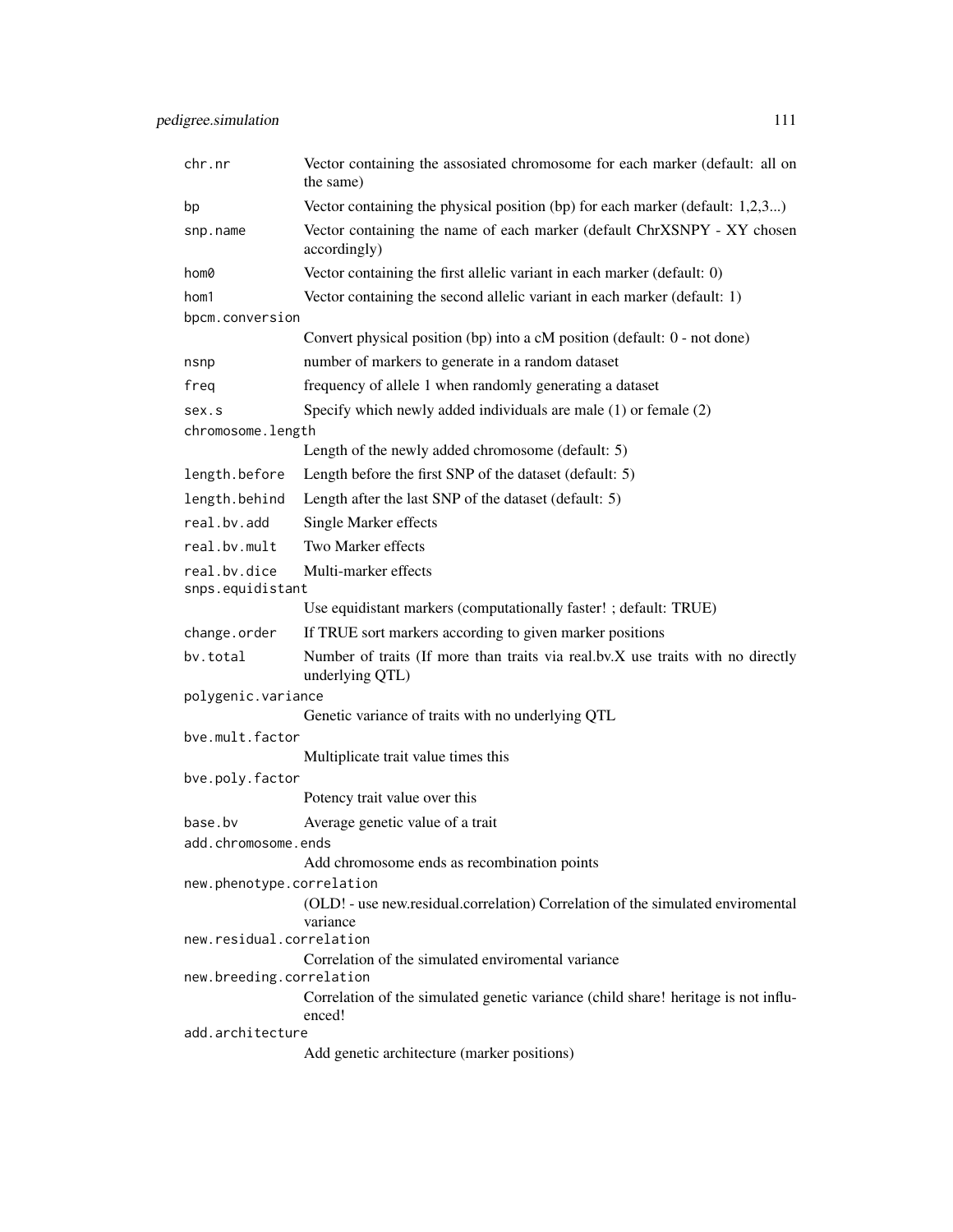| snp.position       | Location of each marker on the genetic map                                                                                                                                                          |
|--------------------|-----------------------------------------------------------------------------------------------------------------------------------------------------------------------------------------------------|
| position.scaling   |                                                                                                                                                                                                     |
|                    | Manual scaling of snp.position                                                                                                                                                                      |
| bit.storing        | Set to TRUE if the MoBPS (not-miraculix! bit-storing is used)                                                                                                                                       |
| nbits              | Bits available in MoBPS-bit-storing                                                                                                                                                                 |
| randomSeed         | Set random seed of the process                                                                                                                                                                      |
| miraculix          | If TRUE use miraculix package for data storage, computations and dataset gen-<br>eration                                                                                                            |
| miraculix.dataset  | Set FALSE to deactive miraculix package for dataset generation                                                                                                                                      |
| n.additive         | Number of additive QTL                                                                                                                                                                              |
| n.dominant         | Number of dominante QTL                                                                                                                                                                             |
| n.qualitative      | Number of qualitative epistatic QTL                                                                                                                                                                 |
|                    | n.quantitative Number of quantitative epistatic QTL                                                                                                                                                 |
|                    |                                                                                                                                                                                                     |
|                    | var.additive.1 Variance of additive QTL<br>var.dominant.1 Variance of dominante QTL                                                                                                                 |
| var.qualitative.l  |                                                                                                                                                                                                     |
|                    | Variance of qualitative epistatic QTL                                                                                                                                                               |
| var.quantitative.l |                                                                                                                                                                                                     |
|                    | Variance of quantitative epistatic QTL                                                                                                                                                              |
| exclude.snps       | Marker were no QTL are simulated on                                                                                                                                                                 |
| replace.real.bv    |                                                                                                                                                                                                     |
|                    | If TRUE delete the simulated traits added before                                                                                                                                                    |
|                    | shuffle.traits Combine different traits into a joined trait                                                                                                                                         |
| shuffle.cor        | Target Correlation between shuffeled traits                                                                                                                                                         |
| skip.rest          | Internal variable needed when adding multipe chromosomes jointly                                                                                                                                    |
| enter.bv           | Internal parameter                                                                                                                                                                                  |
| name.cohort        | Name of the newly added cohort                                                                                                                                                                      |
| template.chip      | Import genetic map and chip from a species ("cattle", "chicken", "pig")                                                                                                                             |
| beta.shape1        | First parameter of the beta distribution for simulating allele frequencies                                                                                                                          |
| beta.shape2        | Second parameter of the beta distribution for simulating allele frequencies                                                                                                                         |
| time.point         | Time point at which the new individuals are generated                                                                                                                                               |
| creating.type      | Technique to generate new individuals (usage in web-based application)                                                                                                                              |
| trait.name         | Name of the trait generated                                                                                                                                                                         |
| share.genotyped    |                                                                                                                                                                                                     |
|                    | Share of individuals genotyped in the founders                                                                                                                                                      |
| genotyped.s        | Specify with newly added individuals are genotyped $(1)$ or not $(0)$                                                                                                                               |
| map                | map-file that contains up to 5 colums (Chromsome, SNP-id, M-position, Bp-<br>position, allele freq - Everything not provides it set to NA). A map can be im-<br>ported via MoBPSmaps::ensembl.map() |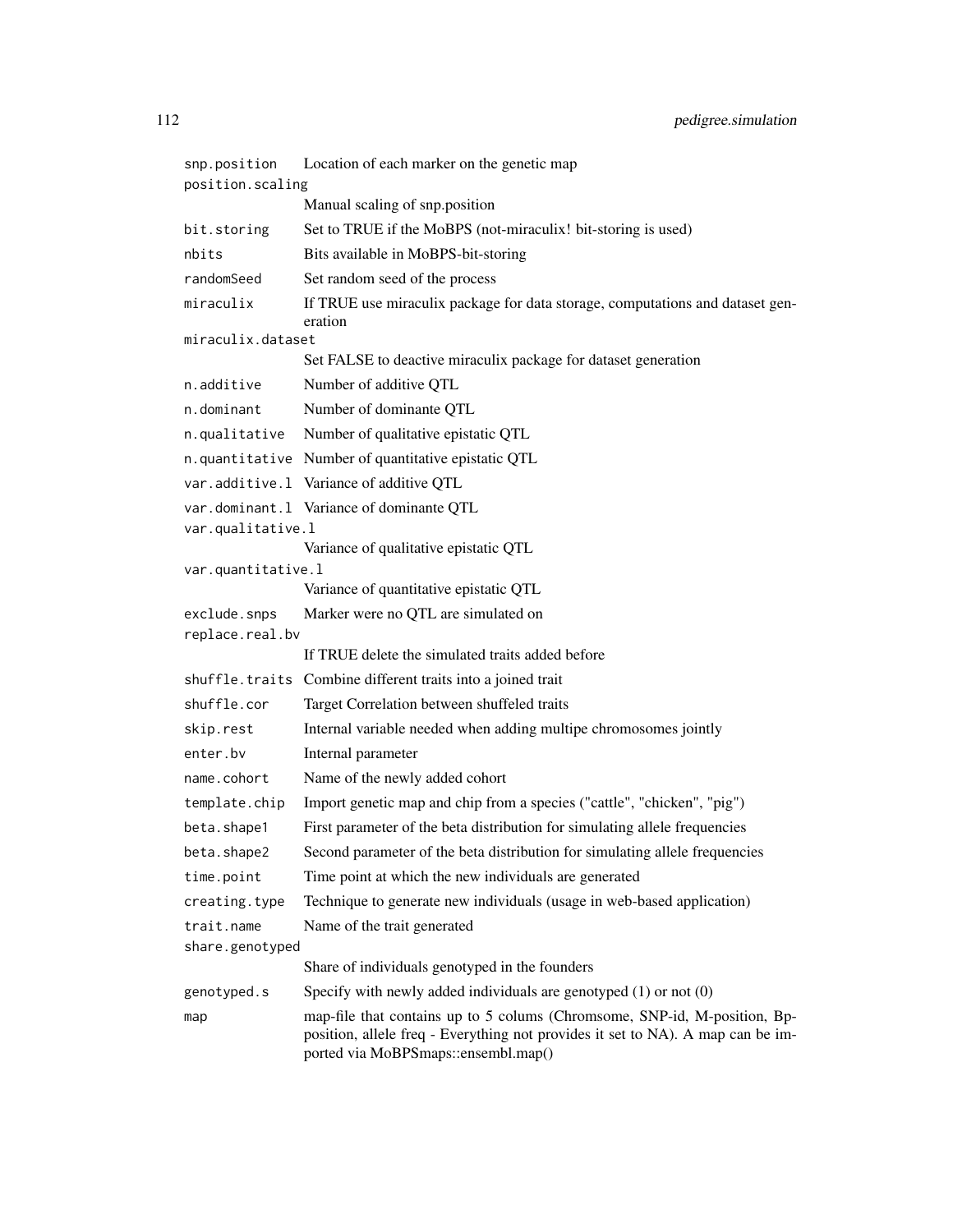<span id="page-112-0"></span>

| remove.invalid.gtl |                                                                                                                                         |
|--------------------|-----------------------------------------------------------------------------------------------------------------------------------------|
|                    | Set to FALSE to deactive the automatic removal of QTLs on markers that do not<br>exist                                                  |
| verbose            | Set to FALSE to not display any prints                                                                                                  |
| by.standard        | Set TRUE to standardize trait mean and variance via by standardization() - au-<br>tomatically set to TRUE when mean/var.target are used |
| mean.target        | Target mean                                                                                                                             |
| var.target         | Target variance                                                                                                                         |
| is.maternal        | Vector coding if a trait is caused by a maternal effect (Default: all FALSE)                                                            |
| is.paternal        | Vector coding if a trait is caused by a paternal effect (Default: all FALSE)                                                            |
| vcf.maxsnp         | Maximum number of SNPs to include in the genotype file (default: Inf)                                                                   |
| add.chromosome     | If TRUE add an additional chromosome to the dataset                                                                                     |

## Value

Population-list

## Examples

```
pedigree <- matrix(c(1,0,0,
2,0,0,3,0,0,
4,1,2,
5,1,3,
6,1,3,
7,1,3,
8,4,6,
9,4,7), ncol=3, byrow=TRUE)
population <- pedigree.simulation(pedigree, nsnp=1000)
```
pedmap.to.phasedbeaglevcf

*Internal function to perform imputing/phasing*

## Description

Internal function to perform imputing/phasing (path chosen for the web-based application)

# Usage

```
pedmap.to.phasedbeaglevcf(
 ped_path = NULL,
 map_path = NULL,
 vcf_path = NULL,
 beagle_jar = "/home/nha/beagle.03Jul18.40b.jar",
 plink_dir = "/home/nha/Plink/plink",
```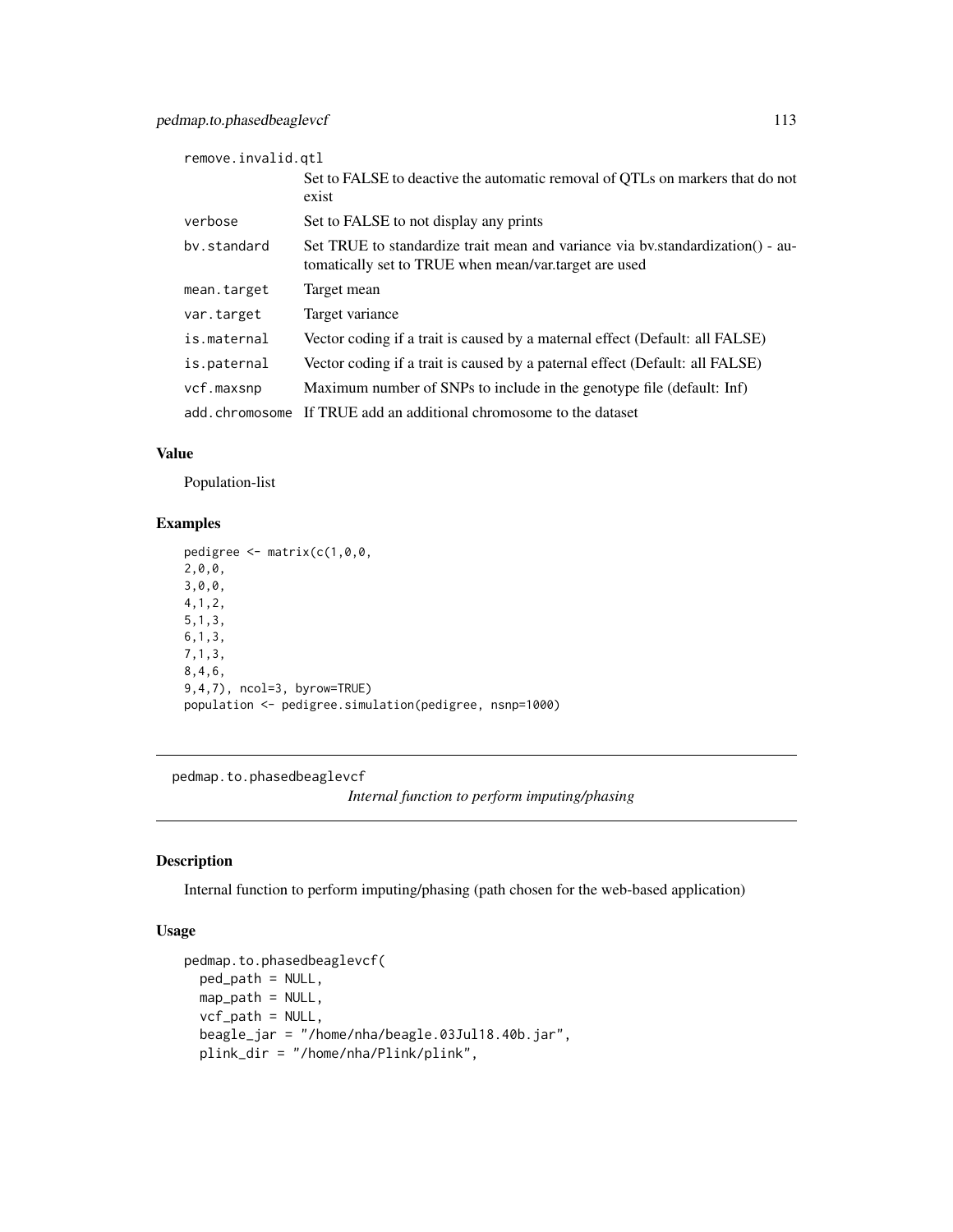```
db_dir = "/home/nha/Plink/DB/",
  verbose = TRUE
\mathcal{L}
```
# Arguments

| ped_path   | Directory of the ped-file                                                                  |
|------------|--------------------------------------------------------------------------------------------|
| map_path   | Directory of the map-file                                                                  |
| vcf_path   | Directory of the vcf-file (this will override any ped/map-file input)                      |
| beagle_jar | Directory of BEAGLE                                                                        |
| plink_dir  | Directory of Plink                                                                         |
| db_dir     | Directory to save newly generated files (ped/map will be stored in the original<br>folder) |
| verbose    | Set to FALSE to not display any prints                                                     |

# Value

Phased vcf file in vcf\_path

| pig_chip | pig chip |  |
|----------|----------|--|
|          |          |  |

# Description

Genome for pig according to Rohrer et al.

# Usage

pig\_chip

## Author(s)

Torsten Pook <torsten.pook@uni-goettingen.de>

## Source

Rohrer et al 1994

<span id="page-113-0"></span>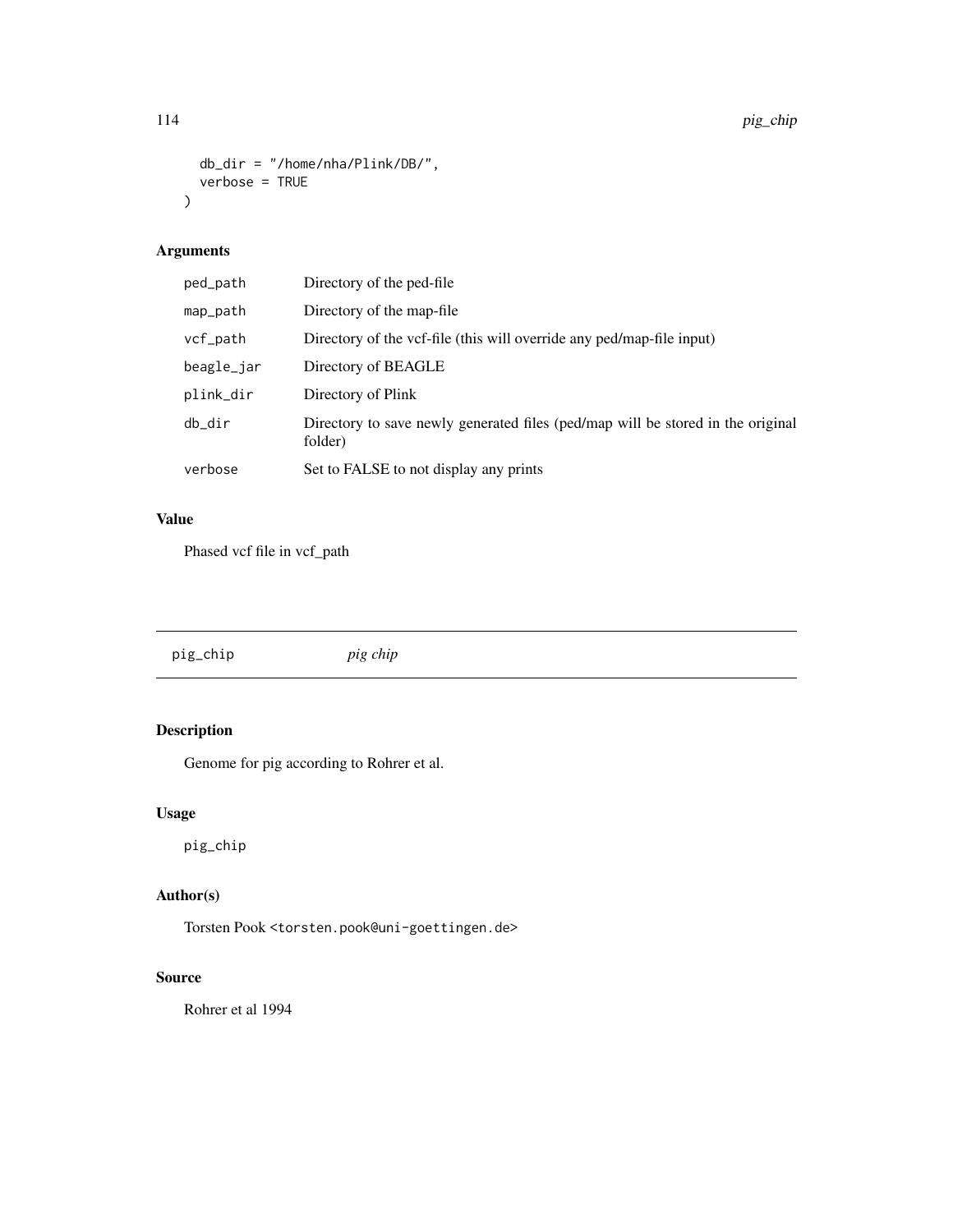<span id="page-114-0"></span>plot.population *Plot Population*

# Description

Basic plot of the population list

## Usage

```
## S3 method for class 'population'
plot(x, type = "bve", gen = NULL, database = NULL, cohorts = NULL, ...)
```
#### Arguments

| $\mathsf{x}$ | Population-list                                                                              |
|--------------|----------------------------------------------------------------------------------------------|
| type         | Default "bve" - bv.development, alt: "kinship" - kinship.development(), "pca" -<br>get.pca() |
| gen          | generations to consider                                                                      |
| database     | groups to consider                                                                           |
| cohorts      | cohorts to consider                                                                          |
| $\cdots$     | remaining stuff                                                                              |

## Value

Summary of the population list including number of individuals, genone length and trait overview

## Examples

data(ex\_pop) plot(ex\_pop)

set.class *Export estimated breeding values*

## Description

Function to export estimated breeding values

#### Usage

```
set.class(
  population,
  database = NULL,
  gen = NULL,
  cohorts = NULL,
  new.class = 0\mathcal{E}
```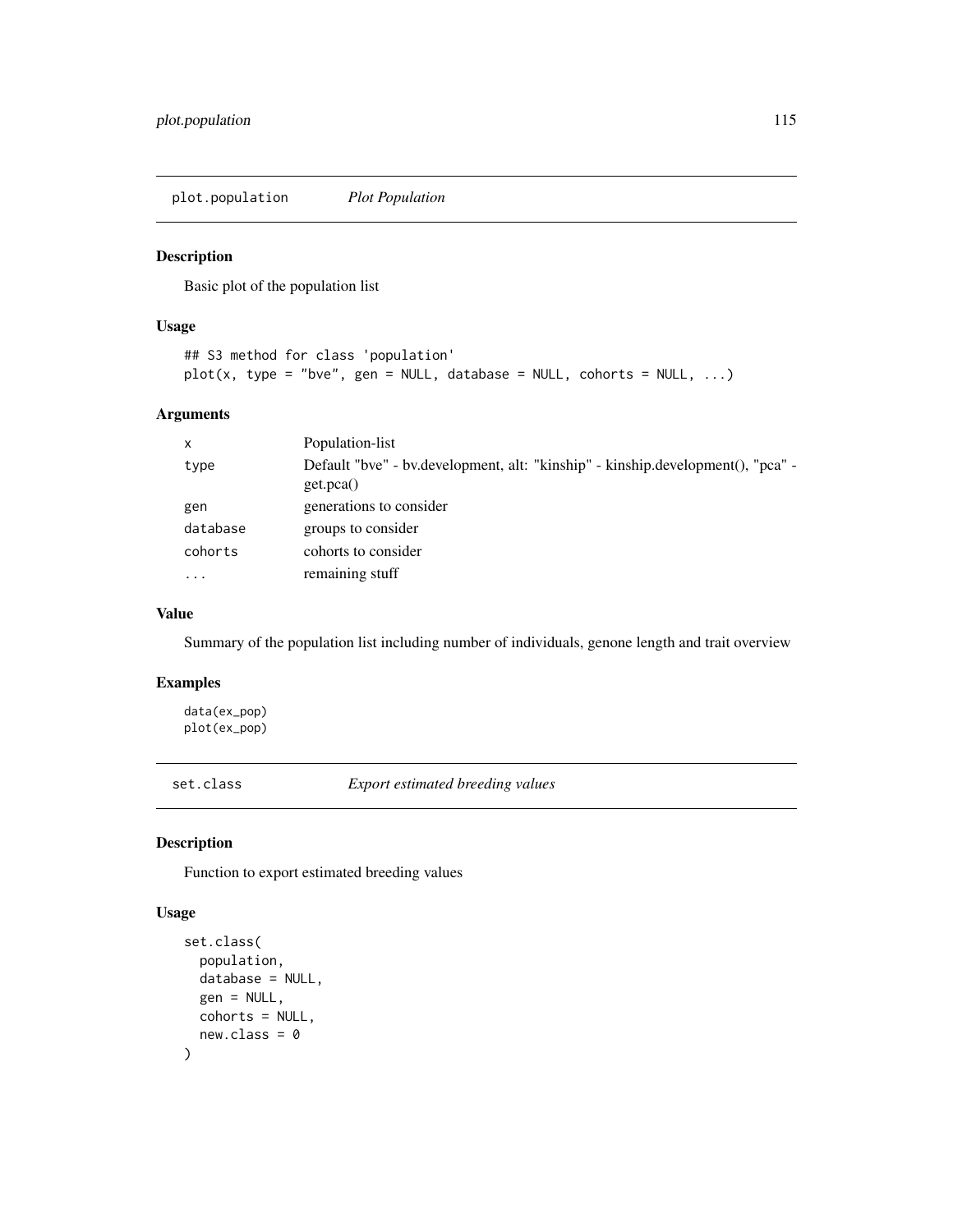# Arguments

| population | Population list                                                                                                    |
|------------|--------------------------------------------------------------------------------------------------------------------|
| database   | Groups of individuals to consider for the export                                                                   |
| gen        | Quick-insert for database (vector of all generations to export)                                                    |
| cohorts    | Quick-insert for database (vector of names of cohorts to export)                                                   |
| new.class  | Class to change to (either single character or vector for each individual when<br>just a single group is selected) |

## Value

Population-List with newly entered class values

# Examples

```
data(ex_pop)
population <- set.class(ex_pop, database=cbind(1,1), new.class = 2)
```
set.default *Set defaults*

# Description

Set default parameter values in breeding.diploid

# Usage

```
set.default(
 population,
 parameter.name = NULL,
 parameter.value = NULL,
 parameter.remove = NULL,
 reset.all = FALSE
\mathcal{L}
```
# Arguments

| population       | Population list                                                                                                   |  |
|------------------|-------------------------------------------------------------------------------------------------------------------|--|
|                  | parameter name Number of traits (If more than traits via real.bv.X use traits with no directly<br>underlying QTL) |  |
| parameter.value  |                                                                                                                   |  |
|                  | Genetic variance of traits with no underlying QTL                                                                 |  |
| parameter.remove |                                                                                                                   |  |
|                  | Remove a specific previously generated parameter default                                                          |  |
| reset.all        | Set to TRUE to remove all prior parameter values                                                                  |  |

<span id="page-115-0"></span>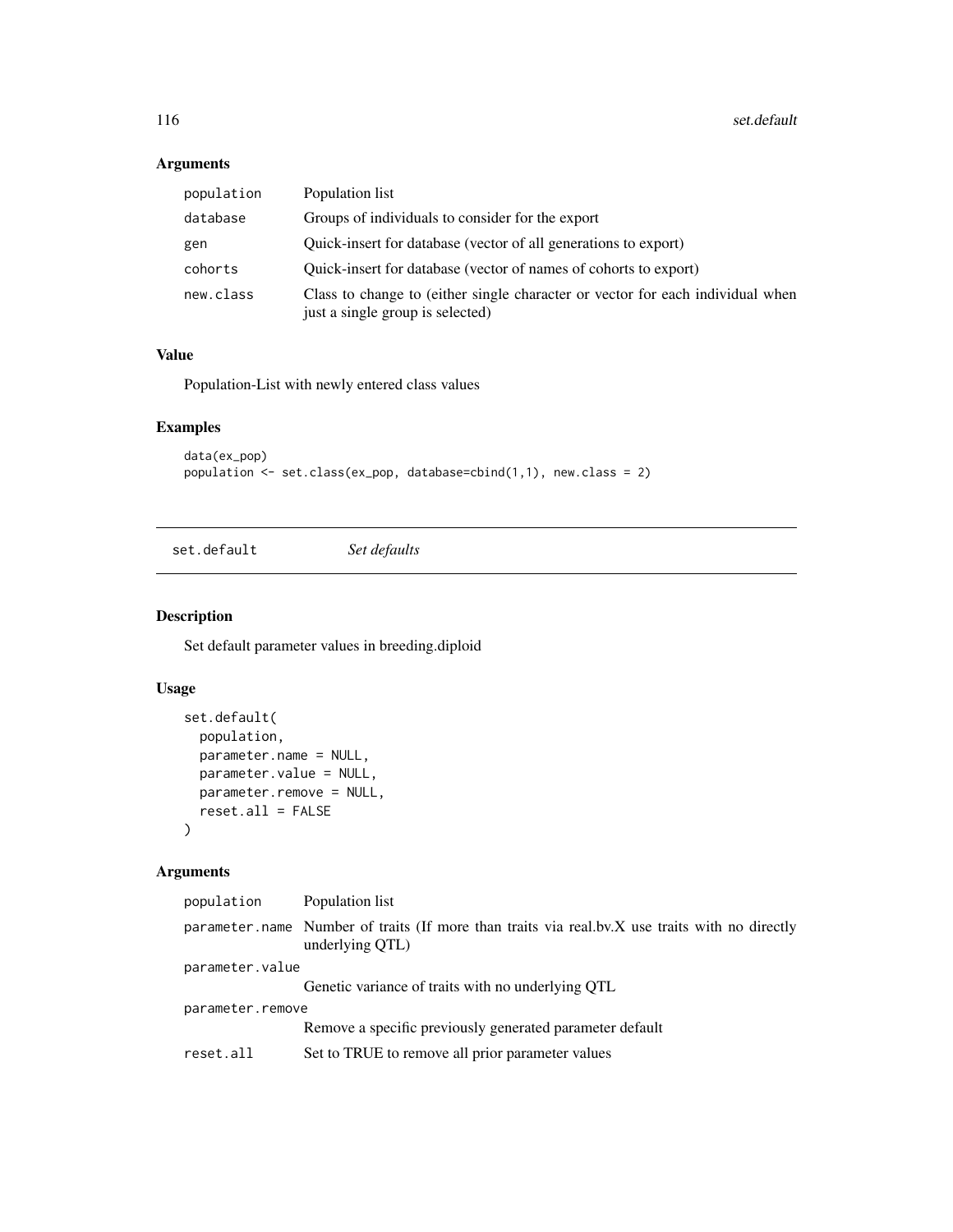## <span id="page-116-0"></span>sheep\_chip 117

## Value

Population-list with one or more additional new traits

## Examples

```
data(ex_pop)
population <- set.default(ex_pop, parameter.name="heritability", parameter.value=0.3)
```
sheep\_chip *sheep chip*

## Description

Genome for sheep according to Prieur et al.

#### Usage

sheep\_chip

#### Author(s)

Torsten Pook <torsten.pook@uni-goettingen.de>

#### Source

Prieur et al 2017

sortd *Apply sort and unique*

## Description

Efficient function to perform sort(unique(v))

## Usage

sortd(v)

#### Arguments

v Vector

#### Value

numerical sorted vector without duplicates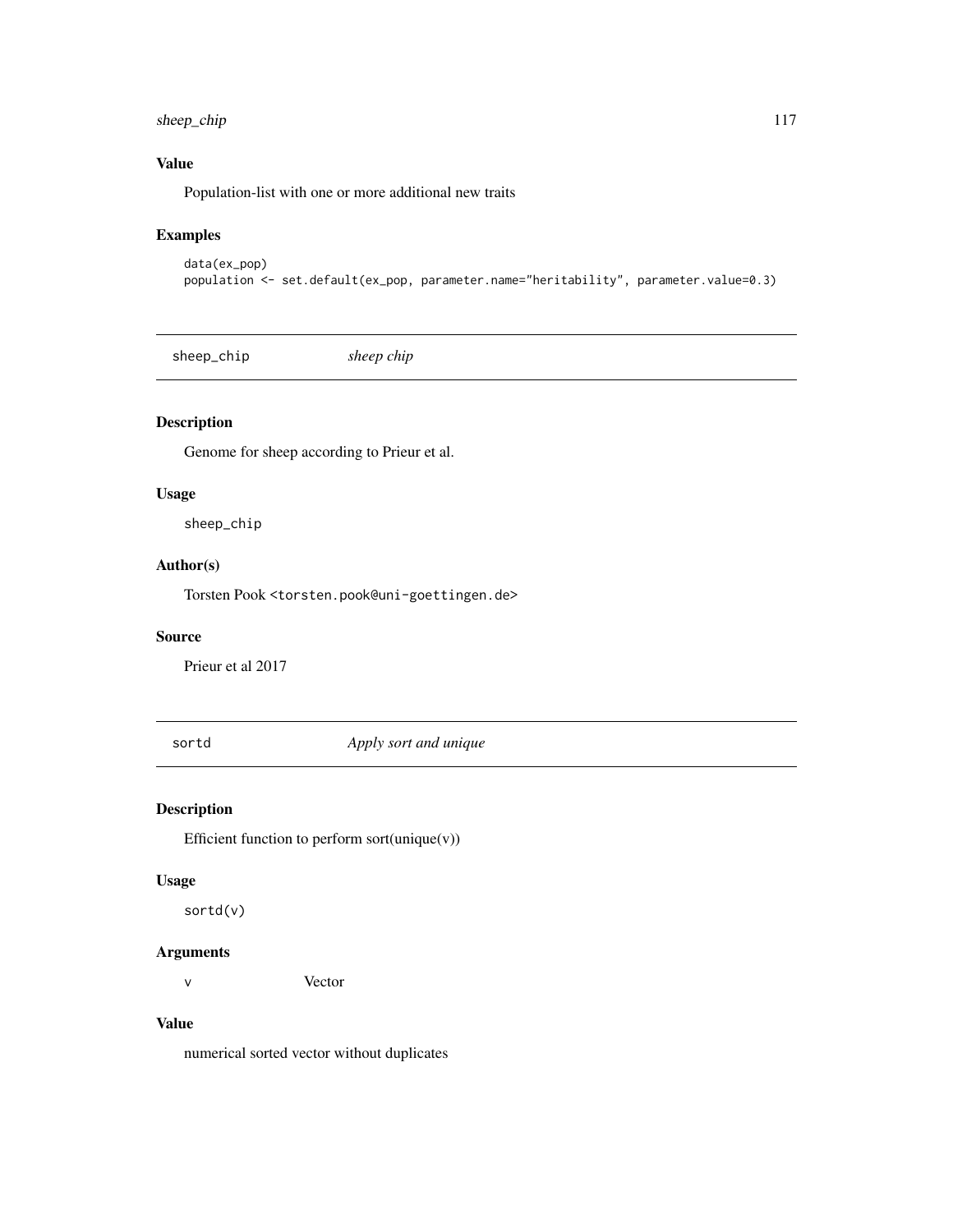## Examples

 $v \leq c(1,1,4,5)$ sortd(v)

ssGBLUP *Single Step GBLUP*

## Description

Function to perform single step GBLUP according to Legarra 2014

## Usage

ssGBLUP(A11, A12, A22, G)

## Arguments

| A11 | pedigree relationship matrix of non-genotyped individuals                    |
|-----|------------------------------------------------------------------------------|
| A12 | pedigree relationship matrix between non-genotyped and genotyped individuals |
| A22 | pedigree relationship matrix of genotyped individuals                        |
| G   | genomic relationship matrix of genotyped individuals                         |

## Value

Single step relationship matrix

summary.population *Summary Population*

## Description

Summary of the population list

#### Usage

## S3 method for class 'population' summary(object, ...)

## Arguments

| object   | Population-list                                     |
|----------|-----------------------------------------------------|
| $\cdots$ | additional arguments affecting the summary produced |

<span id="page-117-0"></span>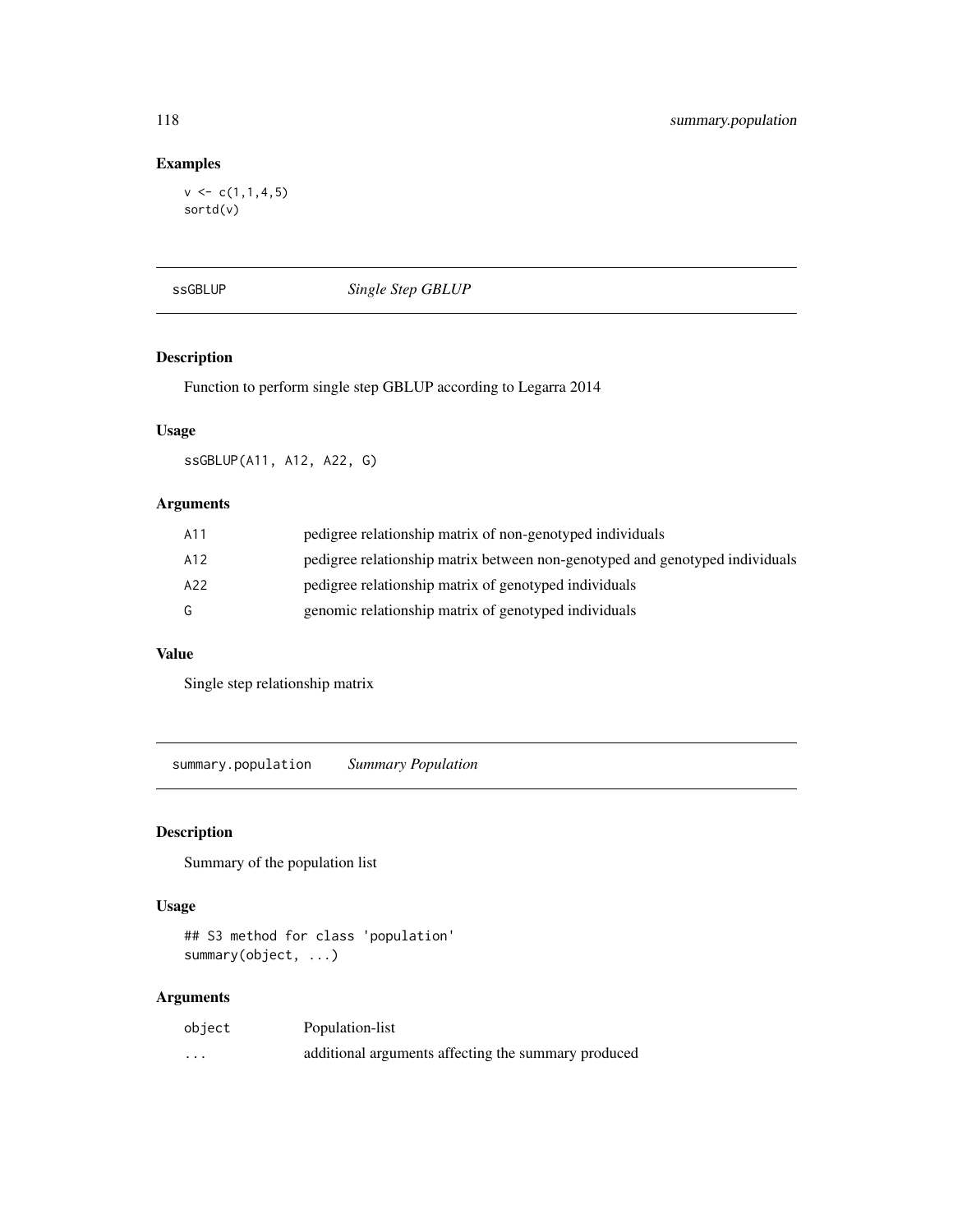<span id="page-118-0"></span>vlist the contract of the contract of the contract of the contract of the contract of the contract of the contract of the contract of the contract of the contract of the contract of the contract of the contract of the cont

# Value

Summary of the population list including number of individuals, genone length and trait overview

## Examples

data(ex\_pop) summary(ex\_pop)

vlist *Generation of a sublist*

## Description

Internal function to write a couple of list entries in a new list

## Usage

vlist(list, skip = NULL, first = NULL, select = NULL)

# Arguments

| list   | list you want to print details of          |
|--------|--------------------------------------------|
| skip   | Skip first that many list-elements         |
| first  | Only display first that many list-elements |
| select | Display only selected list-elements        |

## Value

Selected elements of a list

## Examples

```
data(ex_pop)
vlist(ex_pop$breeding[[1]], select=3:10)
```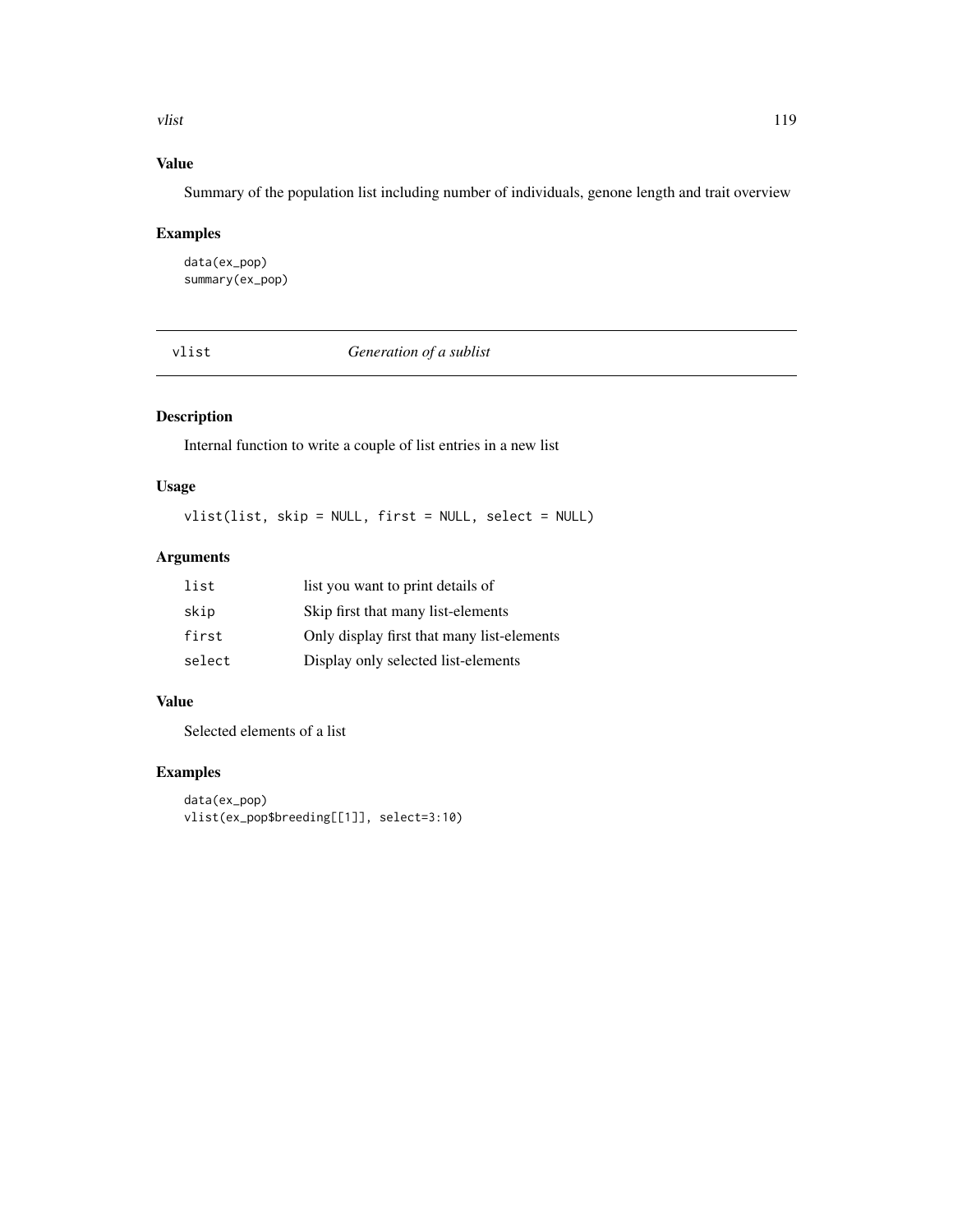# **Index**

add.array, [4](#page-3-0) add.combi, [5](#page-4-0) add.diag, [5](#page-4-0) add.founder.kinship, [6](#page-5-0) alpha\_to\_beta, [7](#page-6-0) analyze.bv, [7](#page-6-0) analyze.population, [8](#page-7-0) bit.snps, [9](#page-8-0) bit.storing, [9](#page-8-0) breeding.diploid, [10](#page-9-0) breeding.intern, [27](#page-26-0) bv.development, [28](#page-27-0) bv.development.box, [30](#page-29-0) bv.standardization, [31](#page-30-0) calculate.bv, [32](#page-31-0) cattle chip. [33](#page-32-0) check.parents, [33](#page-32-0) chicken\_chip, [34](#page-33-0) clean.up, [34](#page-33-0) codeOriginsR, [35](#page-34-0) combine.traits, [35](#page-34-0) compute.costs, [36](#page-35-0) compute.costs.cohorts, [37](#page-36-0) compute.snps, [38](#page-37-0) compute.snps\_single, [39](#page-38-0) creating.diploid, [40](#page-39-0) creating.phenotypic.transform, [45](#page-44-0) creating.trait, [46](#page-45-0)

decodeOriginsR, [49](#page-48-0) demiraculix, [49](#page-48-0) derive.loop.elements, [50](#page-49-0) diag.mobps, [51](#page-50-0)

edges.fromto, [51](#page-50-0) edit\_animal, [52](#page-51-0) effect.estimate.add, [53](#page-52-0) effective.size, [53](#page-52-0)

epi, [54](#page-53-0) ex\_json, [54](#page-53-0) ex\_pop, [55](#page-54-0) find.chromo, [55](#page-54-0) find.snpbefore, [56](#page-55-0) founder.simulation, [56](#page-55-0) generation.individual, [59](#page-58-0) get.admixture, [61](#page-60-0) get.age.point, [62](#page-61-0) get.bv, [63](#page-62-0) get.bve, [63](#page-62-0) get.class, [64](#page-63-0) get.cohorts, [65](#page-64-0) get.creating.type, [65](#page-64-0) get.cullingtime, [66](#page-65-0) get.database, [67](#page-66-0) get.death.point, [68](#page-67-0) get.dendrogram, [68](#page-67-0) get.dendrogram.heatmap, [69](#page-68-0) get.dendrogram.trait, [71](#page-70-0) get.distance, [72](#page-71-0) get.effect.freq, [73](#page-72-0) get.effective.size, [74](#page-73-0) get.geno, [74](#page-73-0) get.genotyped, [75](#page-74-0) get.genotyped.snp, [76](#page-75-0) get.haplo, [77](#page-76-0) get.id, [78](#page-77-0) get.individual.loc, [78](#page-77-0) get.infos, [79](#page-78-0) get.map, [80](#page-79-0) get.npheno, [80](#page-79-0) get.pca, [81](#page-80-0) get.pedigree, [82](#page-81-0) get.pedigree2, [83](#page-82-0) get.pedigree3, [84](#page-83-0) get.pedmap, [85](#page-84-0)

get.pheno, [86](#page-85-0)